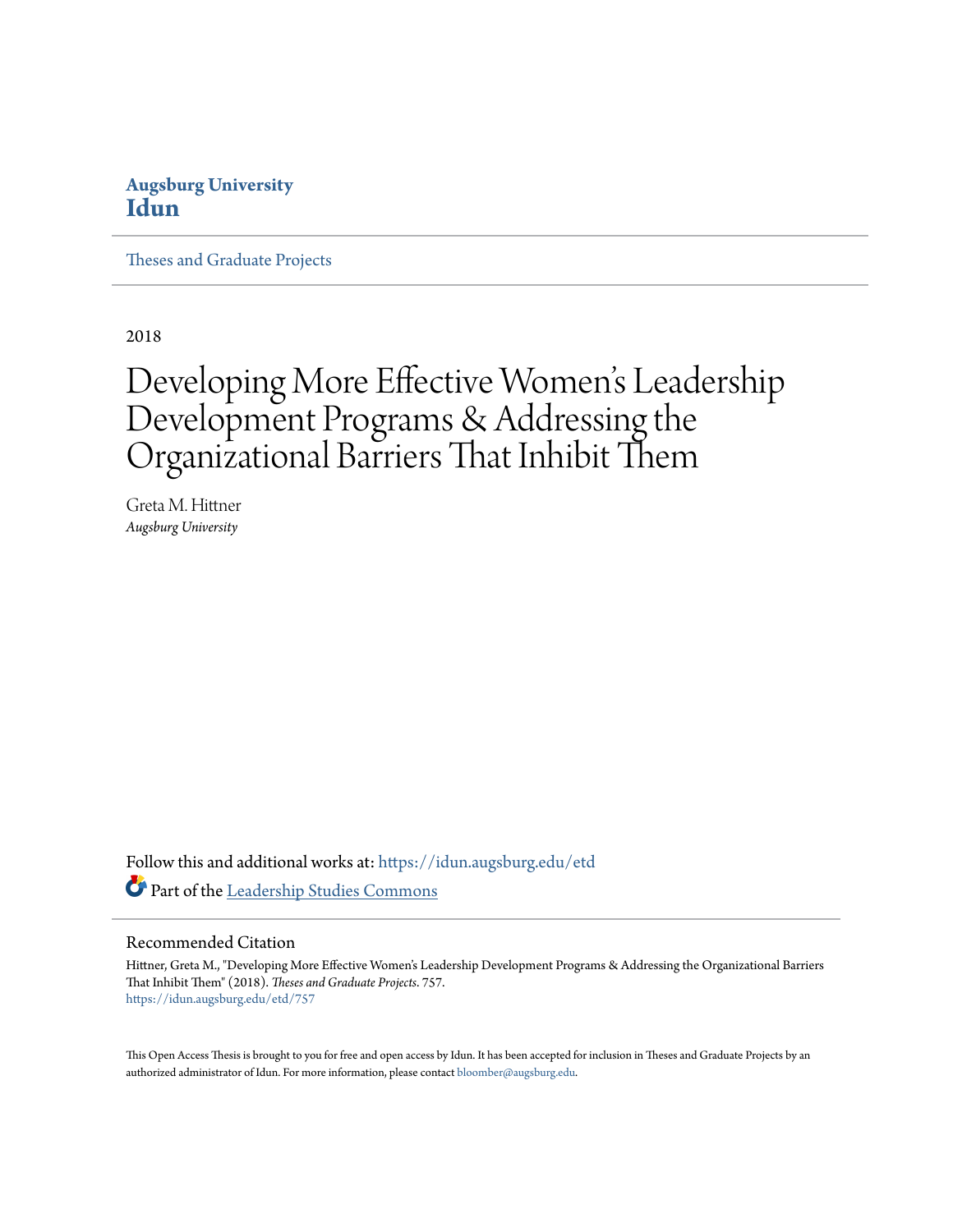## DEVELOPING MORE EFFECTIVE WOMEN'S LEADERSHIP DEVELOPMENT PROGRAMS & ADDRESSING THE ORGANIZATIONAL BARRIERS THAT INHIBIT THEM

GRETA M. HITTNER

Submitted in partial fulfillment of the requirement for the degree of Master of Arts in Leadership

AUGSBURG UNIVERSITY MINNEAPOLIS, MINNESOTA

2018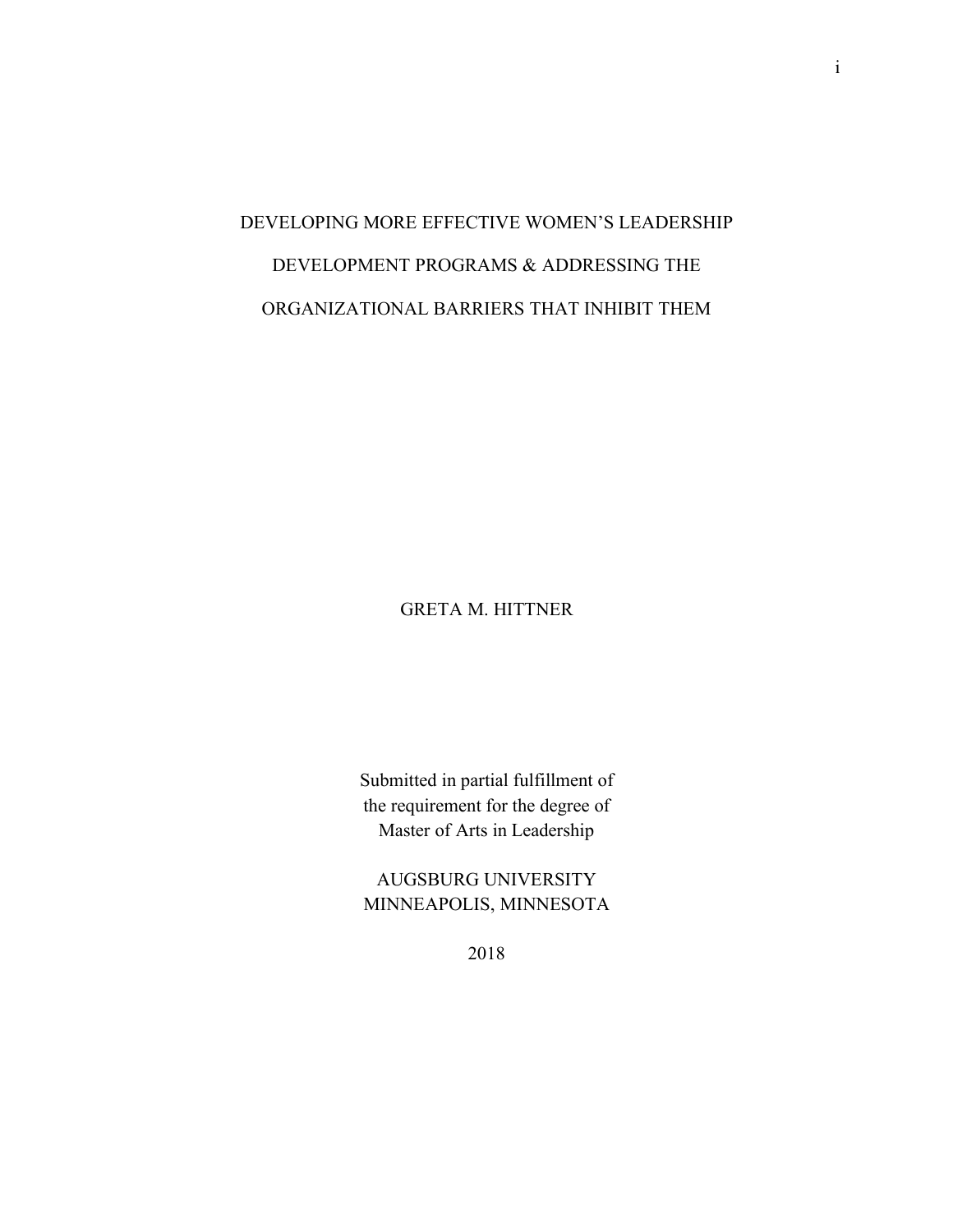#### MASTER OF ARTS IN LEADERSHIP AUGSBURG UNIVERSITY MINNEAPOLIS, MINNESOTA

#### CERTIFICATE OF APPROVAL

This is to certify that the Non-thesis Project of

Greta M. Hittner

has been approved by the Review Committee for the Non-thesis Project requirement for the Master of Arts in Leadership degree

Date Non-thesis Complete: December 22, 2018

Committee:

Advisor Norma Noonan, PhD

 $\_$  , and the set of the set of the set of the set of the set of the set of the set of the set of the set of the set of the set of the set of the set of the set of the set of the set of the set of the set of the set of th Reader Alan Tuchtenhagen, DPA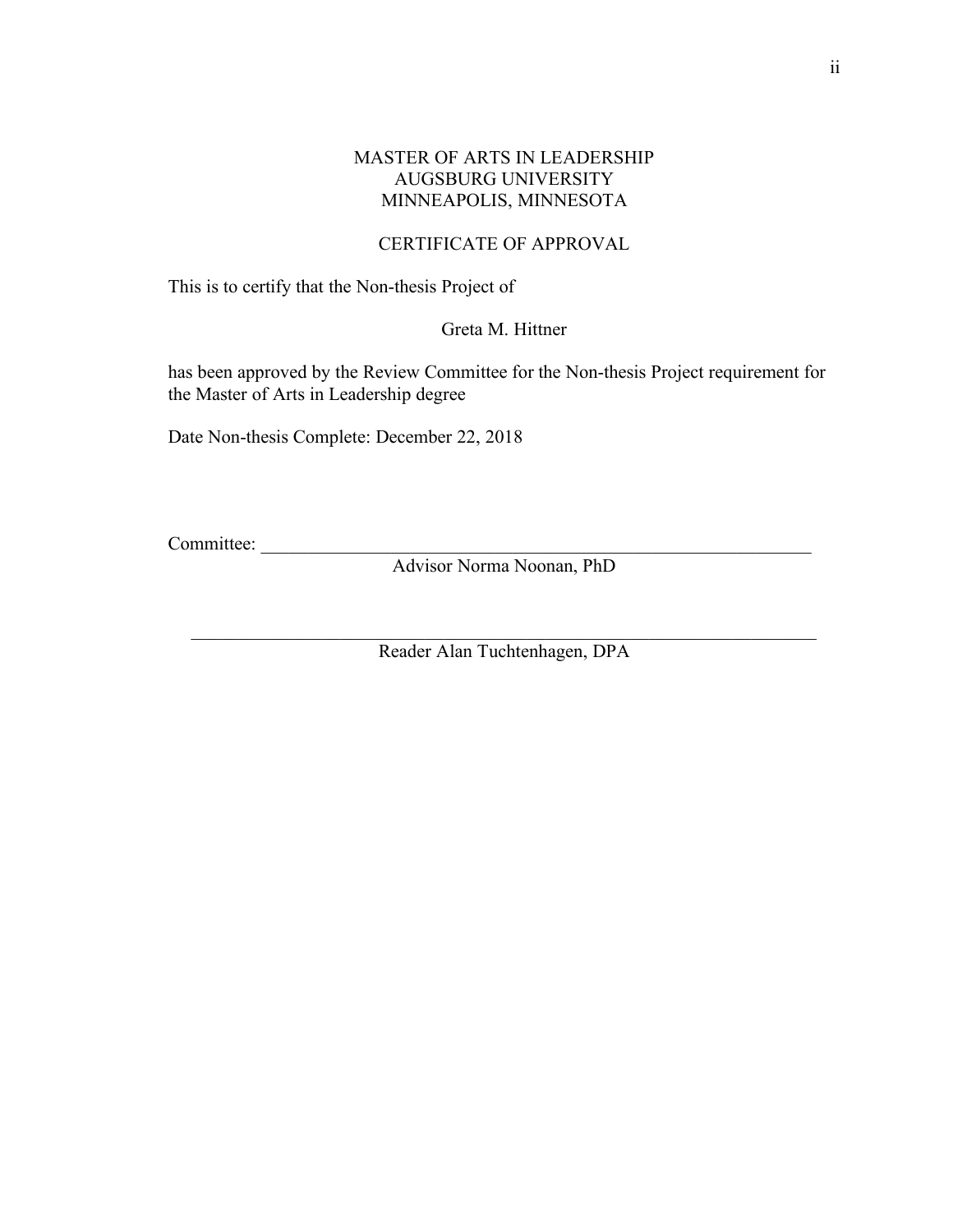#### ABSTRACT

## DEVELOPING MORE EFFECTIVE WOMEN'S LEADERSHIP DEVELOPMENT PROGRAMS & ADDRESSING THE ORGANIZATIONAL BARRIERS THAT INHIBIT THEM

GRETA M. HITTNER

#### 2018

Thesis **Leadership Application Project**  $X$  Non-thesis (ML597) Project Action Research (ML588) Project

After decades of work to close gender gaps at the highest levels of leadership, organizations are turning to women's leadership development programs with greater frequency. These programs are often designed to address skill gaps common among women, but have produced limited results. This paper reviews the literature on the gender gap, women's leadership development programs, and the requisite organizational transformations needed to address the gender gap. The implications are that change must come from both the bottom up by developing women's leadership skills and from the top down with organizations confronting bias and structural barriers. Only then will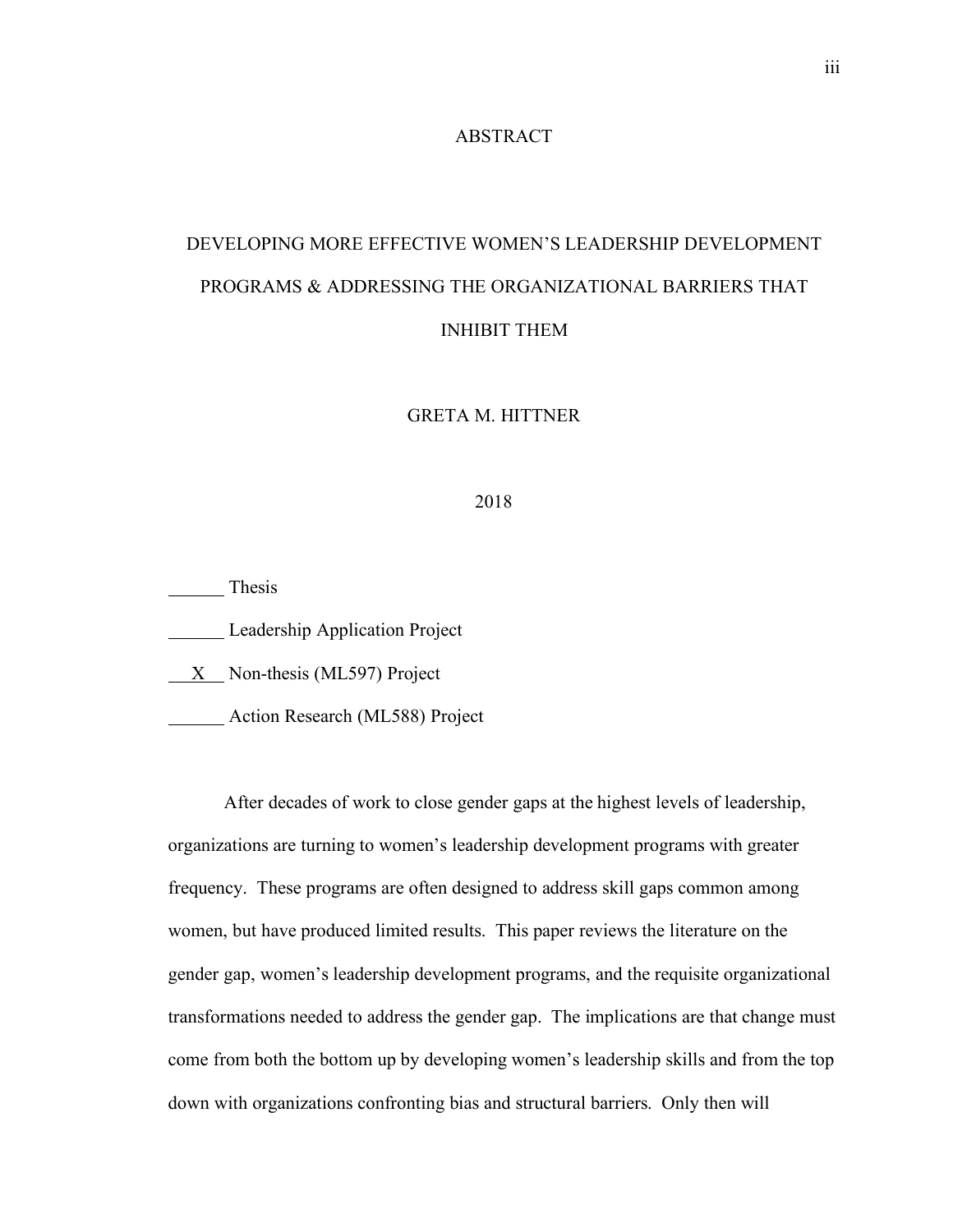organizations fully capitalize on their investment in women's leadership development. This paper addresses a bi-directional approach to change by proposing a women's leadership development program grounded in the theory of authentic leadership and suggests a list of organizational changes to enhance the effectiveness of the proposed program.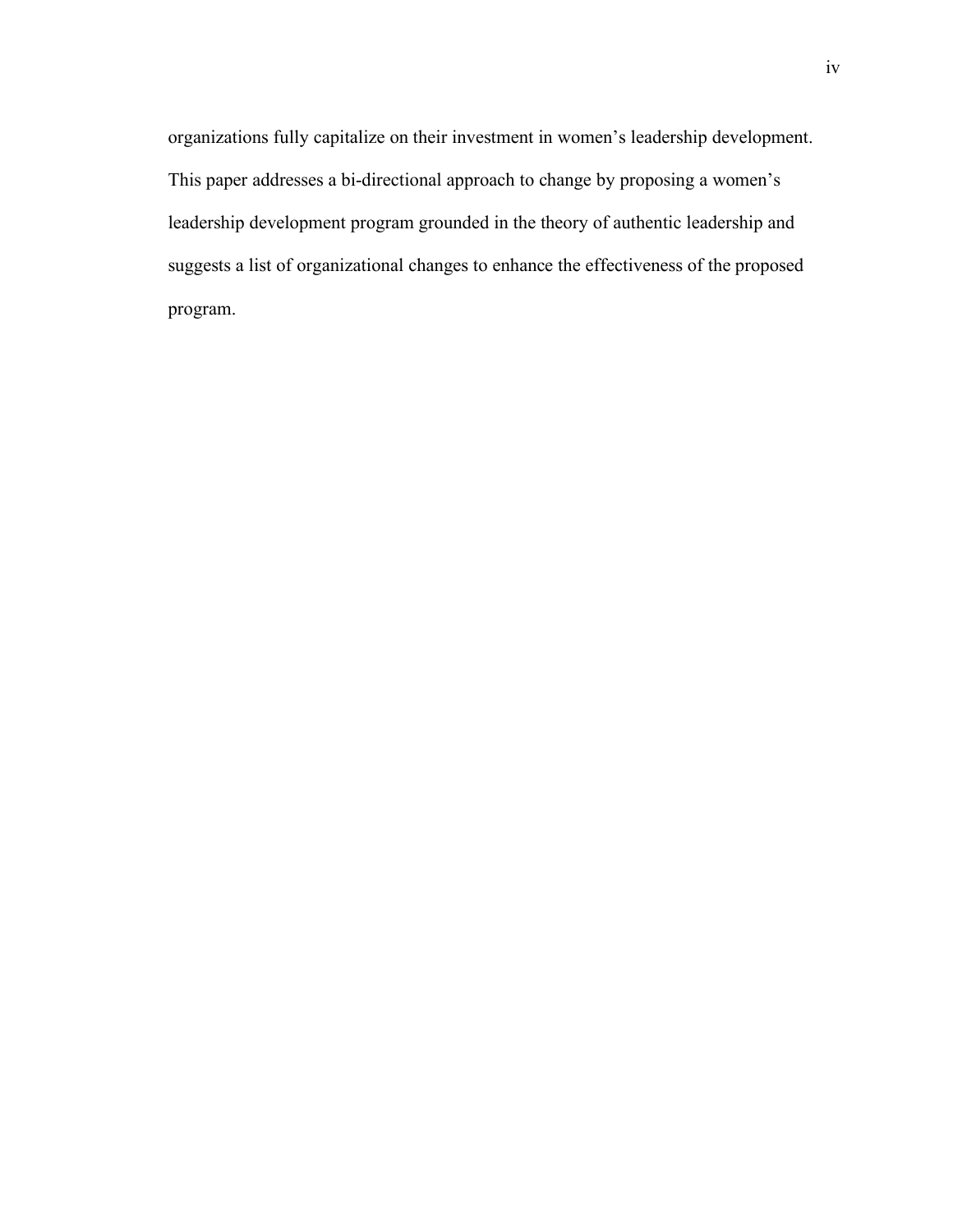## TABLE OF CONTENTS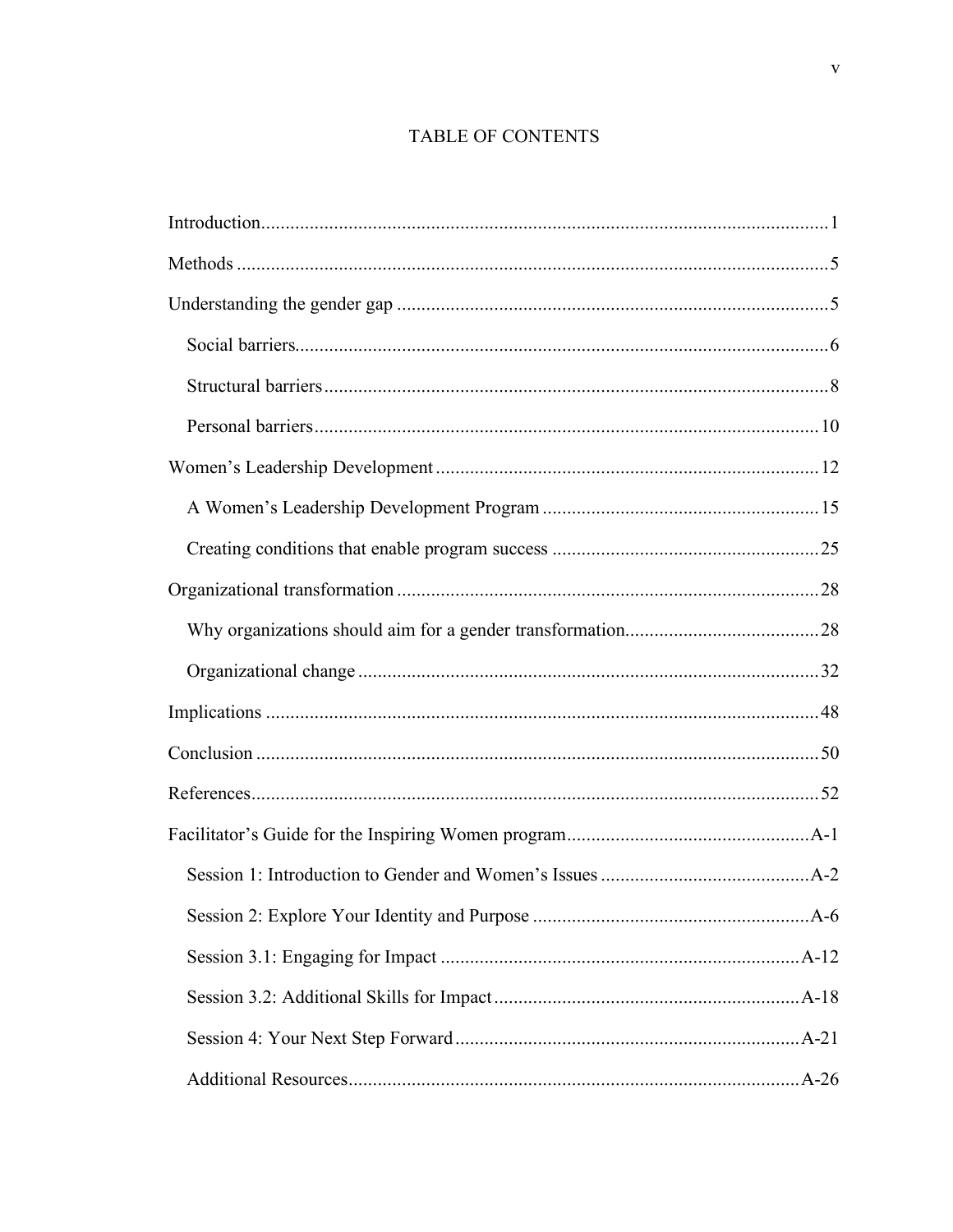### LIST OF FIGURES

|  |  |  | Figure 1. The cycle and stages of experiencing a paradigm shift17 |  |
|--|--|--|-------------------------------------------------------------------|--|
|  |  |  |                                                                   |  |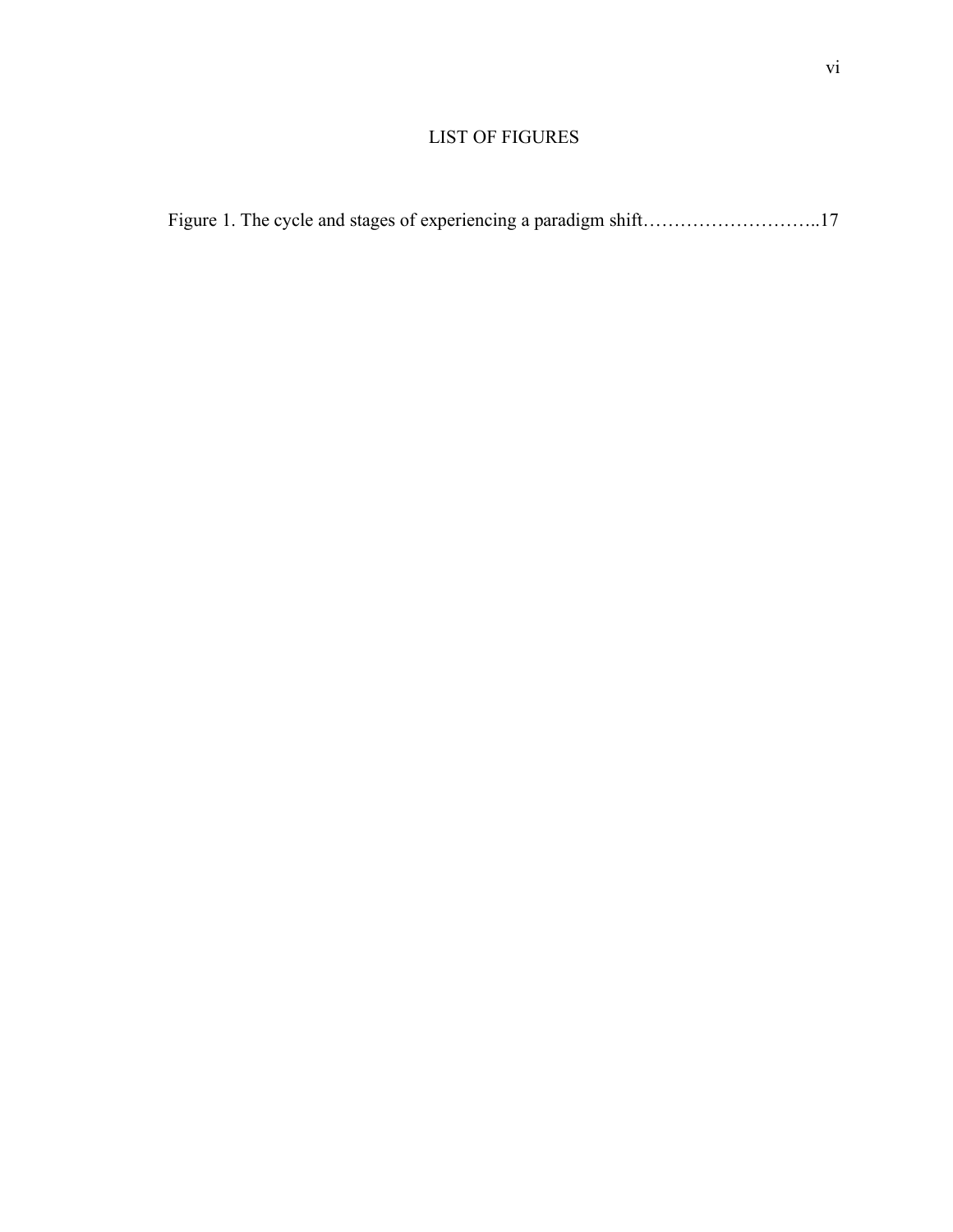#### **Introduction**

More than half a century has passed since Title VII of the 1964 Civil Rights Act outlawed employment discrimination on the basis of race, religion, sex, national origin, or color. It was a landmark moment for women – one that generated hope for an equitable future for themselves and their daughters. However, five decades later the promise of gender parity in all aspects of life has fallen substantially short. According to the U.S. Bureau of Labor Statistics, women's participation in the workforce peaked in the 1990s at 60% and has seen a slow decline since (Toossi & Morisi, 2017). In business, a global study of 22,000 firms by the Peterson Institute for International Economics found women represent only 4.5% of firms as CEOs, they hold 11% of board seats, and comprise just 14% of executives (Noland, Moran, & Kotschwor, 2016). In the Fortune 500, women hold 20% of board seats (Brown, 2017), though still lead less than 5% of those companies as CEOs (Zarya, 2018). In education, women comprise only 26% of university and college presidents (Brown, 2017) and 32.5% of full professors (Catalyst, 2017). In government, women hold roughly 20% of positions in the U.S. cabinet, House, and Senate (Brown, 2017); in the federal judiciary, they comprise 27% of judges (Weiss, 2018). At a state level, women now hold only 8% of governorships after peaking at 18% in the early 2000s, and make up just 25% of state legislators (Brown, 2017).

In nearly every aspect of public life, men continue to hold 70-90% of the positions of power. Why is this a problem? First, women have long suffered a subordinate position to men and the gender hierarchy will remain firmly intact with women's voices and concerns continuing to have less impact as long as women are underrepresented in the institutions where decisions and public discourse are made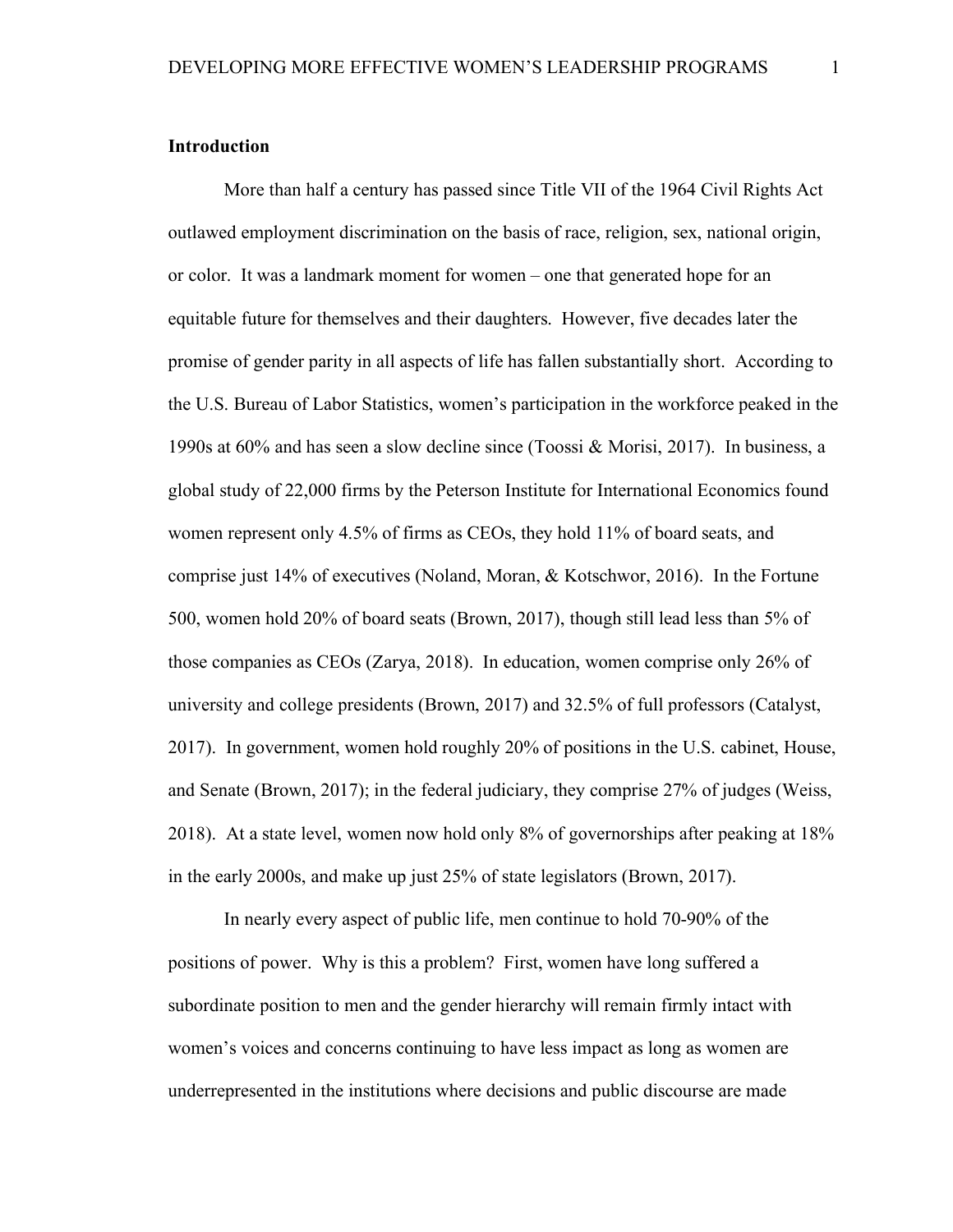(Eckert & McConnell-Ginet, 2015). Second, studies show that gender diversity improves organizational outcomes, whether in business with higher financial returns (Carter, Joy, Wagner, & Narayanan, 2007; Noland et al., 2016), or in government with increased success in advancing legislative agendas (Newton-Small, 2016).

One may wonder: where *are* all the women? After all, women have outpaced men in undergraduate degree completion for three decades (National Center for Education Statistics, 2017), they earn 40% of MBA degrees (Noland et al., 2016), and occupy 40% of management positions (Noland et al., 2016). One would assume with these statistics that the pipeline is full of willing and able female candidates for high offices. The pipeline is certainly leaking, possibly for a variety of reasons. Ely, Ibarra and Kolb (2011) believe "women who ostensibly 'opt out' may in fact have been pushed out by workplace bias, inflexibility and lack of support." Williams and Dempsey (2010) suggest women tire of proving their competence over and over, and feeling unsatisfied in their careers through no fault of their own, choose to leave organizations or the workforce entirely. Slaughter (2012) says the highest levels of leadership still expect commitments reminiscent of a society that relied on single incomes and a stay-at-home spouse. Slaughter (2012) also points to a lingering social contract that expects women to sacrifice career for family and men to sacrifice family for public and corporate service. That means when headhunters go looking for women to fill positions at the highest levels they find few who are in a position (personally or socially) to say "yes" (Slaughter, 2012).

Despite the various reasons listed above, there are still more reasons women's careers do not land them in positions of influence as often as men's do. These barriers are subtle, pervasive, and begin early in a woman's career. Ely et al. (2011) describe this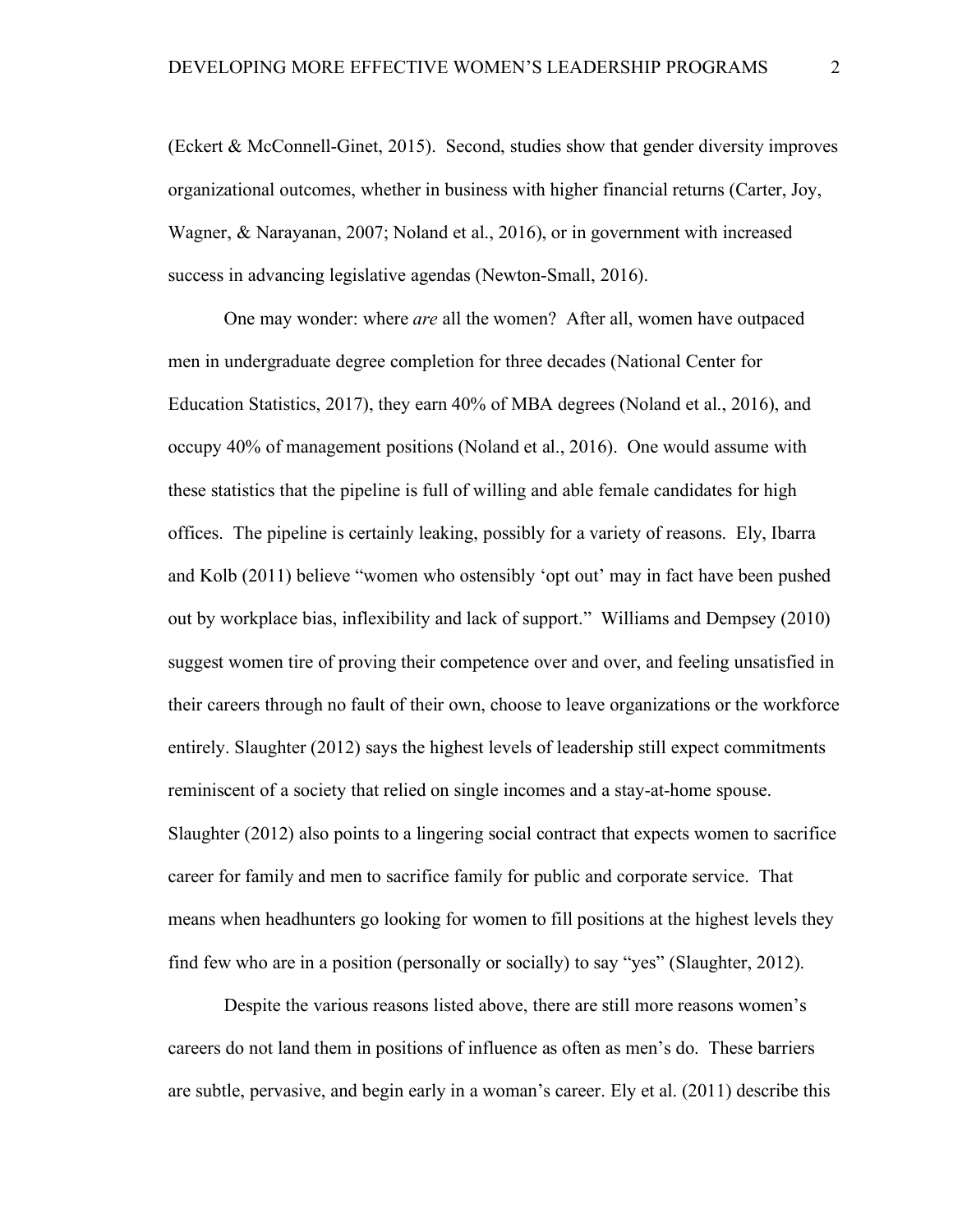phenomenon as *second-generation gender bias*: a nearly invisible form of bias that exists in cultural gender norms, workplace structures, and interactions that inadvertently favor men. The unintentional nature of these biases makes them difficult to spot and easy to dismiss. Second-generation gender bias often puts women into *double binds*: the predicament where women exhibiting authority are seen as overly aggressive and confrontational (a violation of gender norms), but when they work within feminine norms they are seen as too soft, emotional, or unassertive for the tough decisions that accompany leadership (Ely et al., 2011; Langowitz, Allen, & Godwyn, 2013; Vanderbroeck, 2010). Langowitz et al. (2013) partially credit the gender gap to *stereotype threat*: the increased risk of conforming to group stereotypes when individuals are reminded of the stereotyped status of the group to which they belong (Eckert  $\&$ McConnell-Ginet, 2013). Stereotype threat benefits women in certain aspects of leadership, such as motivating and encouraging participation from followers, but harms them in other aspects such as negotiation, handling conflict, and developing confidence (Coder & Spiller, 2013; Ely et al., 2011; Sandler, 2014; Vanderbroeck, 2010). Stereotype threat, double binds, and bias impact women in their very first career positions resulting in pay gaps compared with their male peers (Langowitz et al., 2013). It continues into childbearing years as women struggle to keep up in advancement structures not designed for those trying to balance both career and family obligations (Clarke, 2011). As women mature in their careers and seek positions of greater authority, they become increasingly exposed to double binds that inhibit their ability to advance (Ely et al., 2011; Sandler, 2014) or find themselves in work cultures that make balancing work and family obligations untenable (Slaughter, 2012).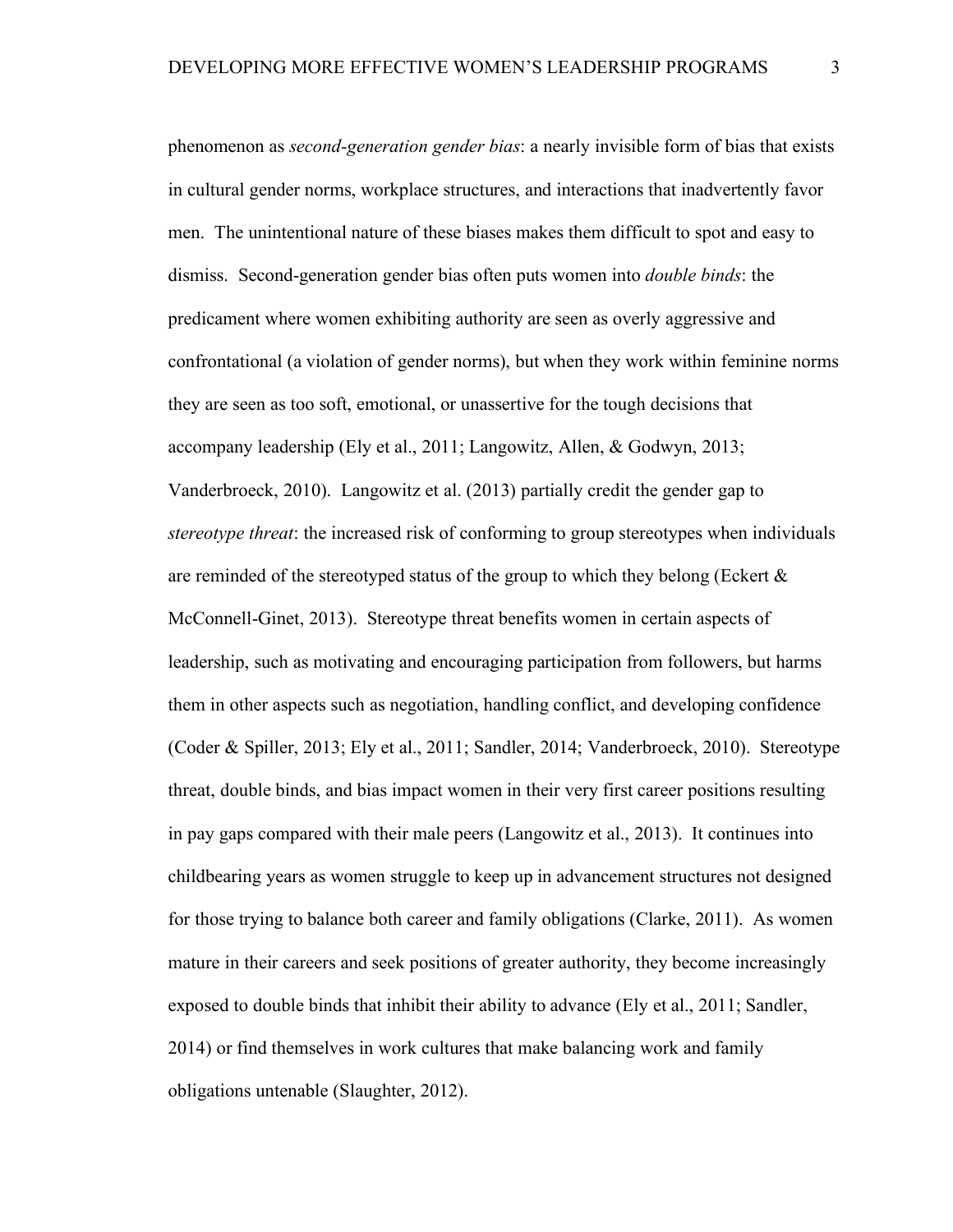"The best hope for improving the lot of all women… is to close the leadership gap…. Only when women wield power in sufficient numbers will we create a society that genuinely works for all women. That will be a society that works for everyone" (Slaughter, 2011, para. 22). Closing the leadership gap is no small feat. Much popular literature and women's leadership development programs target women leaders and attempt to "fix the women" or offer "tricks" for making it in a man's world (Clarke, 2011; Ely et al., 2011; Sandler, 2014). Educating women – a bottom up approach – is certainly an important part of the solution, though it cannot be the *only* part of the solution. Limiting interventions to the sphere of "fixing the women" has not resulted in any real shift at the highest organizational levels in the last couple decades (Ely et al., 2011; Sandler, 2014). A second intervention from the top down needs to exist alongside women's leadership development that addresses the culture and organizational structures that hold male-dominance in place (Clarke, 2011; Ely et al., 2011; Langowitz et al., 2013; Sandler, 2014; Selzer, Howton, & Wallace, 2017).

This paper explores an approach for businesses that educates both aspiring women leaders *and* existing organizational leaders to create an environment where women and organizations thrive. First, it is essential to understand the interwoven causes of the gender gap and how a gender hierarchy is maintained in an age of genderblindness. With this foundation, the paper describes *Inspiring Women*, a women's leadership development program created by the author, followed by a discussion of the conditions that render program outcomes more or less favorable. Next, the paper addresses an organizational transformation, initiated from the top down, that will support women once women's eyes have been opened to the systemic barriers to their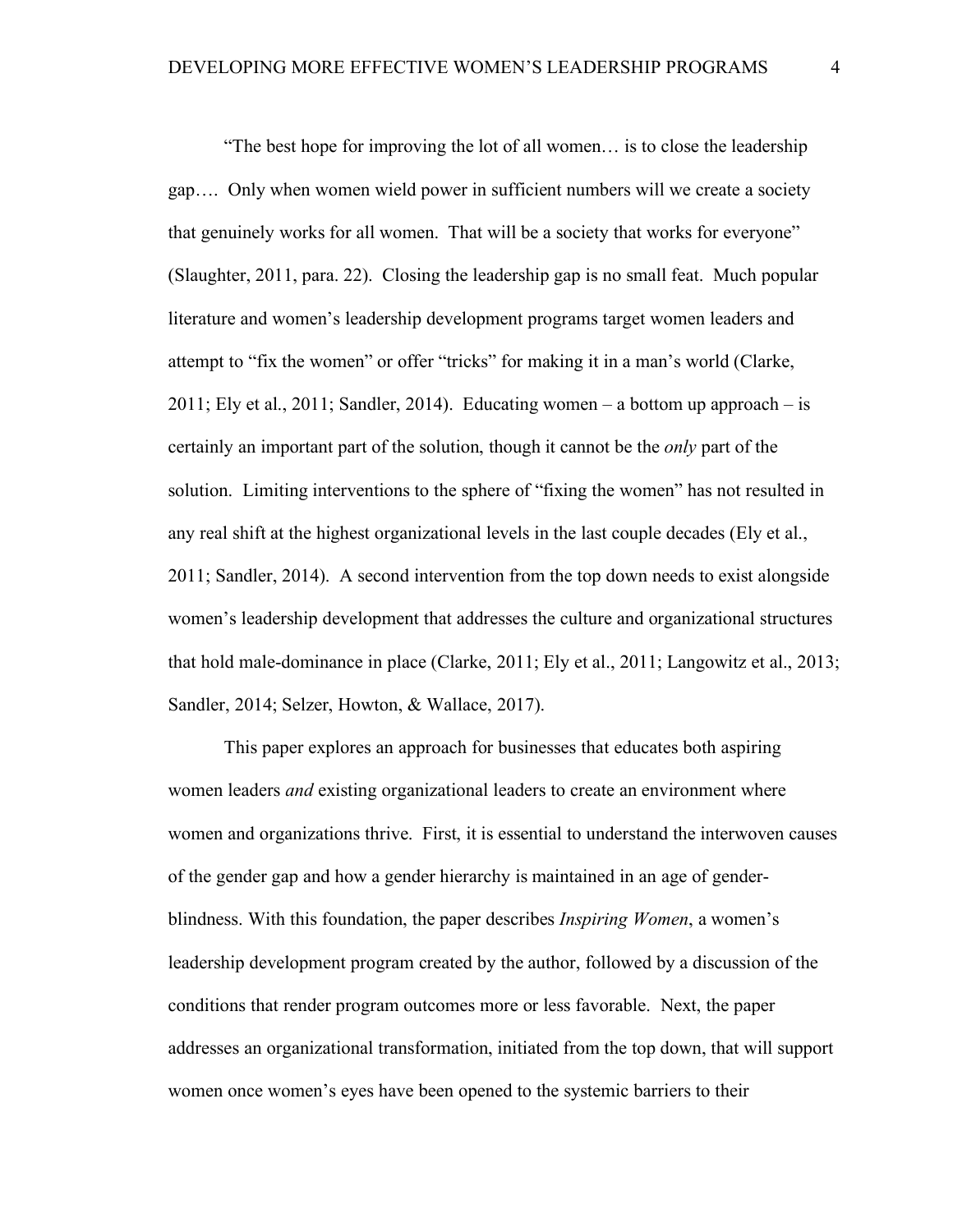advancement. It concludes with implications for women leaders and organizations. An appendix contains a facilitator's guide for *Inspiring Women*, the author's women's leadership development program.

#### **Methods**

The discussion of the gender gap is supported by a literature review of peerreviewed articles, academic texts, and non-peer reviewed works by reputable researchers on the subjects of gender, women in leadership, and women's leadership development programs.

The development of the author's women's leadership development program is based on the theory of authentic leadership as understood through the school of research by Avolio, Gardner, Wernsing, and their colleagues, and with significant influence from Ely et al.'s (2011) structure for women's leadership development.

The discussion of organizational transformations is supported by a literature review of peer-reviewed articles and non-peer reviewed content by academics, corporate leaders, and consulting firms, each regarded as experts in their respective fields. It covers the topics of women leaders' contributions to organizational performance, performance review structures, networking and mentorship, workplace flexibility and family-friendly structures, and removing masculinity contest cultures.

#### **Understanding the gender gap**

When one considers why women continue to hold a minority of top leadership positions, the reasons do not make themselves obvious to the casual observer. They are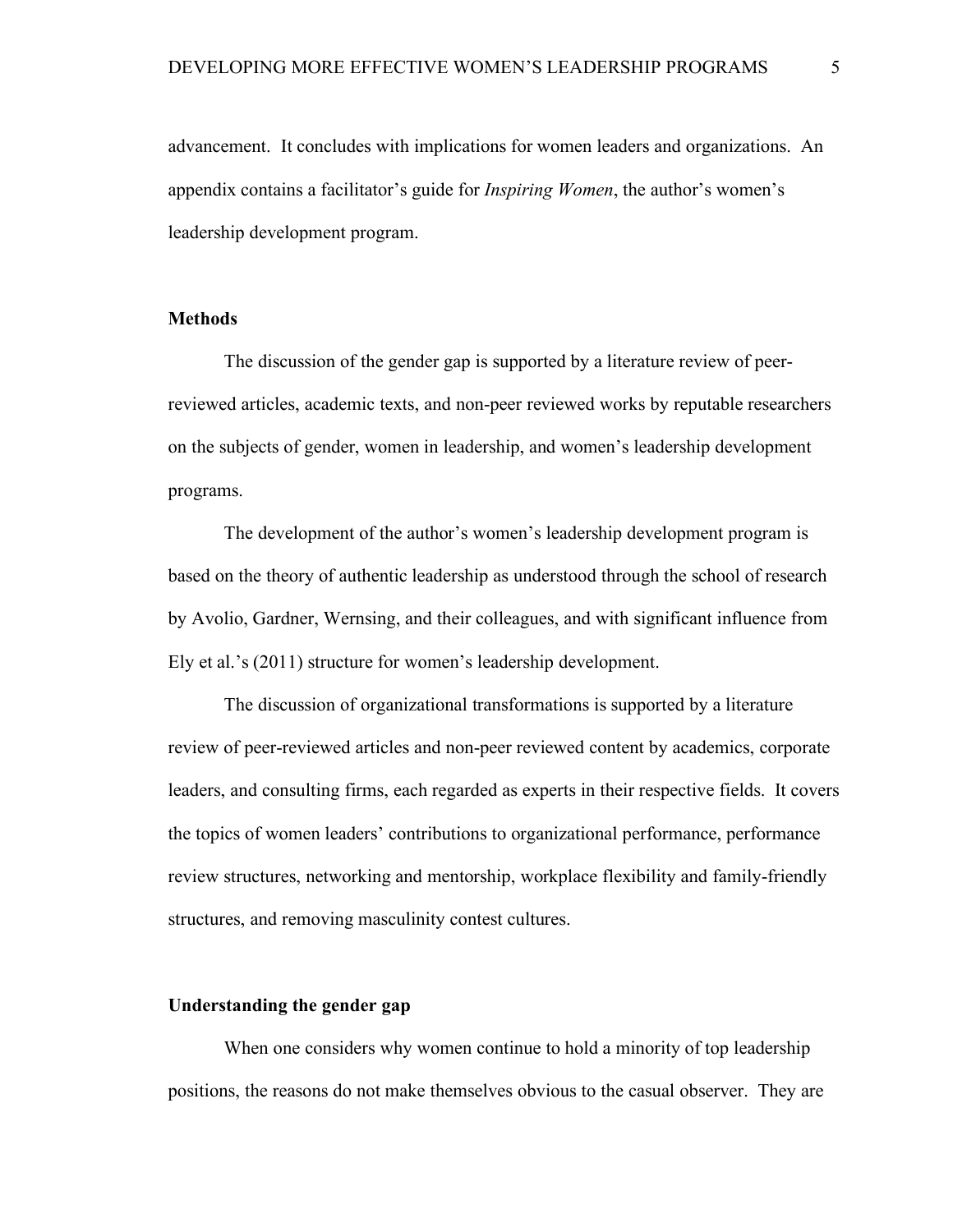often subtle, unintentional, and ingrained in our cultural understanding of gender (Eckert & McConnell-Ginet, 2013; Ely et al., 2011). Barriers for women discussed in the literature can be grouped into three main categories: social, structural, and personal.

#### *Social barriers*

Social barriers have to do with the societal gender norms and stereotypes women navigate. Of the three categories, social barriers are the most persistent for women given they influence the structural design of society and inform many beliefs women develop about themselves (Eckert & McConnell-Ginet, 2013). Eckert and McConnell-Ginet (2013) describe stereotypes as cognitive shortcuts that serve as an organizing device in society. Shortcuts allow us to easily map out our expectations of others and are often so ingrained they are assumed to be a prototype of "normal" behavior for a group (Eckert and McConnell-Ginet, 2013). This is problematic since stereotypes are caricatures and exaggerations, and when used to define "normal," any behavior inconsistent with them is seen as a negative deviation (Eckert and McConnell-Ginet, 2013). Stereotypes of women as caregivers, listeners, and empathizers results in social backlash when women step outside those gendered expectations (Coder & Spiller, 2013; Rhee & Sigler, 2015; Sandler 2014; Vanderbroeck, 2010). The implication is leadership observed through the lens of gender consistently results in harsher judgments toward women than men for the same actions, statements, and behaviors (Coder & Spiller, 2013; Ely et al., 2011; Langowitz et al., 2013; Vanderbroeck, 2010).

Gender hierarchies are deeply seated in society and continue to be reinforced through seemingly legitimate means. Two 1970s studies, the Schein Descriptive Index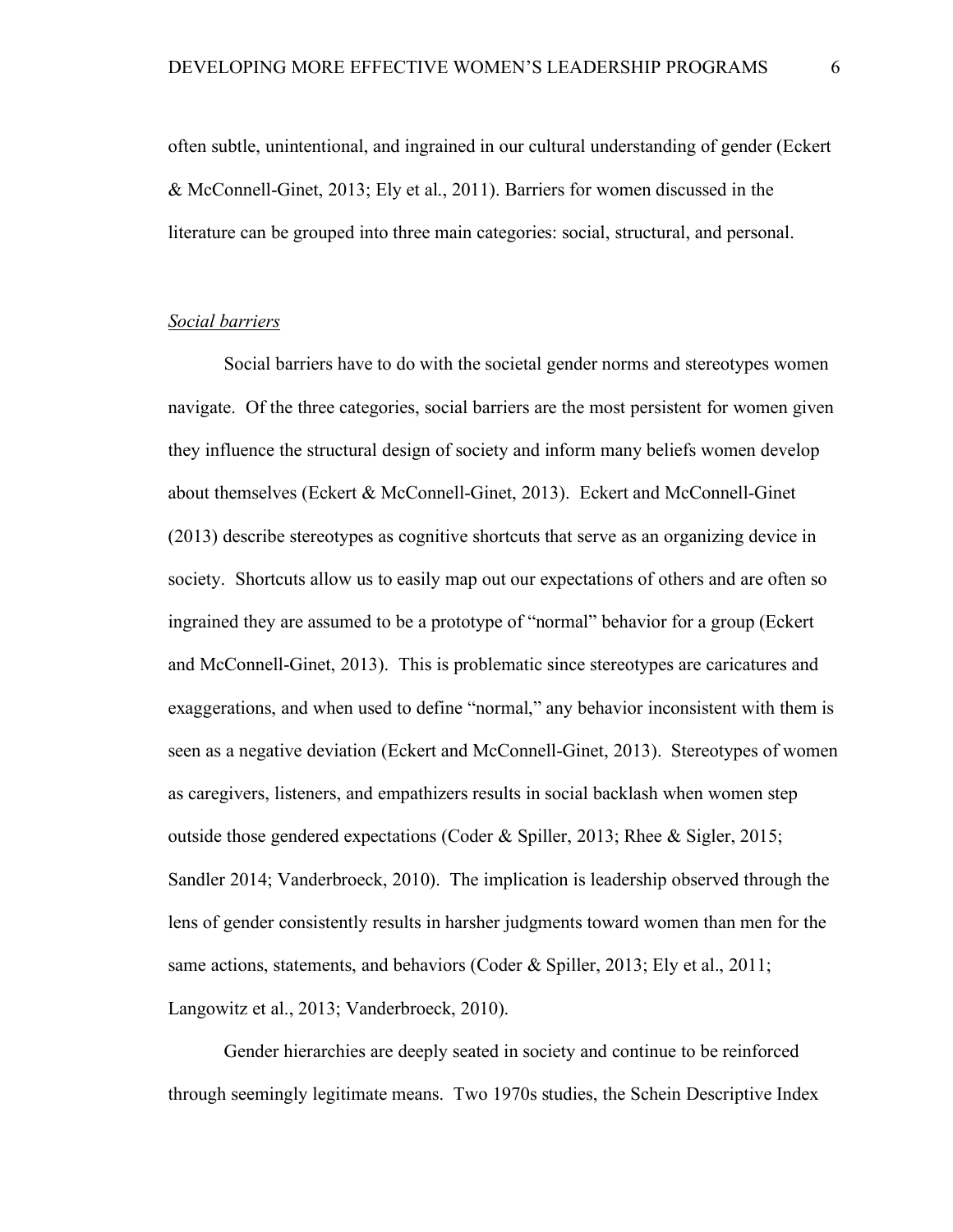(SDI) and Bem Sex Role Inventory (BSRI), attempted to scientifically define the "natural" gender qualities of men and women and were later co-opted in studies that ostensibly showed leadership behaviors were more compatible with male gender qualities (Coder & Spiller, 2013). The construction of gendered leadership styles in the 1990s attempted to rationalize how women could be successful in management positions against the backdrop deeply entrenched gender roles. Gendered leadership styles typified both male and female leaders: male leaders take initiative, self-publicize, and break rules; female leaders encourage participation, share information, and enhance the self-esteem of others (Coder & Spiller, 2013). Coder and Spiller (2013) criticize the genderization of leadership of the 1990s because it subsequently became part of popular literature and continued to legitimize gender stereotypes (Coder & Spiller, 2013). The 1970s SDI and BSRI studies have since been criticized for flaws in their methodologies and premises, yet in spite of that, they continue to be referenced in management and leadership texts today (Coder & Spiller, 2013). The fact that the 50-year-old theories of gender roles still exist in leadership education materials is increasingly problematic as many women try to shed limiting stereotypes (Coder & Spiller, 2013).

The legacy of legitimized stereotypes continues to be evident in the 2000s in studies such as the famous Heidi vs. Howard study by Stanford University in 2003 (Ely et al., 2011), and Rhee and Sigler's (2015) study of gender and leadership style. The Heidi vs. Howard study tested gendered perceptions of leaders by creating a narrative of a leader and giving one group of students the narrative with the leader named Howard while giving the another group an identical narrative of a leader named Heidi. Howard and Heidi were rated as equally competent leaders, and Howard was seen as genuine,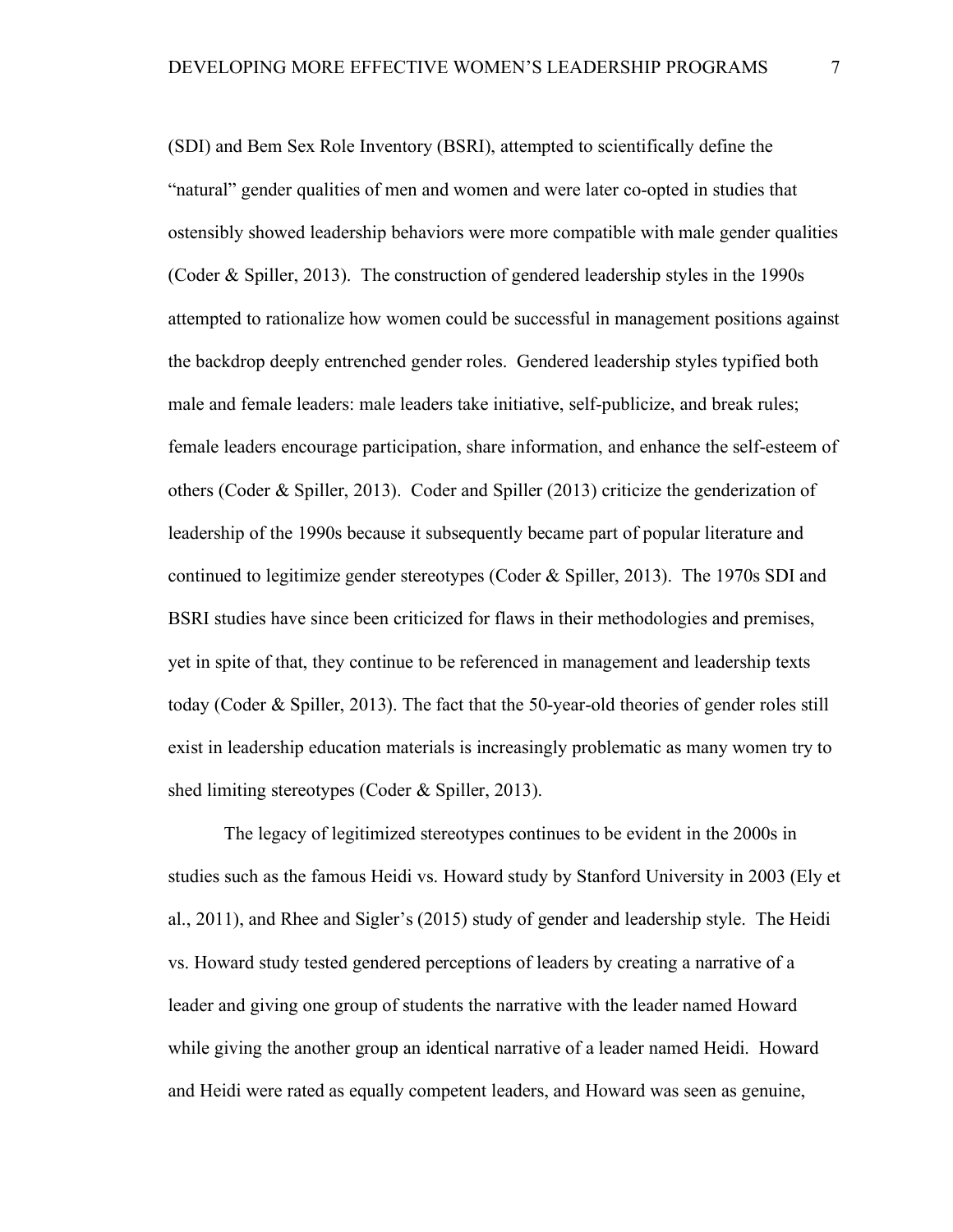likable, and kind. On the other hand, Heidi, while equally competent, was described as aggressive, self-serving, and power hungry; people did not want to work for her (Ely et al., 2011). The same resistance to a strong female figure surfaced in Rhee and Sigler's (2015) study of perceptions of male and female leaders exhibiting both authoritative and participative styles. Rhee and Sigler (2015) measured participants' perception of leader effectiveness and preference of leaders in each scenario. They found participative women leaders are greatly preferred over authoritative women: "it appears that female authoritarian leaders took a beating when it comes to one's perception of effective leadership" (Rhee & Sigler, 2015, p. 123). When Rhee and Sigler (2015) examined reactions to both male and female participative leaders, male leaders still topped the preference scale over women. This shows that while women are punished for crossing gender lines, men are able to exhibit leadership behaviors outside their stereotyped gender norm without issue (Rhee & Sigler, 2015), giving pause to the idea that leadership is in fact gendered. More likely, these studies simply highlight the cost of gender norm violation for women, a cost that increases as women climb leadership ladders (Ely et al., 2011, Rhee & Sigler, 2015; Vanderbroeck, 2010).

#### *Structural barriers*

Structural barriers are the taken-for-granted organizational systems and interactions that maintain gender hierarchies by inadvertently favoring men, and they exist in many forms:

• Evaluation systems that give preference to skills and behaviors that are more acceptable for men and violate female gender roles, making it difficult for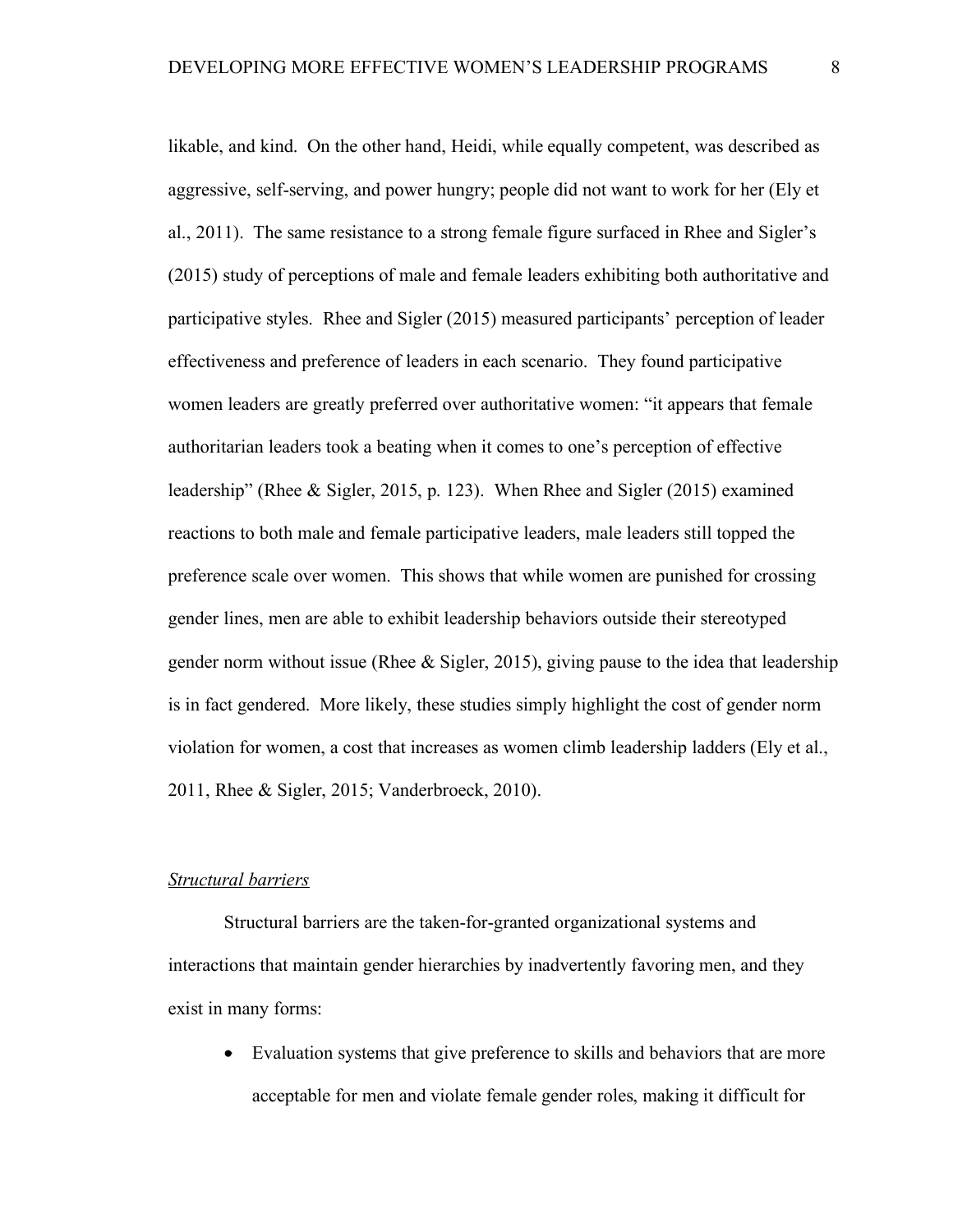women to obtain reviews favorable for promotion (Langowitz et al., 2013; Vanderbroeck, 2010).

- The road to promotion is often paved with preference for tactical roles (more often filled by men) rather than supportive roles (more often filled by women) (Clarke, 2011; Ely et al., 2011; Selzer et al., 2017).
- Promotion often requires long hours, high emotional commitment, and often does not tolerate career interruptions – conditions that do not align with most women's lives (Clarke, 2011; Ely et al., 2011; Selzer et al., 2017).
- Men tend to network with men, and women tend to network with women. This, combined with the simple fact that leadership ranks are largely male, creates favorable conditions for men, but not women, to make the necessary connections to be noticed and promoted (Ely et al., 2011; O'Neil, Hopkins, & Sullivan 2011).
- Mentorship and sponsorship provide vital visibility to upper leadership, yet women are mentored and sponsored at lower rates than men (Clarke, 2011; Ely et al., 2011; Sandler, 2014; Selzer et al., 2017).
- Women have far fewer opportunities to have mentors and sponsors of their own gender which deprives them of observing same-gendered role models, which is a key part of leadership development (Clarke, 2011; Ely et al., 2011; Sandler, 2014; Selzer et al., 2017).

A number of these barriers are addressed in much greater detail in the discussion of organizational transformations later in this paper. The literature does not suggest rectifying these issues by "taking away" from men, but through revising policies and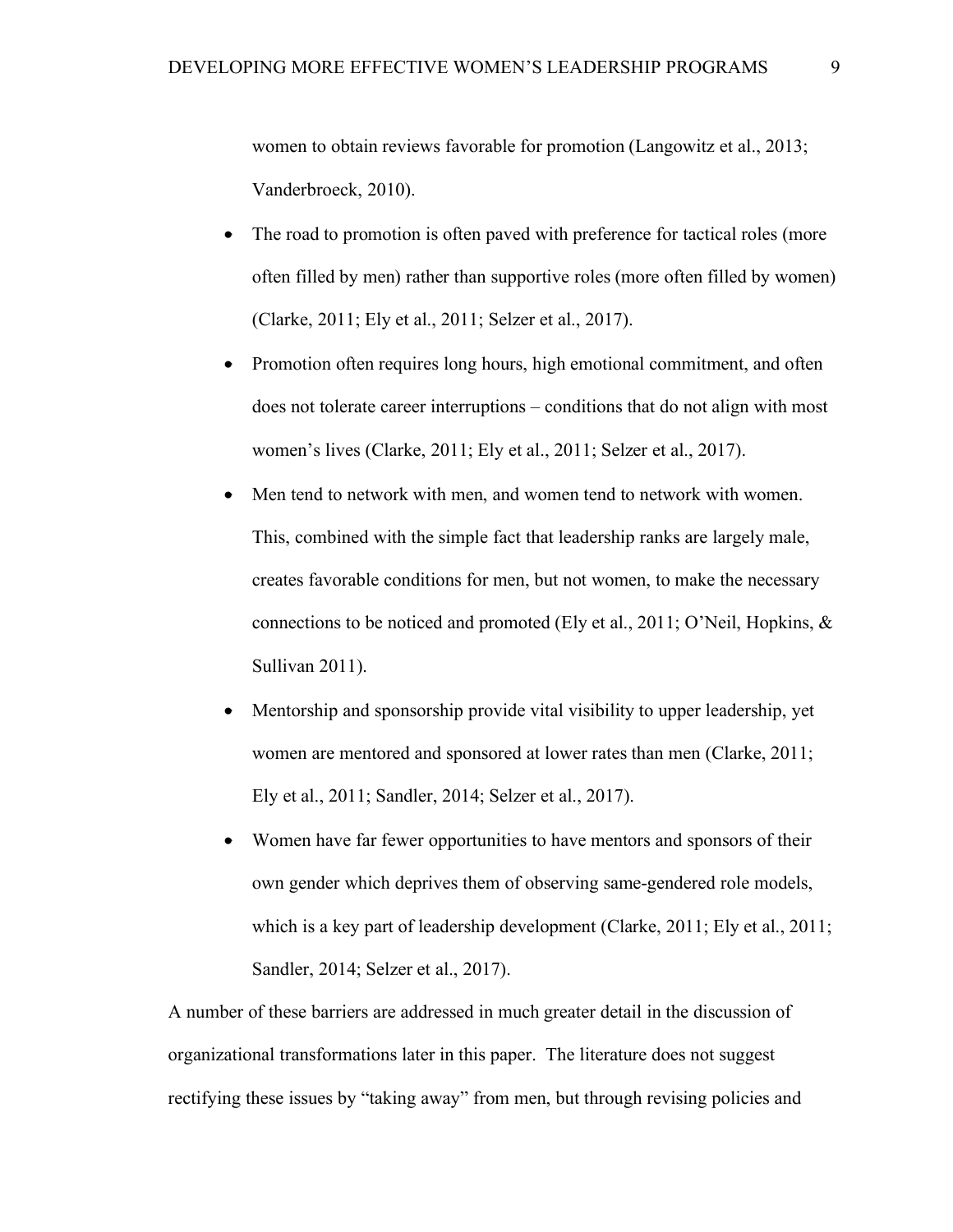practices so they can harness the strengths of both women *and* men. However, Vanderbroeck (2010) recognizes that such attempts may be threatening to men, creating the perception of reduced opportunities since they would now be in competition with a larger pool of applicants for the same number of positions at the top.

#### *Personal barriers*

While there are significant external barriers on women's roads to leadership advancement, the literature showed women also battle self-imposed barriers (Clarke, 2011; Helgesen & Goldsmith, 2018; Kay & Shipman, 2014; Langowitz et al., 2013; Sandler, 2014). Self-imposed barriers can be summarized into two groupings: (a) women's internalized beliefs about their abilities and value, and (b) incorrect assumptions about the paths to advancement within existing structural systems.

Self-efficacy, the belief in one's abilities, is essential to leadership and women as a group struggle to create it based on a lifetime of internalizing stereotypical messages (Clarke, 2011; Ely et al., 2011; Langowitz et al., 2013; Sandler, 2014). Beliefs of what they are capable of and valued for begin early in life (Eckert & McConnell-Ginet, 2013). When adults respond to infants and children differently based on gender expectations, boys and girls are socialized into different peer cultures where they "develop different behavior, norms, and even different understandings of the world" (Eckert & McConnell-Ginet, 2013, p. 14). Beliefs about males' and females' "natural" abilities are learned so early and through such indirect means that they became part of society's understanding of what is common sense (Eckert & McConnell-Ginet, 2013). Notions of common sense regarding the gender hierarchy feed stereotypes and lead to a range of inhibiting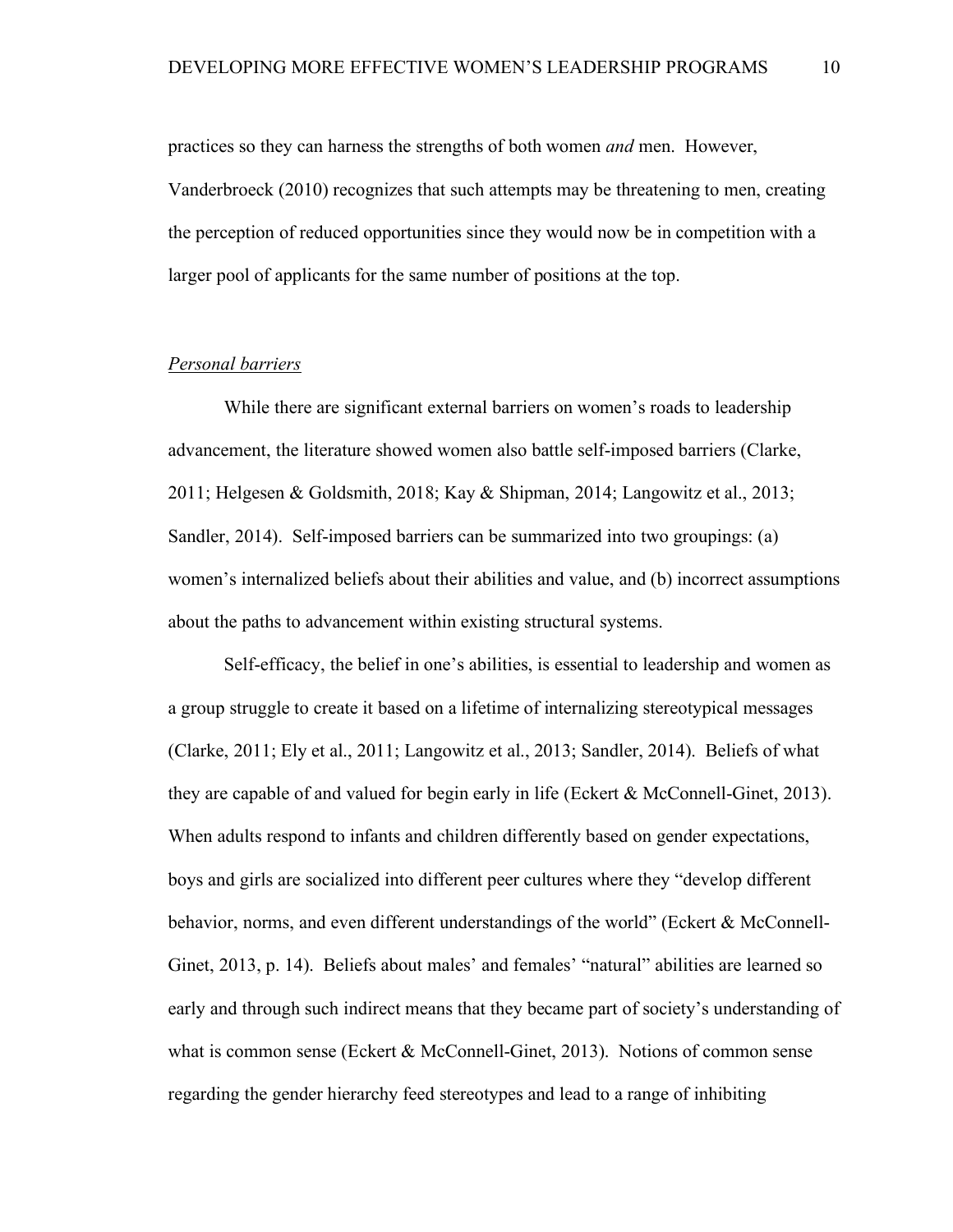behaviors in women's adulthoods. Langowitz et al.'s (2013) research on undergraduate female business students confirmed previous studies that stereotype threat leads women to compromise more easily when negotiating for themselves. Sandler (2014) observed women's communication patterns are less assertive and more apologetic than men's. Her study of women preparing for senior leadership positions found participants were uncomfortable using the words "powerful" and "ambitious" to describe themselves. Clarke (2011) found differences in how women and men attribute success: women attribute their success to the support of others, while men claim success as their own. Kay and Shipman (2014) write at length about the striking confidence gap between girls and boys that shapes women and men in adulthood and careers. Ely et al. (2011) sums up the challenges well: "[i]f a central developmental task for an aspiring leader is to integrate the leader identity into the core self, then this task is fraught at the outset for a woman, who must establish credibility in a culture that is deeply conflicted about her authority" (p. 477). The task for women remains, then, to become aware of these belief systems and learned behaviors. Without awareness it is impossible to change counterproductive behaviors (Helgesen & Goldsmith, 2018; Langowitz et al., 2013).

Women tend to also hold misaligned assumptions about how one successfully climbs the leadership ladder (Clarke, 2011; Helgesen & Goldsmith, 2018; Sandler 2014). Sandler (2014) refers to the "tiara syndrome" from Cheryl Sandberg's popular book *Lean In*, describing women who believe merit is its own reward, that their hard work will be noticed, and someday someone will crown them with a promotion. This assumption reveals itself in Clarke's (2011) study of an Australian women's leadership development program where only four of 17 program participants had independently created concrete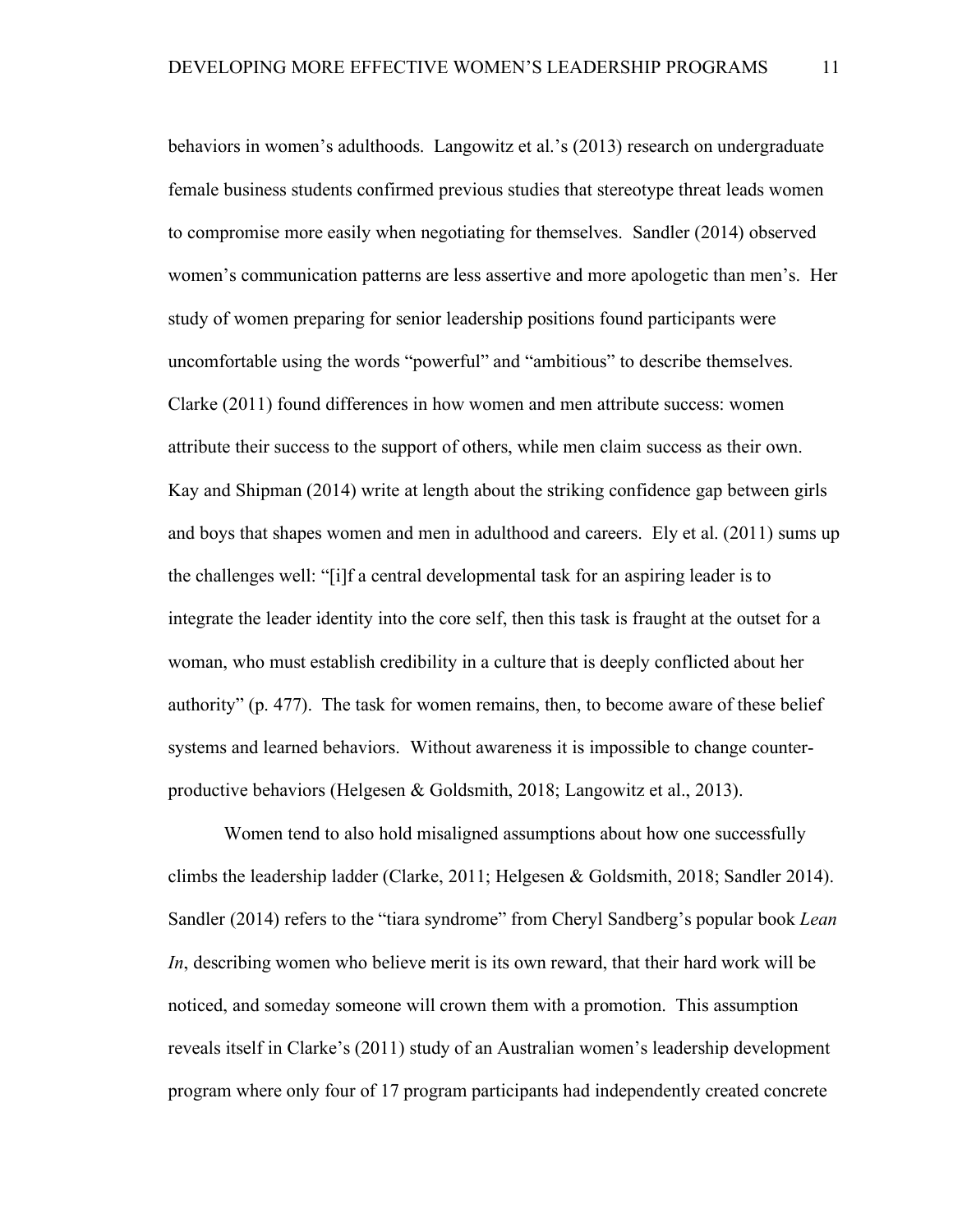career goals and developed plans to achieve them. In this same program, Clarke (2011) found women mistakenly assuming that doubling-down on performance in their current role would make them marketable when instead they should be seeking ways to expand beyond their current role. Lastly, Clarke (2011) found that program participants failed to understand the integral nature of networks in leadership advancement. While existing evidence shows networks perform more poorly for women, there is consensus that they are still vital for career growth (Clarke, 2011; Ely et al., 2011; O'Neil et al., 2011; Sandler, 2014). However, networks are even less effective when women see them as primarily a relational support system rather than an instrumental tool for upward mobility (Clarke, 2011). These examples show that in order to navigate male-oriented systems successfully, women must undertake the additional work of learning how to overcome their natural inclinations of what drives success.

#### **Women's Leadership Development**

The literature on women's leadership routinely references the importance of authenticity for women leaders (e.g. Clarke, 2011; Ely et al., 2011; Selzer et al., 2017). Authentic leadership theory is a newer field of study and one focuses on a leadership framework that seems to resonate with the concerns of women. Authentic leadership theory is defined as a pattern of leader behavior based in positive psychology that fosters self-awareness, internalized moral perspective, balanced processing, and encourages relational transparency (Walumbwa, Avolio, Gardner, Wernsing, & Peterson, 2008). In more accessible terms, Walumbwa et al. (2008) describe authentic leadership behaviors this way: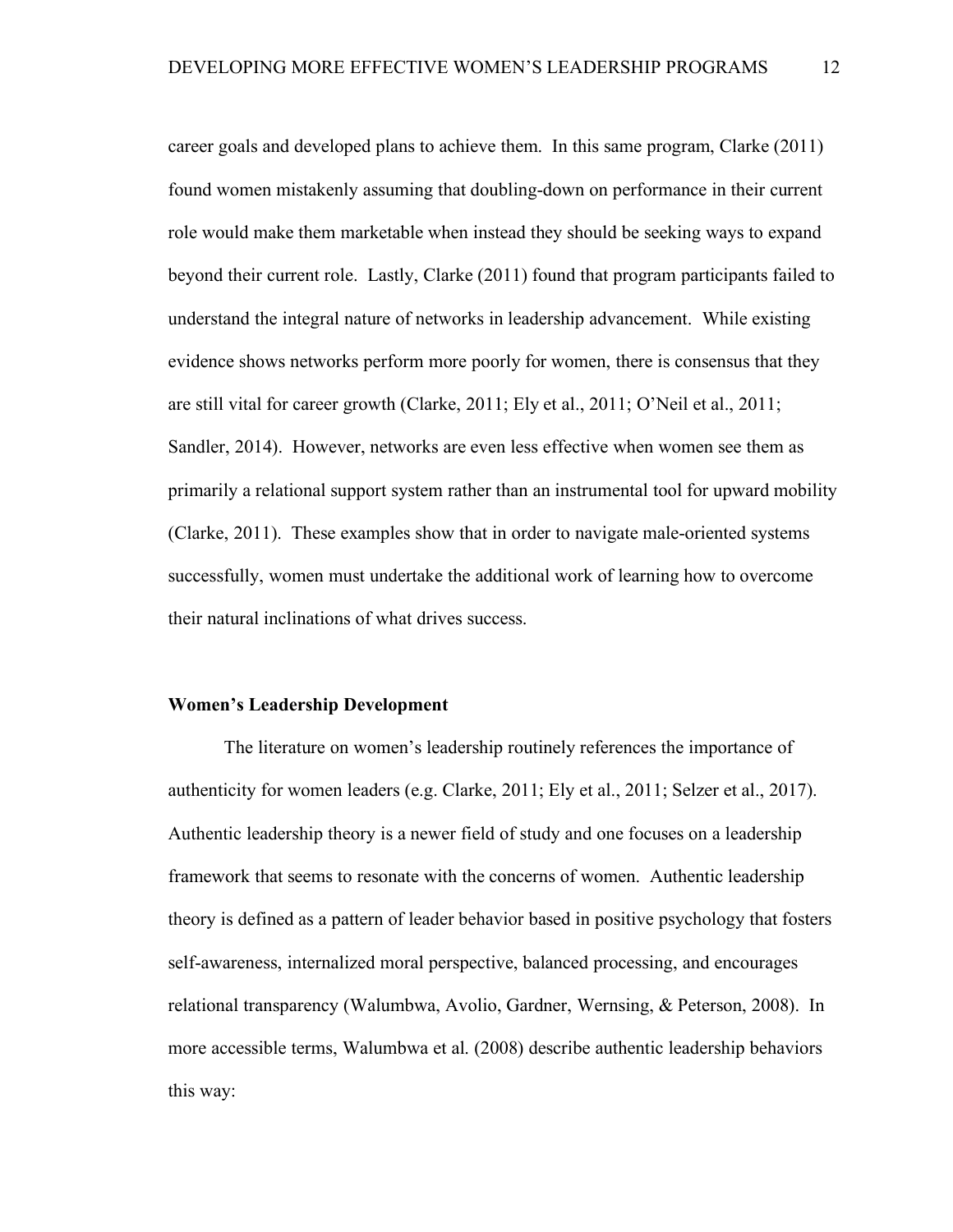[A]uthentic leaders show to others that they genuinely desire to understand their own leadership to serve others more effectively [self-awareness] (George, 2003). They act in accordance with deep personal values and convictions [internalized moral perspective] to build credibility and win the respect and trust of followers. By encouraging diverse viewpoints [balanced processing] and building networks of collaborative relationships with followers [relational transparency] they lead in a manner that followers perceive and describe as authentic (Avolio et al, 2004). (p. 96)

Authentic leadership shares a number of qualities with other leadership theories (ethical and transformational leadership, for example) in valuing self-awareness and ethics, though the nuanced differences make authentic leadership unique (Avolio  $\&$ Gardner, 2005; Walumbwa et al., 2008). Authentic leadership's emphasis on relational transparency makes it unique among other leadership theories, as does its focus on balanced processing, which is the act of seeking out full information, even that which challenges one's own position, before making decisions (Avolio & Gardner, 2005; Walumbwa et al., 2008). Unlike transformational leadership, which is partly defined by outward qualities such as inspirational motivation and developing followers into leaders, authentic leadership is an introspective exercise in developing personal authenticity (Walumbwa et al., 2008). While authentic leaders may not necessarily be described as inspirational or charismatic, they "develop enduring relationships and lead with [a] purpose" which others find authentic and motivating (Walumbwa et al., 2008, p. 104).

One of the benefits of authentic leadership is that the leader's values and perspectives are believed to influence followers in ways that heighten performance and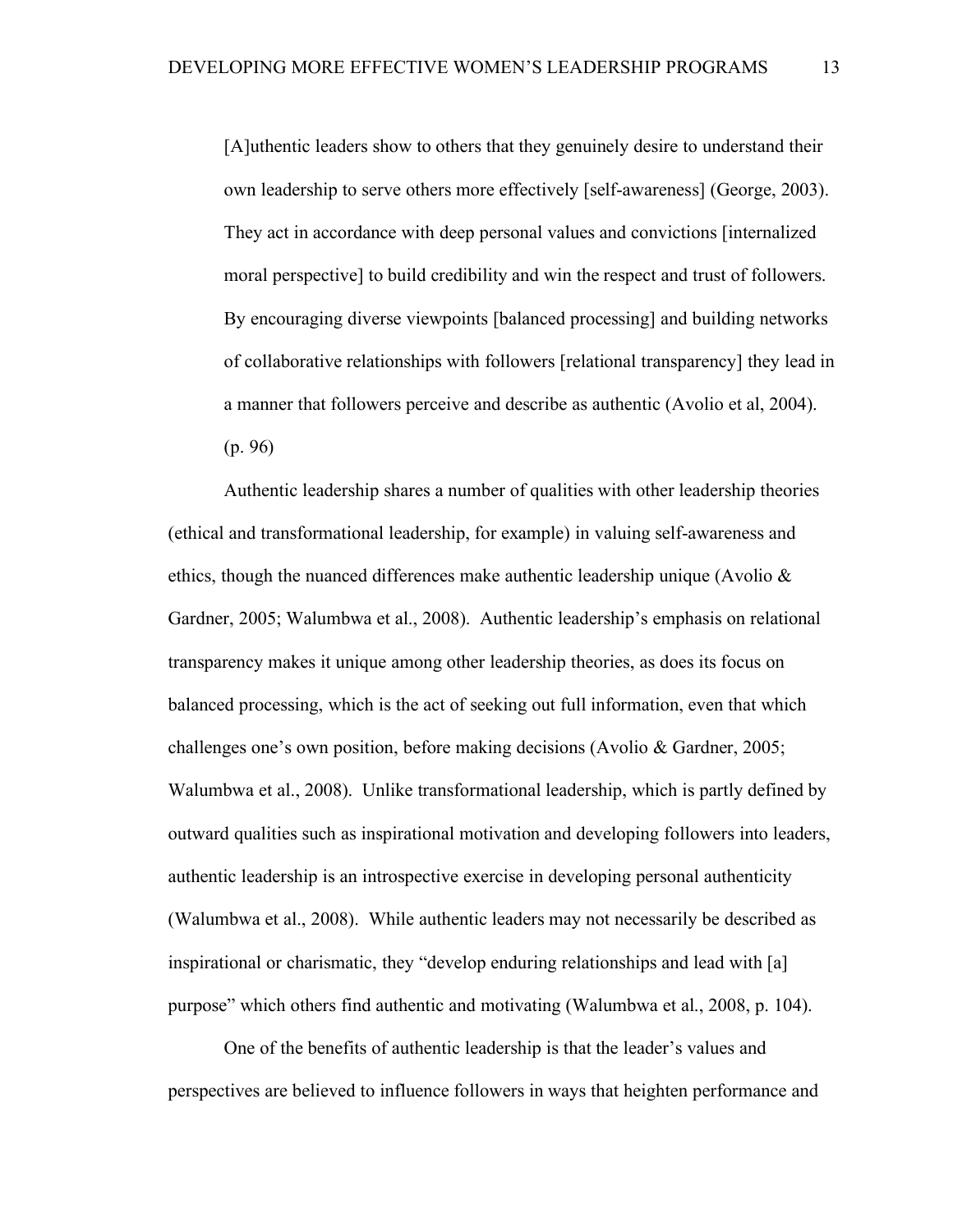improve job satisfaction, while at the same time inspiring followers to also become more self-aware, ethical, and motivated by internalized personal values (Avolio & Gardner, 2005; Walumbwa et al., 2008).

Avolio & Gardner (2005) acknowledge that authenticity is not necessarily enough to ensure leadership success. Followers must also believe in the leader's ability and legitimacy to promote said values on followers' behalves. Citing research of role incongruity, "women and other 'outsiders' who have not traditionally had access to certain leadership roles, may fay find it difficult to achieve relational authenticity because they are not accorded the same level of legitimacy as leaders" (Avolio & Gardner, 2005, p. 319). However, encouraging developments toward participative leadership and decision making are changing the requirements of leadership roles and making it easier for women to achieve authenticity and legitimacy in their leader/follower relationships (Avolio & Gardner, 2005).

Ely et al. (2011) bring a unique contribution to formal women's leadership development programs that reflects many of the qualities of authentic leadership. Through their framework grounded in both gender and leadership theory, Ely et al. (2011) emphasize *internalizing leadership identity* by which one comes to see oneself, and is seen by others, as a leader. Leadership identity is coupled with developing an *elevated sense of purpose* which is aligned with personal values and oriented toward the collective good (Ely et al., 2011). "Our framework is distinctive by showing how gender shapes women's path to leadership without either victimizing or blaming women, while at the same time cultivating in women a sense of agency" (Ely et al., 2011, p. 475). Ely et al.'s (2011) recommended subject matter includes eliciting and interpreting 360-degree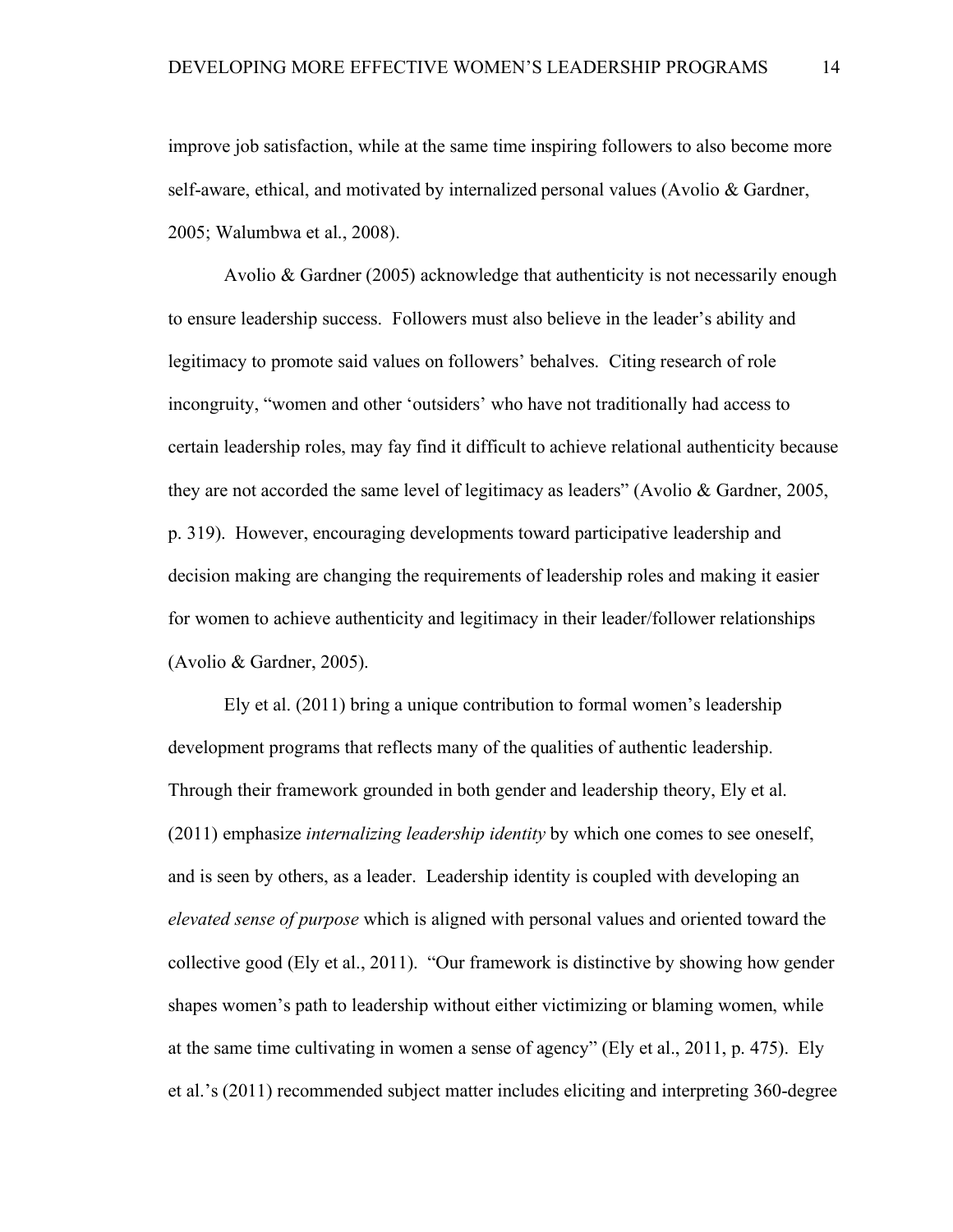feedback, leadership networking, everyday negotiation, leading change, and career transitions. The delivery of each of these subjects is underpinned by three principles: (a) the topic is grounded in the knowledge of second-generation gender bias, (b) learning is guided in a safe environment to support women's identity work, and (c) each session anchors women in their leadership purpose (Ely et al., 2011). The program framework is designed to help women construct leadership identities in spite of the subtle organizational barriers that exist today (Ely et al., 2011).

#### *A Women's Leadership Development Program*

This paper introduces and describes the *Inspiring Women* program, a new women's leadership development program created by the author, which is rooted in both authentic leadership theory and the framework offered by Ely et al. (2011). As recommended by Ely et al.'s (2011) framework, this program aims to help leaders develop and internalize their leadership identity and discover and articulate their elevated sense of purpose. The Inspiring Women program is described below, and also includes facilitator's guide with suggested sessions, agendas, and activities. The facilitator's guide can be found in the appendix of this paper.

By the end of the Inspiring Women program, participants will have achieved:

- An understanding of gender bias and its implications for leadership
- Development of and confidence in their leadership identity
- A stronger sense of elevated purpose
- Enhanced leadership skills through which to achieve their purpose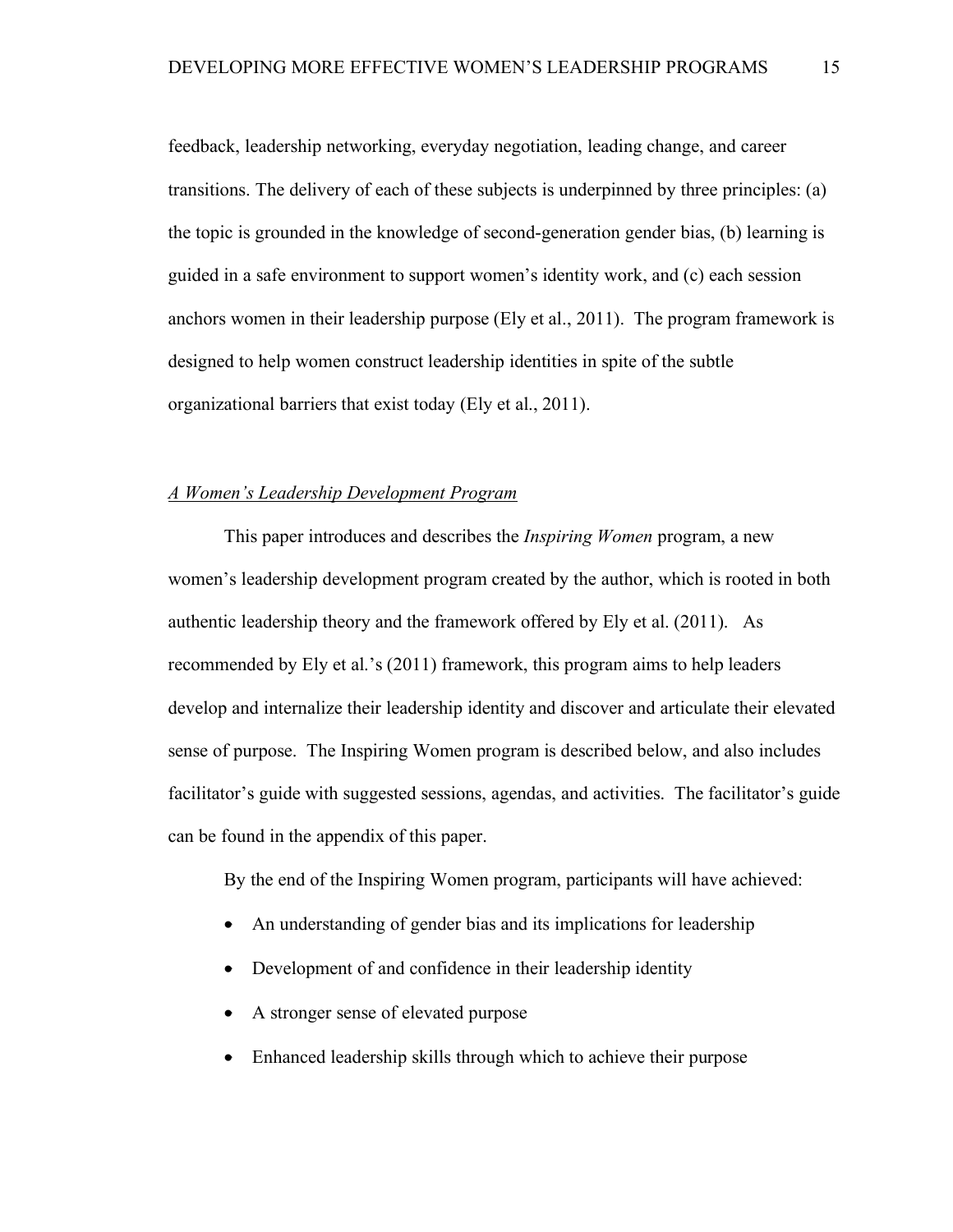#### *Inspiring Women program structure*

The Inspiring Women program involves multiple-sessions over the course of six to 12 months. Each session will have a target purpose which will involve a measure of education and reflection. Appropriate pre-work for participants to complete prior to session attendance will jumpstart knowledge and reflection. Sessions will provide a safe environment to further explore the materials and discuss personal reflections among peers. The length of the program is important to allow participants to move through the stages of paradigm shift explained below and ultimately arrive at a state where they constructively move forward into leadership against the backdrop of existing secondgeneration gender bias.

Attendance should be limited to a cohort of 10 to 20 participants who stay together through the full series of sessions. Developing strong relationships with other participants throughout the series is part of the value of the program. Maintaining a group of 10 to 20 will allow diversity of thought and experience while maintaining a close-knit group that the facilitator can both manage and build effective relationships within.

#### *Introductory session & the beginning of a paradigm shift*

The first Inspiring Women session will involve education on the impacts of second-generation gender bias. Second-generation gender bias creates "powerful yet often invisible barriers to women's advancement that arise from cultural beliefs about gender, as well as workplace structures, practices, and patterns of interaction that inadvertently favor men (Calas & Smircich, 2009; Ely & Myerson, 2000; Kolb &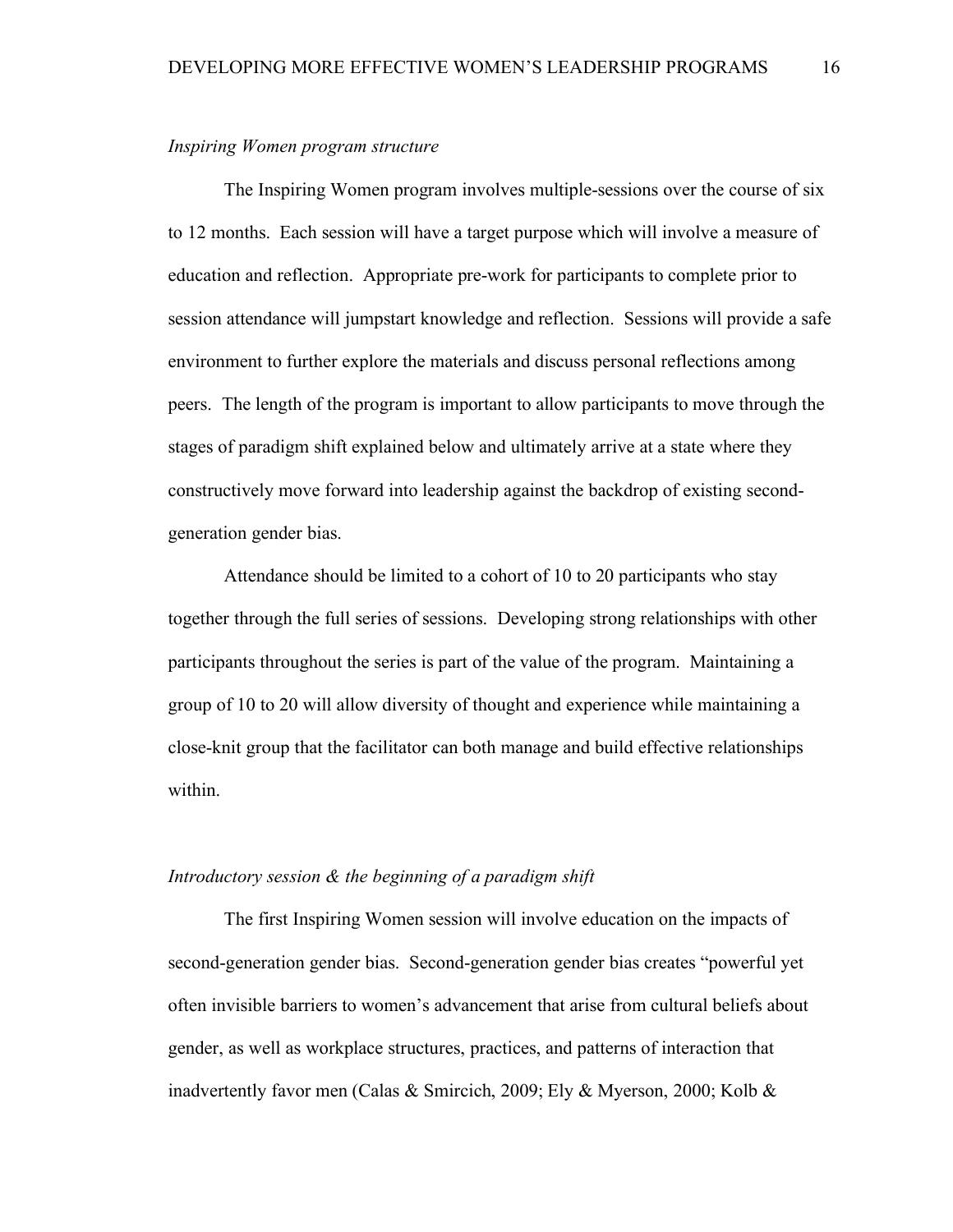McGinn, 2009; Sturm 2001)" (Ely et al., 2011, p. 475). It is what bias looks like in a "gender-blind" world. Participants will be invited to reflect on their own life experiences and discuss what it has meant for them to be a woman, mother, member of an ethnic group, or any other intersecting identity, while also aspiring to be a leader. It is expected that women being exposed to the subtleties and pervasiveness of gender stereotypes, especially if this is the first time, will enter into the cycle of a paradigm shift offered by Kuhn (1996).



Figure 1. The cycle and stages of experiencing a paradigm shift. Adapted from Kuhn (1996).

Having existed in the *status quo* (where one may not be aware of the issues of gender bias or believe they are exaggerated) or in the *awakening* stage (where a few anecdotes have challenged one's belief in the status quo), the information provided in this introductory session will move participants through the awakening stage and eventually into the crisis stage. In the *crisis* stage, the evidence of women's inequitable treatment  $\sum_{s \in S}$  is stag<sub>1</sub>, the evidence of *v* means income is the contract to the evidence of *v* means income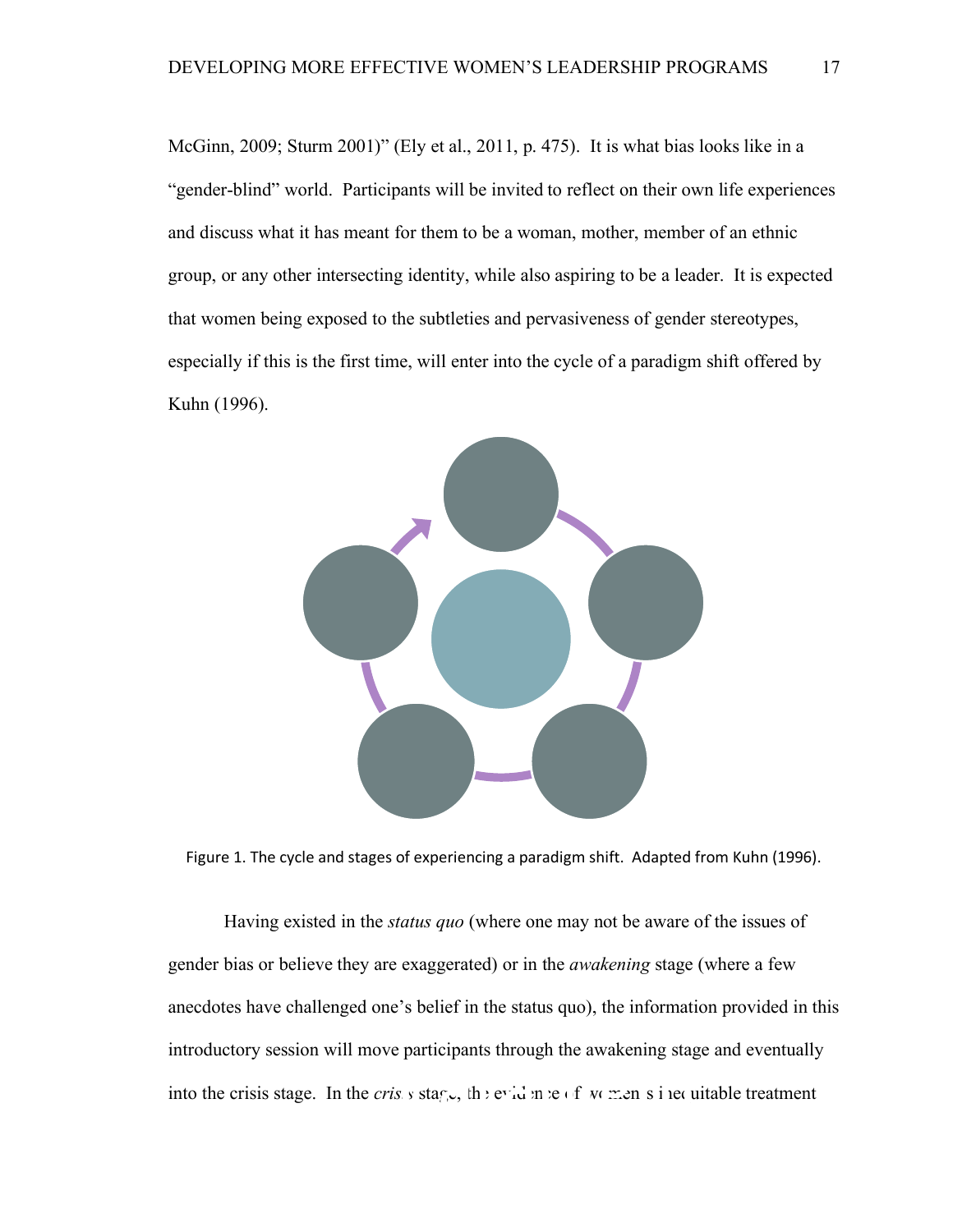becomes overwhelming and participants may experience feelings of shock, unfairness, and outrage. At this stage, problems seem insurmountable. Ideally, working through the rest of the program sessions will move women through the cycle to *revolution*, a period of empowered trial and error where they begin to identify and test new strategies for navigating leadership in the midst of second-generation gender bias. Finally, we hope to see women experience a *paradigm shift* where they find constructive ways to advance their own leadership and enter a new status quo of behavior (adapted from Kuhn, 1996).

Following this introductory session of the Inspiring Women program, each additional session will foster participants' identity-building and purpose-building work in a safe and supportive environment. Both of these core undertakings are defined below and described with example activities which facilitate participants' development of identity and purpose.

#### *Build and internalize leadership identity*

Building and internalizing leadership identity is the process of coming to see oneself as a leader and being seen by others as a leader (Ely et al., 2011).

Internalizing a leader identity helps to sustain the level of interest and fortitude needed to develop and practice complex leadership skills (Lord & Hall, 2005) and take the risks of experimenting with unfamiliar aspects of the emerging identity (Ibarra, 1999)." (Ely et al., 2011, p. 476)

The cycle of *trying > succeeding > receiving validation > growing self-confidence > willingness to try more* moves one's leadership identity from the experimental and provisional to being central and enduring (Ely et al., 2011). Conversely, if in the second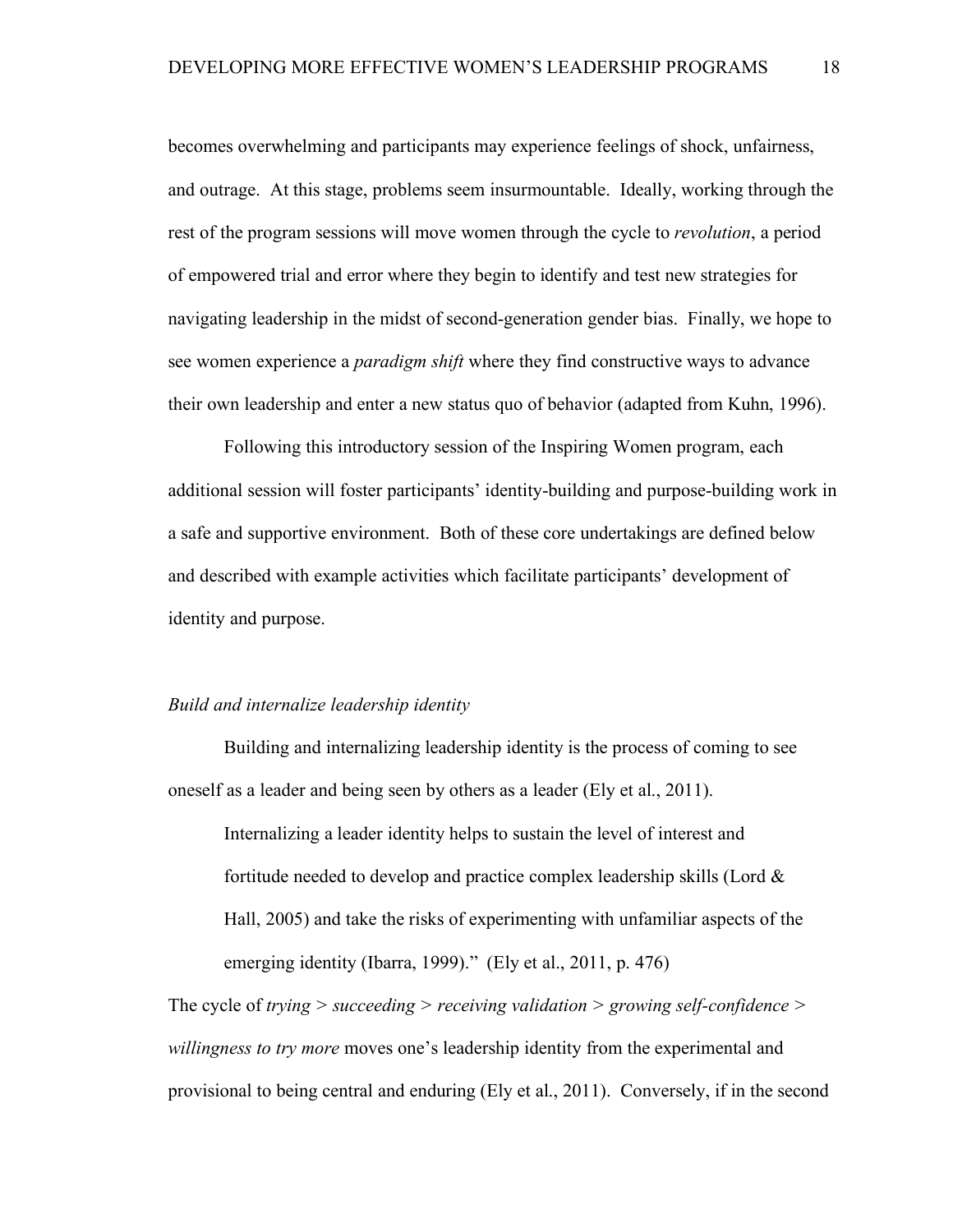step of the cycle the leader routinely encounters failure, confidence will diminish and the sense of leadership identify will weaken (Ely et al., 2011).

Within the Inspiring Women program, the process of developing and internalizing leadership identity will incorporate Walumbwa et al.'s (2008) authentic leadership theory dimensions of enhancing self-awareness, practicing relational transparency, and internalizing a moral perspective. Developing self-awareness is the practice of "demonstrating and understanding of how one derives and makes meaning of the world" (Walumbwa et al., 2008, p. 95) which stems from one's core values and beliefs (Avolio & Wernsing, 2008). Central to developing self-awareness is reflection of intersectional identities (Selzer et al, 2017), probing strengths, blind spots, and self-limiting behaviors (Avolio & Wernsing, 2008; Helgesen & Goldsmith, 2018; Sandler, 2014; Selzer et al., 2017), and obtaining feedback from one's peers, managers, and direct reports in a  $360^{\circ}$ evaluation (Avolio & Wernsing, 2008; Ely et al., 2011). The Inspiring Women program addresses these needs through StrengthsFinder 2.0 (Rath, 2007) and a 360º evaluation, with both of these activities being accompanied by individual and group reflection sessions. Reflection sessions provide the opportunity for participants to discuss their life experiences and sense of identity through the lens of their strengths in a supportive environment, while at the same time working through their perceived limitations, fears, and challenges in community with others. Avolio and Wernsing (2008) recommend journaling as an effective method of deepening self-awareness. Thus, the Inspiring Women program encourages journaling between sessions as a way of extending the benefits of session topics.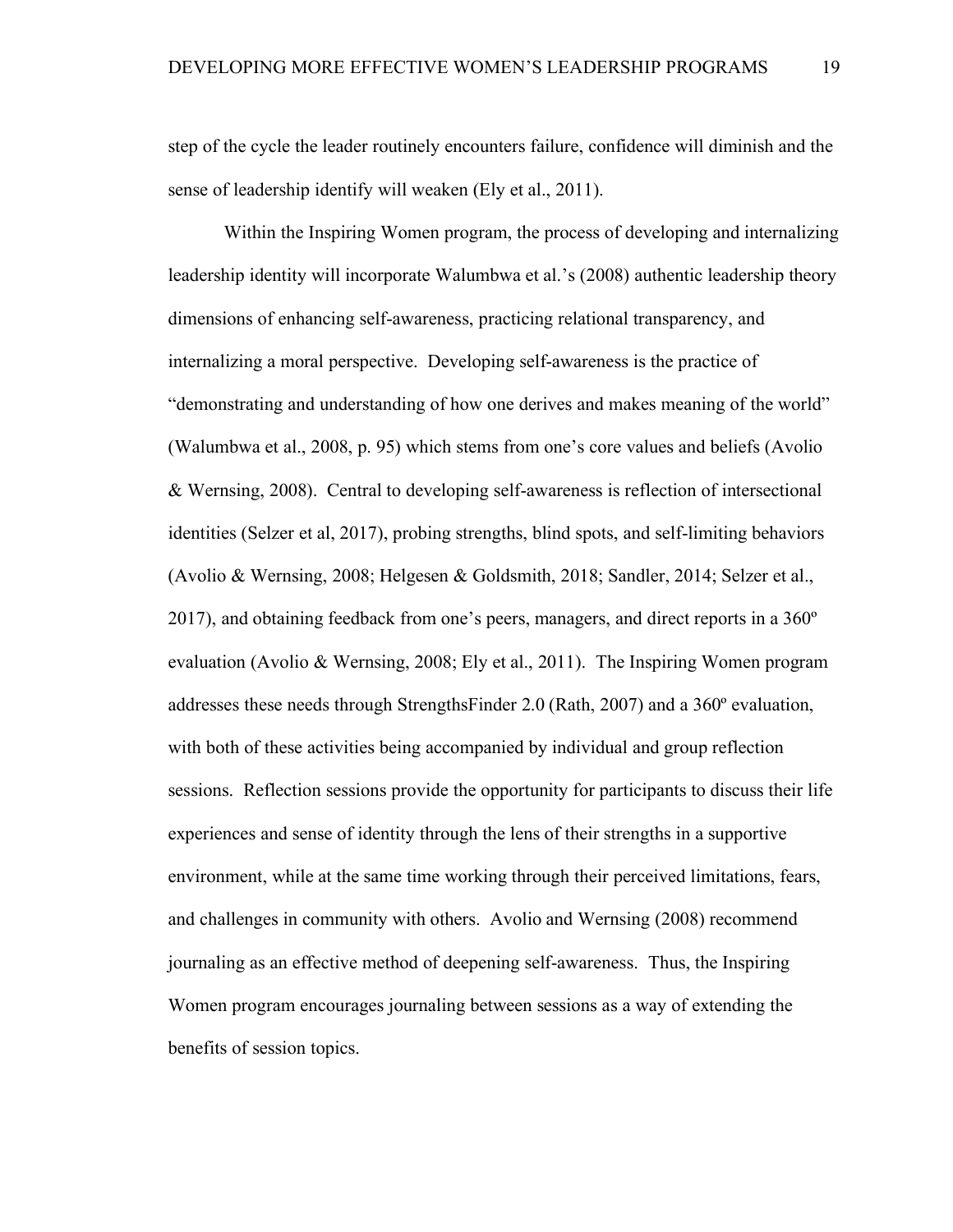Relational transparency is manifested in behaviors that build trust through openly sharing relevant information, giving and providing feedback, being transparent in one's motives and reasoning behind decisions, and aligning words with actions (Avolio  $\&$ Wernsing, 2008; Walumbwa et al., 2008). The Inspiring Women program's exploration of transparency will include two parts: (a) developing skills for giving quality feedback and understanding feedback received by the participant in light of second-generation gender bias as recommended by Ely et al. (2011), and (b) through examining the motives behind decisions and practicing explanation skills to effectively communicate decisions and their accompanying rationale.

Internalizing moral perspective is developing an internalized form of selfregulation that is "guided by internal moral standards and values versus group, organizational, and societal pressures, and it results in expressed decision making and behavior that is consistent with these internalized values (Avolio & Gardner, 2005; Gardner, Avolio, Luthans et al., 2005)" (Walumbwa et al., 2008, p 96). In the Inspiring Women program, participants will identify their personal set of values and moral standards through a set of exercises and practice applying their values in daily decision making.

Lastly, participants will integrate the findings from the self-awareness, relational transparency, and moral perspective activities into their leadership identity via a Personal User Manual activity (Hurst, 2013). The Personal User Manual activity will summarize participants' sense of self through articulation of style and values, and clarify how their strengths, blind spots, and goals inform their preferences and actions. Participants should consider this to be a living document that evolves as they continue self-reflection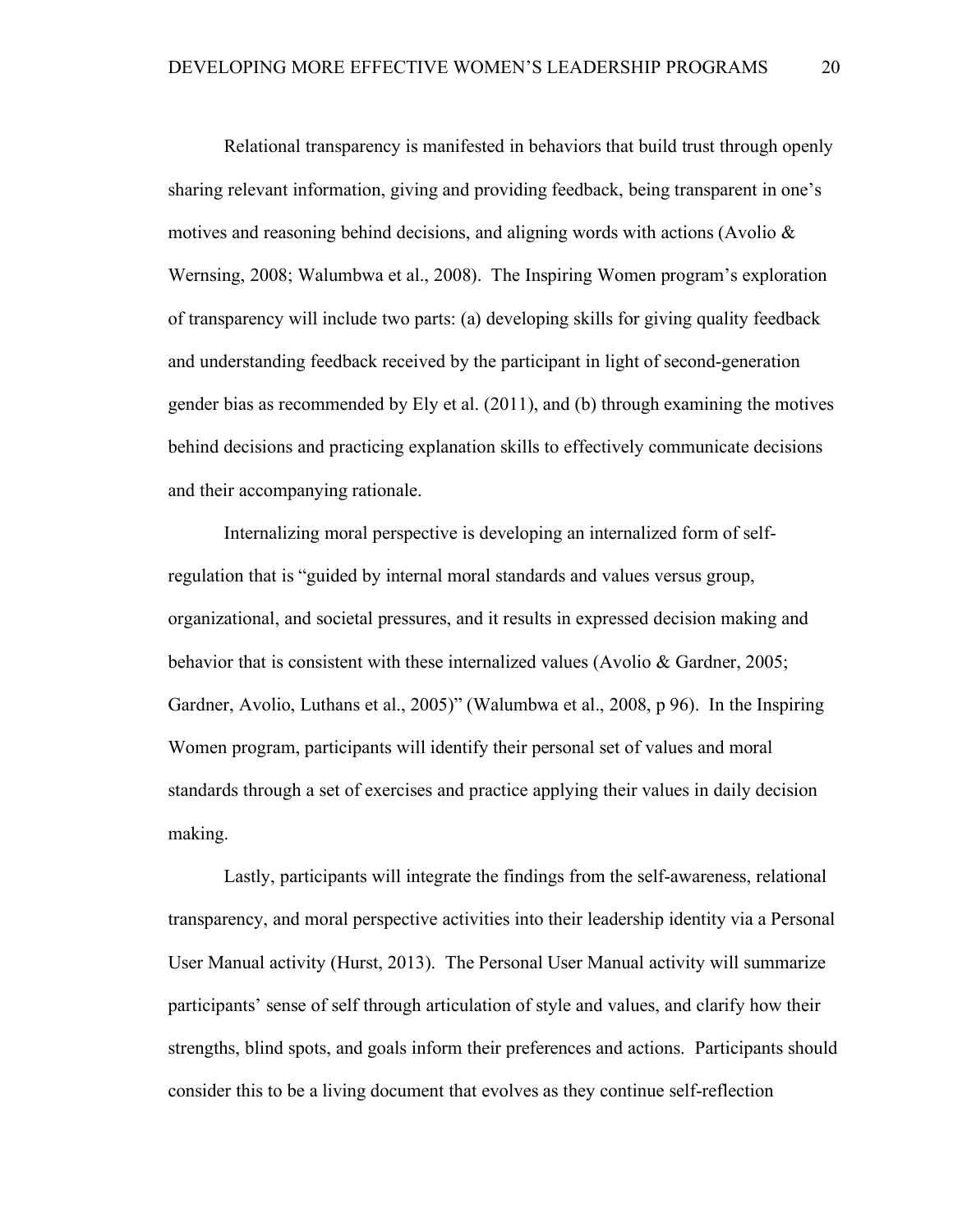thoughout the program and beyond. After all, "self-awareness is a long-term, really a lifetime, learning process without an ultimate destination… because the actual self is dynamic and changes over time" (Avolio & Wernsing, 2008, p. 154).

#### *Developing a sense of elevated purpose*

Developing and articulating an elevated sense of purpose provides leaders a North Star from which their leadership actions extend.

An elevated sense of purpose challenges leaders to move outside of their comfort zones, shifts their attention from what is to what is possible, and gives them a compelling reason to face down their fears and insecurities and take action despite them (Quinn, 2004). (Ely et al., 2011, p. 476)

Leaders driven from positive purpose inspire trust from their followers, increase the sense of urgency in their own and their followers' work, and help followers to derive meaning from their work (Ely et al., 2011). On the other hand, leaders who operate from fear and insecurity generate the same in their followers, are often perceived as self-interested, and do not enjoy the trust of their followers (Ely et al., 2011).

Within the Inspiring Women program, development of an elevated sense of purpose will incorporate Walumbwa et al.'s (2008) authentic leadership theory dimensions of internalized moral perspective, relational transparency, and balanced processing. Internalizing a moral perspective is central to the work of creating an elevated purpose. "Leaders are most effective when they pursue purposes that are aligned with their personal values and oriented toward advancing the collective good (Fu, Tsui, Liu, & Li, 2010; Lord & Hall, 2005: 594; Quinn, 2004)" (Ely et al., 2011).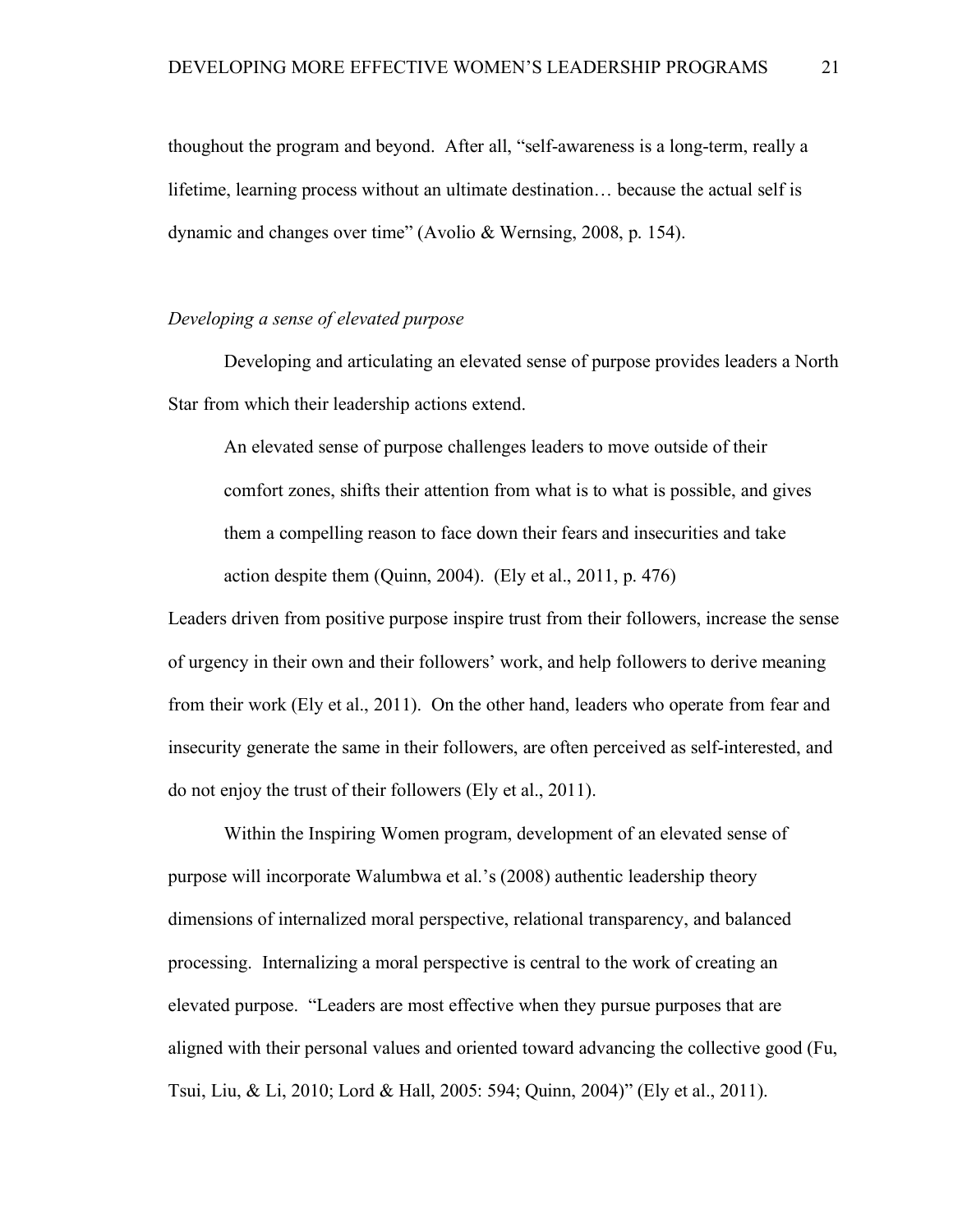Inspiring Women participants have reflected on their personal values in the leadership identity section of the program, and here that work is extended by applying their personal values to a leadership purpose statement that is meaningful to them, their organization, and their followers.

Relational transparency as a means of generating trust is important to advancing one's elevated purpose. Advancing goals in complex organizations requires the support, cooperation, and follow-through of other individuals. A healthy and diverse network allows these interactions to occur most successfully (Ely et al., 2011). Inspiring Women participants will complete Ibarra's (2015) network audit, analyze and reflect on the quality, breadth, and depth of their network, and explore the ways in which they need to expand and enrich their network to advance their elevated purpose. In addition, participants will be introduced to negotiation resources to help them achieve their purpose as recommended by Ely et al. (2011). Women tend to be excellent negotiators when they negotiate on behalf of others or communal causes, thus the understanding of negotiation ought to be expanded from simply negotiating for one's own needs to include these scenarios as well (Ely et al., 2011).

Balanced processing – the process of objectively analyzing the relevant information before coming to decisions (Walumbwa et al., 2008) – is important to the pursuit of one's elevated purpose because leaders acknowledge that they do not hold all the answers. Leaders with balanced processing understand that all people are biased processors of information, and thus solicit varied perspectives, including those that challenge their own position (Avolio & Wernsing, 2008; Walumbwa et al, 2008). In doing so they increase the likelihood of making better decisions and being seen by others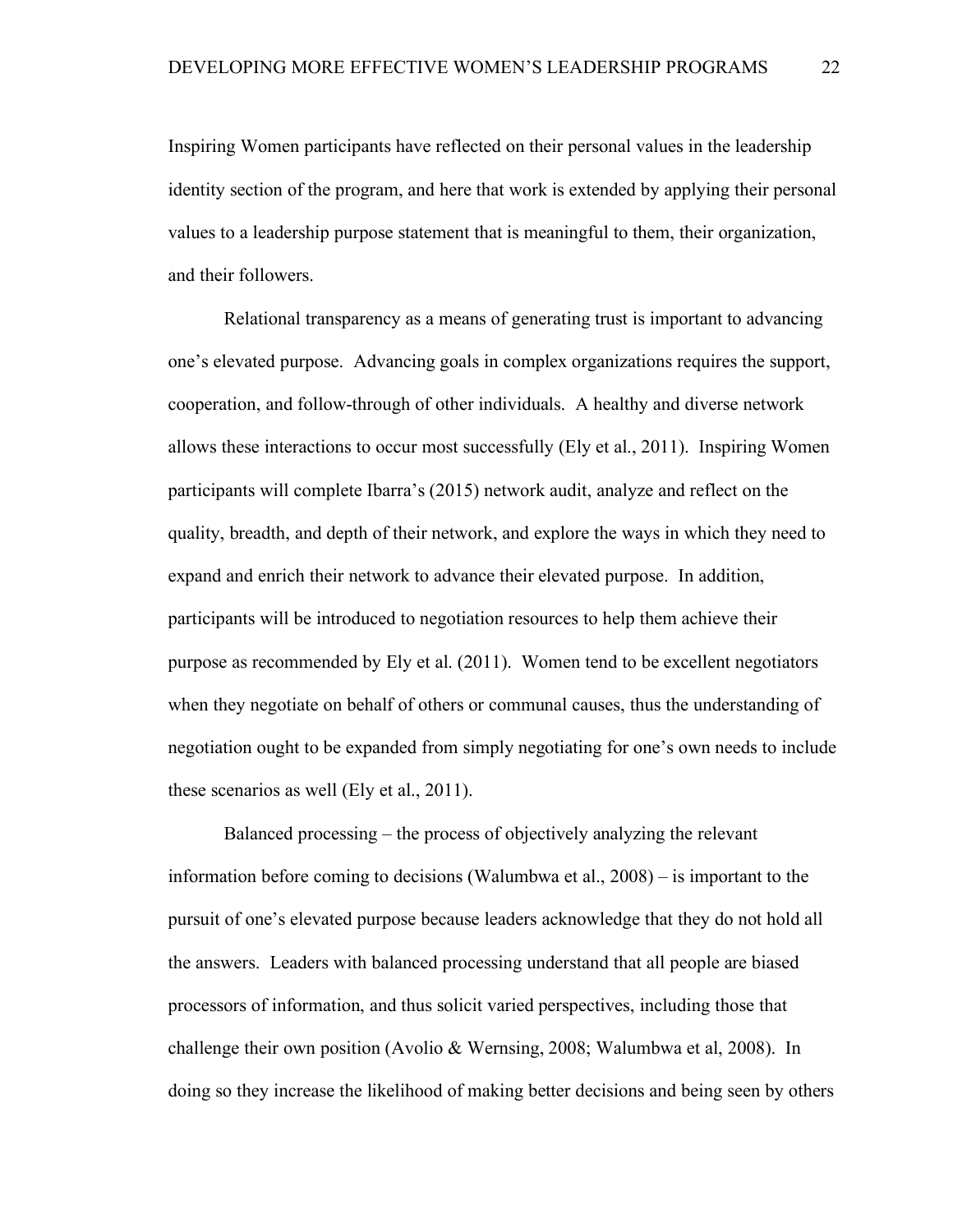as coming to rational and fair conclusions (Avolio & Wernsing, 2008). Inspiring Women participants will reflect on their strategies for balanced processing, including integrating 360º feedback, becoming aware of their own inherent biases, and assessing how they engage in adaptive conflict and healthy debate in decision making.

#### *Leadership skills for moving forward*

The work of building leadership identity and elevated purpose is supported by specific leadership skills such as more advanced negotiating, becoming a change agent, and managing career transitions. Enhancing these skills helps women take the groundwork of identity and purpose building and launch it to the next level. Developing these skills at a very advanced level may require targeted programming outside of the Inspiring Women program or the assistance of a personal career coach.

In the earlier discussion of negotiation skills, it was recognized that women tend to be effective negotiators when the topic of the negotiation is not themselves (Ely et al., 2011). However, clearly women need to negotiate on their own behalves, a venture that is rife with double-bind risks for women (Ely et al., 2011). The Inspiring Women program exposes women to negotiation though "Breakthrough Bargaining," an article recommended by Ely Et al. (2011). Further resources for negotiation from a woman's perspective are offered in the facilitator's guide. Advanced negotiation skills are beyond the scope of the Inspiring Women program as it is today as such work easily constitutes its own program. Advanced negotiation skills may be achieved in an existing program, outside of Inspiring Women, or with a personal career coach.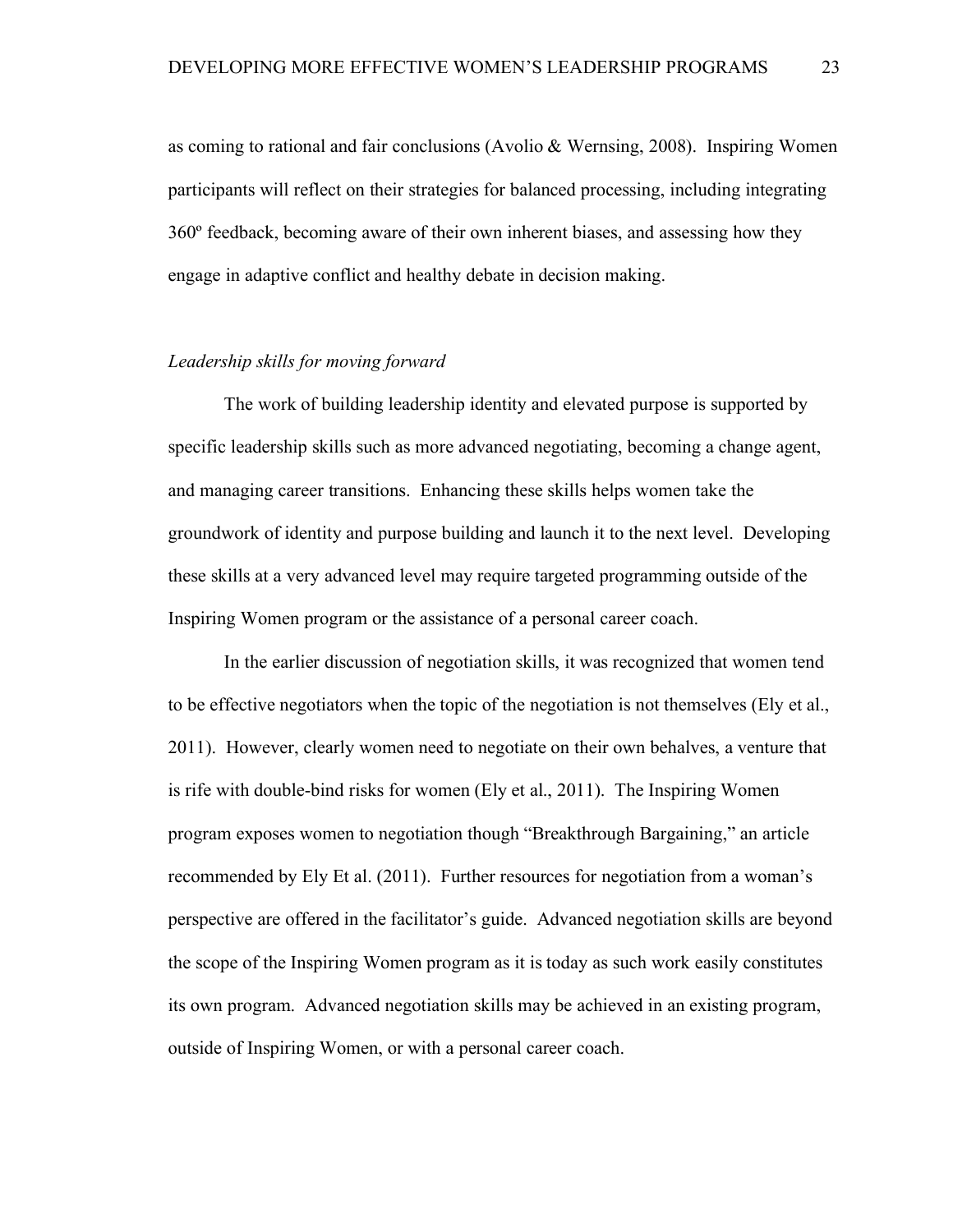Leading change is difficult for any leader; however, for women, leading change can come with additional risks. As thoroughly discussed, the double bind creates dissonance for women in roles where directive behaviors are needed, as is often the case with change agents (Ely et al., 2011; Rhee  $&$  Sigler, 2015). Inspiring Women participants will identify what external barriers and self-limiting behaviors have slowed their ability to be change agents and brainstorm strategies to overcome them. However, exposure to women with a variety of leadership styles is an additional critical step to help women leaders refine their own style as a change agent (Ely et al., 2011). If participants have limited examples to observe in real life, case studies can supplement their exposure to different styles. The case studies recommended by Ely et al. (2011) are not integrated into the Inspiring Women sessions as they exist today, but are referenced in the facilitator's guide for participants' potential use with a personal career coach.

Women in a career development program are often at a juncture in their careers. These moves necessarily come with a risk of derailment for both genders, though secondgeneration gender bias makes them more challenging for women (Ely et al., 2011). Moving into new roles means shedding old identities and developing new ones that are more fitted for the demands of a new role (Ely et al., 2011; Helgesen & Goldsmith, 2018). It is common that the behaviors, activities, and interactions that made one successful in existing roles will be different from the behaviors, activities, and interactions needed to be successful in future roles (Ely et al., 2011; Helgesen  $\&$ Goldsmith, 2018). Inspiring Women participants will evaluate the strengths and beliefs that got them to where they are, and then critically examine them for what behaviors are productive for moving forward. They will also develop a professional development plan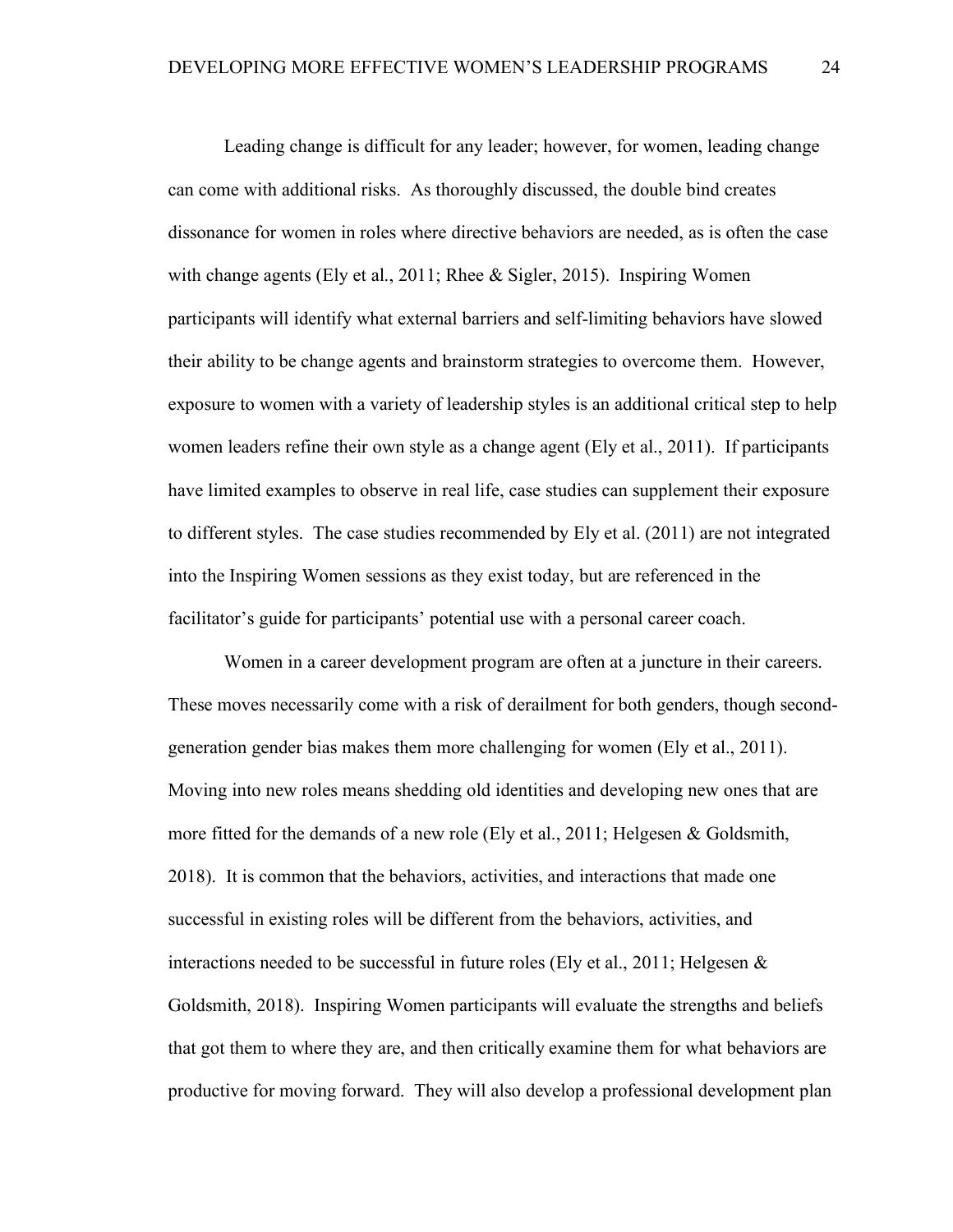to focus their efforts as it relates to their career progression and achievement of their elevated purpose. If participants are preparing for a major career advancement, this work may also require personalized career coaching.

In summary, upon completion of the Inspiring Women program, participants will have: (a) learned about second-generation gender bias and its implications for leadership, (b) become more secure in their identity as a leader, which will allow them to lead with authenticity, (c) articulated their leadership purpose, which will provide motivation to persevere, and (d) enhanced their leadership skills to enable them to negotiate, be an effective change agent, and manage a development plan that propels them in the pursuit of their purpose.

#### *Creating conditions that enable program success*

Well-designed programs are only as good as their implementations in the real world. The following section discusses the literature's findings on conditions that either helped or hindered the intended outcomes of other formal women's leadership development programs implemented around the world. These conditions should be considered when administering the Inspiring Women program outlined in the previous section.

At a personal level, program participants must be provided adequate time and a safe space for self-reflection in order to develop and internalize a leadership identity (Ely et al., 2011; Selzer et al., 2017) and develop an elevated sense of purpose (Ely et al., 2011). Being highly visible as one of few women in upper leadership makes women feel the squeeze of the double bind. It becomes tempting to prove their competence by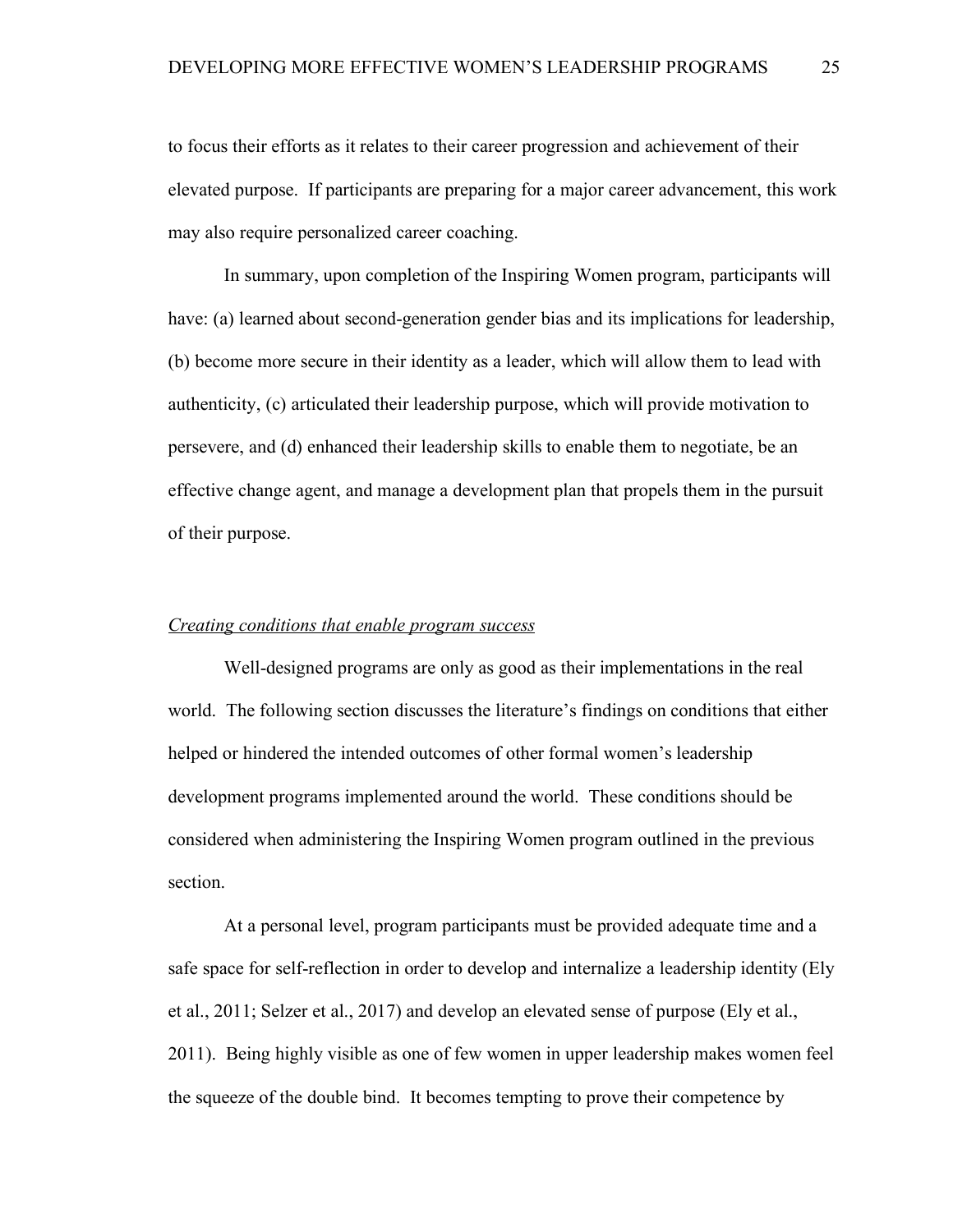avoiding risks, working too far in the details, and becoming overly invested in their image, risks that Ely et al. (2011) say are mitigated by having a strong identity and purpose. Selzer et al. (2017), authors of an auto-ethnographic study of a program closely modeled after Ely et al.'s (2011) leadership identity and leadership purpose framework, revealed major flaws in the facilitation of identity-building work. In Selzer et al.'s (2017) experience the group was repeatedly denied the opportunity to discuss intersecting identities (e.g. considering gender alongside motherhood and racial identities) resulting in an environment where the authors felt like they were unable to discuss "mom guilt" and the stigma working mothers face for "choosing career over children." One author felt like a failure for not "handling it all" (Selzer et al., 2017). Another author left the program with a *weaker* sense of leadership identity instead of a stronger one (Selzer et al., 2017). Given self-awareness and identity building are the foundation of leadership development, any program that limits this activity is doing a disservice to its participants and the sponsoring organization.

Secondly, sufficient time is needed for understanding self-imposed barriers and building skills such as assertive communication, conflict resolution, and career goalsetting (Clarke, 2011; Langowitz et al., 2013; Sandler, 2014). These skills are best developed alongside an awareness of second-generation gender biases to provide a framework for women to assess feedback and social response to their actions in the real world (Ely et al., 2011).

At an interpersonal level, the literature agrees that building networks and securing mentors or sponsors are essential activities to leadership advancement. Vanderbroeck (2010) goes so far to suggest that since stereotypes continue to disproportionately impact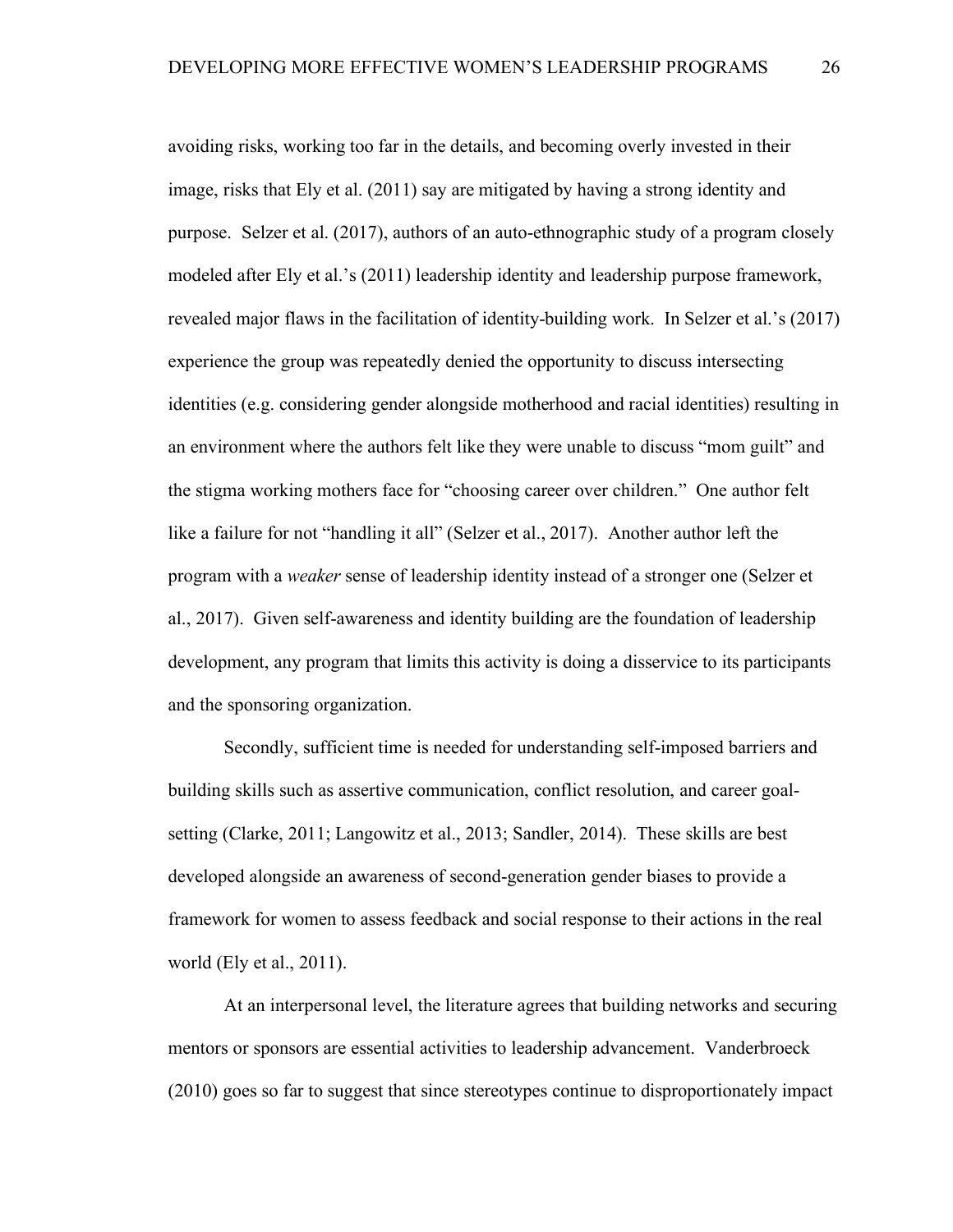perceptions of women, women may be better served investing time in improving interpersonal perceptions among their peers and leaders rather than adding to their skill set. Ely et al. (2011), on the other hand, caution women about becoming overly fixated on their image since it distracts from achieving their leadership purpose. Ely et al. (2011) specifically address networking through the lens of gender. They warn against creating networks that mimic male networks, arguing they are less effective for women in light of gendered realities. Instead, women need to adapt and seek out networks and mentorships that serve their elevated purpose, thus avoiding the feeling of "using people" for personal gain that seems to run counter to many women's sense of authenticity (Ely et al., 2011). Ely et al. (2011) suggest networking in this way can be done within the confines of work activity and the workday, also addressing the concern many women have about the time investment of networking (Clarke, 2011). More on effective networking and mentorship programs can be found in the *Organizational transformation* section of this paper below.

A second interpersonal barrier for women is their access to feedback and knowing how to interpret it. Women tend to receive less feedback than their male peers, and the feedback they receive is less candid and often contradictory (Ely et al., 2011). Women are told to lean in, but do not take too much of the spotlight (Selzer et al., 2017; Snyder, 2014); be tough and hold people accountable, but do not set expectations too high (Ely et al., 2011); and to be decisive, but also be collaborative and give other people room (Ely et al., 2011; Snyder, 2014). "[I]nterpreting these messages in the context of double binds helps participants make sense of them" (Ely et al., 2011, p. 481). Langowitz et al. (2013) drew similar conclusions, stating that changing the socially constructed frame of gender in the workplace enabled women to achieve better career outcomes. If a program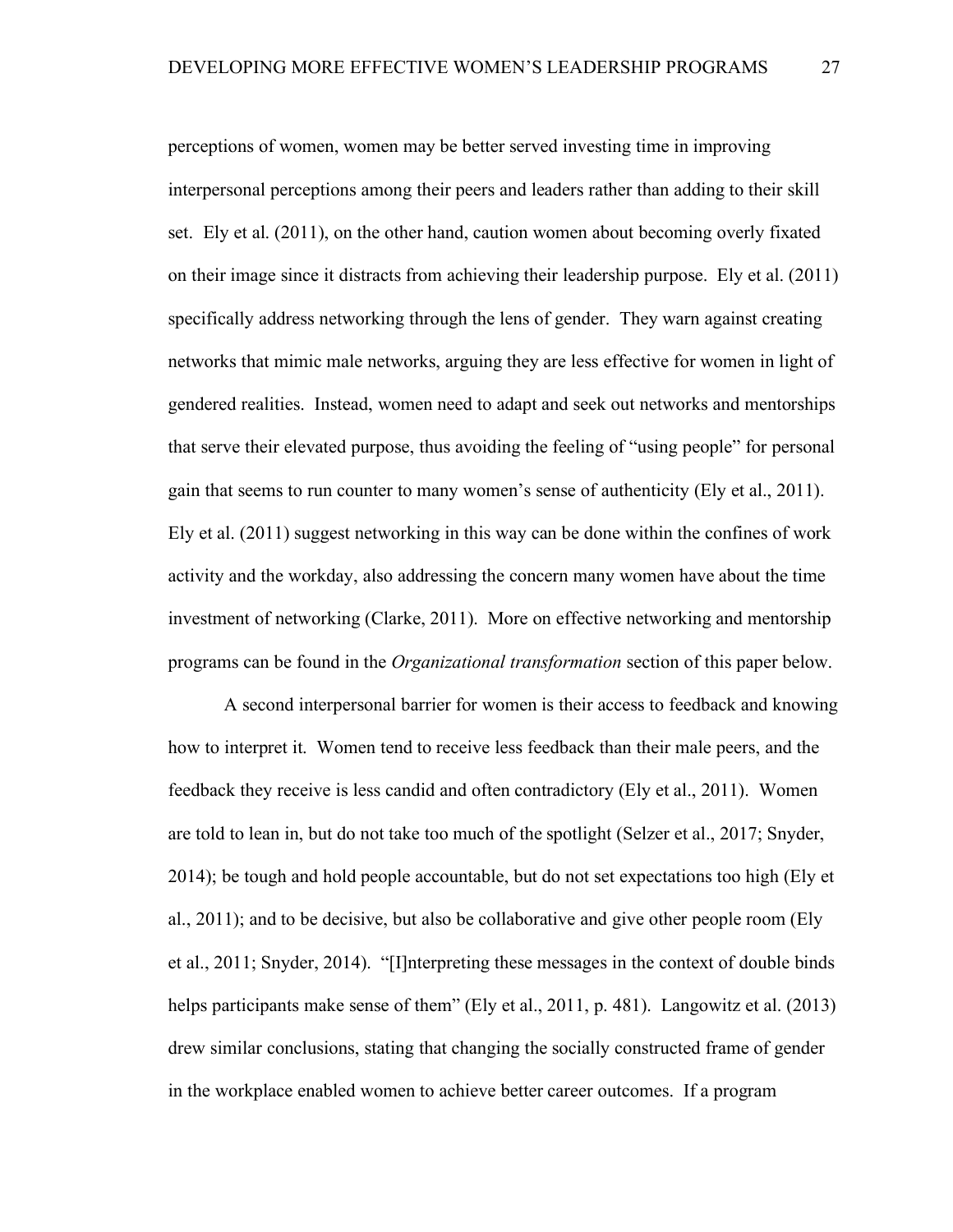neglects the interpretation of outside signals through the lens of gender, women will not be well positioned to navigate the messages and signals they receive (Ely et al., 2011).

At an organizational level, the literature collectively concludes that gains for women will be only incremental unless organizational cultures and structures also adapt. Those who take a strictly "fix the women" approach "assume that gender matters a great deal, but they locate the problem in the women: Women have not been socialized to compete successfully in the world of men and so they must be taught the skills their male counterparts have acquired as a matter of course" (Ely et al., 2011, p. 475). This narrow approach does not address the systemic realities of women's lives in a way that creates a sustained capacity for leadership (Ely et al., 2011). The next section of this paper addresses solutions to the limitations of single-sided interventions by providing organizations guidance for a holistic approach to organizational change.

#### **Organizational transformation**

#### *Why organizations should aim for a gender transformation*

Taking full advantage of an investment made in women's leadership development means not only creating an awakening for women who now see patterns of bias with clarity and are working to develop strategies to manage them, it also requires an awakening of leaders (male and female) to capitalize on their investment in these women. Without a corresponding culture shift, investment in women's leadership development programs remains largely cosmetic and becomes little more than a diversity token for organizations (Clarke, 2011; O'Neil et al., 2011; Sandler, 2014). Talented women leave organizations when they do not see advancement opportunities or do not see their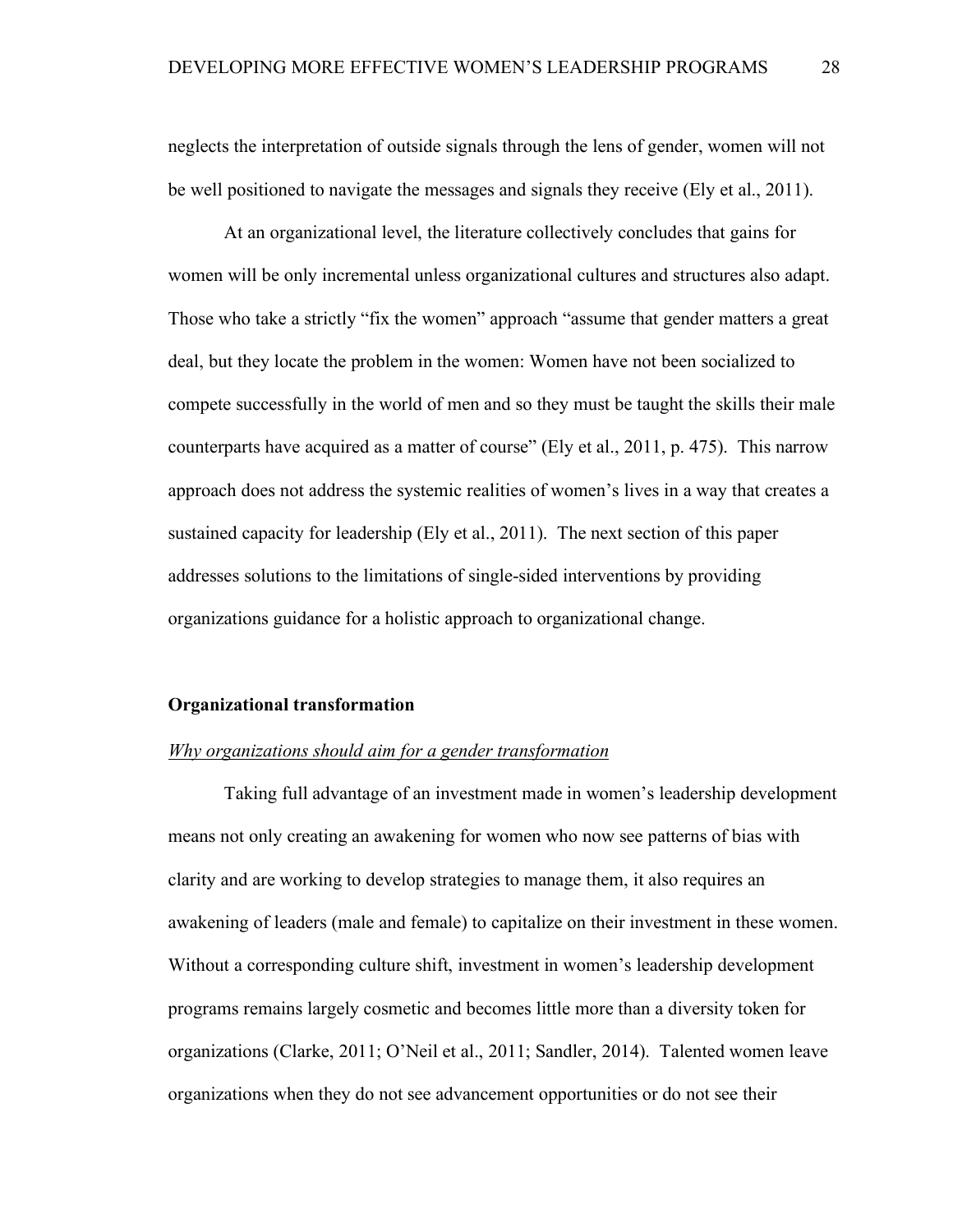contributions recognized (O'Neil, et al., 2011; Selzer et al., 2017). Looking for alternative ways to make strategic impact, some of these women pursue entrepreneurship instead (O'Neil, et al., 2011). Thus, the best defense against female "brain drain" is to break down structures that inadvertently favor men over women. Challenging the underlying structures that maintain gender hierarchies requires investments from an organization's top leaders, and the numbers suggest such investments are advantageous.

Having women at the top has repeatedly shown improvement in organizational outcomes (Carter et al., 2007; Newton-Small 2016; Noland et al., 2016). In business, Carter et al., (2007) found firms in the top quartile of female-filled board seats outperformed bottom firms by 53% in return on equity, 41% in return on sales, and 66% in return on invested capital. The Peterson Institute for International Economics found boards comprised of 30% or more women have 15% higher revenues than average firms (Noland et al., 2016). In the federal government, women of the U.S. Senate produced 75% of the 2012 session's major legislation while holding 20% of the seats and were responsible for breaking the gridlock of the 2013 federal government shutdown (Newton-Small, 2016).

Why is it that women contribute so substantially to organizational success? From the perspective of "getting business done" women take fewer extraordinary risks, consider issues with fuller information, and are more willing to compromise rather than grandstand (Newton-Small, 2016). However, in the bigger picture, "the gender balance in formal institutions has a profound effect on who constructs official discourse – who designs the world" (Eckert & McConnell-Ginet, 2013, p. 89). Twenty to 30% female representation in influential positions appears to be a prerequisite to catalyze and sustain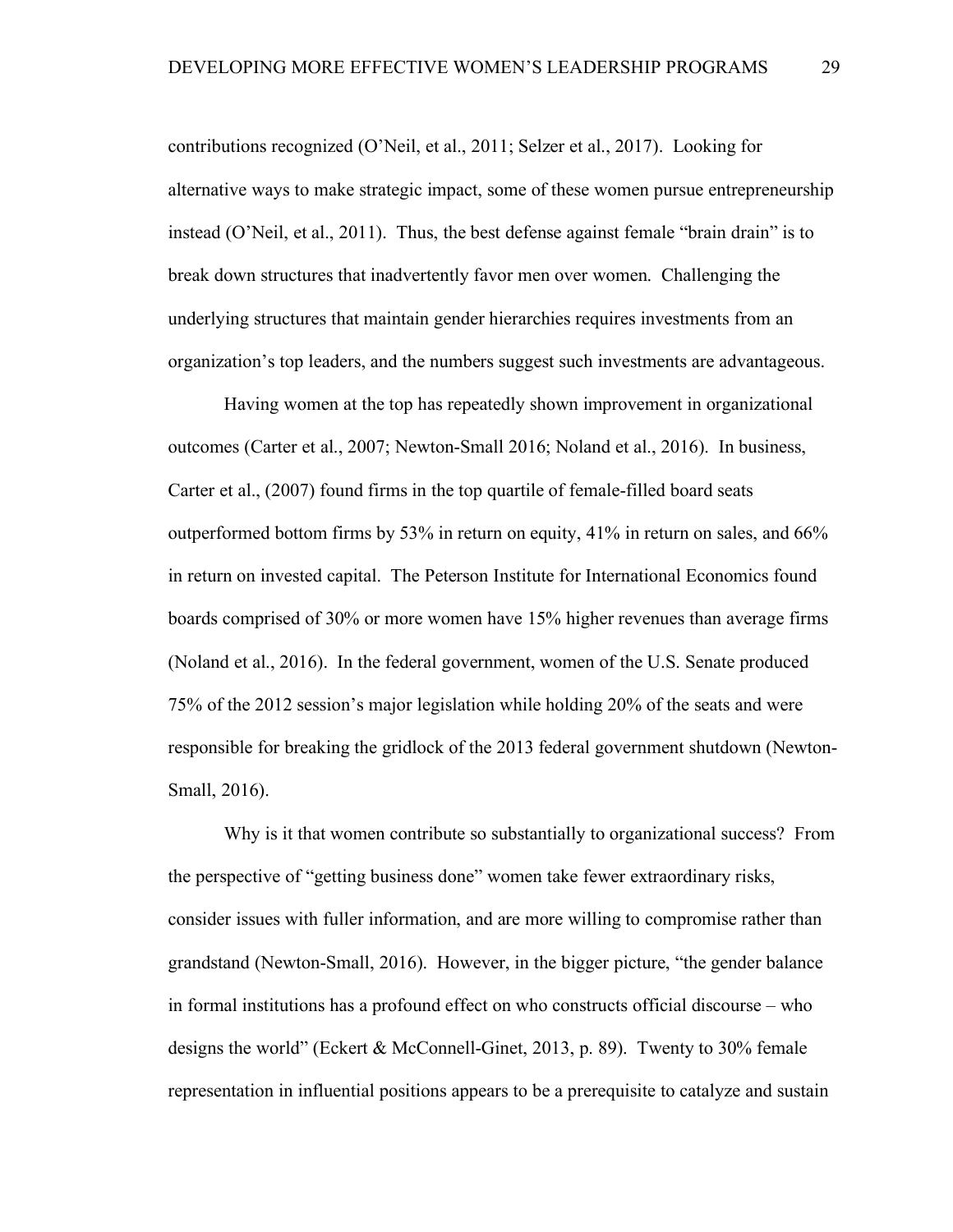an organizational culture that women find appealing and in which they can envision a fulfilling career in service of a higher purpose (Newton-Small, 2016). Women have had a significant impact on the public sector by virtue of holding roughly 20% of positions in all branches of government (Newton-Small, 2016). These are a few examples of how they have shifted discourse in the United States:

- Women in President Obama's administration lobbied to allow only narrow exemptions to free contraceptive coverage under the Affordable Care Act when religious organizations and certain high-ranking men in the administration were lobbying for the opposite. Hearing from so many women in his own cabinet led Obama down the path of the narrower exemption (Newton-Small, 2016).
- In cases of sexual discrimination and harassment, women judges are more likely to rule in favor of plaintiffs (the party bringing suit) and simply their *presence* influences male judges to find for plaintiffs as well. A single female judge on a judicial panel increases the rate at which male judges rule in favor of plaintiffs from 17% to 34% (Newton-Small, 2016).
- Nancy Pelosi has fought for years to make child care more accessible. Often marginalized as a "woman's issue," child care has a much broader impact on society by lowering crime rates, increasing rates of participation in higher education, and increasing wages for parents and eventually even their children. While still unfinished, Pelosi is convinced that addressing child care is the most important thing the United States can do to grow its economy (Newton-Small, 2016).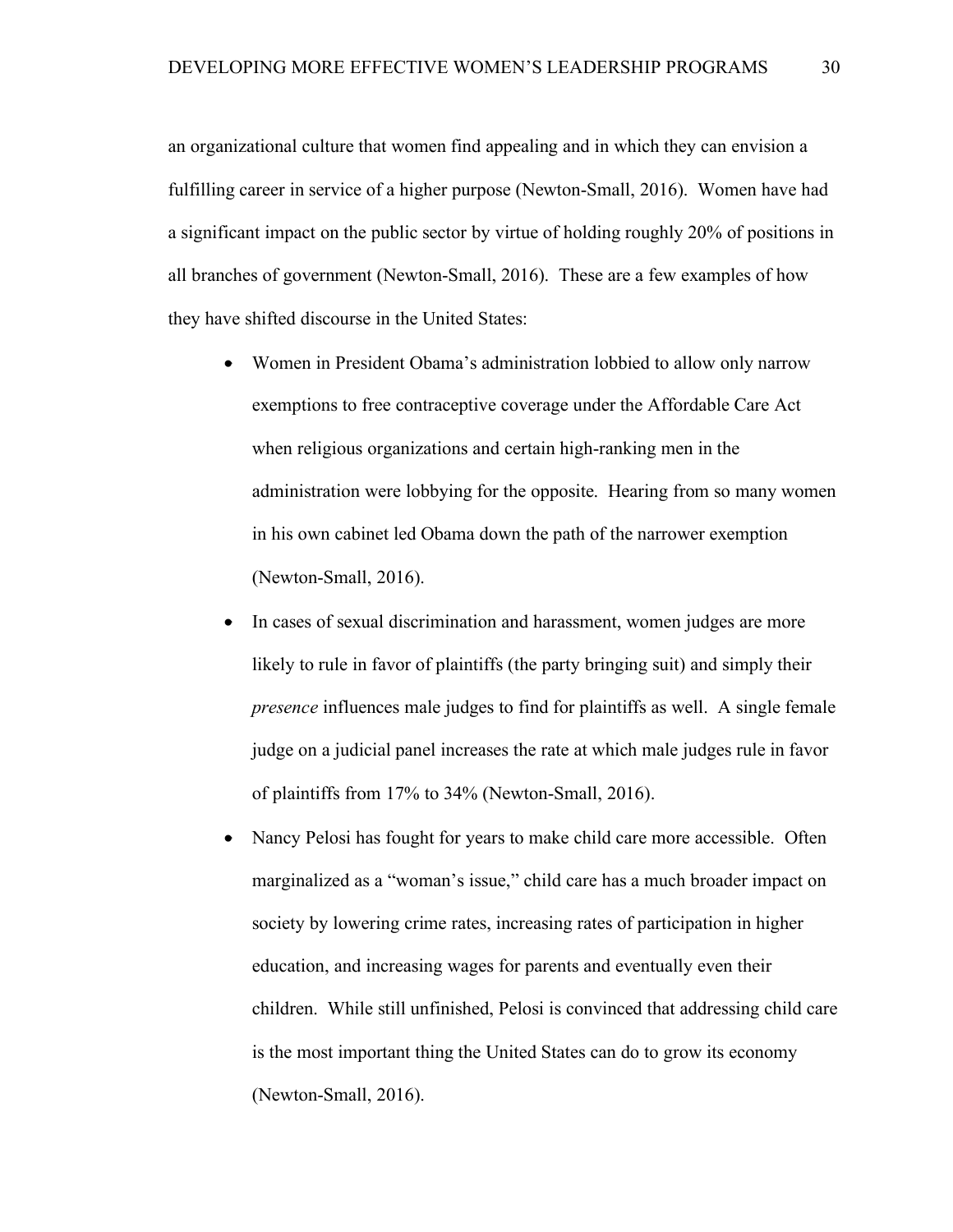Newton-Small (2016) believes these examples of women's impact were possible because women broke through the barrier of critical mass in the public sector.

The private sector has not yet seen a critical mass of women leaders, and likewise, it has not seen a corporate culture change on a large scale. Initiating such change is difficult. If women leaders are a catalyst for change, yet organizations do not have cultures enabling women to rise to influential enough positions, how does change begin? Pressure is the likely answer. Chariot (2012) says human societies are naturally changeresistant and "without pressures of some kind, there would be virtually no social change" (Chariot, 2012, p. 135). Social pressure is building through national movements such as #metoo (Pazzanese & Walsh, 2017) and record numbers of women running for political office in 2018 (Caygle, 2018). Economic pressure is building with companies facing an impending worker shortage by 2030 for industries as wide-ranging as financial and business services, technology and communications, and manufacturing (Binvel, Franzino, Guarino, Laouchez, & Penk, 2018). At the same time, women's participation in the workforce declined to just under 57% in 2015 and is expected to continue in a slow decline through 2024 (Toossi & Morisi, 2017). Organizational changes that attract and retain women may be part of the solution that addresses these pressures. It is also worth noting that the changes desired by women are also highly desired by millennials and generation-z (Ng, Schweitzer & Lyons, 2010; Deloitte, 2018). Beyond expectations of high pay and quick advancement, which are the top concerns of surveyed millennials (Ng et al., 2010; Deloitte, 2018) and gen-z'ers (Deloitte, 2018), both generations desire meaningful work experiences, positive work environments, flexibility, work-life balance, ethical organizations, and diversity among employees and top leadership (Ng et al., 2010;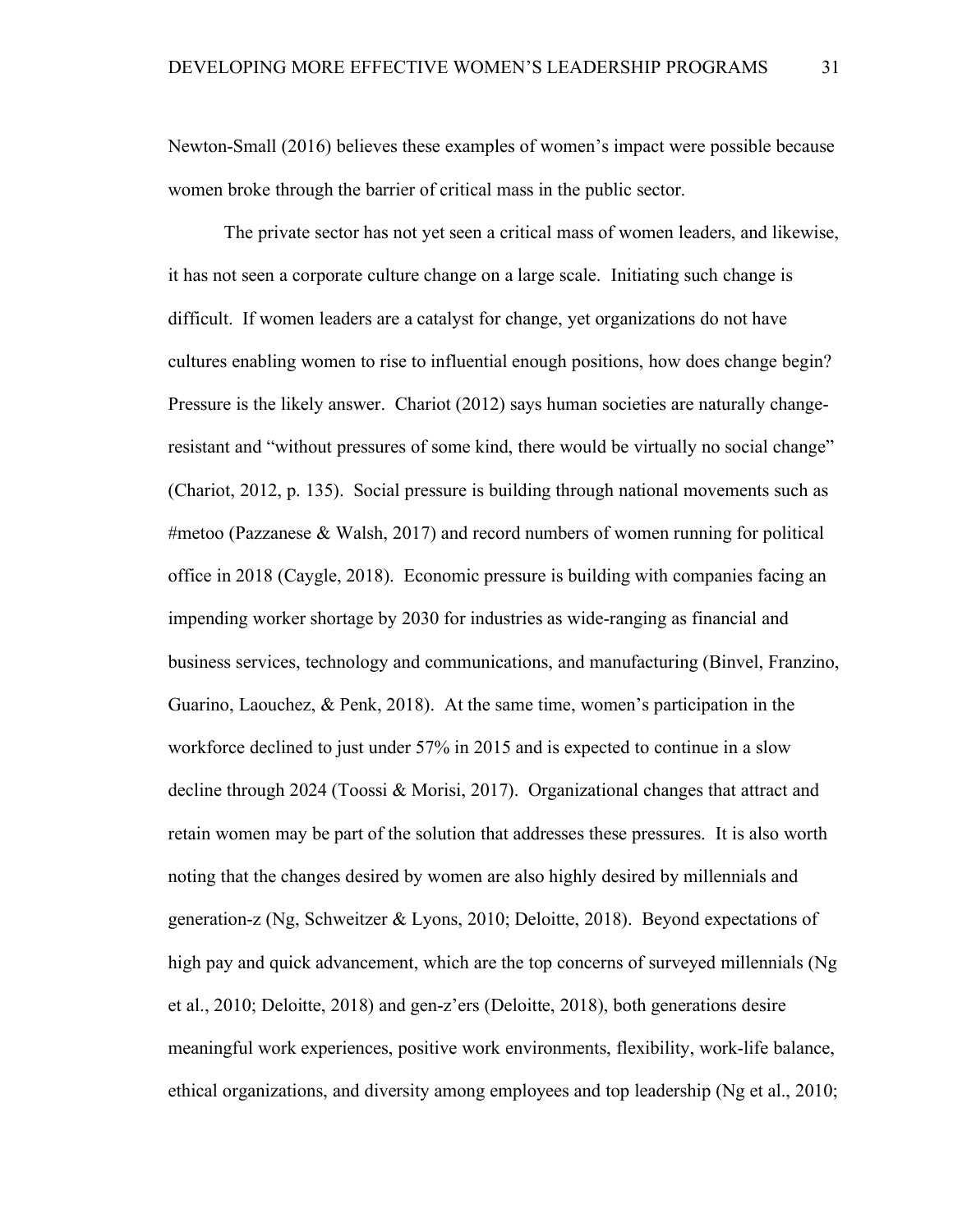Deloitte, 2018). Thus, organizations that invest in creating inclusive environments for women are also preparing for the newest generations of their workers and leaders.

#### *Organizational change*

Transforming organizations is admittedly difficult and requires long-term thinking and investment. The changes identified below are not intended to be fully exhaustive and the form each takes would evolve over time as organizations gather feedback about their effectiveness. The literature identifies these as key areas to address for creating genderequitable organizations:

- 1. Removing implicit bias from performance evaluations (Axelson, Solow, Ferguson, & Cohen, 2010; Smith, Rosenstein, Nikolov, & Chaney, 2018; Snyder, 2014; Vanderbroeck, 2010).
- 2. Addressing gaps in networking for women (Clarke, 2011; Ely et al., 2011; Sandler, 2014; Selzer et al., 2017).
- 3. Addressing gaps in mentorship for women (de Vries, Webb, & Evaline, 2006; Ely et al., 2011; Ragins & Cotton, 1999).
- 4. Providing workplace flexibility (Clarke, 2011; Ely et al., 2011; Grzywacz, Carlson, & Shulkin, 2008; Selzer et al., 2017; Slaughter, 2012).
- 5. Creating policy and structures that support parents and family responsibilities (Grant, 2015; Nooyi & Slaughter, 2016; Slaughter, 2012).
- 6. Removing masculinity contest cultures (Glick, 2017; Pazzanese & Walsh, 2017; Vandello & Bosson, 2012)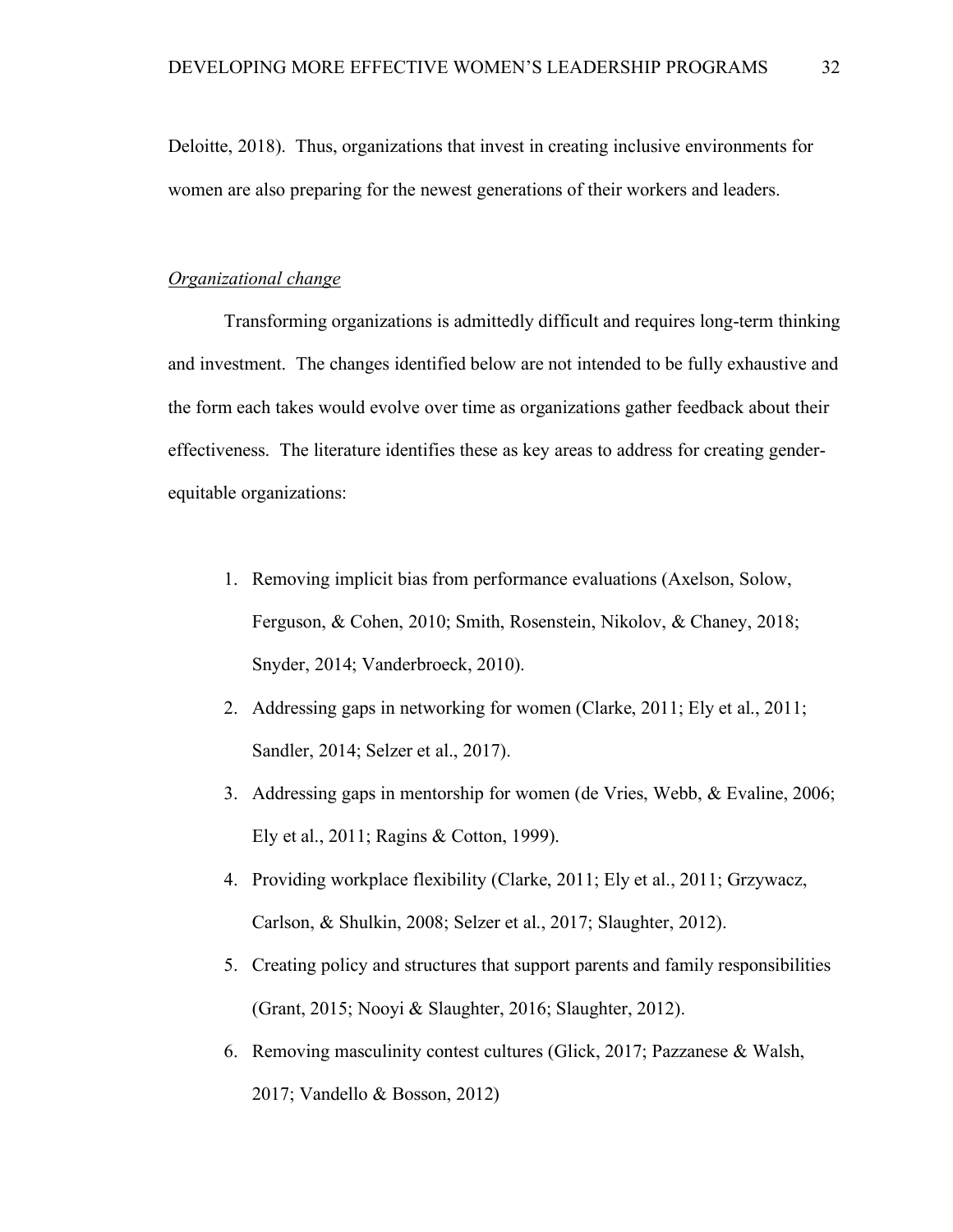#### *1. Removing implicit bias from performance evaluations*

Performance evaluations are a common place for women to experience gender bias (Axelson et al., 2010; Smith et al., 2018; Snyder, 2014; Vanderbroeck, 2010) and small biases in evaluations can lead to large disparities in diversity at the most senior leadership levels (Smith et al., 2018). Bias infiltrates performance evaluations through raters' own unconscious biases and through the very instruments used to evaluate performance (Smith et al., 2018; Vanderbroeck, 2010).

One of the most common manifestations of implicit bias is the double bind. The double bind is the predicament where women exhibiting authority are seen as overly aggressive and confrontational (a violation of gender norms), but when they work within feminine norms they are seen as too soft, emotional, or unassertive for the tough decisions that accompany leadership (Ely et al., 2011; Langowitz et al., 2013; Vanderbroeck, 2010). Left to their own devices, raters providing subjective evaluations tend to fall back on stereotypes and gender roles (Smith et al., 2010) which is often revealed in the amount and type of critical feedback women receive compared with their male peers. Snyder (2014) found in a sample of 248 reviews of technology professionals from across the United States that 88% of women's reviews contained critical feedback compared with 59% of men's reviews. Looking at the nature of the critical feedback, Snyder (2014) found of those women's reviews containing criticism, 75% contained personality criticism (being too forceful, being abrasive, taking the spotlight). Conversely, of the men's critical reviews, only 2% contained personality criticisms. Personality criticisms are indicative of gender role stereotype and the double bind since numerous studies show that while subjective performance measures may reveal gender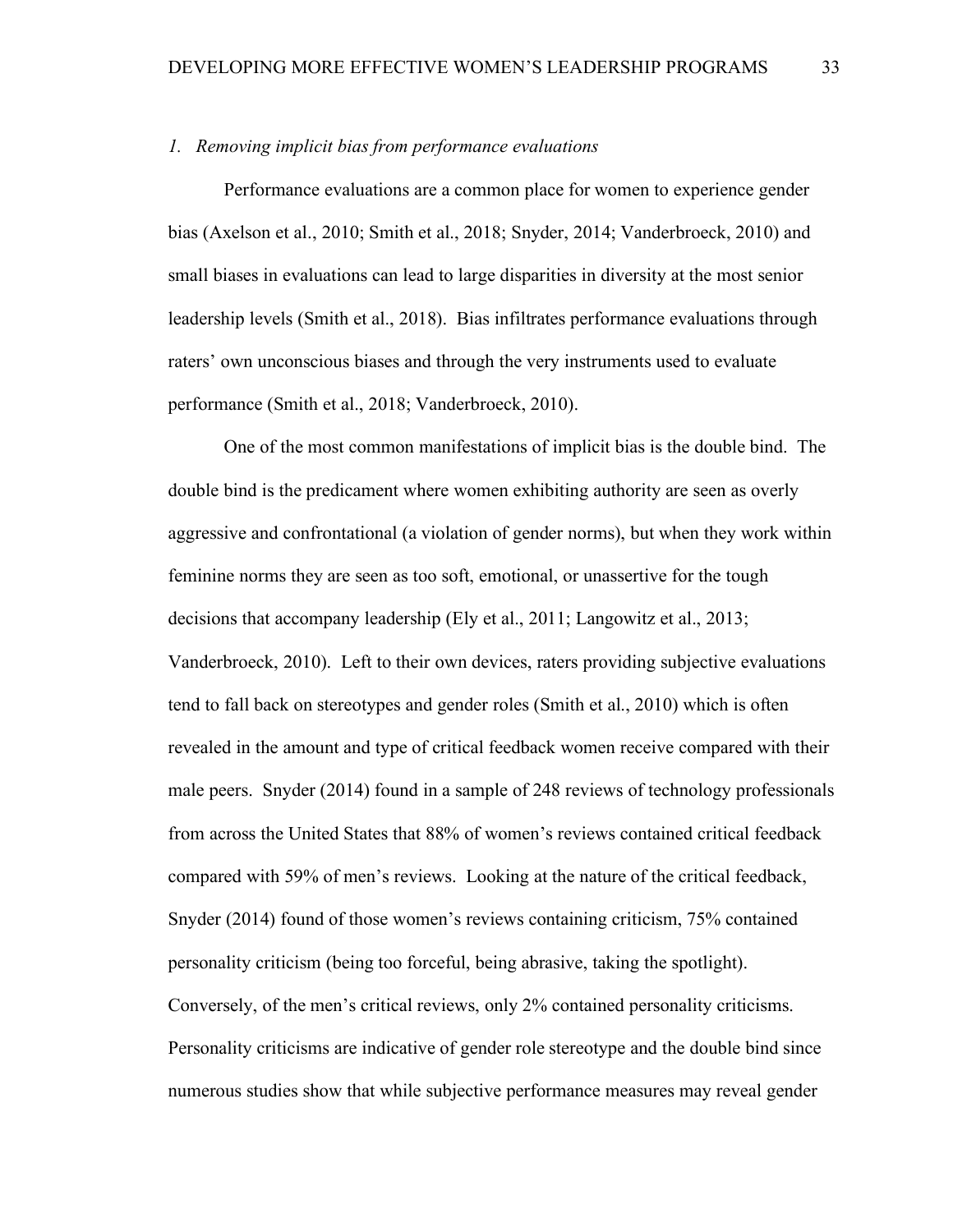discrepancies, objective performance measures of the same populations show equal performance (Axelson et al., 2010; Lovell, Kahn, Anton, & Davidson, 1999; Smith et al, 2018, Vanderbroeck, 2010).

Evaluation instruments themselves may be implicitly biased or allow the rater to easily, if inadvertently, draw on their own biases. Vanderbroeck (2010) references an executive 360º evaluation tool used at INSEAD, a global business school, whose criteria were validated by executives and MBAs who were 84% male. "It is no wonder, therefore, that today's evaluation instruments may be biased toward what men believed to be effective leadership dimensions many years ago" (Vanderbroeck, 2010, p. 765). The United States Naval Academy uses both subjective and objective evaluations in their assessments of military leaders. The subjective evaluation involves academy students using a standard list of 89 attributes to describe each other and is used in conjunction with objective measures such as awards, fitness scores, grade point averages, and rankings to determine promotions (Smith et al., 2018). In Smith et al.'s (2018) study of the subjective portion of the evaluation they found in a sample size of more than 4,300 students that attributes were consistently ascribed to peers along gender lines. They also found that women were ascribed with significantly more negative attributes than men with a majority of those being "feminine" coded attributes (inept, frivolous, passive, among others) (Smith et al., 2018). However, this same sample of military leaders performed similarly in objective measures (Smith et al., 2018).

Another common instrument of evaluation is the self-evaluation that employees fill out for themselves. While self-evaluation provides insight into employees' own sense of accomplishment, it can also inject bias based on how men and women view and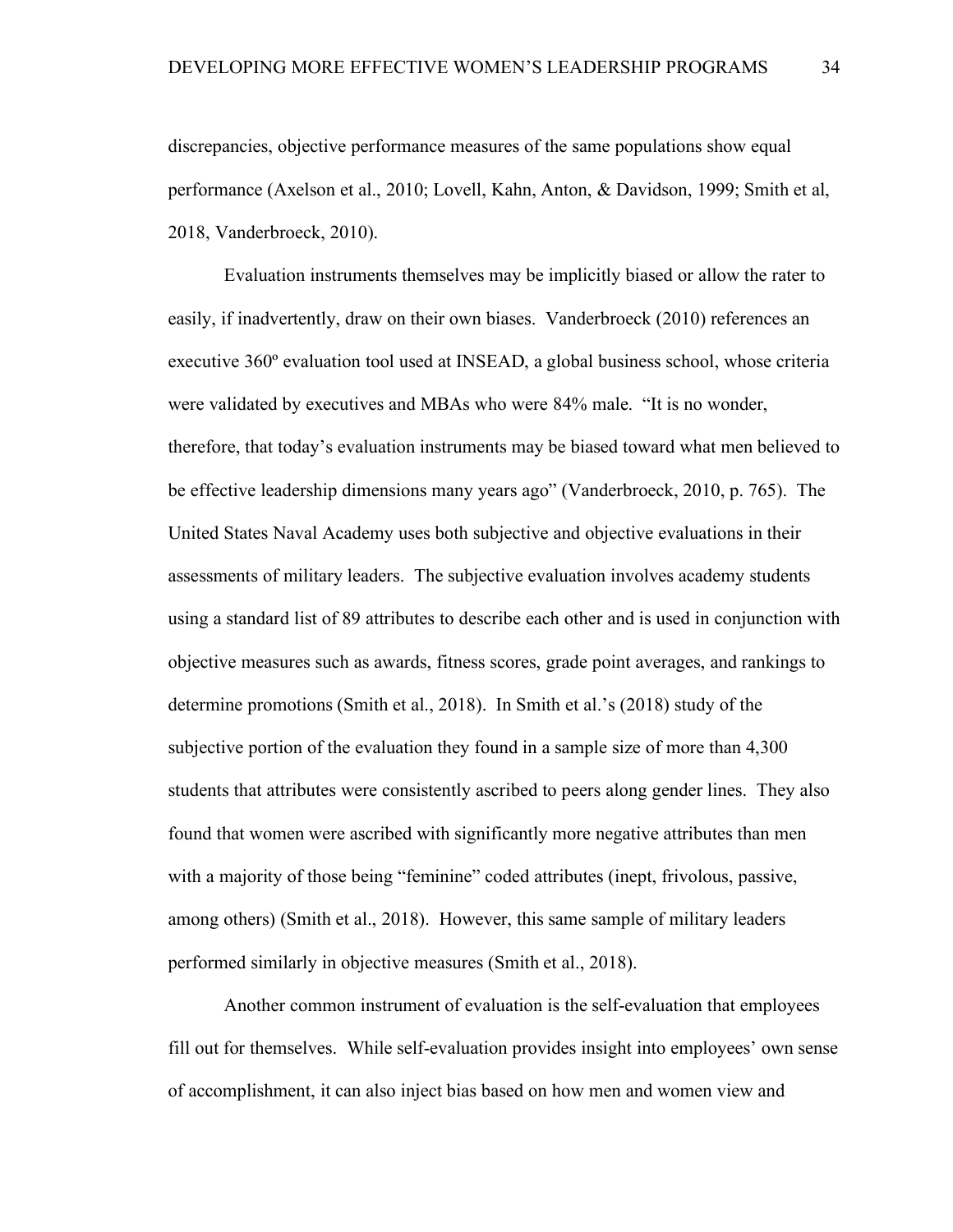outwardly represent their successes (Kay & Shipman, 2014). For example, researcher Brenda Major found in multiple studies that men consistently overestimated their abilities and performance while women routinely underestimate both: "it is one of the most consistent findings you can have" according to Major (Kay & Shipman, 2014, para 21). This combined with evidence that managers may be influenced in their own rating of employees when they have access to the employee's self-review as a baseline (Shore & Tashchian, 2002) suggests self-assessments as a primary method of evaluation may be inadvisable. "The availability of [objective] performance norms greatly reduced the influence of self-assessment" on the manager's rating of employees (Shore & Tashchian, 2002, p. 270).

Addressing implicit bias in performance evaluation takes a number of forms. First researchers suggest removing gendered trait-based descriptors (both positive and negative) from evaluation instruments; neutral language is expected to reduce the amount of bias in subjective evaluation (Axelson et al., 2010; Smith et al., 2018). Second, ensure evaluation instruments were validated by gender-balanced panels to improve the likelihood that they speak to diverse styles and skills (Vanderbroeck, 2010). Third, use objective criteria based on goals, skills, and outcomes whenever possible (Smith et al., 2018); without objective measures, evaluators are more likely to rely on stereotypes to describe or infer performance (Smith et al., 2018). Fourth, carefully consider the use of self-evaluation. Given women are biased toward understating their performance (Kay  $\&$ Shipman, 2014), self-evaluation is best taken in combination with other means of evaluation, specifically objective measures (Shore & Tashchian, 2002). Lastly,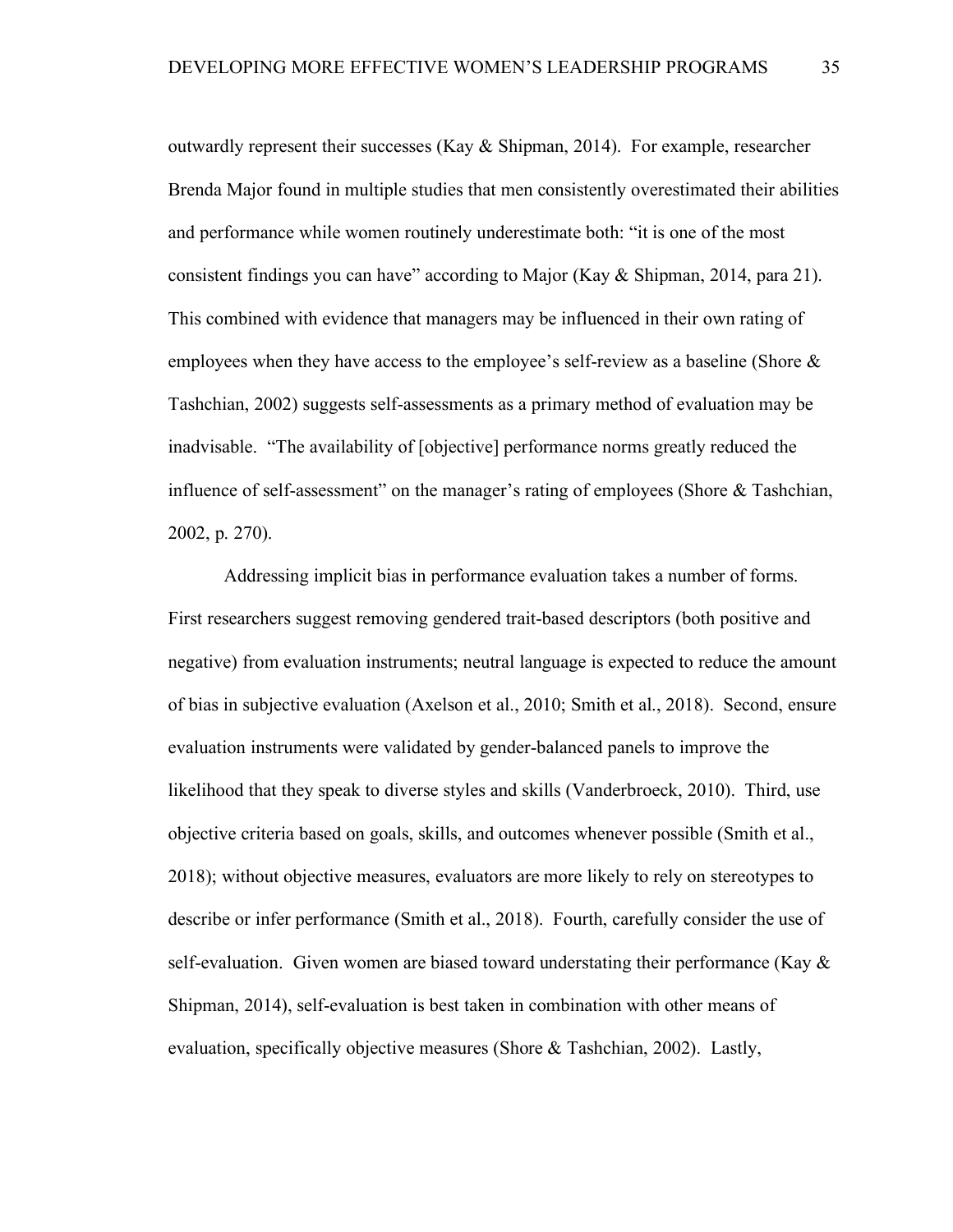organizations can focus on minimizing bias at its source, the raters themselves, through education about gender bias (Axelson et al., 2010).

### *2. Addressing gaps in networking for women*

It is widely accepted and understood that high-quality professional networks are vital to career advancement (e.g. Ely et al., 2011, O'Neil et al., 2011). Networks are a set of overlapping relationships (institutional, professional, and personal) through which information and resources are shared (Eckert & McConnell-Ginet, 2013). While these relationships are crucial to upward mobility, women are routinely less involved in networking relationships. High-level leadership positions are still male-dominated, and given humans are naturally drawn toward those like them, male leaders naturally and readily network with other men (O'Neil et al., 2011), creating an extra social barrier for women who try to break into the "boys club" (Ely et al., 2011; O'Neil et al., 2011). Another barrier is that informal networking often happens in venues such as golf outings, happy hours after work, or simply through the course of "guys hanging out" (Eckert  $\&$ McConnell-Ginet, 2013; O'Neil et al., 2011). Women have less access to these venues because in some they are unwelcome, and in others, timing conflicts with family responsibilities which women continue to shoulder in disproportionate amounts (Clarke, 2011; Eckert & McConnell-Ginet, 2013; Ely et al., 2011).

In addition to differences in access, the networks often look and perform differently for women than men. Men's networks tend to be broader and consist of weaker ties that men use for instrumental benefits such as internal visibility and upward mobility (Ely et al., 2011; O'Neil et al., 2011). Women's networks are likely to have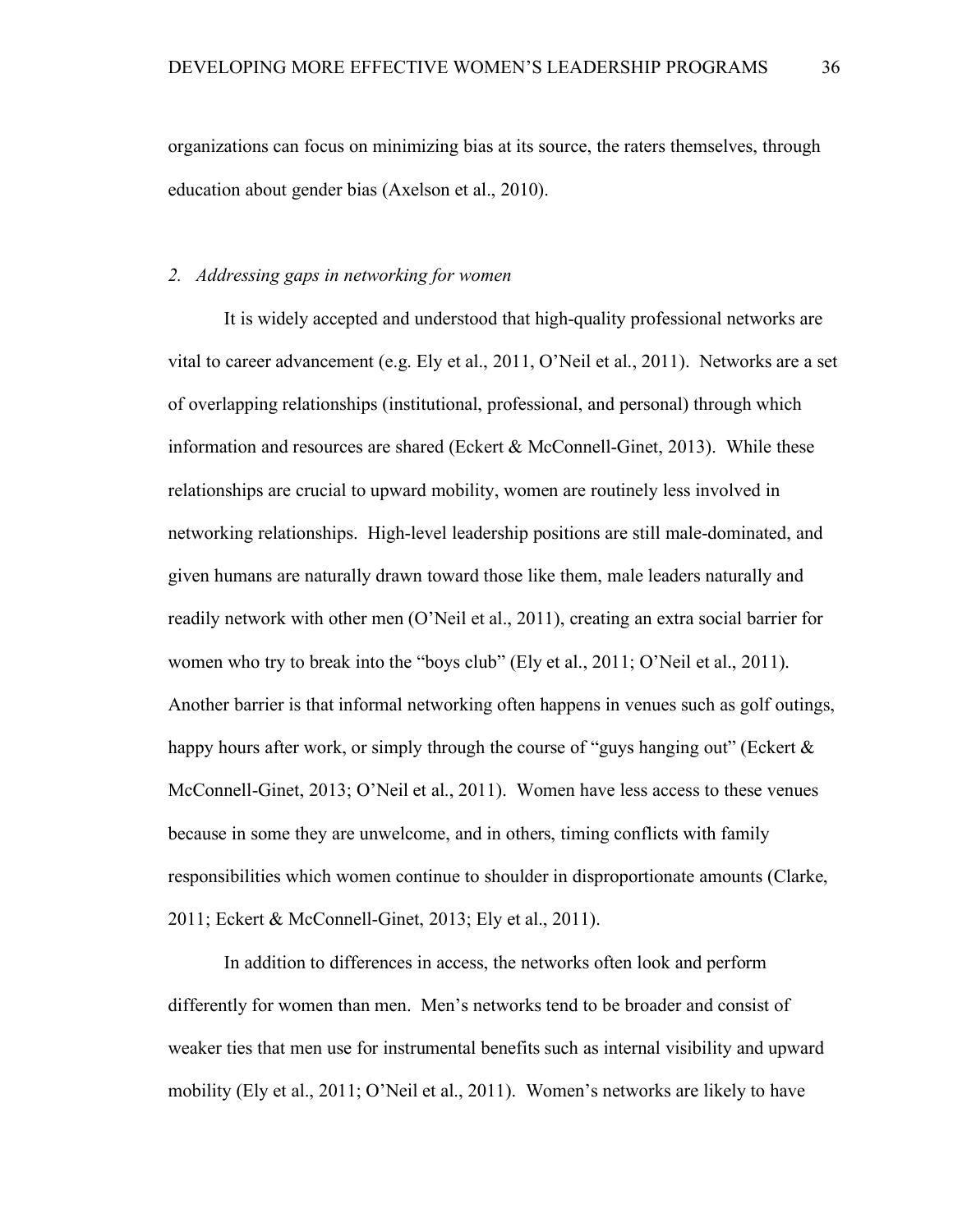fewer but stronger ties (O'Neil et al., 2011), will include more women, and be viewed as support mechanisms rather than advancement mechanisms (Clarke, 2011; Ely et al., 2011; O'Neil et al., 2011). Perhaps the notion of networks as support mechanisms is unsurprising given the relatively few women in influential positions which makes networks with other women less impactful for upward mobility (Ely et al., 2011). However, even in mixed-gender networks, studies have found that increased networking correlates positively with promotions for men, but not for women (O'Neil et al., 2011).

Two common solutions to the networking gap are (a) educating and encouraging women to build networks and (b) creating formal networking programs designed specifically for women. If organizations take the approach of encouraging women to build their own networks, whoever is coaching the individual should be aware of the gendered implications. Ely et al. (2011) specifically warn against women creating networks that simply mimic male networks, arguing they are less effective for women in light of implicit gender bias in most workplaces. Instead, women need to adapt and seek out networks that serve their elevated purpose, thus avoiding the feeling of "using people" for personal gain that seems to run counter to many women's sense of authenticity (Ely et al., 2011). Ely et al. (2011) also suggest that networking in this way can usually be done within the confines of work activity and the workday, addressing the concern many women have about the time investment of networking (Clarke, 2011).

Organizations increasingly implement formal all-women networks which can be beneficial in as far as they create space for informal interactions among women and ad hoc learning experiences (O'Neil et al., 2011; Pini, Brown, & Ryan, 2004). Women's networks help women find comradery and support among women, provide a space to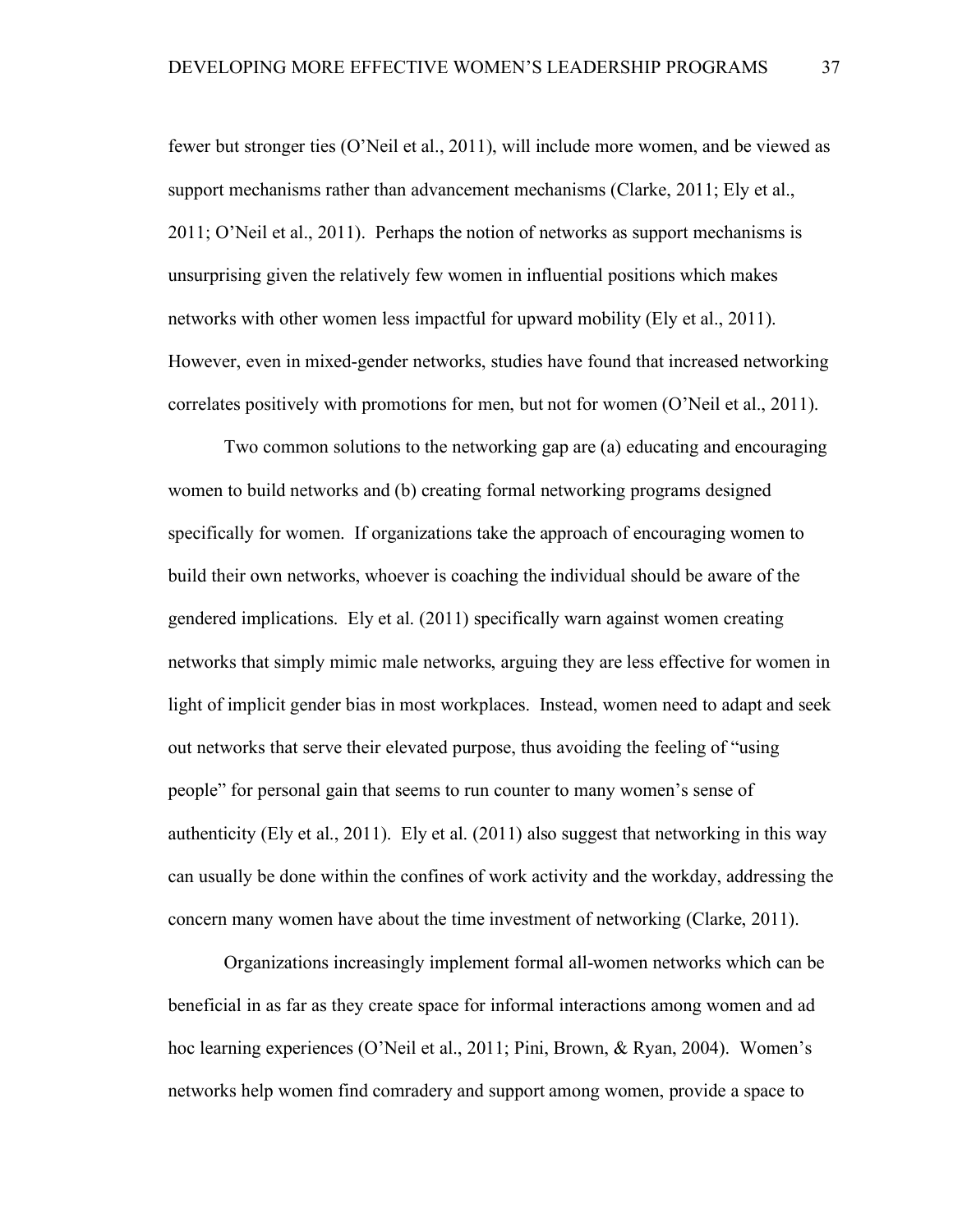discuss shared challenges and experiences, and a safe place to learn and build leadership skills (O'Neil et al., 2011; Pini et al., 2004). The literature also reveals common criticisms of all-female networking groups, from both men *and* women (O'Neil et al., 2011; Pini et al., 2004). Critics may believe that focusing on women's networks is trivial compared with larger organizational issues, that women do not face discrimination in the first place, or view single-gender networks as discriminatory because of their exclusion of men (Pini et al., 2004). Some also dismiss the value of women's networks referring to them as "hen clubs" or "have-a-chat clubs" (O'Neil, 2011). In spite of these criticisms, O'Neil et al. (2011) and Pini et al. (2004) find networking programs beneficial for women.

If organizations opt to sponsor all-women's networks, they ought to be aware of and address the criticisms above, and also pay particular attention to the goals and outcomes desired by that program. The women's network O'Neil, et al. (2011) studied suffered from misalignment of expectations between women's network participants and executives sponsoring the program. Some of the participants' highest priorities (enhancing leadership skills, building confidence, and obtaining better career paths) were lower priorities among executives, and some of the executives' highest priorities (identifying mentors and increasing visibility) were among the lower priorities for participants (O'Neil, et al., 2011). Having different measures of "success" can become problematic for network participants when they expect their participation to improve their odds of advancement.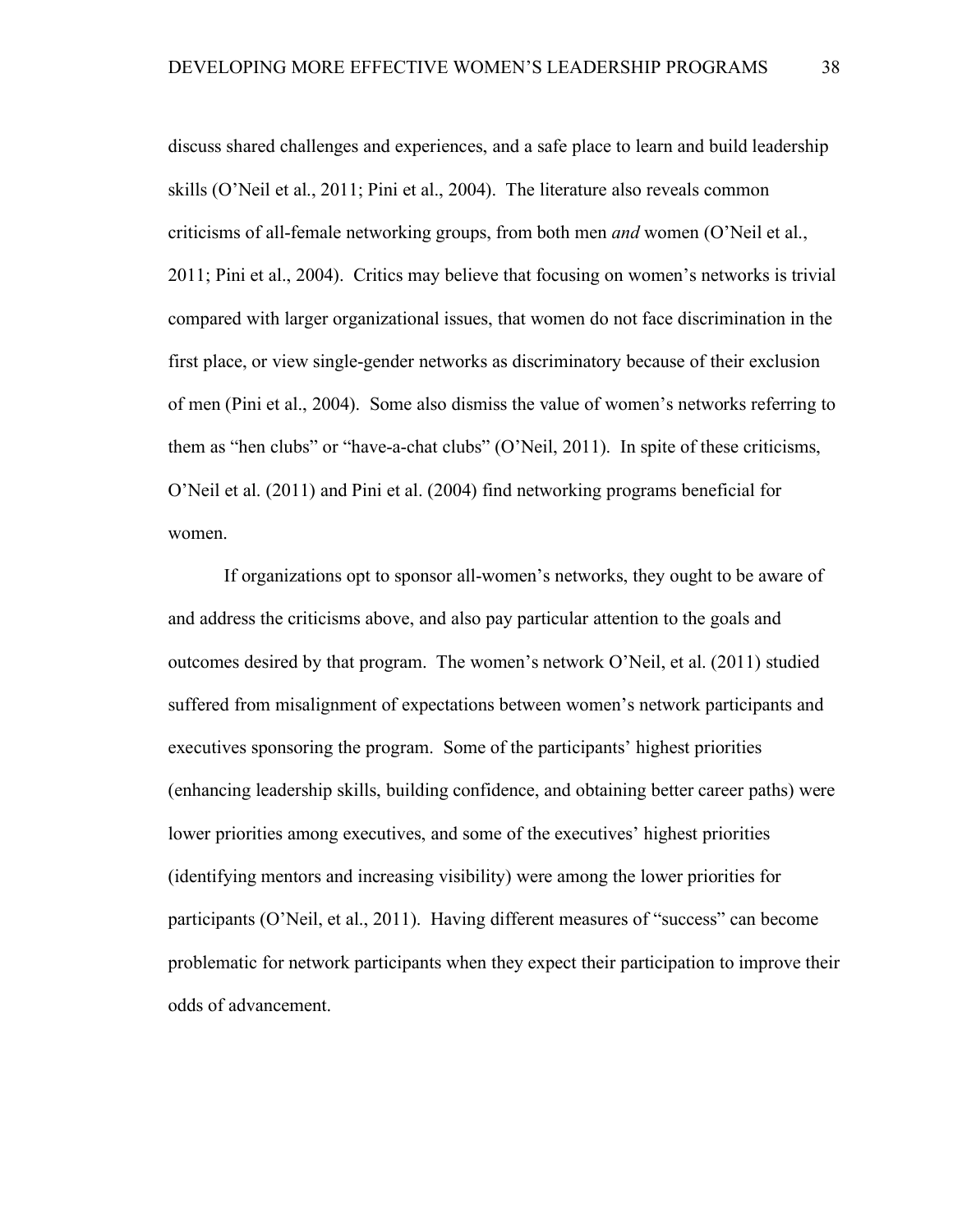### *3. Addressing gaps in mentorship for women*

Mentorship is another highly regarded relationship tied to career advancement (de Vries et al., 2006; Ragins & Cotton, 1999). Mentorships are one-on-one relationships between a higher-level individual (mentor) who provides career development, upward mobility, and support for the protégé (Ragins & Cotton, 1999). Informal mentorships shape career trajectories by providing access to jobs, channeling information, creating influence, offering protection, and providing feedback and political advice (de Vries et al., 2006; Ely et al., 2011). Again, women are routinely under-represented in informal mentorships (Clarke, 2011; Ely et al., 2011). Leaders often look for protégés in their own image to mentor (Ely et al., 2011; Ragins & Cotton, 1999) and because high-level management positions are majority male, that means the majority of protégés are also male (Ely et al., 2011; Ragins & Cotton, 1999). That is not to say that mixed-gender relationships do not exist. However, in mixed-gender relationships, which are much more likely for women seeking high-level mentors, there is the added challenge of the combined gender and power differential which puts the relationship at risk of sexual suspicion and gossip – a particularly damaging proposition for women (Eckert  $\&$ McConnell-Ginet, 2013).

To address the gender gap and potential mixed-gender ramifications of informal mentoring relationships, organizations increasingly formalize mentorship programs. More than 70% of Fortune 500 companies have some kind of mentorship program, as do about 25% of smaller companies (Jones, 2017). Formal mentorships are generally intended to mimic the substance and advantages of informal mentorships (de Vries et al., 2005; Ragins & Cotton, 1999). Mentorship is expected to provide psychosocial functions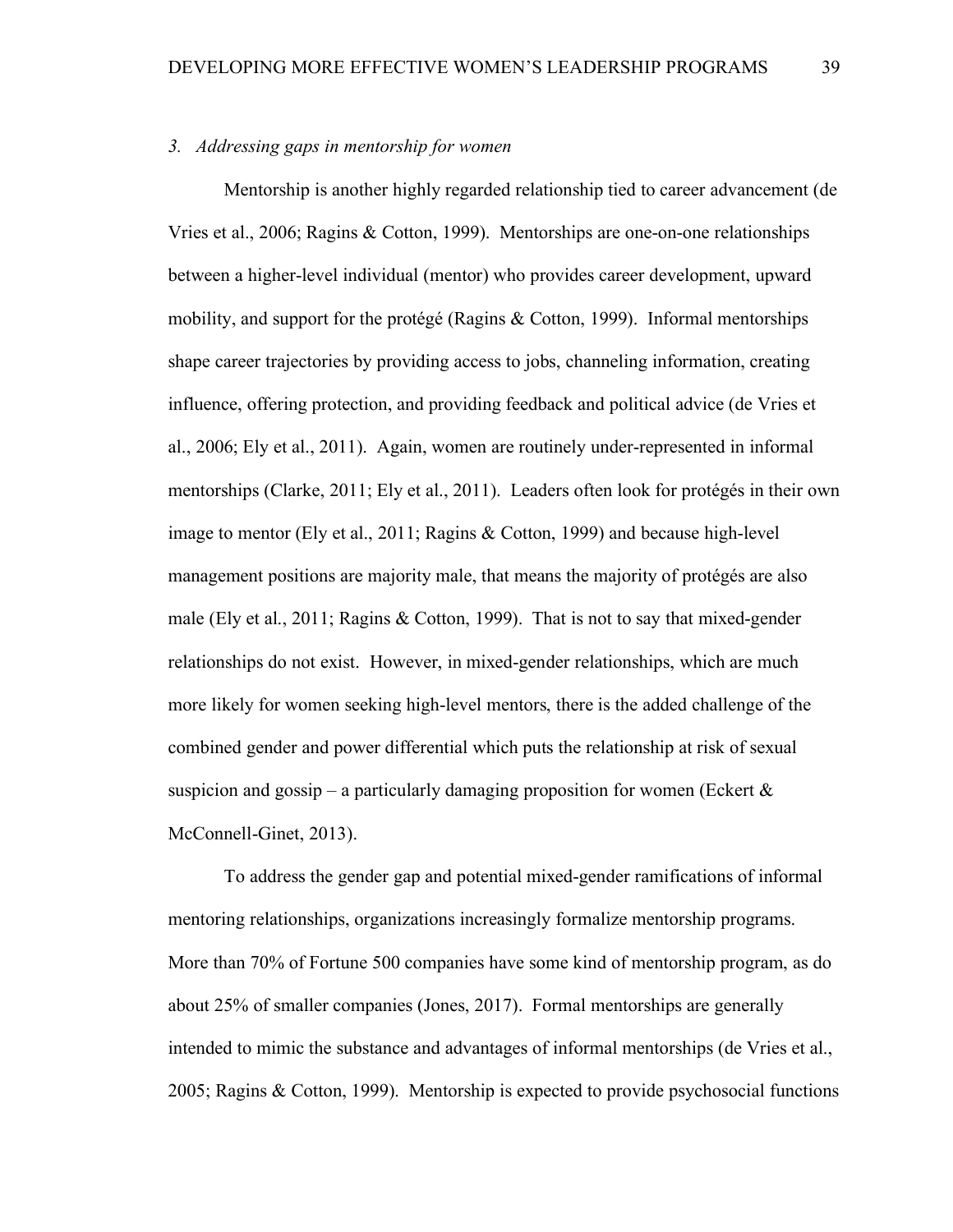that contribute to protégés' personal growth and professional development (for example: role modeling, acceptance and confirmation, and counseling) and career development functions that facilitate protégés' advancement in the organization (for example: coaching, challenging assignments, exposure, and protection) (de Vries et al., 2006; Ragins & Cotton, 1999). Many organizations assume that informal and formal mentorships perform equally as well, however, Ragins & Cotton (1999) found the literature to be mixed on that account and their own study disproved that assumption. Notably, however, Ragins & Cotton (1999) and de Vries et al.'s (2006) agree that formal mentorship is beneficial, even if formal programs do not produce *equal* results in comparison to informal mentorships (Ragins & Cotton 1999).

Informal and formal mentorships differ in a few ways. First, relationships in informal mentorships are spontaneous and based on the mutual attraction of two individuals who each seek some benefit from the relationship (Ragins & Cotton, 1999). Formal relationships are more likely to be assigned, which can negatively impact the level of commitment between the mentoring pair (Allen, Eby, & Lentz, 2006; de Vries et al., 2006; Ragins & Cotton, 1999). Secondly, the length of the relationship differs significantly: informal mentorships average three to six years compared with only six to 12 months for formal ones (Ragins & Cotton, 1999). Since the benefits of mentorship accrue over time, this becomes a disadvantage for formal mentorship relationships (Ragins & Cotton, 1999).

To study the impact of these differences, Ragins & Cotton (1999) evaluated the outcomes of more than 1,000 protégés, measuring the differences in outcomes between both formal and informal relationships and between male and female protégés. The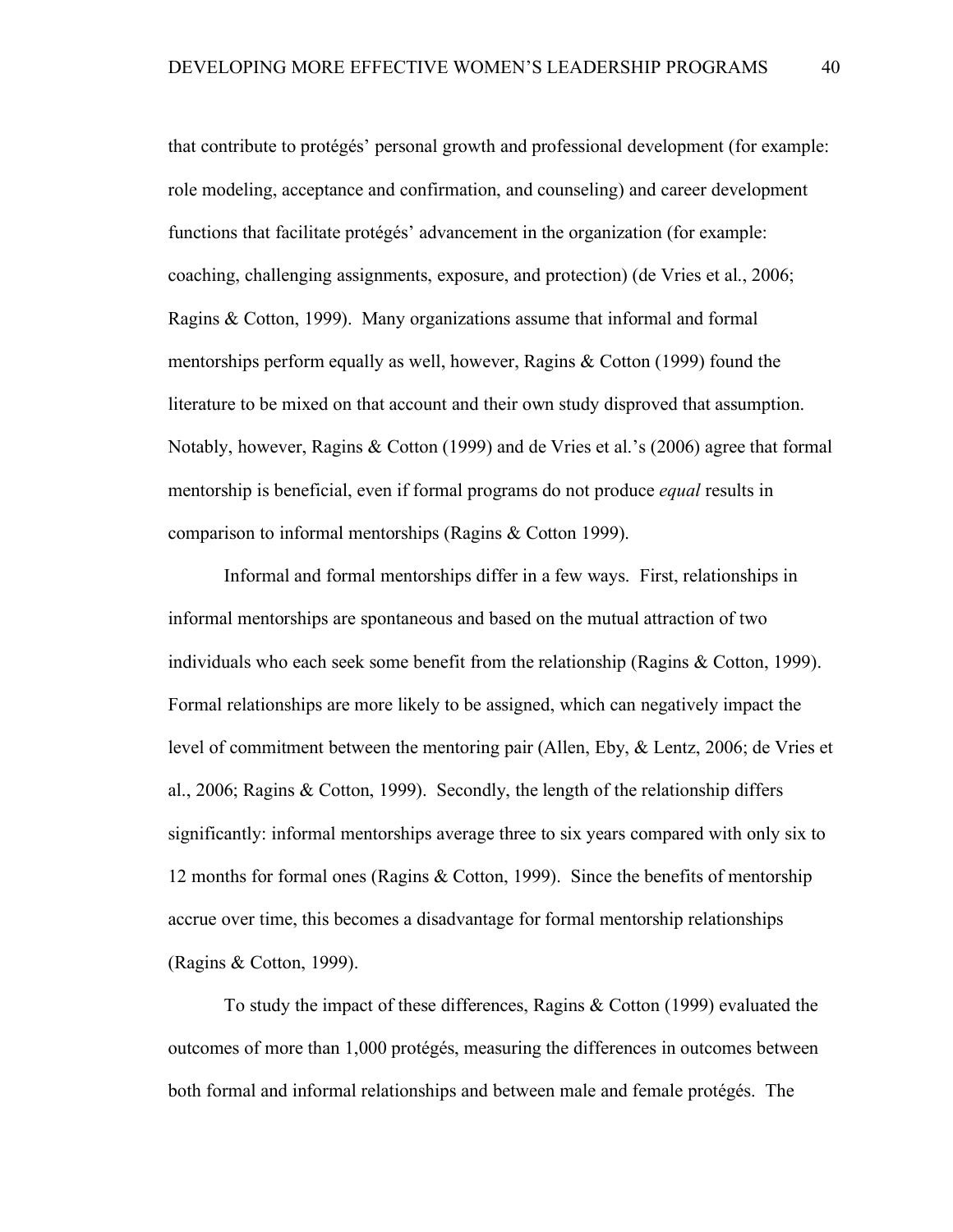results show that protégés with informal relationships reported greater satisfaction in the relationship and a closer bond to their mentor (Ragins & Cotton, 1999). Informal mentorship relationships were also significantly more beneficial for certain career development functions than formal mentor relationships resulting in salaries 17.6% higher and slightly more promotions for informally paired protégés, though data on the rate of promotions did not reach the threshold of statistical significance (Ragins & Cotton, 1999). Interestingly, those in formal mentorship programs saw no difference in salary or promotions compared with those who had received no mentoring at all (Ragins & Cotton, 1999). Ragins & Cotton (1999) also examined the benefits of formal mentorship programs along gender lines finding that women receive fewer advantages from formal mentorship compared with men, specifically in role modeling and coaching. However, even if formal mentorships fall short in in these respects, Ragins & Cotton (1999) continue to assert that formal mentorships remain a net positive experience for protégés of both genders and can act as a springboard to informal mentorship.

Examples of the benefits of formal mentorships can be found in de Vries et al.'s (2006) study of a formal women's mentorship program for faculty at a university. Their study found protégés benefit from promotions, development of career plans, ability to engage in "bigger picture thinking," improved confidence, and acquired skills in problem resolution (de Vries et al., 2006). The program de Vries et al. (2006) studied also benefited mentors, and particularly male mentors, who said participation opened their eyes to women's issues including institutional barriers and the family responsibilities women contend with while pursuing a career. In addition to a greater understanding of women's issues, mentors in this program listed a number of other personal benefits such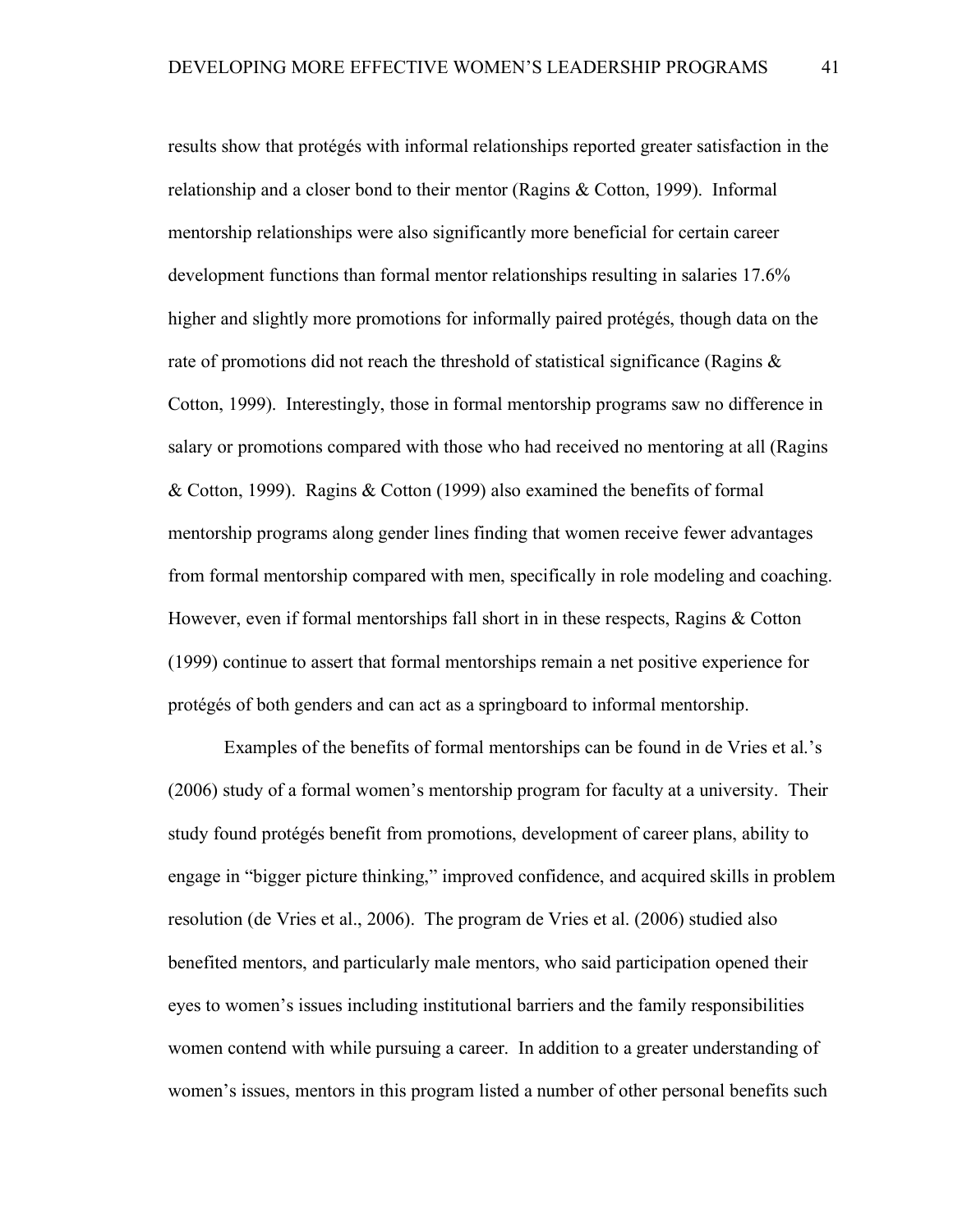as growing their own network, becoming more aware of their own skills and strengths, and realizing the importance of mentoring their own staff members (de Vries et al., 2006).

Given the prevalence of formalized mentoring programs, organizations can ensure they increase the odds of program success with careful attention to a few key areas. First, allowing input from the protégés into the mentor pairing improves the quality and effectiveness of the relationship (Allen et al., 2006; de Vries et al., 2006; Ragins & Cotton, 1999). Second, matches that are within the same department and relatively close in rank provide better career development opportunities for the protégés since those mentors have greater knowledge of the protégé's work and provide more relevant role modeling for the protégé's next potential role in the organization (Allen et al., 2006; Ragins & Cotton, 1999). Third, providing quality education for mentors and protégés helps facilitate productive relationships (Allen et al., 2006; de Vries et al., 2006). Allen et al., (2006) make a special note in their research that the *quality* of the education was the differentiating factor (not the mere existence of education). Education should make expectations and objectives explicit and deal with issues of power and authority of crossgender relationships (Allen et al., 2006; de Vries et al., 2006). Lastly, Jones (2017) writes that many companies attempt to create mentorship programs internally but assign the effort of building the program to staff who are already overworked and who may have never been mentored themselves. Jones (2017) warns that bad programs can sometimes be worse than no program at all since bad programs risk eroding trust in the organization. Instead, if organizations lack the expertise or availability to create a mentoring program,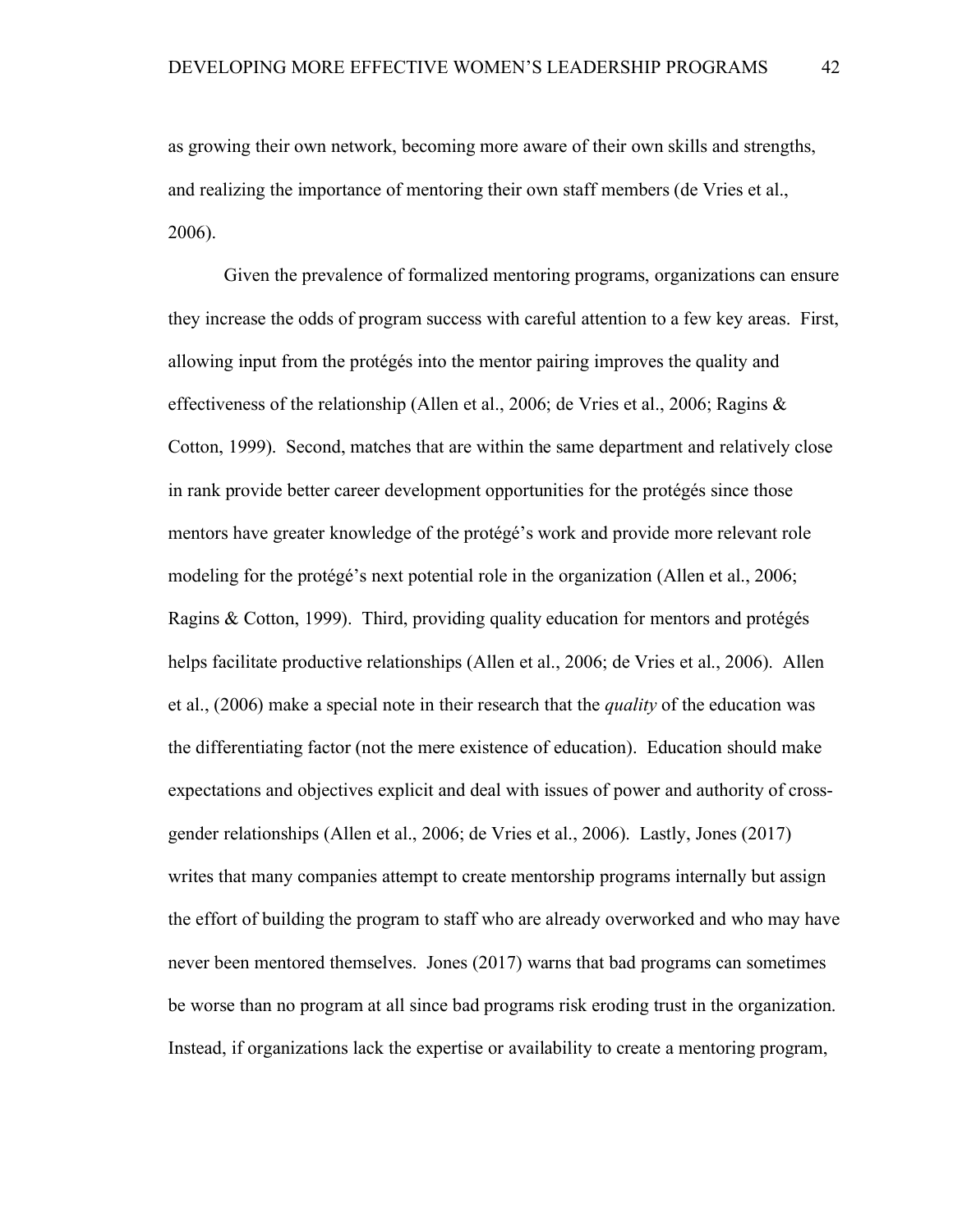the recommendation is to hire professionals who help to target programs for each organization's specific needs (Jones, 2017).

### *4. Providing workplace flexibility*

Study upon study reveals that women desire and require flexibility in their working situation (e.g. Clarke, 2011; Ely et al., 2011; Selzer et al., 2017). Workplace flexibility is defined by the U.S. Department of Labor as "a Universal Strategy that can meet the needs of employers and their employees, which includes when, where, and how work is done" (United States Department of Labor (b), n.d.). Examples of flexible environments include allowing workers set their own schedule around a set of core working hours, offering compressed workweeks with fewer but longer work days, and allowing workers to enter and exit the labor force easily and without sanction (Grzywacz et al., 2008). Grzywacz et al. (2008) surveyed nearly 86,000 workers across nine companies in six industries and found across the board that offering flextime options improved employee health and reduced burnout – for both men and women. Perceived control over one's working schedule is highly correlated to lower stress, lower sickness absence, and reduced conflicts between work and family (Grzywacz et al., 2008).

Slaughter (2012) corroborated these findings with her own experience as a law professor and dean. She found that the ability to set her own schedule was pivotal in balancing family and work: "I could be with my kid when I needed to be, and still get the work done" (Slaughter, 2012, para. 9). Similarly, having flexibility over where one works enhances one's ability to balance work and family. Slaughter (2012) argues the office should be re-branded as the base of operations, rather than the required locus for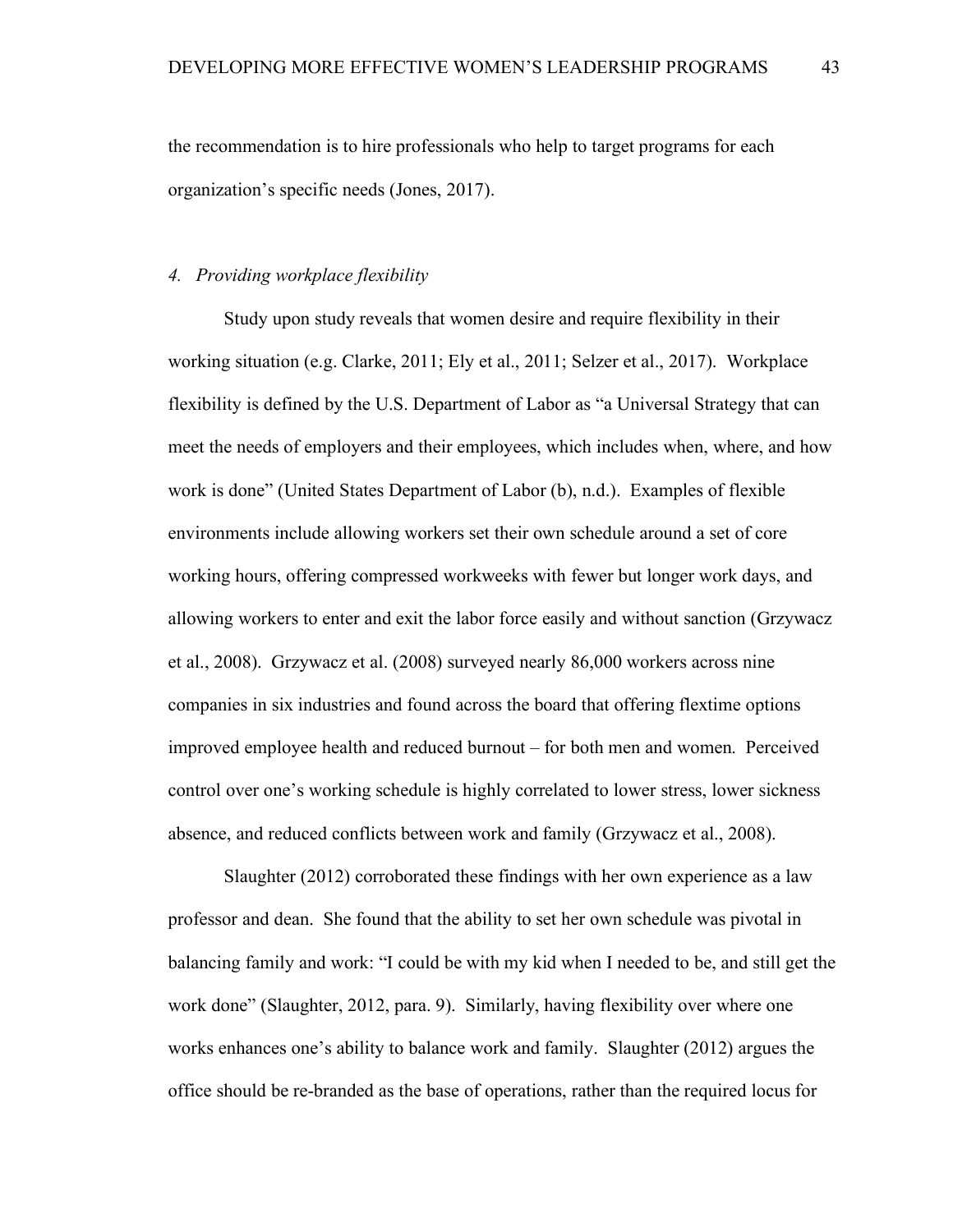work in situations where that is possible. Technology exists for many jobs to be performed remotely. Having control over one's schedule and the ability to work outside the office allows individuals, especially parents, to be where they need to be, when they need to be there, without sacrificing job commitment (Slaughter, 2012).

If an organization commits to allowing flexibility, it is also vital that taking advantage of such options is not associated with stigma and reprisals. For women, taking advantage of flexibility puts them at risk of having negative assumptions made about their commitment to the job (Williams  $&$  Dempsey, 2014). The consequences of these assumptions tend to be subtle since most people make them unconsciously. Assumptions reveal themselves when women are overlooked for important assignments, discounted for roles that require travel, or are led to believe their "special" arrangement makes them ineligible to negotiate for a raise or advancement (Williams & Dempsey, 2014). For men, taking advantage of flexibility puts them at risk of peer ridicule since flexibility and work-life balance policies are seen to prioritize stereotypically feminine concerns (Vandello & Bosson, 2012). Vandello and Bosson (2012) also found taking advantage of flexible arrangements correlated with lower job evaluations for men, indicating that men who use flexible options may be seen differently than those who do not. It seems that both women and men face, or expect to face, career-damaging consequences if they take advantage of flexibility options that allow them to better balance work and personal lives. In fact, while 79% of companies offer the option, only 10% to 20% of employees take advantage of it (Williams & Dempsey, 2014). The fact remains, however, that both men and women rank flexibility and work-life balance as essential and a primary determinant of choosing employment (Delloite, 2015; Ng et al., 2010; Vandello & Bosson, 2012)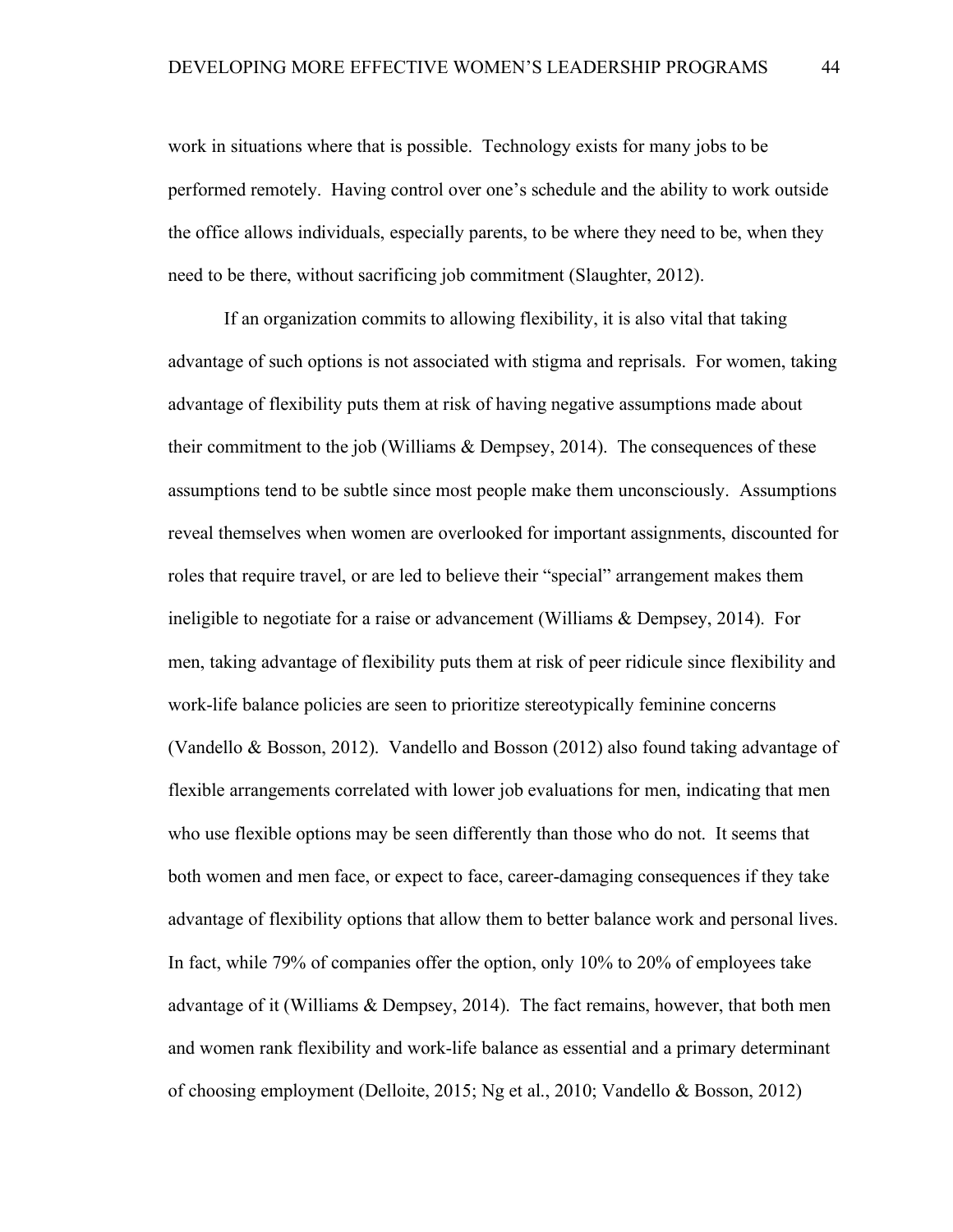which means companies should embrace and encourage its use as a gender-neutral option that does not come with penalties.

#### *5. Creating policy and structures that support parents and family responsibilities*

The United States guarantees job safety for up to 12 weeks with unpaid leave through the Family Medical Leave Act of 1993. However, the United States is the only industrialized nation in the world that does not federally mandate paid family leave (Greenburg, 2016). Some states and employers provide paid leave, yet only 13% of the nation's workers have such coverage (Greenburg, 2016). Tech companies are often looked to as leaders in family leave policy with a number of the largest companies offering between 17 and 20 weeks of paid maternity leave and six to 18 weeks paid paternity leave (Grant, 2015). Google found women resigned half as often when maternity leave was extended from 12 to 18 weeks (Grant, 2015). Having more women in tech organizations was also highly correlated with more generous leave policies (Grant, 2015).

Given 86% of women have children by their mid-forties (Livingston, 2018), supporting women with generous leave and easily accessible lactation rooms once they return to wok enables mothers to make healthy choices for their families without having to leave a job to do so (Selzer et al., 2017). Federal law requires mothers be afforded the time and a private space that is not a bathroom to express breast milk as often as a mother needs to for up to a year (United States Department of Labor (a), n.d.), however, as of 2015 only 40% of women have the access required by the law (Kozhimanni, Jou, Gjerdingen, & McGovern, 2016). This is problematic given Kozhimanni et al. (2016)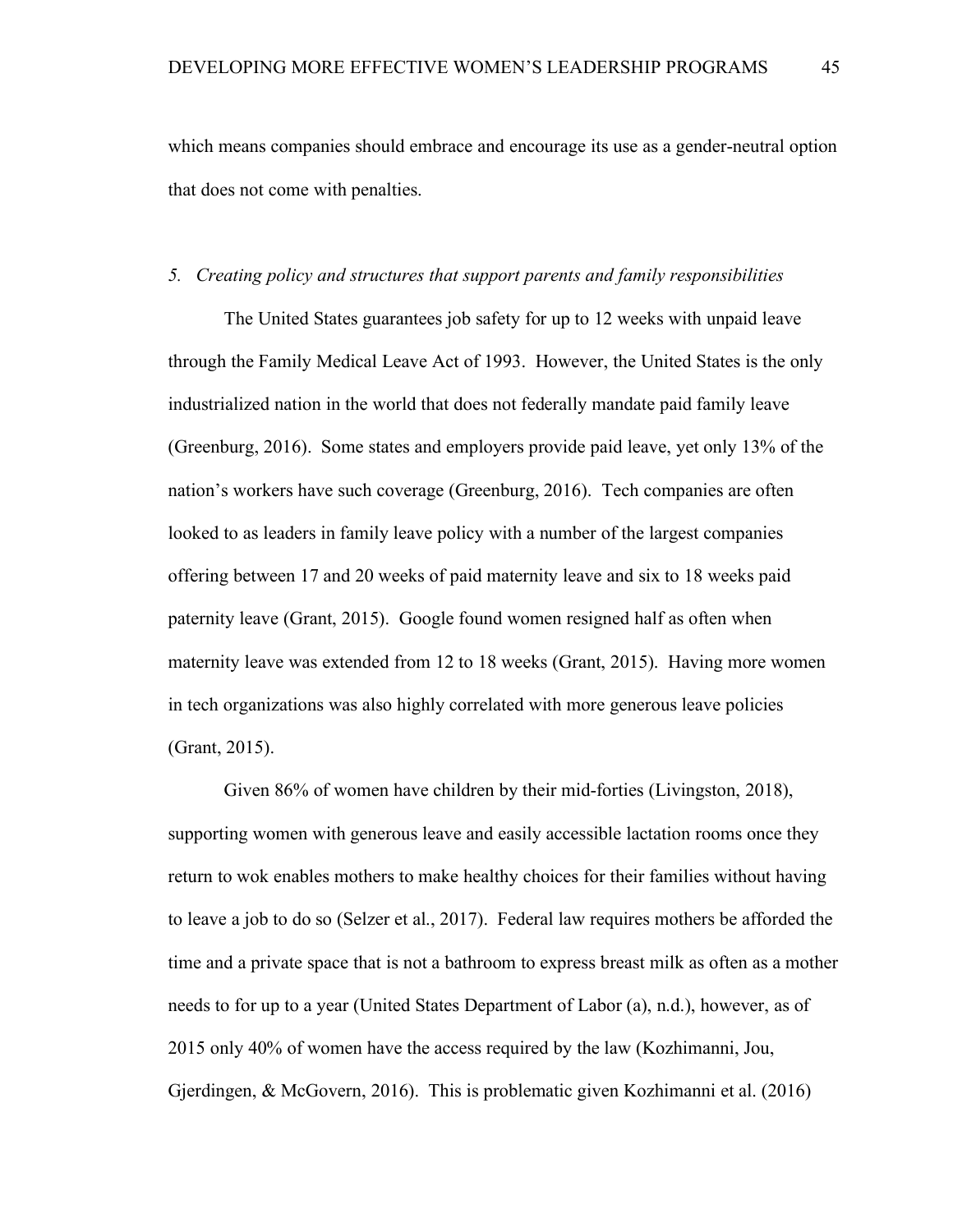show women with access to private spaces for expressing breast milk are 2.3 times more likely to exclusively breastfeed at six months, which is the recommended practice in public health guidelines (Kozhimanni et al., 2016). Given breastfeeding is strongly correlated to better health outcomes for children (Kozhimanni et al., 2016), it seems to be in organizations' interests, by way of reducing absenteeism, to ensure mothers are able to continue breastfeeding if that is their choice.

Nooyi & Slaughter (2016) advocate for additional family-friendly structures in the workplace like on-site child care, including an area to care for sick children, so that parents are not obligated to leave work as often. However, it is not only young children that require employee's care. Working women, and men, balance family obligations for adolescents, aging parents, and family members with long-term illnesses (Nooyi  $\&$ Slaughter, 2016). Paid leave and workplace flexibility are especially helpful policies for those caring for family members at any stage of life (Nooyi & Slaughter, 2016).

#### *6. Removing masculinity contest cultures*

The previous five interventions are important steps in addressing women's workplace concerns, but if the underlying culture is toxic for women, no amount of policy will create an environment that enables women to thrive. Thus, organizations need to weed out cultures defined by *masculinity contests*, sometimes referred to as "brocultures" (Glick, 2017; Pazzanese & Walsh, 2017). The masculinity contest is the worldview that life is a zero-sum game to achieve dominance and one "wins" through asserting one's masculinity (Glick, 2017). This is a game from which women and many minority men are excluded (Glick, 2017). A culture defined by masculinity contests is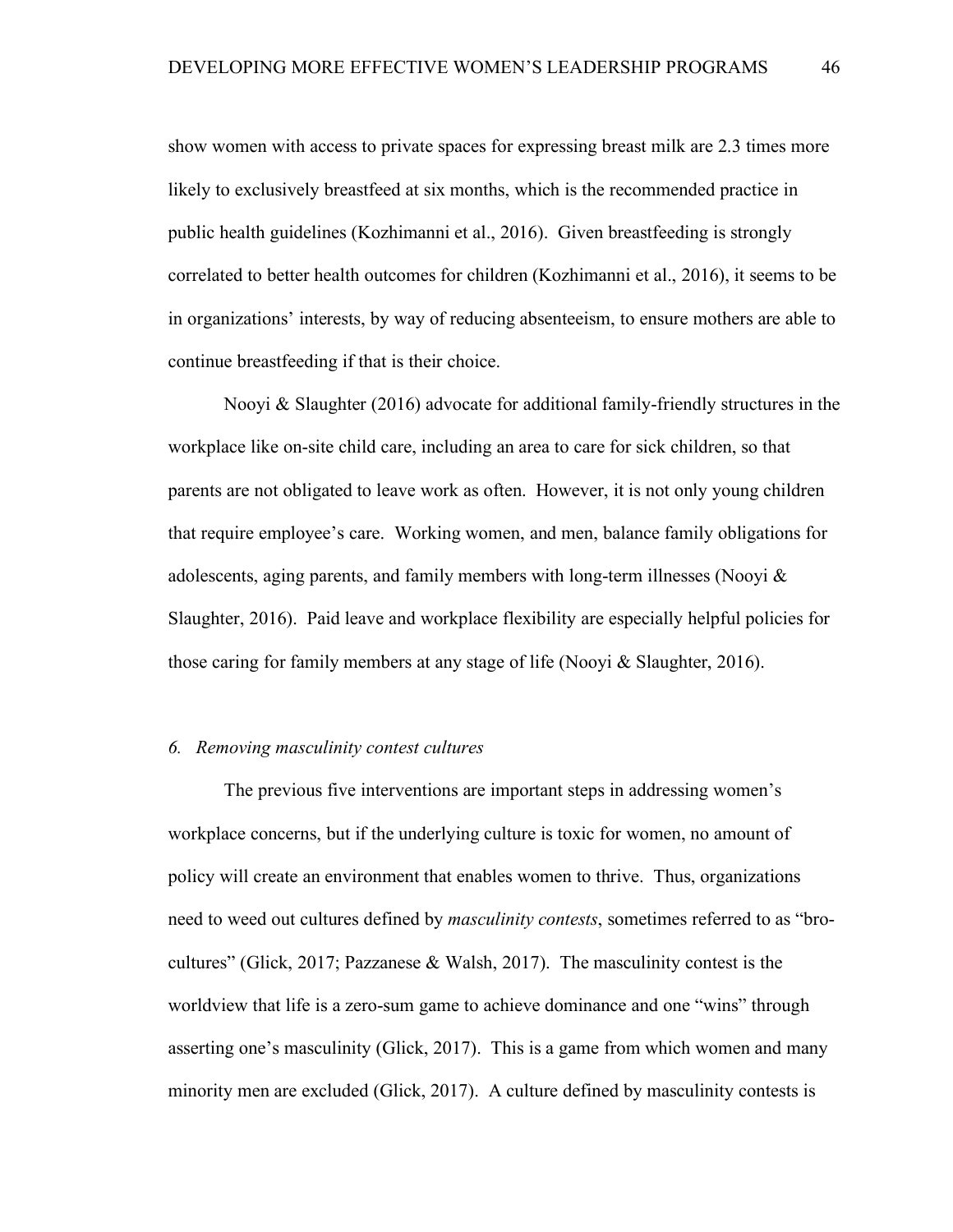revealed by fears of showing weakness, the veneration of strength and stamina, putting work before family, and a dog-eat-dog mentality (Glick, 2017). These cultures predict sexist climates, harassment, toxic leadership, bullying, and being unsupportive of family concerns (Glick, 2017). The result for organizations is higher burnout, higher turnover, less dedication to the organization, and lower well-being of employees (Glick, 2017). The #metoo movement highlighted the pervasiveness of cultures defined by masculinity contest behaviors. One of the mistakes organizations make is assuming incidents of harassment and discrimination are the result of one bad apple; rather, the problem is a culture that enables such behavior to be normalized through inaction (Pazzanese  $\&$ Walsh, 2017).

Masculinity contest cultures are not only correlated with hostile environments for women, they are also damaging to men (Glick, 2017; Vandello & Bosson, 2012). Just as feminine stereotypes cast women in caricature, the same is true for masculine stereotypes (Vandello & Bosson, 2012). Masculine-competitive cultures put pressure on men to continually demonstrate the caricature of "manliness" resulting in greater anxiety and stress, personally risky behaviors, and financially risky behaviors (Glick, 2017; Vandello & Bosson, 2012).

The good news is having more women at the top of organizations predicts lower occurrences of masculinity contest cultures (Glick, 2017). If an organization is unsure if it has a masculinity contest culture, it should employ an external auditor to assess how employees experience the culture (Pazzanese & Walsh, 2017). With those results in hand, organizations then make the desired organizational norms clear, wellcommunicated, and demonstrated by top leaders (Pazzanese & Walsh, 2017).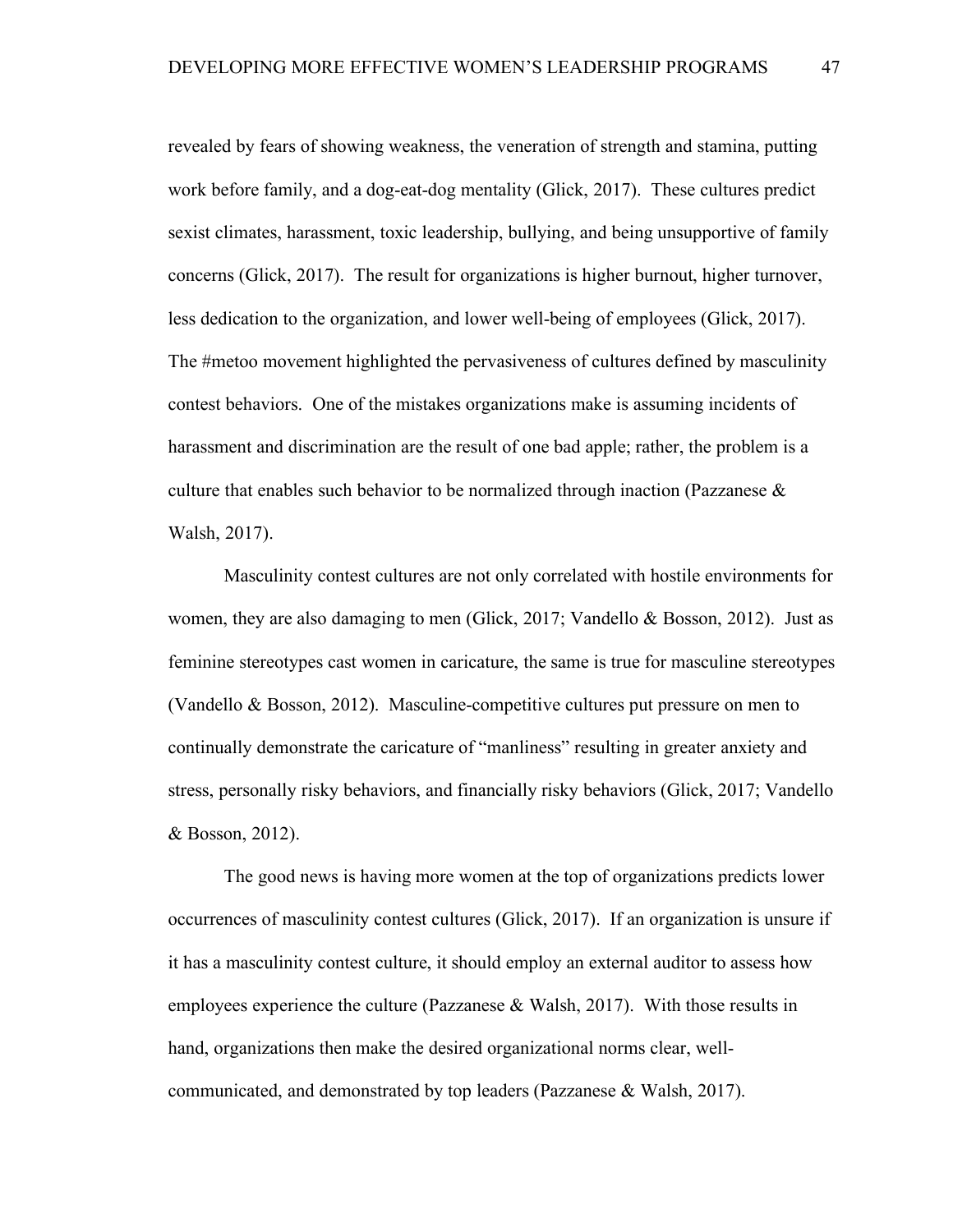Additionally, for culture to change, top leadership must stop excusing and protecting high-status offenders and nip offensive behavior in the bud (Pazzanese  $\&$  Walsh, 2017).

#### **Implications**

Both women with leadership potential and organizations have a role in ensuring women make it to the top. Women must address self-limiting behaviors that keep them from advancing to the next level. Organizations wishing to take advantage of the increased performance provided by gender-diverse leadership have investments to make in developing their high potential women into leaders, removing structural barriers that impede their advancement, and transforming cultures that are at odds with gender diversity.

Given most women will continue to face social and cultural barriers, they will likely do the work of selectively shedding limiting behaviors while at the same time selectively conforming to sufficient female gender norms in order to minimize social backlash. They will juggle those contradictory requirements as they attempt to be effective in male-oriented cultures and reward systems, which even if addressed by organizations, will not melt away overnight. This tightrope is difficult to walk alone. Single-gender leadership development programs and networks assist in that task by providing environments where women can learn and develop in a gender-majority position (a position men already have in mainstream settings) (Ely et al., 2011). Women leaders educated about stereotypes and bias can learn to navigate bias in the real world, make informed decisions to act against stereotypes, and proactively manage tenuous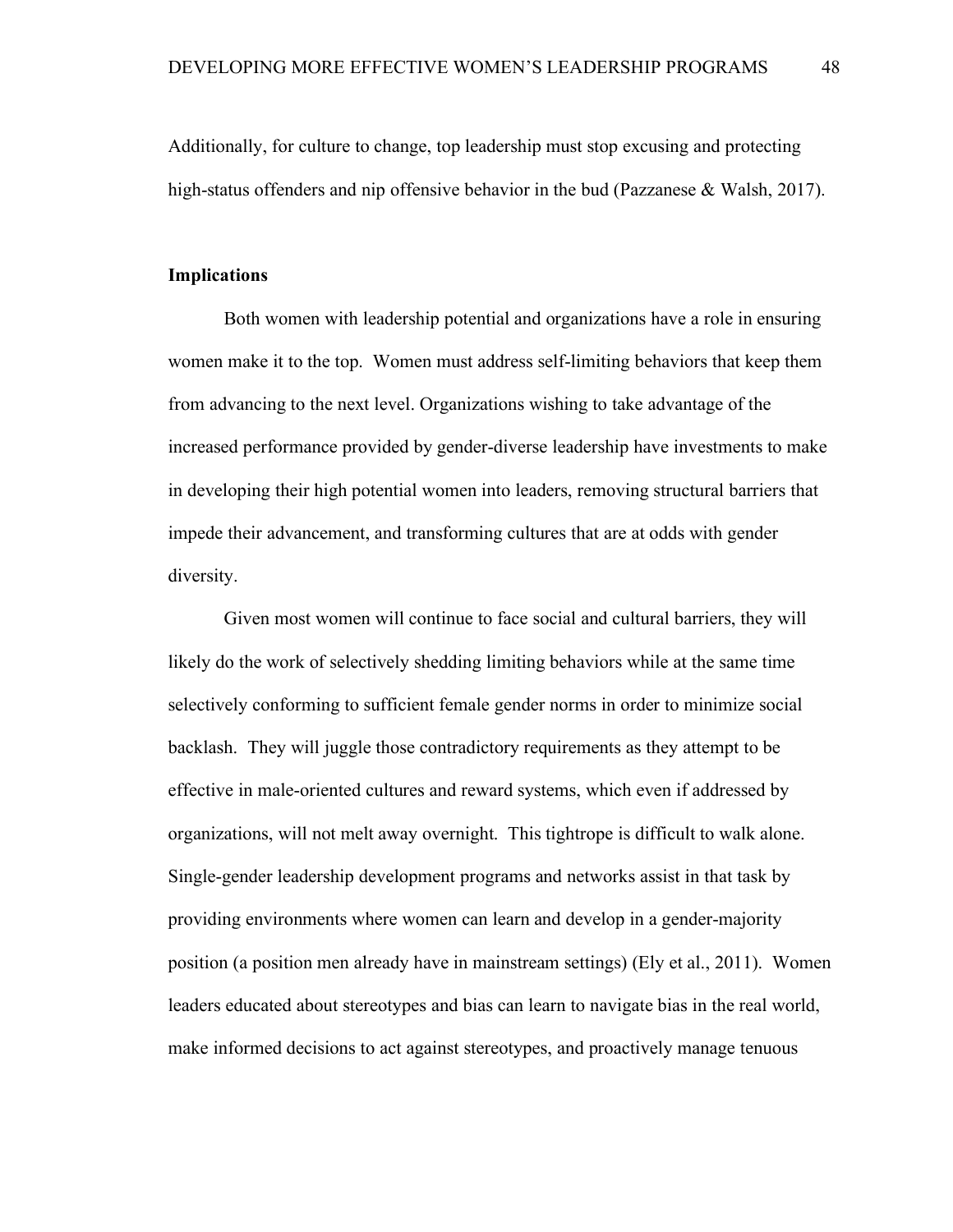situations as they challenge barriers to which they may have previously been blind (Ely et al., 2011; Langowitz et al., 2013).

Implications for organizations run much deeper: they must address entrenched cultures and structures that they likely believe are gender-neutral. Organizations need to alter leadership success measures to speak to all kinds of leaders and address bias in performance reviews (Axelson et al., 2010; Smith et al., 2018; Vanderbroeck, 2010). Too often, organizations reward heroics over crisis prevention, individual achievements over the work of building teams, and sales and operations over support roles that are less visible but equally vital (Ely et al., 2011). Changes to such systems require involving women in the expansion of the definition of success and development of success criteria (Vanderbroeck, 2010). Organizations need to expand networking and mentoring opportunities and ensure male-centric varieties (e.g. the "good old boys club") do not overshadow structures that are accessible to women (Clarke, 2011; de Vries et al, 2006; Ely et al., 2011; O'Neil et al., 2011). Organizations need to address flexibility and work/life balance given it is a fundamental issue for women, who make up nearly half of the workforce, and is increasingly important to men as well (Grzywacz et al., 2008; Slaughter, 2012). This entails flexible working hours, work from home policies, and paid parental leaves (Clarke, 2011; Grant 2015). At the same time, organizations need to ensure that the use of such options is not conflated with being uncommitted to the job. Lastly, leaders need to take an organization-wide stance on gender bias, extending beyond mandated sexual harassment training, to educate all employees about the existence and impacts of second-generation gender bias and eradicate hostile environments for women (Ely et al., 2011; Glick, 2017; Pazzanese & Walsh, 2017).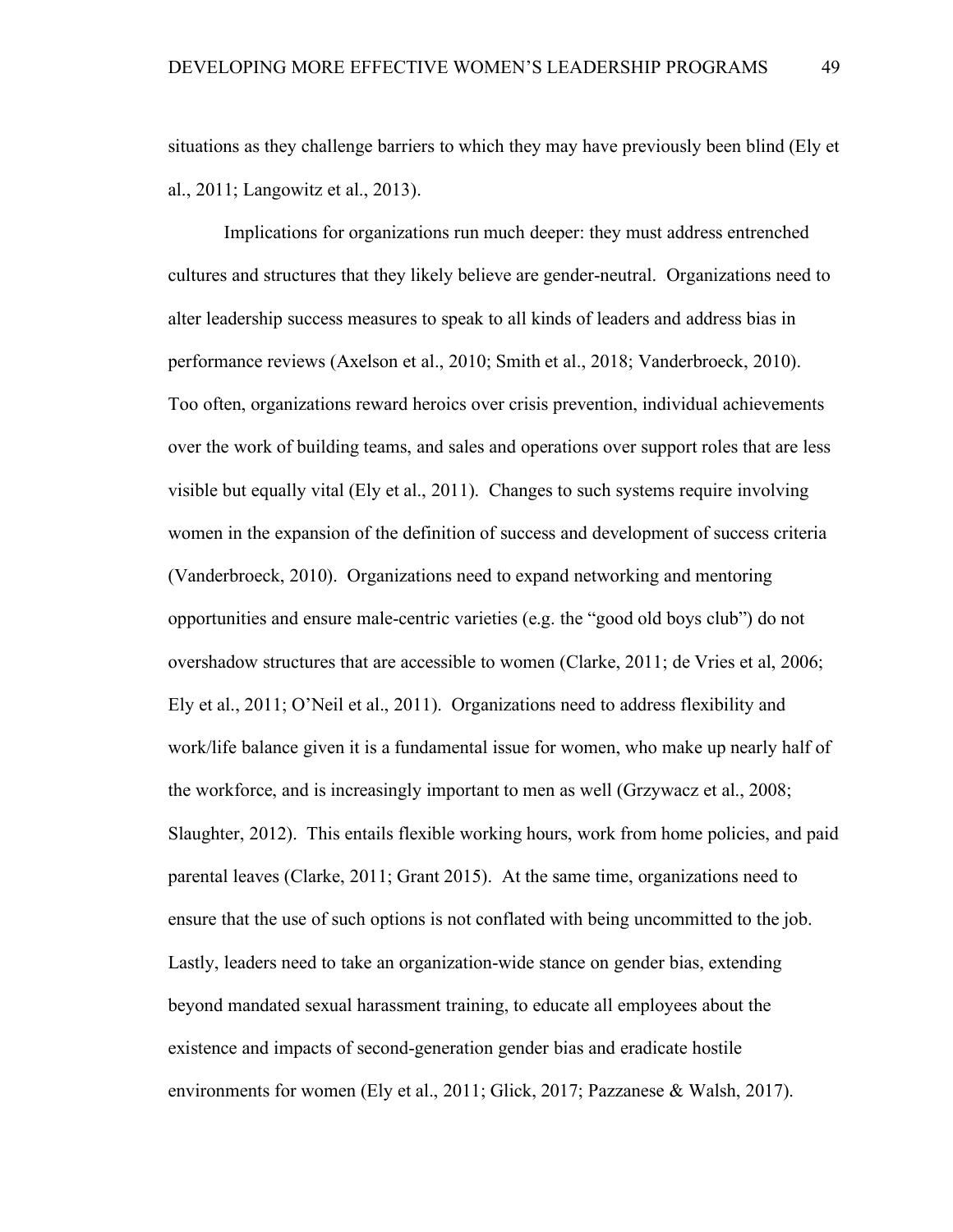A number of these changes are likely to be seen as special treatment for women (O'Neil et al., 2011; Vanderbroeck, 2010). However, a more careful understanding is that the history of a male-dominated public sphere has created systems that *seem* like common sense (Eckert & McConnell-Ginet, 2013), but are in reality outdated modes of operation for a world reminiscent of 1950 (Slaughter, 2012; William & Dempsey, 2014; Vanderbroeck, 2010). Some changes will be unpopular given they level the playing field for women and upset the status quo for men who have taken their existing circumstances for granted (Vanderbroeck, 2010; Heifetz, 2007). "Unavoidably, some good men will find – with a shock – that they are now no longer good enough, despite years of hard work and dedication" (Vanderbroeck, 2010, p. 768). Vanderbroeck (2010) recommends organizations craft messaging and a method of dealing with anger, fear, and frustration so that those disappointed individuals can continue to add value to the organization. Heifitz (2007) makes the argument that through this process men will not necessarily resist change, but they will resist loss. It would be wise to comprehend the nature of real or perceived losses and address them fairly and with compassion (Heifitz, 2007).

### **Conclusion**

Women's leadership development has been, and will continue to be, a concern for organizations around the globe. Addressing gender gaps is difficult work requiring more than an equal employment opportunity statement. Well-executed women's leadership development programs coupled with cultural and corporate policy changes will be more effective in retaining and advancing women into higher levels of leadership than women's leadership development alone (Clarke, 2011; Ely et al., 2011; Langowitz et al.,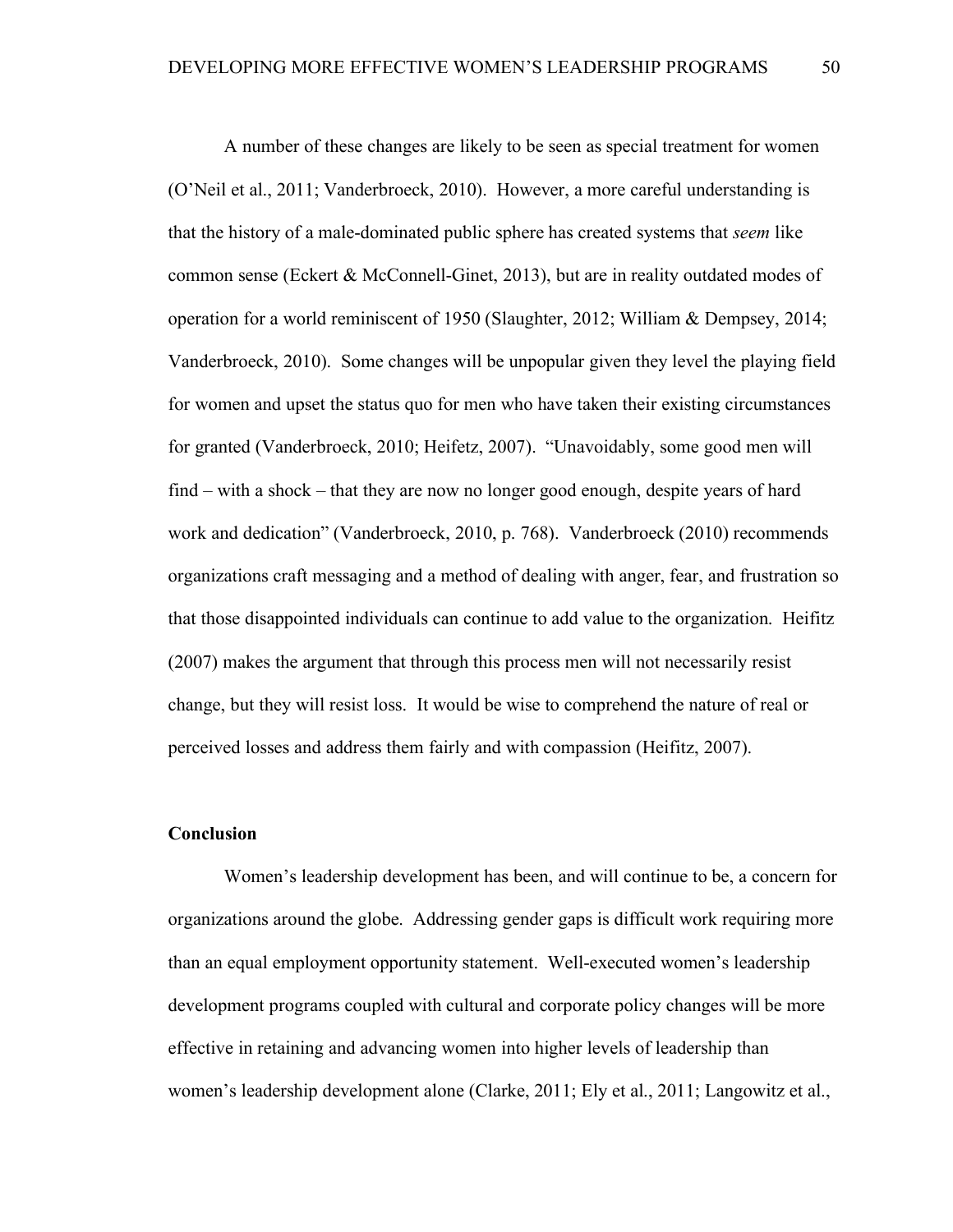2013; Sandler, 2014; Selzer et al., 2017). When organizations address culture shifts and structural changes to create a level playing field, they will find that in a highly competitive job market they have the *entire* talent pool available to them for leadership positions rather than only half.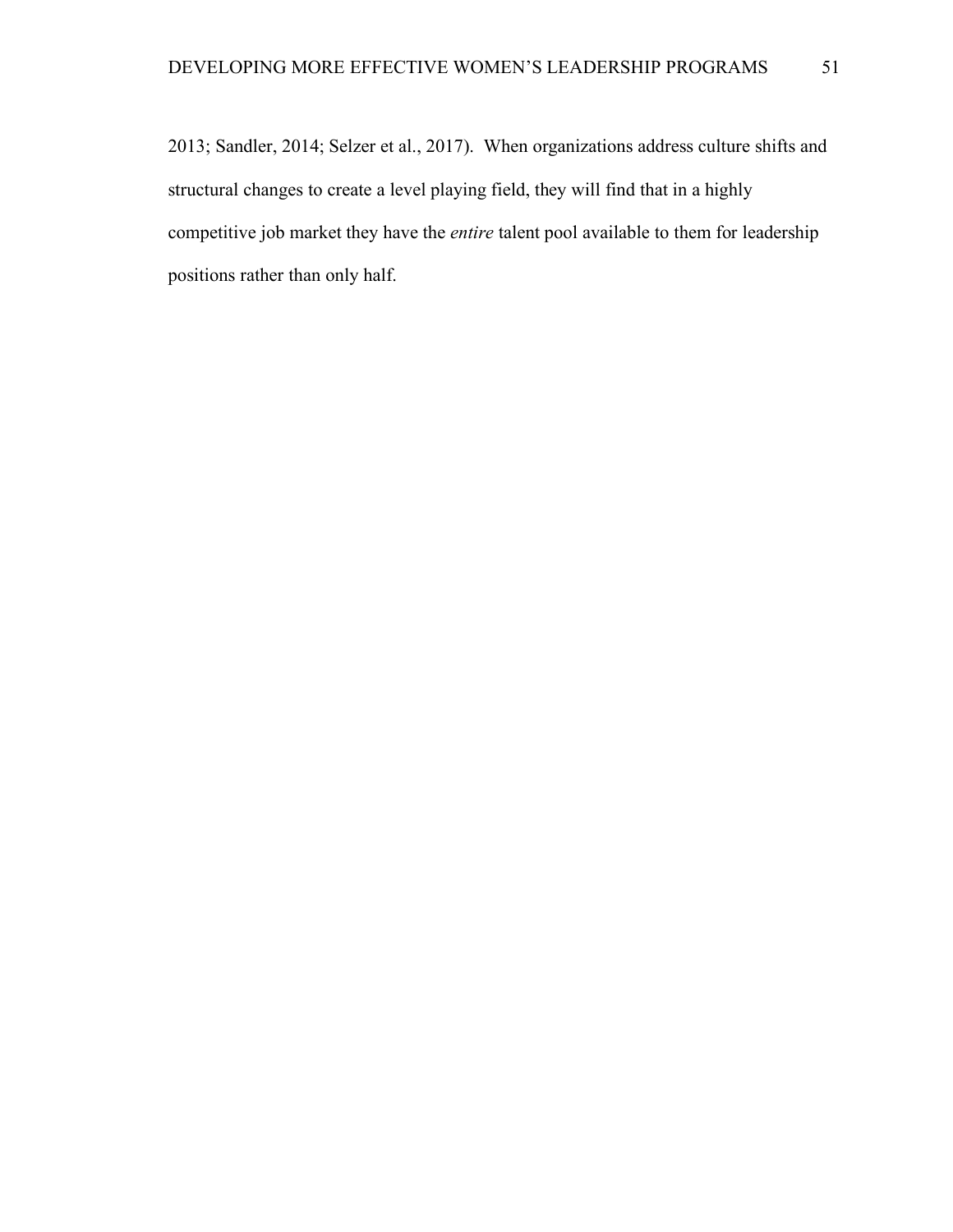#### References

- Allen, T. D., Eby, L. T., & Lentz, E. (2006). Mentorship behaviors and mentorship quality associated with formal mentoring programs: Closing the gap between research and practice. *Journal of Applied Psychology, 91*(3), 567. Retrieved from https://ezproxy.augsburg.edu/login?url=https://search-proquestcom.ezproxy.augsburg.edu/docview/213939620?accountid=8430
- Avolio, B. J., & Gardner, W. L. (2005). Authentic leadership development: Getting to the root of positive forms of leadership. *Leadership Quarterly, 16*(3), 315-338. Retrieved from https://ezproxy.augsburg.edu/login?url=https://search-proquestcom.ezproxy.augsburg.edu/docview/200774352?accountid=8430
- Avolio, B. J., & Wernsing, T. S. (2008). Practicing authentic leadership. *Positive psychology: Exploring the best in people*. (Vol. 4, pp. 147-165). Retrieved from: http://uwtv.org/files/2013/01/hbpospsych2008authenticlead.pdf
- Axelson, R. D., Solow, C. M., Ferguson, K. J., & Cohen, M. B. (2010). Assessing implicit gender bias in medical student performance evaluations. *Evaluation & the Health Professions, 33*(3), 365-385. doi://dx.doi.org.ezproxy.augsburg.edu/10.1177/0163278710375097

Binvel, Y., Franzino, M., Guarino, A., Laouchez, J. M., & Penk, W. (2018). Future of work: The global talent crunch. Retrieved from https://dsqapj1lakrkc.cloudfront.net/media/sidebar\_downloads/FOWTalentCrunch Final\_Spring2018.pdf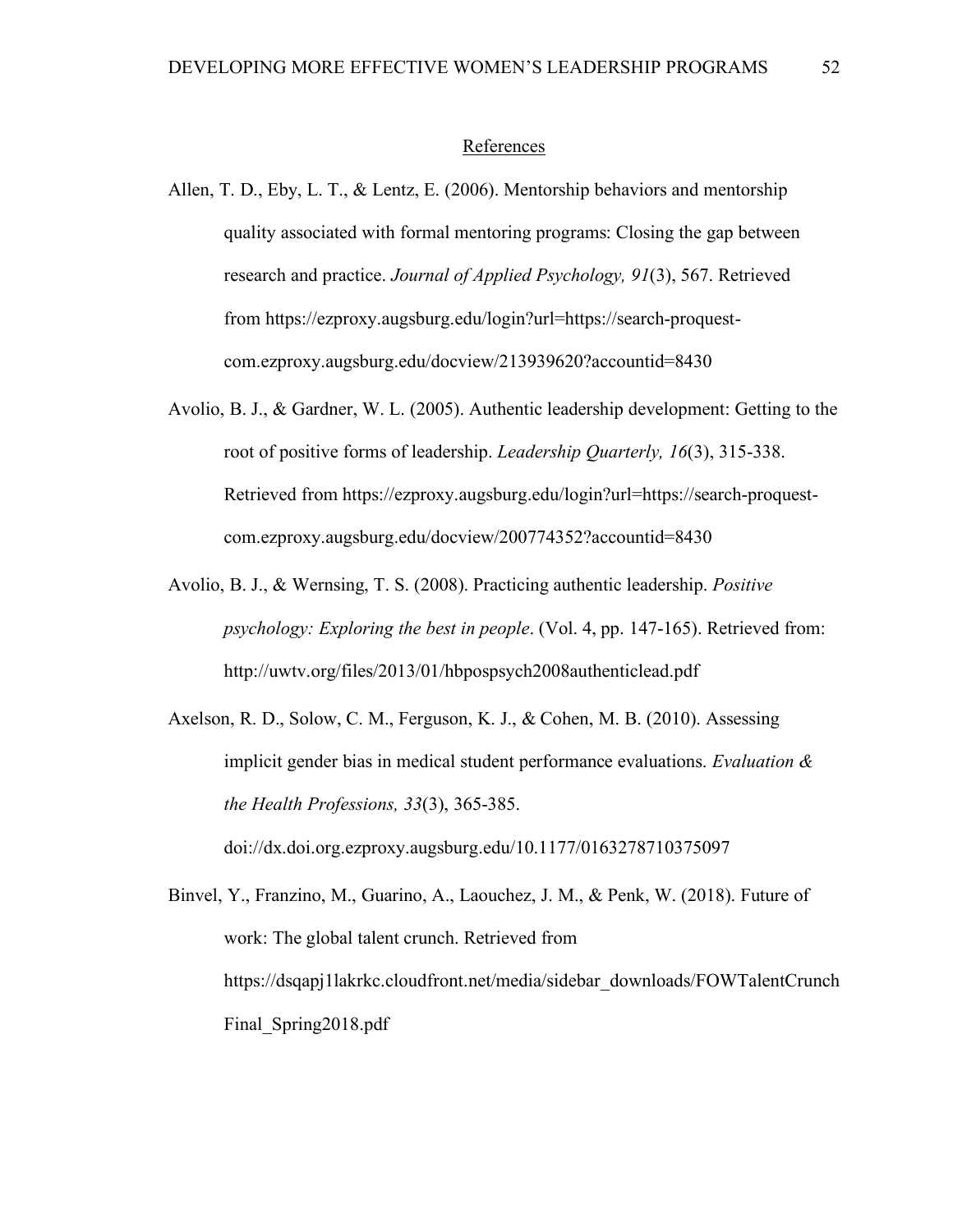- Brown, A. (2017, March 17). The data on women leaders. *Pew Research Center: Social & demographic trends.* Retrieved from http://fortune.com/2018/05/21/womenfortune-500-2018/
- Carter, N., Joy, L., Wagner, H., & Narayanan, S. (2007). The bottom line: Corporate performance and women's representation on boards. *Catalyst.* Retrieved from http://www.catalyst.org/media/companies-more-women-board-directorsexperience-higher-financial-performance-according-latest
- Catalyst. (2007, July 15). *Damned if you do, damned if you don't*. Retrieved from https://www.catalyst.org/knowledge/double-bind
- Catalyst. (2017, October 20). Women in academia. Retrieved from https://www.catalyst.org/knowledge/women-academia#footnote24\_1moulsl
- Caygle, H. (2018, March 8). Record-breaking number of women run for office. *Politico.* Retrieved from https://www.politico.com/story/2018/03/08/women-rulemidterms-443267
- Chirot, D. (2012). *How Societies Change, 2nd Ed.* Los Angeles: Pine Forge Press.

Clarke, M. (2011). Advancing women's careers through leadership development programs. *Employee Relations, 33*(5), 498-515. //dx.doi.org/10.1108/01425451111153871 Retrieved from https://ezproxy.augsburg.edu/login?url=https://search-proquestcom.ezproxy.augsburg.edu/docview/888293652?accountid=8430

Coder, L., & Spiller, M. S. (2013). Leadership education and gender roles: Think manager, think "?". *Academy of Educational Leadership Journal, 17*(3), 21-51.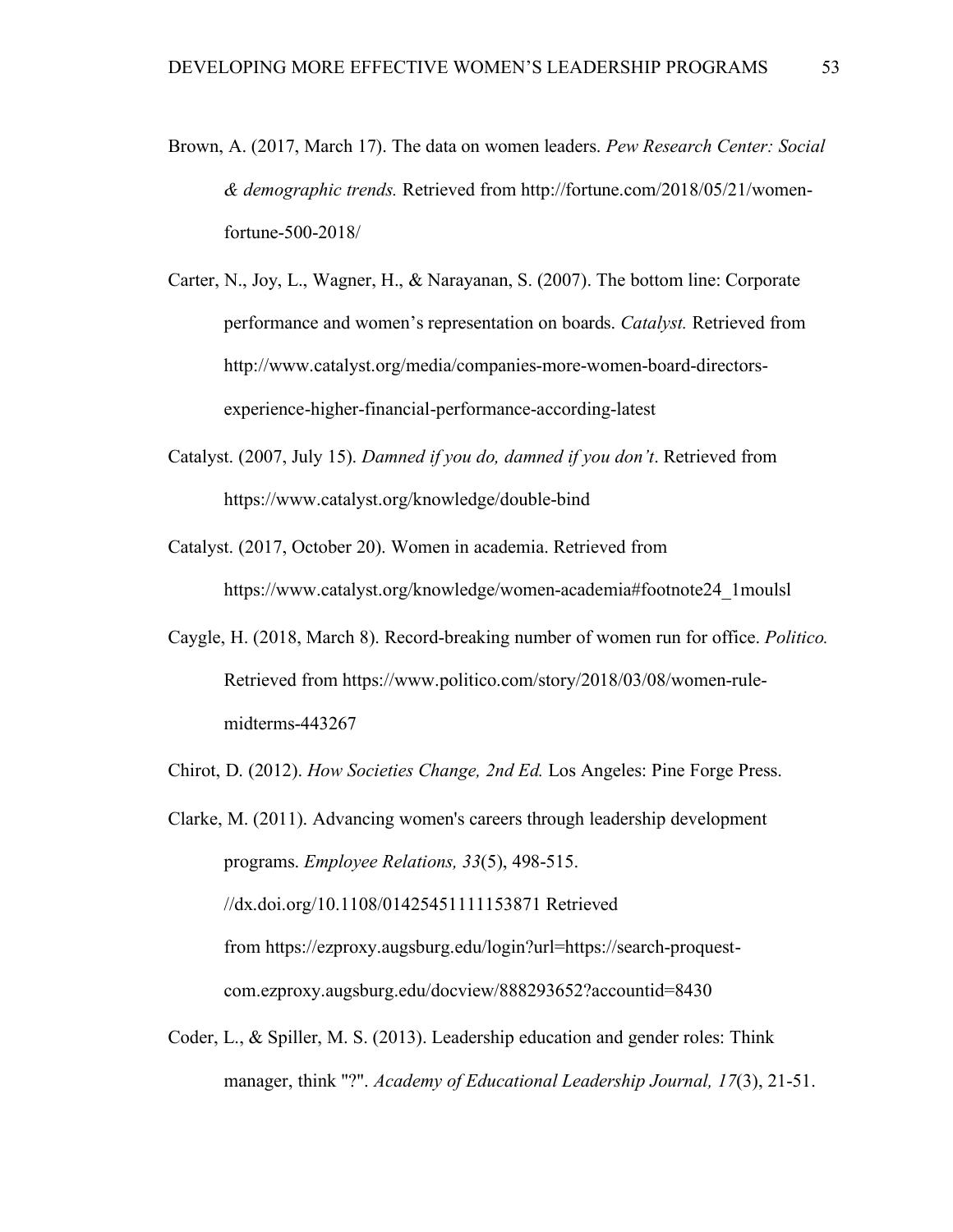Retrieved from https://ezproxy.augsburg.edu/login?url=https://search-proquestcom.ezproxy.augsburg.edu/docview/1369310568?accountid=8430

- de Vries, J., Webb, C., & Eveline, J. (2006). Mentoring for gender equality and organisational change. *Employee Relations, 28*(6), 573-587. doi://dx.doi.org.ezproxy.augsburg.edu/10.1108/01425450610704506
- Deloitte. (2018). 2018 Deloitte millennial survey: Millennials disappointed in business, unprepared for Industry 4.0. Retrieved from file:///Users/gin/Documents/Augsburg/Research/Deloitte%20gx-2018-millennialsurvey-report.pdf
- Eckert, P. & McConnell-Ginet, S. (2013). *Language and gender*. Cambridge UK: Cambridge University Press.
- Ely, R. J., Ibarra, H., & Kolb, D. M. (2011). Taking gender into account: Theory and design for women's leadership development programs. *Academy of Management Learning & Education, 10*(3), 474. Retrieved from https://ezproxy.augsburg.edu/login?url=https://search-proquestcom.ezproxy.augsburg.edu/docview/905075547?accountid=8430
- Glick, P. (2017, April 7). Organizational culture as masculinity contest: Developing and validating a measure. *2017 Gender & Work Symposium.* Symposium conducted for Harvard Business School, Boston, MA. Retrieved from https://www.youtube.com/watch?v=jdWgQgFUImc
- Grant. R. (2015, March 2). Silicon Valley's best and worst jobs for new moms (and dads). *The Atlantic.* Retrieved from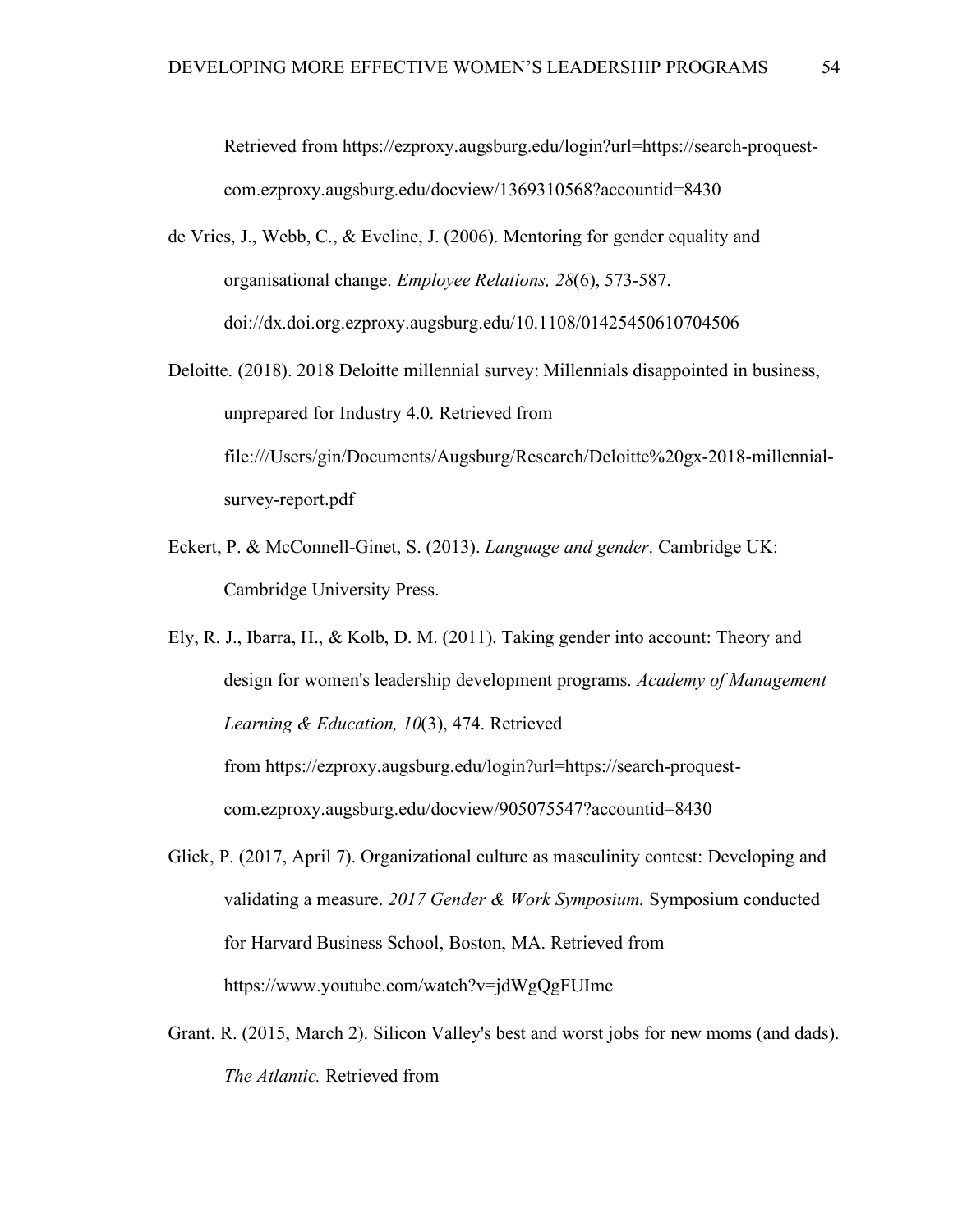https://www.theatlantic.com/technology/archive/2015/03/the-best-and-worstcompanies-for-new-moms-and-dads-in-silicon-valley/386384/

Greenburg, J. (2016, July 25). Yes, the United States is the only industrialized nation without paid family leave. *Politifact.* Retrieved from https://www.politifact.com/truth-o-meter/statements/2016/jul/25/kirstengillibrand/yes-us-only-industrialized-nation-without-paid-fam/

- Grzywacz, J. G., Carlson, D. S., & Shulkin, S. (2008). Schedule flexibility and stress: Linking formal flexible arrangements and perceived flexibility to employee health. *Community, Work & Family, 11*(2), 199-214. doi://dx.doi.org.ezproxy.augsburg.edu/10.1080/13668800802024652
- Heifetz, R. A. (2007). Leadership, authority, and women: A man's challenge. In B. Kellerman & D. Rhode (Eds.), *Women and leadership: The state of play and strategies for change* (pp. 311-327). San Francisco: Wiley.
- Helgesen, S., & Goldsmith, M. (2018). *How women rise: Break the 12 habits holding you back from your next raise, promotion, or job.* New York: Hachette Books.
- Hurst, A. (2013, January 29). Five steps to create a personal user manual. Retrieved from https://www.linkedin.com/pulse/20130129140453-201849-five-steps-to-create-apersonal-user-manual/
- Ibarra, H. (2015, Feb 3). How to revive a tired network. *Harvard business review.* Retrieved from https://herminiaibarra.com/how-to-revive-a-tired-network/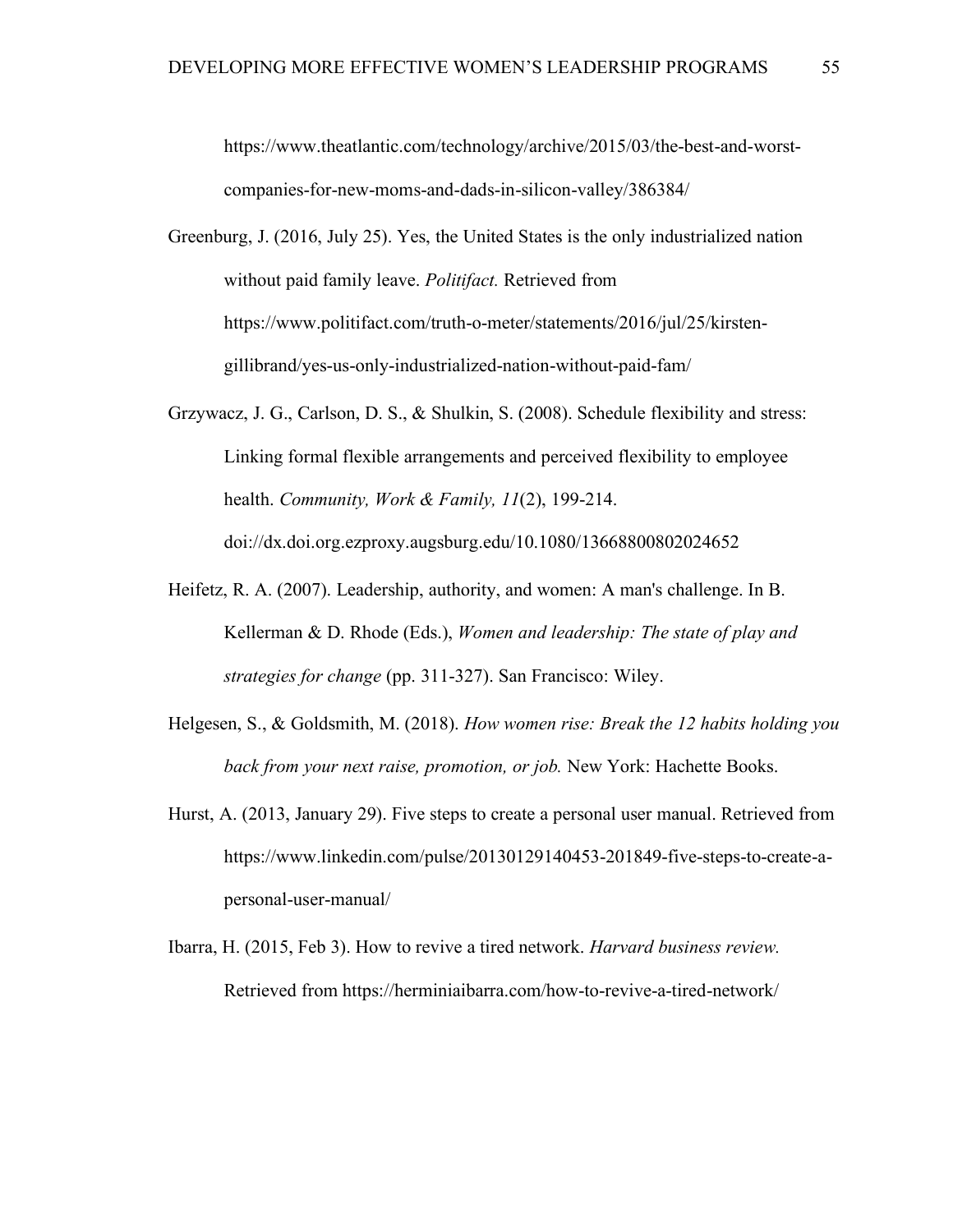- Ibarra, H., & Hunter, M. L. (2007, January). How leaders create and use networks. *Harvard Business Review.* Retrieved from https://hbr.org/2007/01/how-leaderscreate-and-use-networks
- Ibarra, H., & Hunter, M. (2007, October 29). Vivienne Cox at BP Alternative Energy*.* [Case]. Harvard Business Review. Retrieved from https://hbr.org/product/vivienne-cox-at-bp-alternative-energy/INS354-PDF-ENG
- Ibarra, H., & Obodaru O. (2009, January). Women and the vision thing. *Harvard Business Review.* Retrieved from https://hbr.org/2009/01/women-and-the-visionthing
- Ibarra, H., & Sackley, N. (2011, September). Charlotte Beers at Ogilvy & Mather Worldwide (A). Harvard Business School Case 495-031. Retrieved from https://www.hbs.edu/faculty/Pages/item.aspx?num=16642
- Ibarra, H., & Suesse, J. (1996, November 5). Margaret Thatcher*.* [Case]. Harvard Business Review. Retrieved from https://hbr.org/product/margaretthatcher/497018-PDF-ENG
- Jones, M. (2017, June 2). Why can't companies get mentorship programs right? *The Atlantic.* Retrieved from https://www.theatlantic.com/business/archive/2017/06/corporate-mentorshipprograms/528927/
- Kay, K. & Shipman, C. (2014, April 14). The Confidence Gap. *The Atlantic.* Retrieved from https://www.theatlantic.com/magazine/archive/2014/05/the-confidencegap/359815/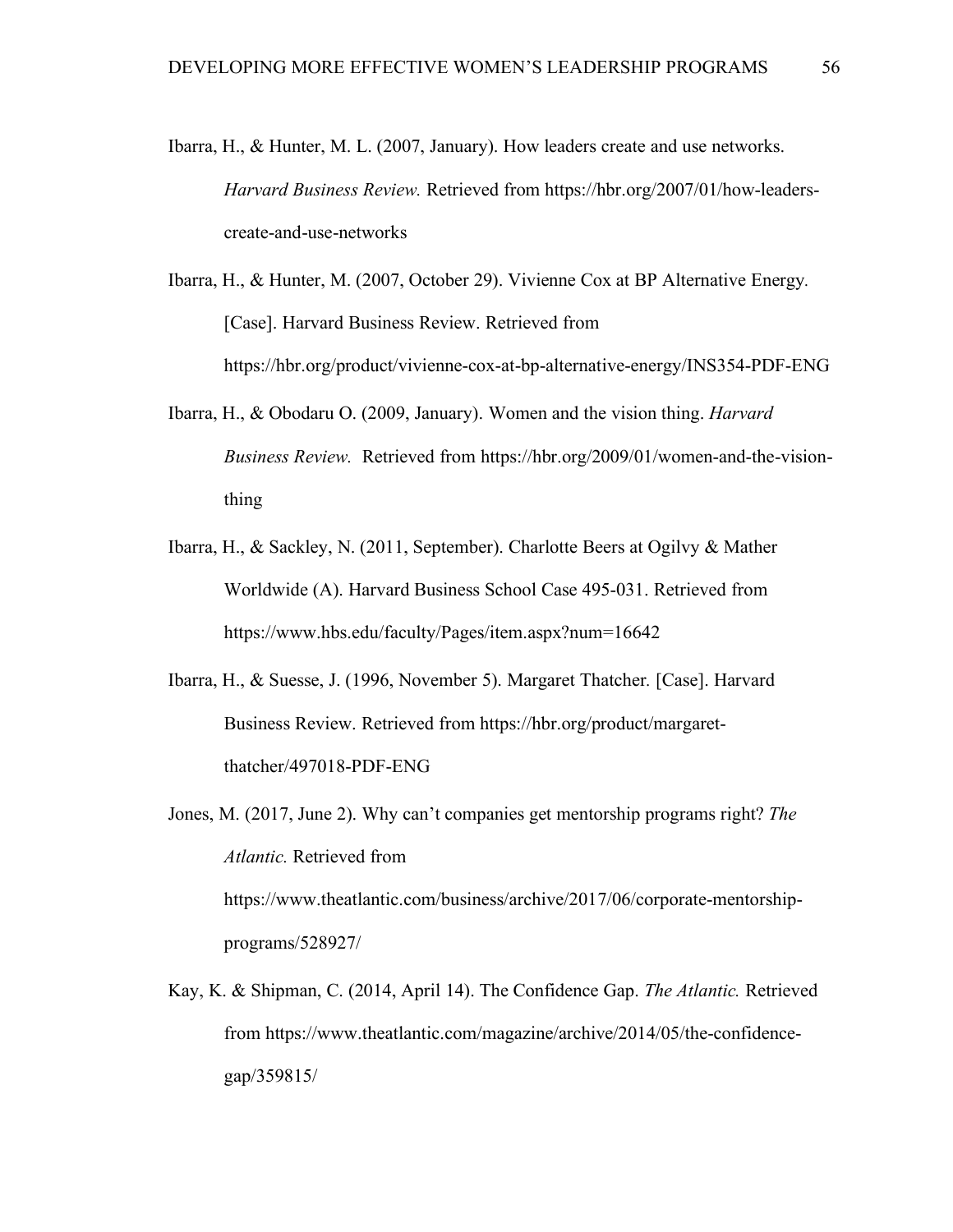- Kaner, S. (2014). *Facilitators guide to participatory decision-making.* San Francisco: Jossey-Bass.
- Kolb, D. (2015). Caitlin's Challenge*.* [Case]. Harvard Law School. Retrieved from https://www.hbs.edu/faculty/Pages/item.aspx?num=33577
- Kolb, D., & Williams, J. (2000). Breakthrough bargaining. *Harvard Business Review.* Retrieved from https://hbr.org/2001/02/breakthrough-bargaining
- Kolb, D., Williams, J., & Frohlinger, C. (2010). *Her Place at the Table: A Woman's Guide to Negotiating Five Key Challenges to Leadership Success.* San Francisco: Jossey-Bass.
- Kozhimanni, K., Jou, J., Gjerdingen, D., & McGovern, M. (2016, January-February). Access to workplace accommodations to support breastfeeding after passage of the Affordable Care Act. *Women's Health Issues 26*(1), 6-13. https://doi.org/10.1016/j.whi.2015.08.002
- Kuhn, T. S. (1996). *The Structure of Scientific Revolutions, 3rd Ed.* Chicago: The University of Chicago Press.
- Langowitz, N. S., Allen, I. E., & Godwyn, M. (2013). Early-career outcomes and gender: Can educational interventions make a difference? *Gender in Management, 28*(2), 111-134. //dx.doi.org/10.1108/17542411311303248 Retrieved from https://ezproxy.augsburg.edu/login?url=https://search-proquestcom.ezproxy.augsburg.edu/docview/1314054882?accountid=8430
- LeFever, L. (2013). *The art of explanation: Making your ideas, products, and services easier to understand*. New Jersey: Wiley.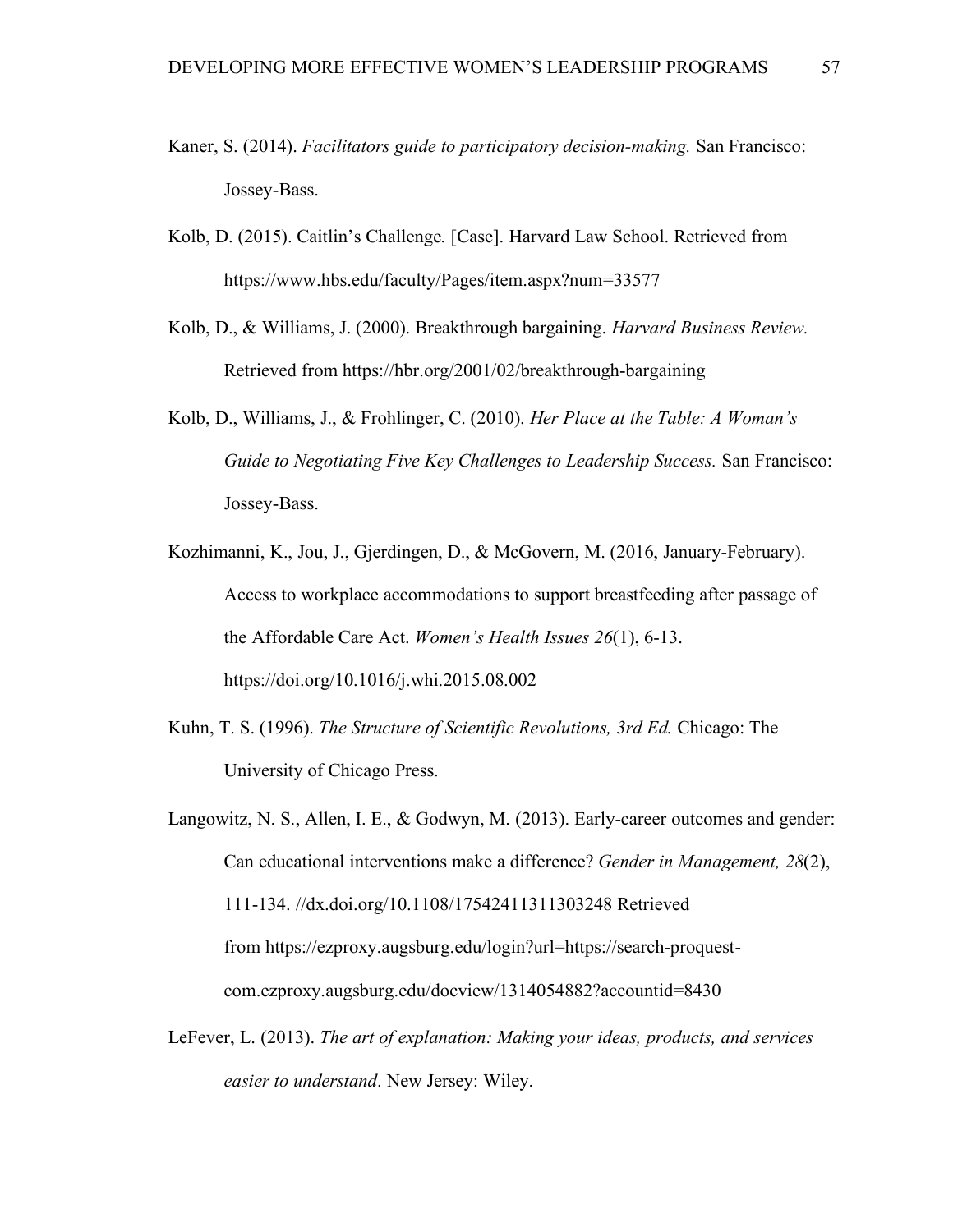- LeFever, L. (2012). The long lost art of explanation. *Ignite Seattle Conference.* Retrieved from https://www.youtube.com/watch?v=NZ5SgT77gKg
- Livingston, G. (2018, January 18). They're waiting longer, but U.S. women today more likely to have a child than a decade ago*. Pew research center.* Retrieved from http://www.pewsocialtrends.org/2018/01/18/theyre-waiting-longer-but-u-swomen-today-more-likely-to-have-children-than-a-decade-ago/
- Lovell, S. E., Kahn, A. S., Anton, J., Davidson, A., & et al. (1999). Does gender affect the link between organizational citizenship behavior and performance evaluation? *Sex Roles, 41*(5/6), 469-478. Retrieved from https://ezproxy.augsburg.edu/login?url=https://search-proquestcom.ezproxy.augsburg.edu/docview/225376315?accountid=8430
- McGinn, K., Kolb, D., & Hammer C. (2018, September). Traversing a career path: Pat Fili-Krushel (A). Harvard Business School Case 909-009. Retrieved from https://www.hbs.edu/faculty/Pages/item.aspx?num=36405
- McGinn, K., Kolb, D., & Hammer C. (2018, November). Cathy Benko: WINning at Deloitte (A). Harvard Business School Case 907-026. Retrieved from https://www.hbs.edu/faculty/Pages/item.aspx?num=33577
- Mindtools. (n.d.). What are your values? Deciding what is most important in life. Retrieved from https://www.mindtools.com/pages/article/newTED\_85.htm
- Morriss, A., Ely, R., & Frei, F. (2011, January-February). Managing yourself: Stop holding yourself back. *Harvard Business Review.* Retrieved from https://hbr.org/2011/01/managing-yourself-stop-holding-yourself-back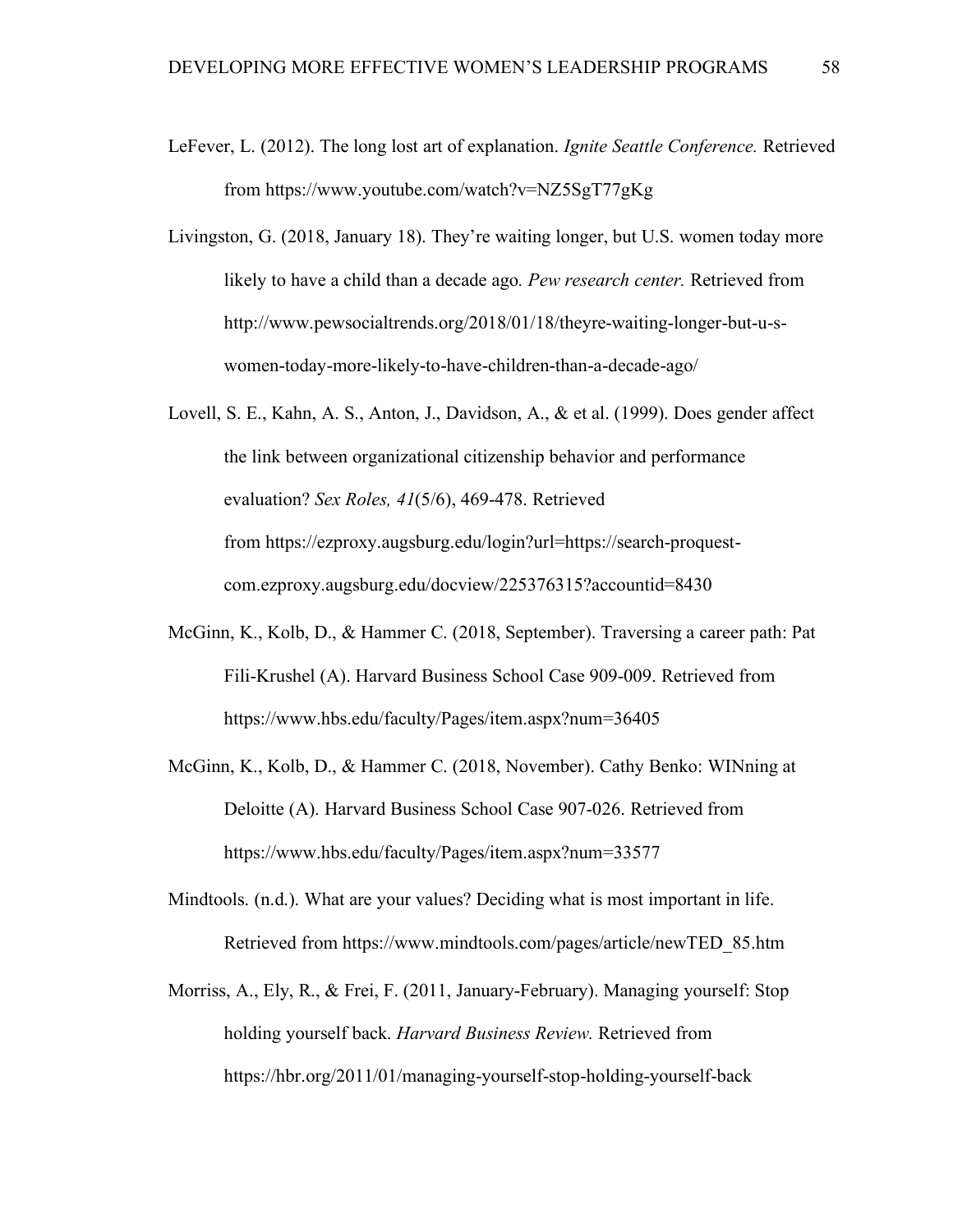- National Center for Education Statistics. (2017, August). Table 322.20: Bachelor's degrees conferred by postsecondary institutions, by race/ethnicity and sex of student: Selected years, 1976-77 through 2015-16. Retrieved from https://nces.ed.gov/programs/digest/d17/tables/dt17\_322.20.asp?current=yes
- Newton-Small, J. (2016). *Broad influence: How women are changing the way America works.* New York: Time Books.
- Ng, E. S., W., Schweitzer, L., & Lyons, S. T. (2010). New generation, great expectations: A field study of the millennial generation. *Journal of Business and Psychology, 25*(2), *281-292*.

doi://dx.doi.org.ezproxy.augsburg.edu/10.1007/s10869-010-9159-4

- Noland, M., Moran, T., & Kotschwor, B. (2016, February). Is gender diversity profitable? Evidence from a global survey. *Peterson Institute for International Economics.* Retrieved from https://piie.com/publications/working-papers/gender-diversityprofitable-evidence-global-survey
- Nooyi, I. & Slaughter, A. M. (2016, April). Indra Nooyi in conversation with Anne-Marie Slaughter. *Women in the World Summit.* Symposium conducted for Women in the World, New York, NY. Video retrieved from https://www.youtube.com/watch?v=JUfVvF\_019Q
- O'Neil, D. A., Hopkins, M. M., & Sullivan, S. E. (2011). Do women's networks help advance women's careers? *Career Development International, 16*(7), 733-754. //dx.doi.org.ezproxy.augsburg.edu/10.1108/13620431111187317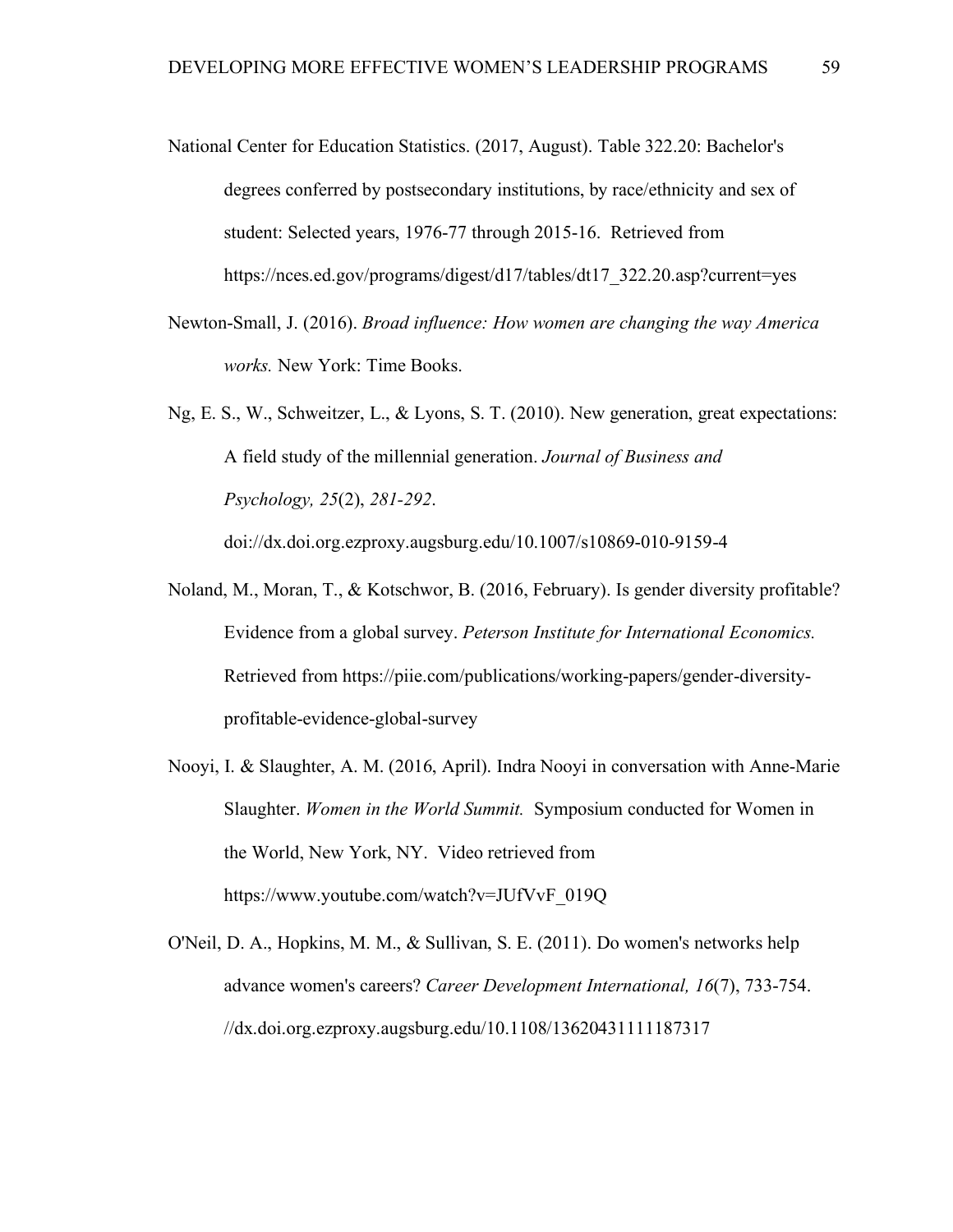- Pazzanese, C. & Walsh, C. (2017, December 21). The women's revolt: Why now, and where to. *The Harvard Gazette.* Retrieved from https://news.harvard.edu/gazette/story/2017/12/metoo-surge-could-changesociety-in-pivotal-ways-harvard-analysts-say/
- Pini, B., Brown, K., & Ryan, C. (2004). Women-only networks as a strategy for change? A case study from local government. *Women in Management Review, 19*(5/6), 286-292. Retrieved from https://ezproxy.augsburg.edu/login?url=https://searchproquest-com.ezproxy.augsburg.edu/docview/213156501?accountid=8430
- Ragins, B. R. & Cotton, J. L. (1999). Mentor functions and outcomes: A comparison of men and women in formal and informal mentoring relationships. *Journal of Applied Psychology, 84*(4), 529-550. Retrieved from https://ezproxy.augsburg.edu/login?url=https://search-proquestcom.ezproxy.augsburg.edu/docview/213941528?accountid=8430
- Rath, T. (2007). *StrengthsFinder 2.0.* New York: Gallup Press.
- Rhee, K. S., & Sigler, T. H. (2015). Untangling the relationship between gender and leadership. *Gender in Management, 30*(2), 109-134. Retrieved from https://ezproxy.augsburg.edu/login?url=https://search-proquestcom.ezproxy.augsburg.edu/docview/1668209385?accountid=8430

Sandberg, C. (2010, December). Why we have so few women leaders. *TEDWomen 2010.* Retrieved from https://www.ted.com/talks/sheryl\_sandberg\_why\_we\_have\_too\_few\_women\_lea

ders?language=en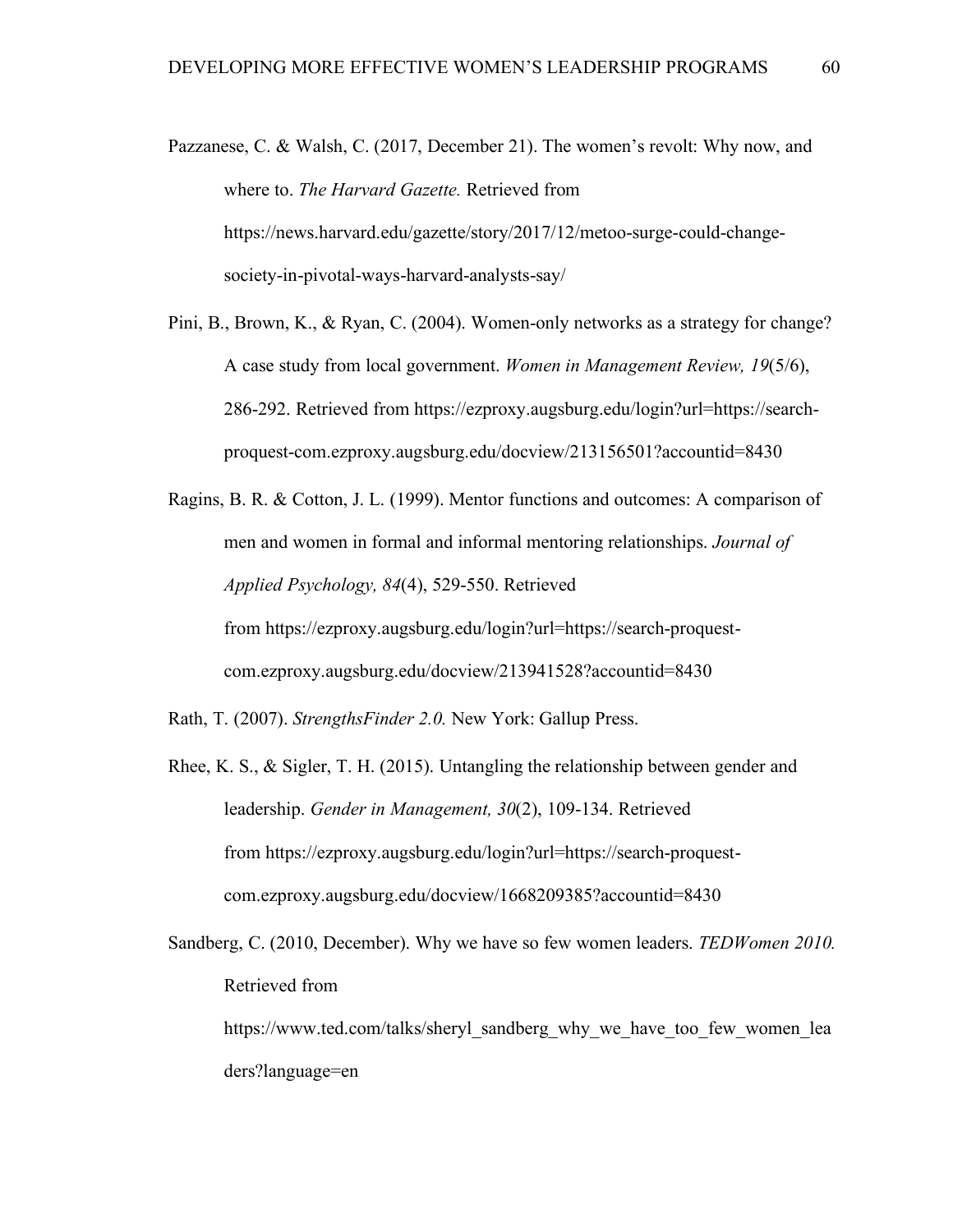```
Sandler, C. (2014). Developing female leaders: Helping women reach the top. Industrial 
and Commercial Training, 46(2), 61-67. 
//dx.doi.org.ezproxy.augsburg.edu/10.1108/ICT-11-2013-0077 Retrieved 
 from https://ezproxy.augsburg.edu/login?url=https://search-proquest-
 com.ezproxy.augsburg.edu/docview/1510596523?accountid=8430
```
SelfStir Limited. (n.d.) Retrieved from https://www.selfstir.com/

- Selzer, R., Howton, A., & Wallace, F. (2017). Rethinking women's leadership development: Voices from the trenches. *Administrative Sciences, 7*(2), 18. //dx.doi.org.ezproxy.augsburg.edu/10.3390/admsci7020018 Retrieved from https://ezproxy.augsburg.edu/login?url=https://search-proquestcom.ezproxy.augsburg.edu/docview/1939839718?accountid=8430
- Shore, T. H., & Tashchian, A. (2002). Accountability forces in performance appraisal: Effects of self-appraisal information, normative information, and task performance. *Journal of Business and Psychology, 17*(2), 261. Retrieved from https://ezproxy.augsburg.edu/login?url=https://search-proquestcom.ezproxy.augsburg.edu/docview/196903931?accountid=8430
- Slaughter, A. M. (2012, July/August). Why women still can't have it all. *The Atlantic.* Retrieved from https://www.theatlantic.com/magazine/archive/2012/07/whywomen-still-cant-have-it-all/309020/
- Smith, D. G., Rosenstein, J. E., Nikolov, M. C., & Chaney, D. A. (2018). The power of language: Gender, status, and agency in performance evaluations. *Sex Roles, ,* 1- 13. doi://dx.doi.org.ezproxy.augsburg.edu/10.1007/s11199-018-0923-7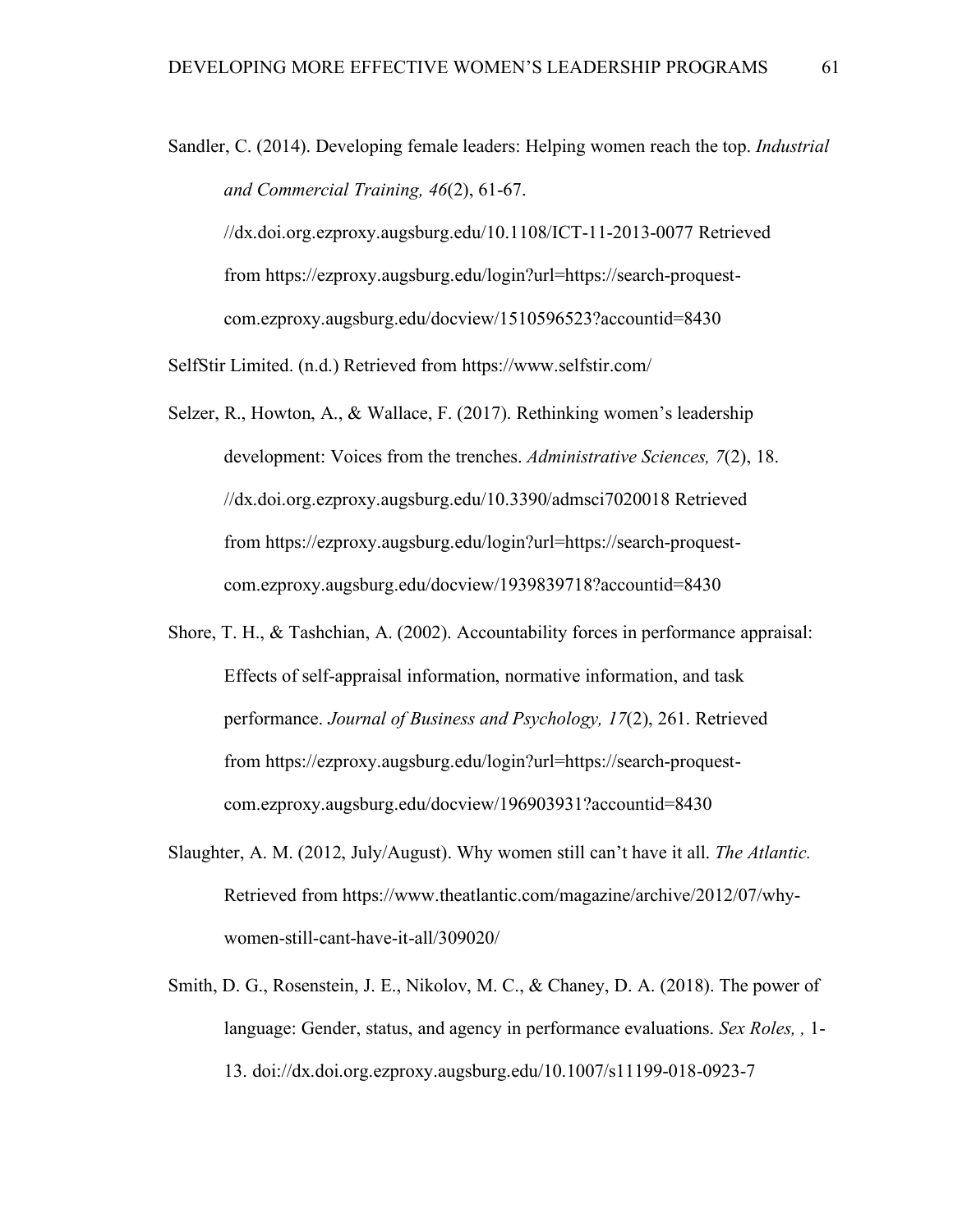- Snyder, K. (2014, August 26). The abrasiveness trap: High-achieving men and women are described differently in reviews. *Fortune.* Retrieved from http://fortune.com/2014/08/26/performance-review-gender-bias/
- Toossi, M. & Morisi, T. (2017, July). Women in the workforce before, during, and after the Great Recession. *U.S. Bureau of Labor Statistics: Spotlight on Statistics*. Retrieved from https://www.bls.gov/spotlight/2017/women-in-the-workforcebefore-during-and-after-the-great-recession/pdf/women-in-the-workforce-beforeduring-and-after-the-great-recession.pdf
- United States Department of Labor (a). (n.d.). Break time for nursing mothers. Retrieved from https://www.dol.gov/whd/nursingmothers/
- United States Department of Labor (b). (n.d.). Workplace flexibility toolkit: A unique collection of resources to help maintain a strong balance of work and life. Retrieved from https://www.dol.gov/odep/workplaceflexibility/
- Vandello, J., & Bosson, J. (2013). Hard won and easily lost: A review and synthesis of theory and research on precarious manhood. *Psychology of Men and Masculinity, 14*(2), 101-113. doi:10.1037/a0029826
- Vanderbroeck, P. (2010). The traps that keep women from reaching the top and how to avoid them. *The Journal of Management Development, 29*(9), 764-770. //dx.doi.org.ezproxy.augsburg.edu/10.1108/02621711011072478
- Vedantam, S., Pennman, M., Klahr, R., Schmidt, J., & Boyle, T. (Producers) (2016, October 18). *Too sweet, or too shrill? The double bind for women* [Audio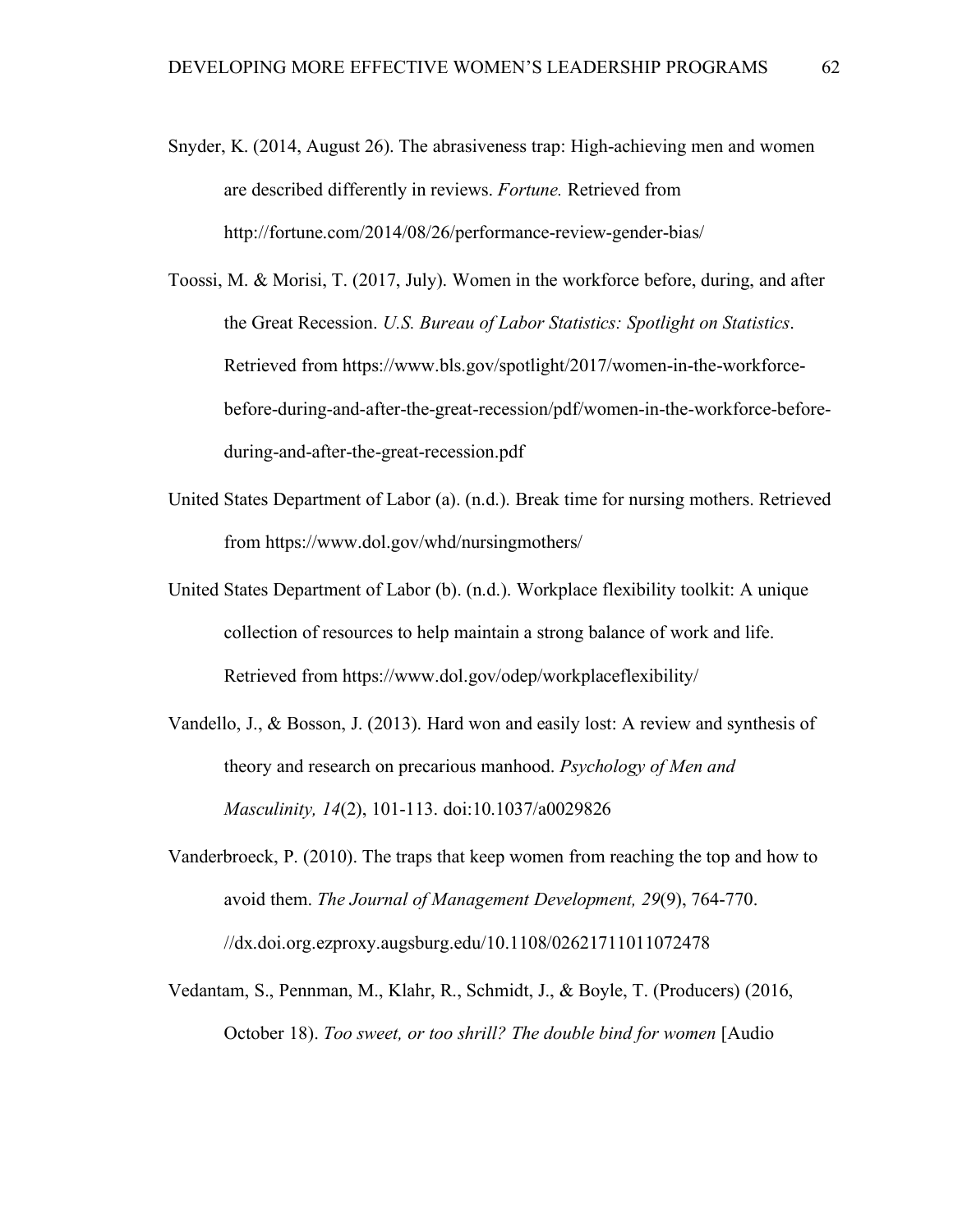Podcast]. Retrieved from https://www.npr.org/2016/10/18/498309357/too-sweetor-too-shrill-the-double-bind-for-women

Walumbwa, F. O., Avolio, B. J., Gardner, W. L., Wernsing, T. S., & Peterson, S. J. (2008). Authentic leadership: Development and validation of a theory-based measure. *Journal of Management, 34*(1), 89. Retrieved from https://ezproxy.augsburg.edu/login?url=https://search-proquestcom.ezproxy.augsburg.edu/docview/197146567?accountid=8430

- Wiess, D. (2018, April 26). The percentage of women in the federal judiciary is the same as men with these names. *ABA Journal.* Retrieved from http://www.abajournal.com/news/article/the\_percentage\_of\_women\_in\_the\_feder al judiciary is the same as men with th/
- Williams, J. C. & Dempsey, R. (2010). *What works for women at work: Four patterns working women need to know.* New York: New York University Press.
- Zarya, V. (2018, May 21). Share of female CEOs in the Fortune 500 dropped by 25% in 2018. *Fortune*. Retrieved from http://fortune.com/2018/05/21/women-fortune-500-2018/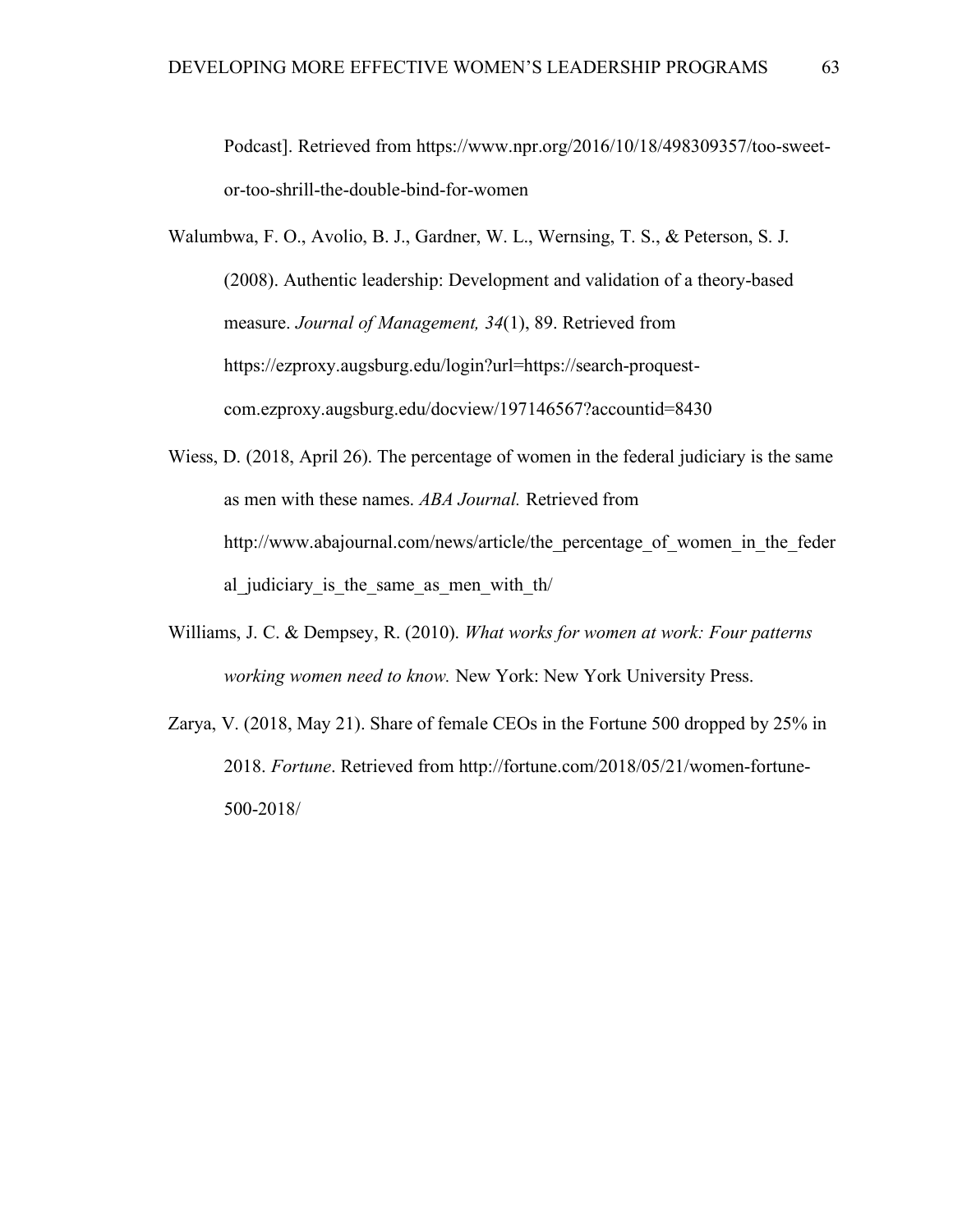# Facilitator's Guide for the Inspiring Women program

This facilitator's guide provides suggested agendas and activities for a foursession women's leadership development program. Sessions may be expanded with additional materials and activities beyond what is provided here. Sessions may be subdivided as to accommodate additional depth and material over additional sessions.

## *Program outcomes*

By the end of the Inspiring Women program, participants will have achieved:

- An understanding of gender bias and its implications for leadership
- Development of and confidence in their identity as a leader
- A stronger sense of elevated purpose
- Enhanced leadership skills through which to achieve their purpose

# *Session outline*

- I) Session 1: Introduction to Gender and Women's Issues
- II) Session 2: Explore Your Identity and Purpose
- III) Session 3: Engaging for Impact (in two parts)
- IV) Session 4: Your Next Step Forward
- V) Additional resources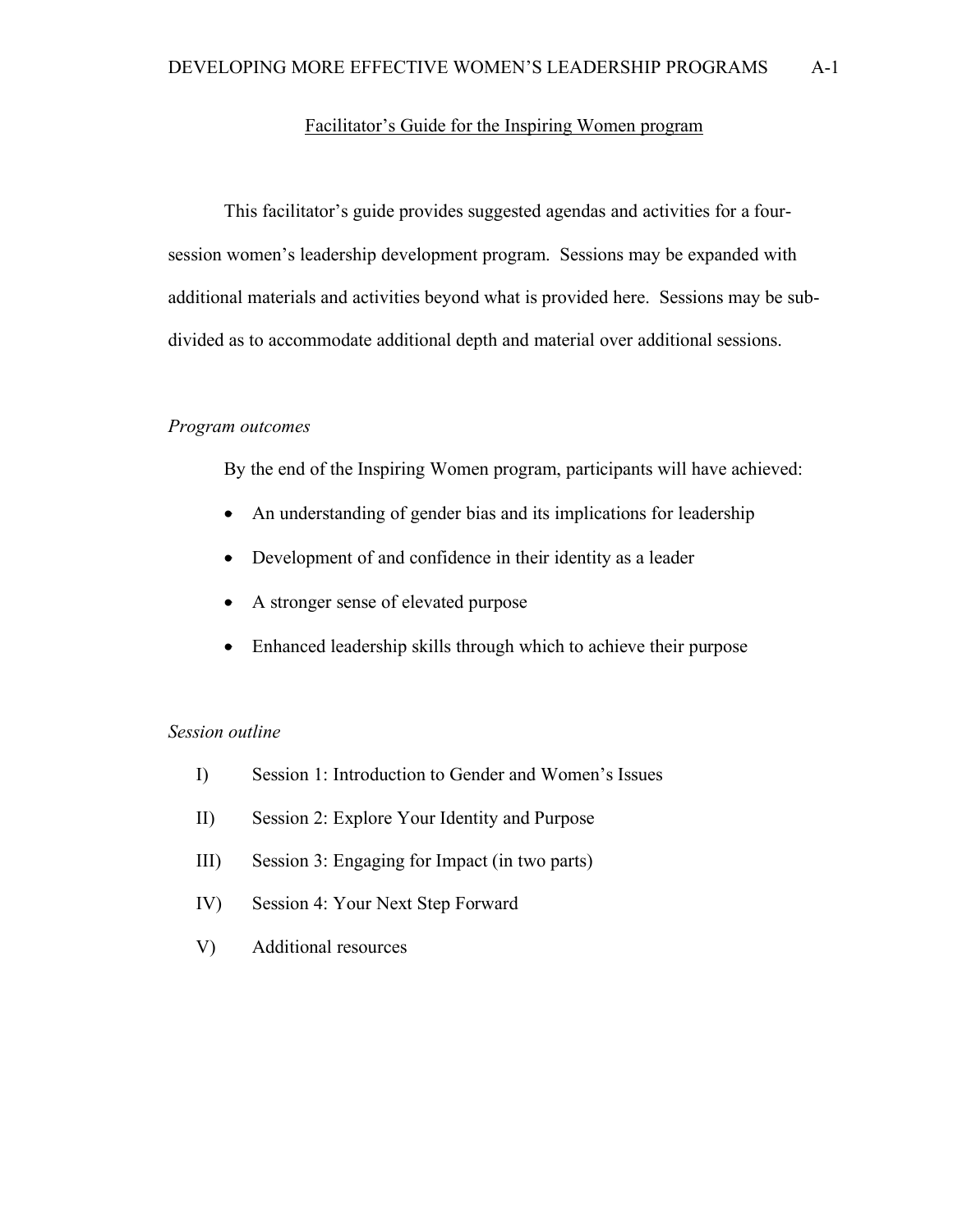| <b>Session</b><br><b>Purpose</b>                               | Ground women in the notion of second-generation gender bias and<br>$\bullet$<br>explore how gender bias infiltrates professional lives.                                                                                                                                                                                                             |
|----------------------------------------------------------------|-----------------------------------------------------------------------------------------------------------------------------------------------------------------------------------------------------------------------------------------------------------------------------------------------------------------------------------------------------|
| <b>Principles</b>                                              | Gender as a cultural construct influences all areas of life.<br>$\bullet$<br>All people hold implicit biases.<br>$\bullet$<br>Understanding how gender bias exists helps women to navigate its<br>$\bullet$<br>impacts.<br>Understanding how gender bias exists helps women reduce the impact<br>$\bullet$<br>of their own bias toward other women. |
|                                                                |                                                                                                                                                                                                                                                                                                                                                     |
| <b>Participant</b><br><b>Pre-Work</b>                          | Read: What Works for Women at Work: Four Patterns Women Need to<br>$\bullet$<br>Know (Williams & Dempsey, 2014)                                                                                                                                                                                                                                     |
| <b>Optional &amp;</b><br><b>Additional</b><br><b>Resources</b> | Article & Podcast: "Too Sweet, Or Too Shrill? The Double Bind For<br>$\bullet$<br>Women," Hidden Brain (Vedantam, Pennman, Klahr, Schmidt & Boyle,<br>$2016$ ).<br>Video: "Why We Have so Few Women Leaders," TEDWomen 2010<br>(Sandberg, 2010)                                                                                                     |

# Session 1: Introduction to Gender and Women's Issues

### Session Outline

- Welcome, introductions, and icebreaker
- Program goals and outcomes
- Presentation: Seeing second-generation gender bias
- Discussion: Intersecting identities
- Book discussion: *What Works for Women at Work*
- Activity: Personal goals upon completion of the program
- Begin daily journaling

# Activity Guides

- Book discussion
- Setting personal goals
- Journaling guidelines
- Sandberg, C. (2010, December). Why we have so few women leaders. *TEDWomen 2010.* Retrieved from https://www.ted.com/talks/sheryl\_sandberg\_why\_we\_have\_too\_few\_women\_leaders?language=e n
- Vedantam, S., Pennman, M., Klahr, R., Schmidt, J., & Boyle, T. (Producers) (2016, October 18). Too sweet, or too shrill? The double bind for women [Audio Podcast]. Retrieved from https://www.npr.org/2016/10/18/498309357/too-sweet-or-too-shrill-the-double-bind-for-women
- Williams, J. C. & Dempsey, R. (2010). *What works for women at work: Four patterns working women need to know.* New York: New York University Press.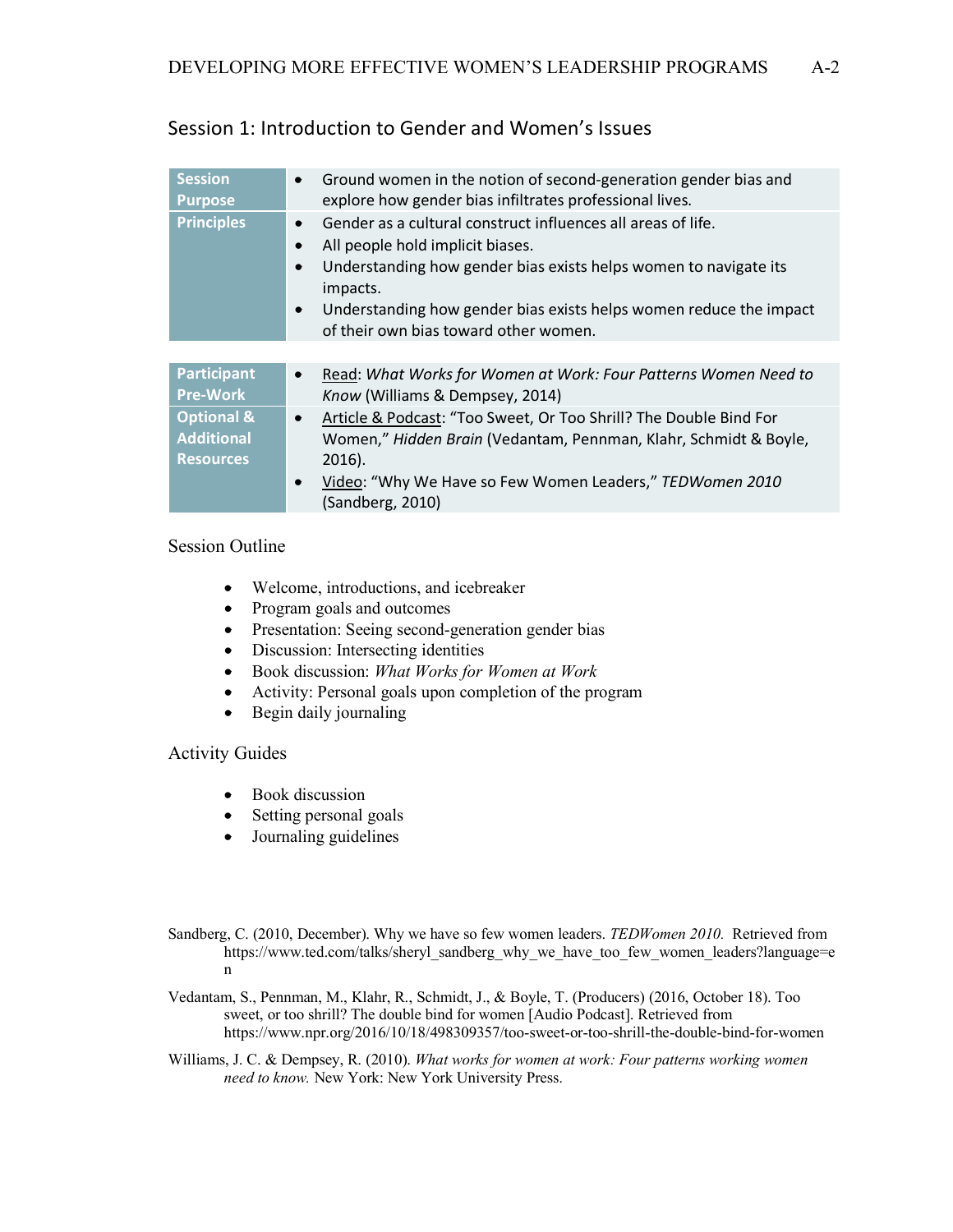| Activity: Book Discussion What Works for Women at Work  |                                                                                                                                                                                                                                                                                                                                                                                                                                                                                                                                  |                                                                                                                                                                                                                                                      |                                                   |
|---------------------------------------------------------|----------------------------------------------------------------------------------------------------------------------------------------------------------------------------------------------------------------------------------------------------------------------------------------------------------------------------------------------------------------------------------------------------------------------------------------------------------------------------------------------------------------------------------|------------------------------------------------------------------------------------------------------------------------------------------------------------------------------------------------------------------------------------------------------|---------------------------------------------------|
| Session 1: Introduction to<br>gender and women's issues |                                                                                                                                                                                                                                                                                                                                                                                                                                                                                                                                  | Program outcome alignment:<br>Understanding gender bias                                                                                                                                                                                              | Authentic leadership<br>dimension: Self-awareness |
|                                                         |                                                                                                                                                                                                                                                                                                                                                                                                                                                                                                                                  |                                                                                                                                                                                                                                                      |                                                   |
| Preparation                                             | 1. Participants have read What Works for Women at Work in<br>advance.<br>Prepare a handout like the one illustrated below.<br>2.<br>Prepare a slide with powerful questions.<br>3.<br>Have a copy of the hand out for each participant.<br>4.<br>5.<br>Have pens available.<br><b>Powerful Questions:</b><br>In reading the book, what did you learn about yourself?<br>٠<br>If you were unaware of experiencing a bias, why do you think that<br>٠<br>was?<br>If you were aware of biases, were you able to navigate them?<br>٠ |                                                                                                                                                                                                                                                      |                                                   |
|                                                         |                                                                                                                                                                                                                                                                                                                                                                                                                                                                                                                                  | What made your attempts successful or not?                                                                                                                                                                                                           |                                                   |
| <b>Facilitation</b>                                     | Time Needed: 1 hour                                                                                                                                                                                                                                                                                                                                                                                                                                                                                                              |                                                                                                                                                                                                                                                      |                                                   |
|                                                         | 1.<br>2.                                                                                                                                                                                                                                                                                                                                                                                                                                                                                                                         | Invite participants to individually reflect on the handout's<br>questions.<br>Display the slide of powerful questions and invite participants to<br>gather in small groups to discuss their handout responses and<br>explore the powerful questions. |                                                   |

# **Book Discussion:** *What Works for Women at Work*

Four biases:

- 1. Prove it Again
- 2. The Tightrope
- 3. The Maternal Wall
- 4. The Tug of War

How have you experienced these biases in your career?

What solutions resonated with you?

What might you do differently in the future?

Williams, J. C. & Dempsey, R. (2010). *What works for women at work: Four patterns working women need to know.* New York: New York University Press.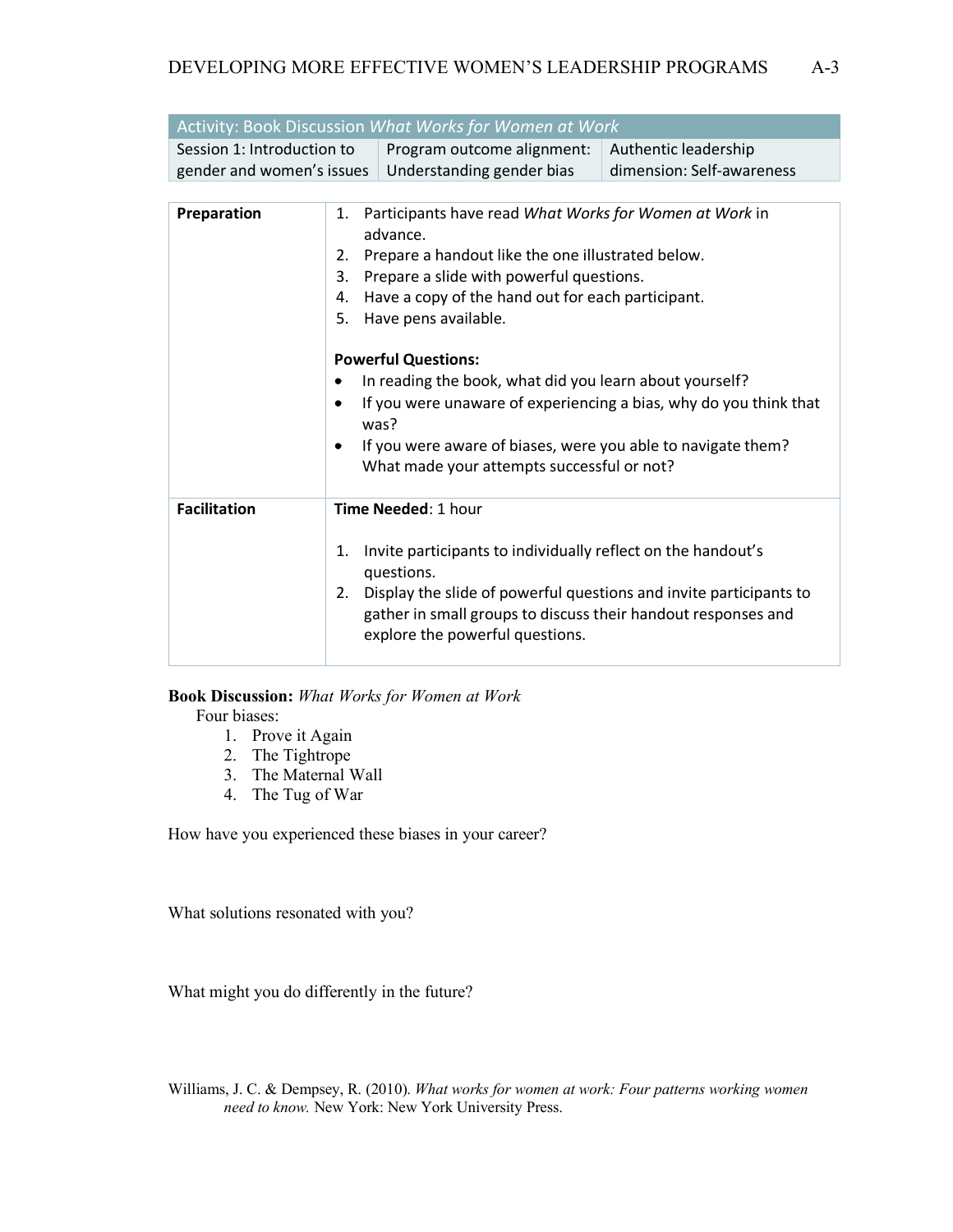| <b>Activity: Setting Personal Goals</b>                 |                                                                                               |                           |  |
|---------------------------------------------------------|-----------------------------------------------------------------------------------------------|---------------------------|--|
| Session 1: Introduction to<br>gender and women's issues | Program outcome alignment:   Authentic leadership<br>Leadership identity, Elevated<br>purpose | dimension: Self-awareness |  |

| Preparation         | Prepare a handout like the one illustrated below.<br>1.<br>Have a copy of the hand out for each participant.<br>2.<br>Have pens available.<br>3.                                                                          |
|---------------------|---------------------------------------------------------------------------------------------------------------------------------------------------------------------------------------------------------------------------|
| <b>Facilitation</b> | Time Needed: 30 min<br>Invite participants to individually reflect on their goals and<br>1.<br>motivations for participating.<br>2. Ask participants to save the sheet to reflect back upon at the end<br>of the program. |

### **Setting your Personal Goals**

Think about your personal goals for participating in this program.

What do you want to achieve through this program?

Why do you want to achieve it?

What fears and challenges will you overcome to meet your goal?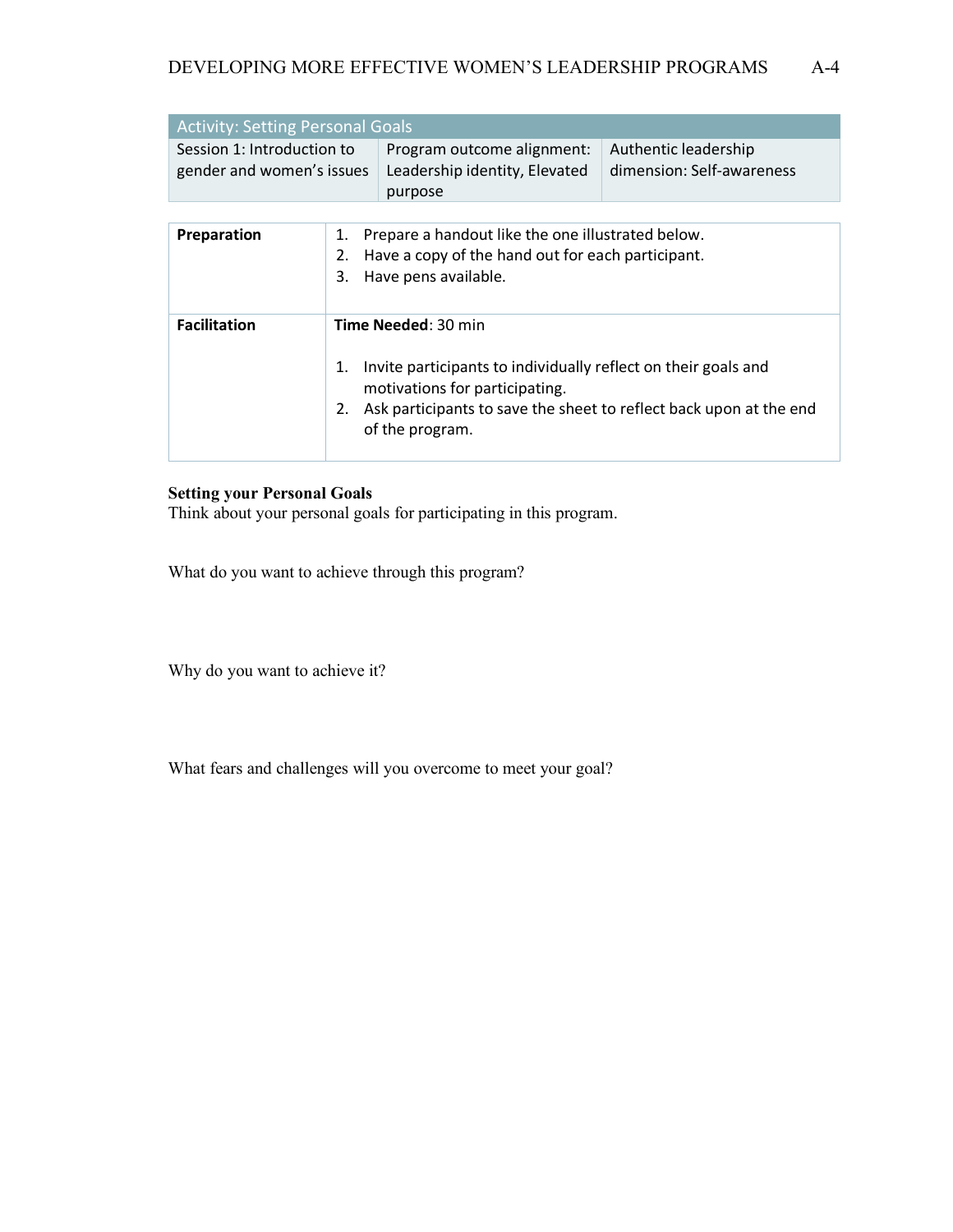| <b>Activity: Journaling Guidelines</b>                  |                                                                                    |                           |  |
|---------------------------------------------------------|------------------------------------------------------------------------------------|---------------------------|--|
| Session 1: Introduction to<br>gender and women's issues | Program outcome alignment:   Authentic leadership<br>Leadership identity, Elevated | dimension: Self-awareness |  |
|                                                         | purpose                                                                            |                           |  |

| <b>Preparation</b>  | Optional: provide journals for participants.<br>1.                                                                                                                                                                                                                                                                                                                                                       |
|---------------------|----------------------------------------------------------------------------------------------------------------------------------------------------------------------------------------------------------------------------------------------------------------------------------------------------------------------------------------------------------------------------------------------------------|
| <b>Facilitation</b> | <b>Time Needed: 15 min</b><br>Explain the role and value of journaling: daily reflection enhances<br>1.<br>self-reflection, makes one more aware of one's choices, and helps<br>to reinforce learnings and new habits.<br>Ask participants to begin journaling daily about their leadership<br>2.<br>experiences and reflections on how they apply the learnings of this<br>program in their daily life. |

### **Journaling Guidelines**

- Create a routine or set reminders to help you instill a new journaling habit.
- If you miss a day, this is not a failure. Pick back up the next day.
- The intent of journaling is to reinforce the learnings you want to put into action.
- Use your journal to be self-reflective in any way that is helpful to you.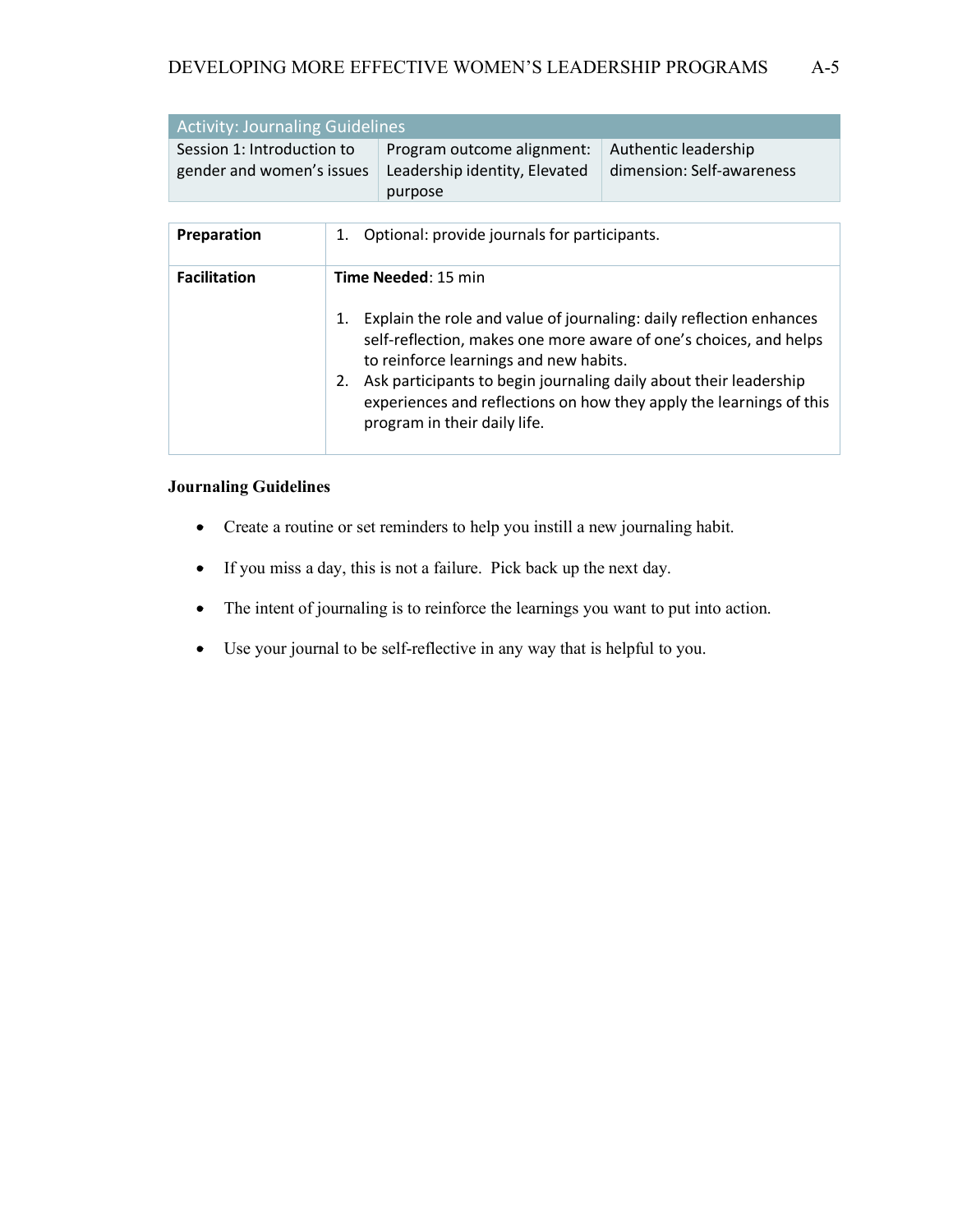| <b>Session</b><br><b>Purpose</b>                               | Increase self-awareness: Reflect on personal identity, values, strengths,<br>$\bullet$<br>and leadership motivations.<br>Develop a stronger identity as a leader, grounded in your strengths.<br>$\bullet$<br>Explore and draft an elevated leadership purpose.<br>$\bullet$ |
|----------------------------------------------------------------|------------------------------------------------------------------------------------------------------------------------------------------------------------------------------------------------------------------------------------------------------------------------------|
| <b>Principles</b>                                              | Seeing oneself as a leader is fundamental to sustaining leadership.<br>$\bullet$<br>An elevated leadership purpose, grounded in personal values, provides<br>$\bullet$<br>motivation and a compelling reason to overcome adversity.                                          |
|                                                                |                                                                                                                                                                                                                                                                              |
| <b>Participant</b><br><b>Pre-Work</b>                          | Complete and review results of StrengthsFinder 2.0 assessment.<br>$\bullet$<br>Complete and review results of 360º Feedback assessment.<br>$\bullet$                                                                                                                         |
| <b>Optional &amp;</b><br><b>Additional</b><br><b>Resources</b> | Article: "The Confidence Gap," The Atlantic (Kay & Shipman, 2014)<br>$\bullet$<br>Chapter: "Practicing Authentic Leadership" (Avolio & Wernsing, 2008)<br>$\bullet$                                                                                                          |

## Session 2: Explore Your Identity and Purpose

### Session Outline

- Welcome
- Session goals and outcomes
- Activity: Reflection and discussion of StrengthsFinder
- Presentation: Identity and authenticity (see Ely et al., 2011; Avolio & Wernsing, 2008)
- Activity: Identify your personal values
- Activity: Draft an elevated leadership purpose
- Activity: Draft a "Personal User Manual"

### Activity Guides

- StrengthsFinder 2.0
- Your leadership values
- Your leadership purpose
- The "Personal User Manual"

Avolio, B. J., & Wernsing, T. S. (2008). Practicing authentic leadership. *Positive psychology: Exploring the best in people.* (Vol. 4, pp. 147-165). Retrieved from: http://uwtv.org/files/2013/01/hbpospsych2008authenticlead.pdf

- Hurst, A. (2013, January 29). Five steps to create a personal user manual. Retrieved from https://www.linkedin.com/pulse/20130129140453-201849-five-steps-to-create-a-personal-usermanual/
- Kay, K. & Shipman, C. (2014, April 14). The Confidence Gap. *The Atlantic.* Retrieved from https://www.theatlantic.com/magazine/archive/2014/05/the-confidence-gap/359815/
- Mindtools. (n.d.). What are your values? Deciding what is most important in life. Retrieved from https://www.mindtools.com/pages/article/newTED\_85.htm

Rath, T. (2007). *StrengthsFinder 2.0.* New York: Gallup Press.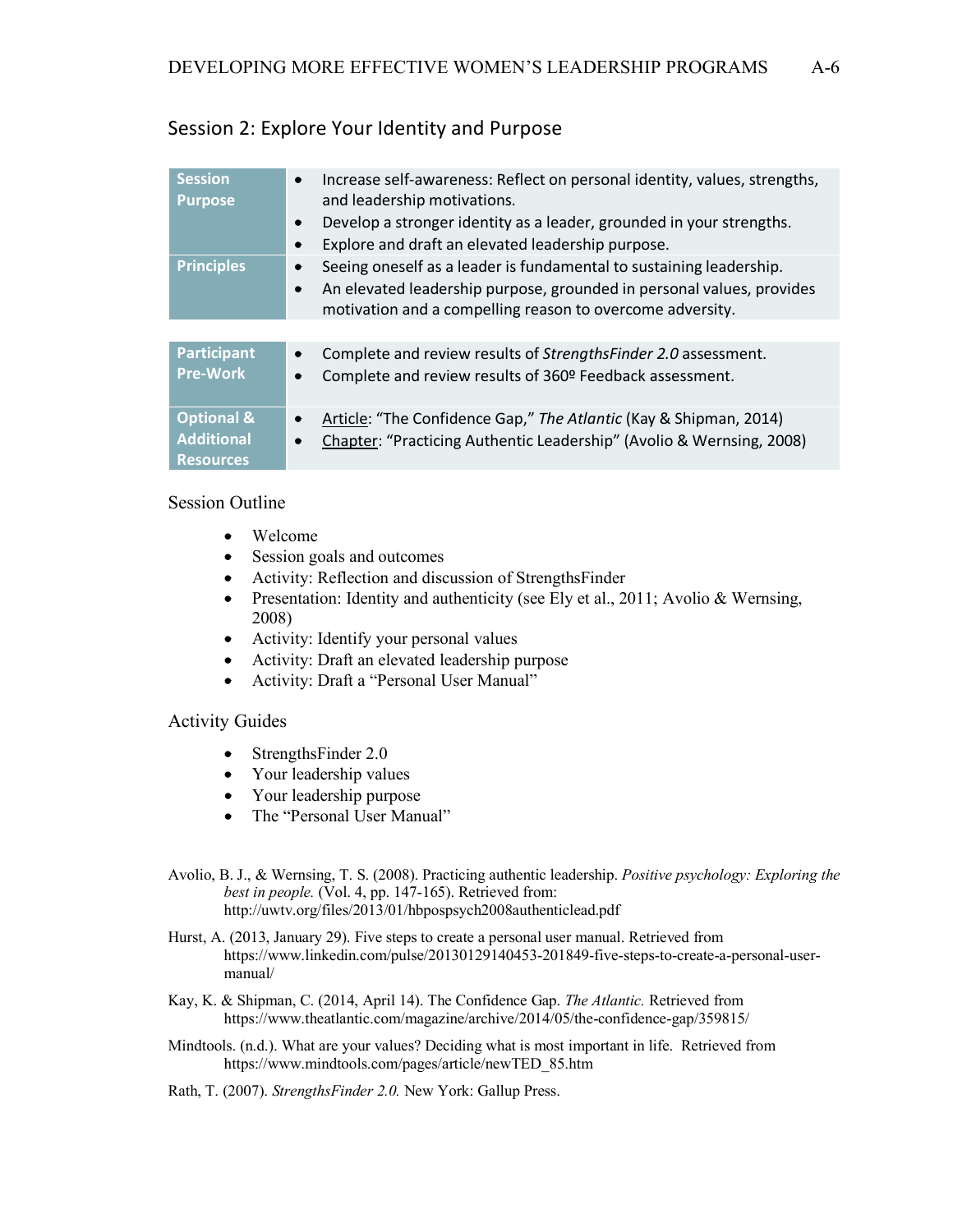| <b>Activity: StrengthsFinder 2.0</b>            |                                                                                                           |                                                                 |                                                   |  |
|-------------------------------------------------|-----------------------------------------------------------------------------------------------------------|-----------------------------------------------------------------|---------------------------------------------------|--|
| Session 2: Explore your<br>identity and purpose |                                                                                                           | Program outcome alignment:<br>Leadership identity               | Authentic leadership<br>dimension: Self-awareness |  |
|                                                 |                                                                                                           |                                                                 |                                                   |  |
| Preparation                                     |                                                                                                           | 1. Ensure all participants complete the StrengthsFinder 2.0     |                                                   |  |
|                                                 |                                                                                                           | assessment in advance of the session.                           |                                                   |  |
|                                                 | 2.                                                                                                        | Request that participants print their Strengths Finder reports. |                                                   |  |
|                                                 | 3.                                                                                                        | Prepare a handout like the one illustrated below.               |                                                   |  |
| 4.                                              |                                                                                                           | Have a copy of the hand out for each participant.               |                                                   |  |
|                                                 | 5.                                                                                                        | Have pens and highlighters available.                           |                                                   |  |
|                                                 |                                                                                                           |                                                                 |                                                   |  |
| <b>Facilitation</b>                             | <b>Time Needed: 1 hour</b>                                                                                |                                                                 |                                                   |  |
|                                                 |                                                                                                           |                                                                 |                                                   |  |
|                                                 | Invite participants to read through their Strengths Finder report<br>1.                                   |                                                                 |                                                   |  |
|                                                 |                                                                                                           | and highlight words or phrases that resonate with them.         |                                                   |  |
|                                                 | 2.                                                                                                        |                                                                 |                                                   |  |
|                                                 | In groups 3-4, share the phrases that resonated from your report.                                         |                                                                 |                                                   |  |
|                                                 | Pass the handout (below) around, invite participants to individually<br>3.<br>reflect on their responses. |                                                                 |                                                   |  |
|                                                 |                                                                                                           | 4. Share responses in small groups.                             |                                                   |  |
|                                                 |                                                                                                           |                                                                 |                                                   |  |

### **StrengthsFinder**

Drawing on your talent themes, finish the following statements:

My talents serve me best when…

My talents create blind spots for me when…

Those around me draw on my talents by…

To complement my talents, I need help from others when…

Rath, T. (2007). *StrengthsFinder 2.0.* New York: Gallup Press.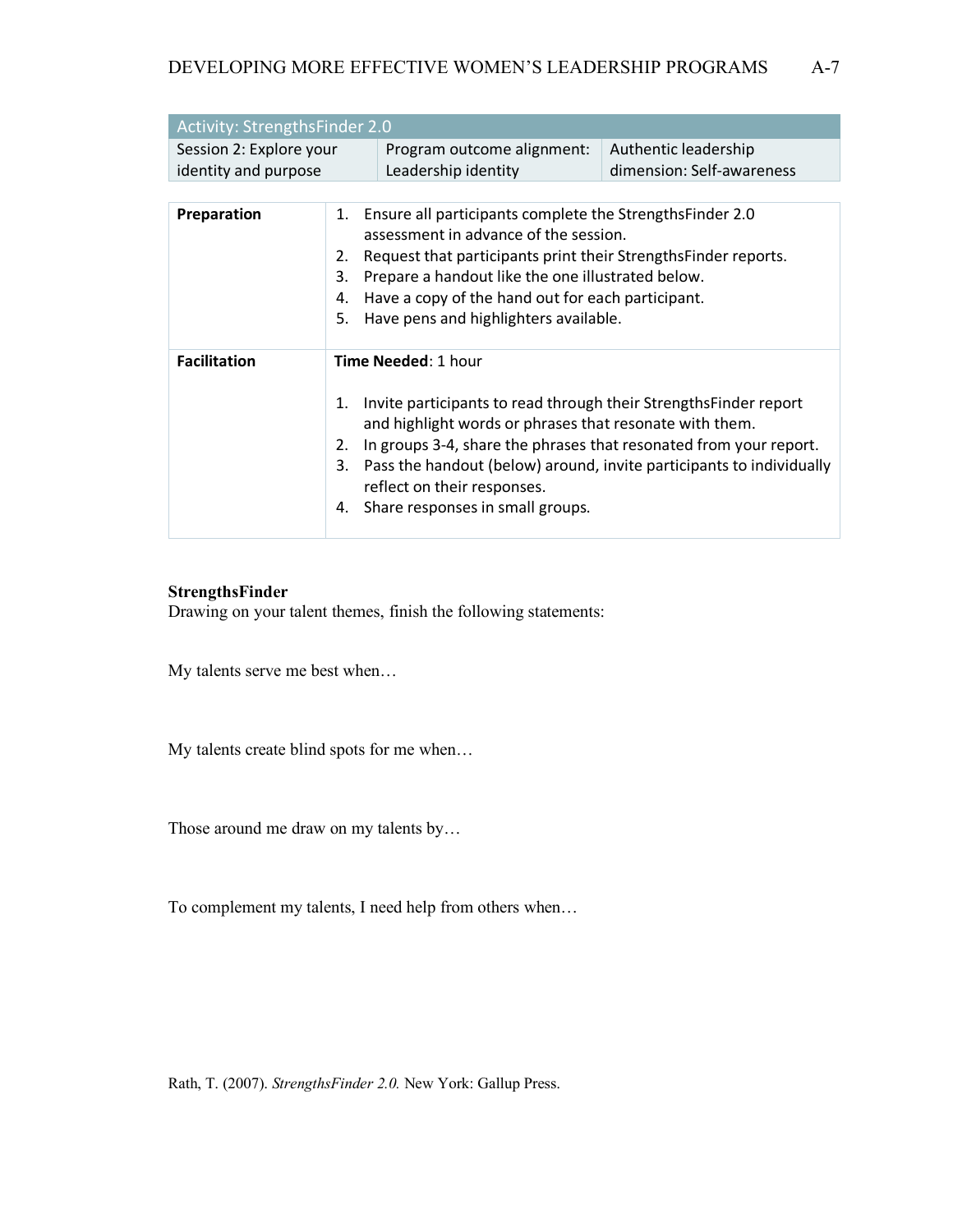| <b>Activity: Leadership Values</b>              |    |                                                                                             |                                                                      |  |
|-------------------------------------------------|----|---------------------------------------------------------------------------------------------|----------------------------------------------------------------------|--|
| Session 2: Explore your<br>identity and purpose |    | Program outcome alignment:<br>Leadership identity, Elevated<br>purpose                      | Authentic leadership<br>dimension: Internalized moral<br>perspective |  |
|                                                 |    |                                                                                             |                                                                      |  |
| Preparation                                     |    | 1. Read the activity guidelines at<br>https://www.mindtools.com/pages/article/newTED 85.htm |                                                                      |  |
|                                                 |    | 2. Prepare printed copies of the full question prompts and list of                          |                                                                      |  |
|                                                 |    | values from the link above.                                                                 |                                                                      |  |
|                                                 | 3. | Have pens available.                                                                        |                                                                      |  |

| <b>Facilitation</b> | <b>Time Needed: 1-2 hours</b>                                                                                                                                                                                                                                                      |
|---------------------|------------------------------------------------------------------------------------------------------------------------------------------------------------------------------------------------------------------------------------------------------------------------------------|
|                     | Explain the activity using the article above as a guide or playing the<br>1.<br>video at the link.<br>Allow participants time to fill out the question prompts.<br>2.<br>When they have completed the worksheet, ask participants to<br>3.<br>share their results in small groups. |

### **Values activity outline – go to mindtools.com for full question prompts**

- 1. Identify the times when you were happiest
- 2. Identify the times when you were most proud
- 3. Identify the times when you were most fulfilled and satisfied
- 4. Determine your top values, based on your experiences of happiness, pride, and fulfillment
- 5. Prioritize your top values
- 6. Reaffirm your values

List of values for activity on next page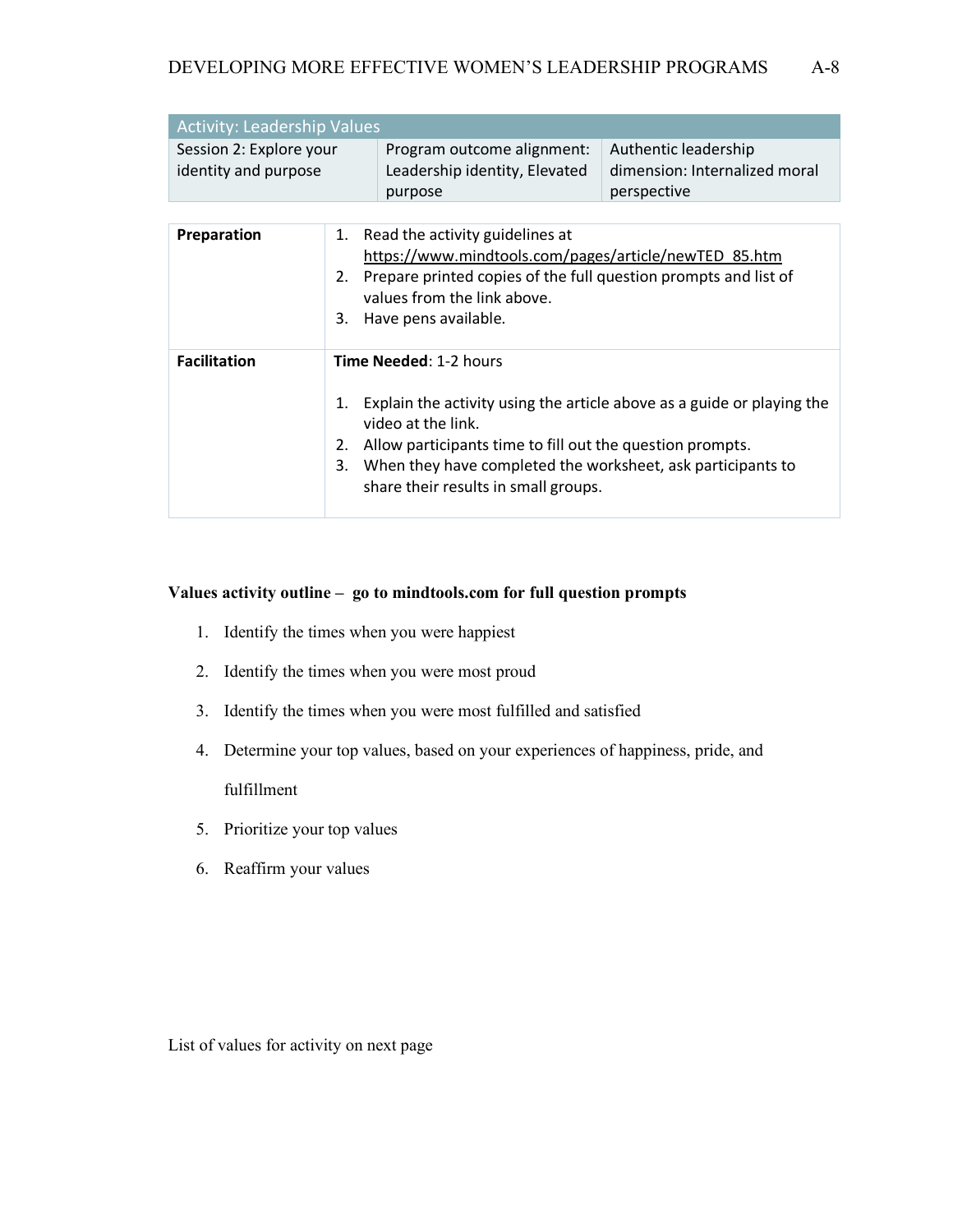### Activity: Leadership Values cont.

#### List of values for Step 4

Accountability Accuracy Achievement Adventurousness Altruism Ambition Assertiveness Balance Being the best Belonging Boldness Calmness **Carefulness** Challenge Cheerfulness Clear-mindedness Commitment Community Compassion Competitiveness Connectedness Consistency Contentment Continuous Improvement **Contribution** Control Cooperation **Correctness** Courtesy Creativity Curiosity Decisiveness Democraticness Dependability Determination Devoutness

Diligence Discipline Discretion Diversity Dynamism Economy Effectiveness Efficiency Elegance Empathy Enjoyment Enthusiasm Equality Excellence Excitement Expertise Exploration Expressiveness Fairness Faith Family-oriented Fidelity Fitness Fluency Focus Freedom Fun Generosity Goodness Grace Growth Happiness Hard Work Health Helping Society Honesty

Honor Humility Independence Ingenuity Inner Harmony Inquisitiveness Insightfulness Intelligence Intellectual Status Intuition Joy Justice Leadership Legacy Love Loyalty Making a difference Mastery Merit Obedience Openness Order **Originality** Patriotism Perfection Piety Positivity Practicality Preparedness Professionalism Prudence Quality-orientation Reliability Resourcefulness Restraint Results-oriented

Rigor Security Self-actualization Self-control Selflessness Self-reliance Sensitivity Serenity Service Shrewdness Simplicity Soundness Speed Spontaneity Stability Strategic Strength Structure Success Support Teamwork **Temperance Thankfulness** Thoroughness Thoughtfulness Timeliness **Tolerance** Traditionalism **Trustworthiness** Truth-seeking Understanding Uniqueness Unity Usefulness Vision Vitality

Mindtools. (n.d.). What are your values? Deciding what is most important in life. Retrieved from https://www.mindtools.com/pages/article/newTED\_85.htm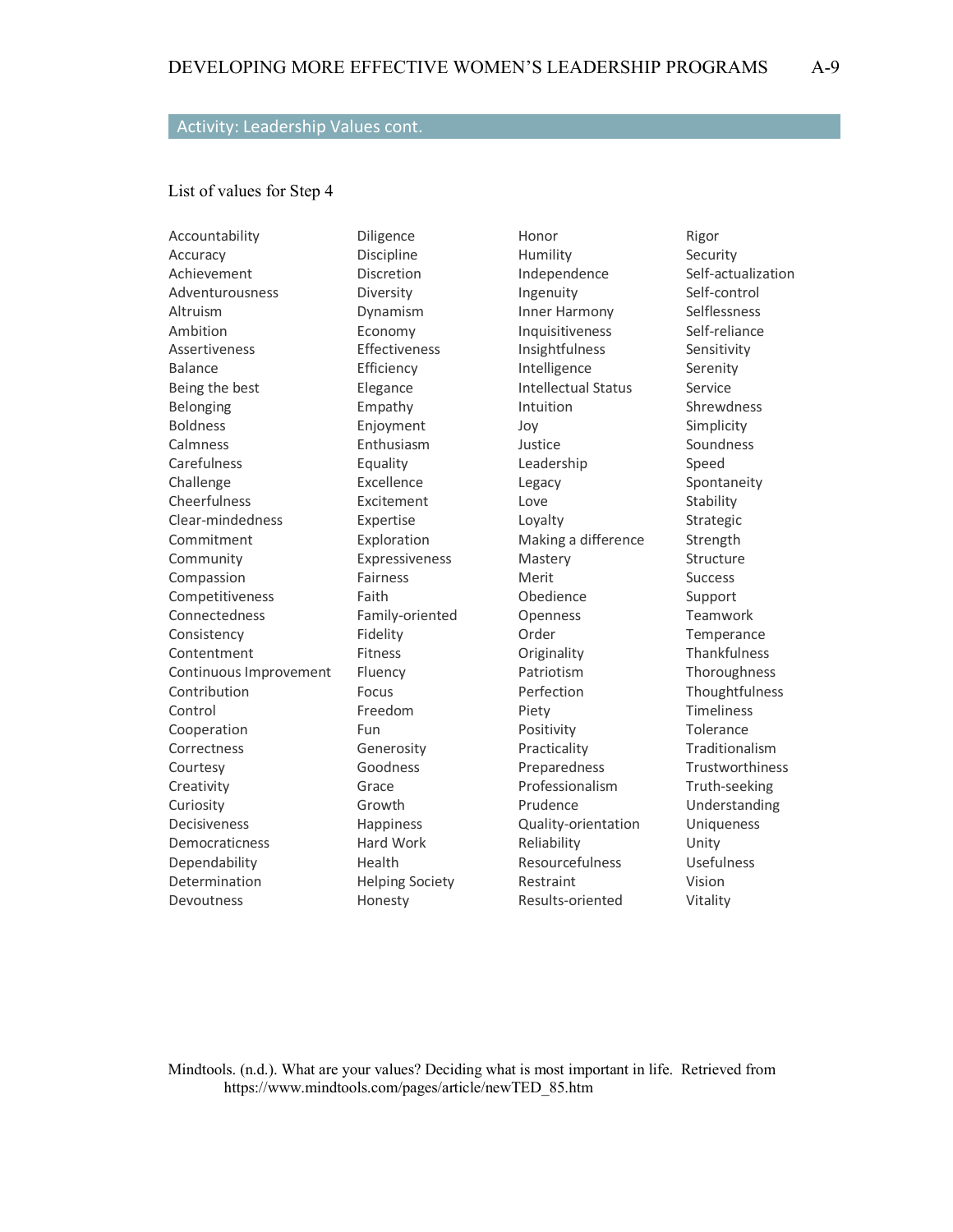| Activity: Leadership Purpose                    |                                                |                                                                      |  |
|-------------------------------------------------|------------------------------------------------|----------------------------------------------------------------------|--|
| Session 2: Explore your<br>identity and purpose | Program outcome alignment:<br>Elevated purpose | Authentic leadership<br>dimension: Internalized moral<br>perspective |  |

| <b>Facilitation</b><br><b>Time Needed: 1 hour</b><br>Explain the concept of elevated purpose and its value in sustaining<br>1.<br>leadership.<br>Have participants reflect on their strengths and prioritized values<br>2.<br>from the Leadership Values exercise and create a statement that<br>reflects their elevated purpose.<br>Ask participants to use their creativity to visually represent their<br>3. | <b>Preparation</b> | 1. Complete Leadership Values exercise first.<br>2. Have blank paper, pens, and colorful markers available. |
|-----------------------------------------------------------------------------------------------------------------------------------------------------------------------------------------------------------------------------------------------------------------------------------------------------------------------------------------------------------------------------------------------------------------|--------------------|-------------------------------------------------------------------------------------------------------------|
| Ask participants to share their elevated purpose and explain their<br>4.<br>visualization in small groups.                                                                                                                                                                                                                                                                                                      |                    | elevated purpose.                                                                                           |



Elevated Leadership Purpose (own image)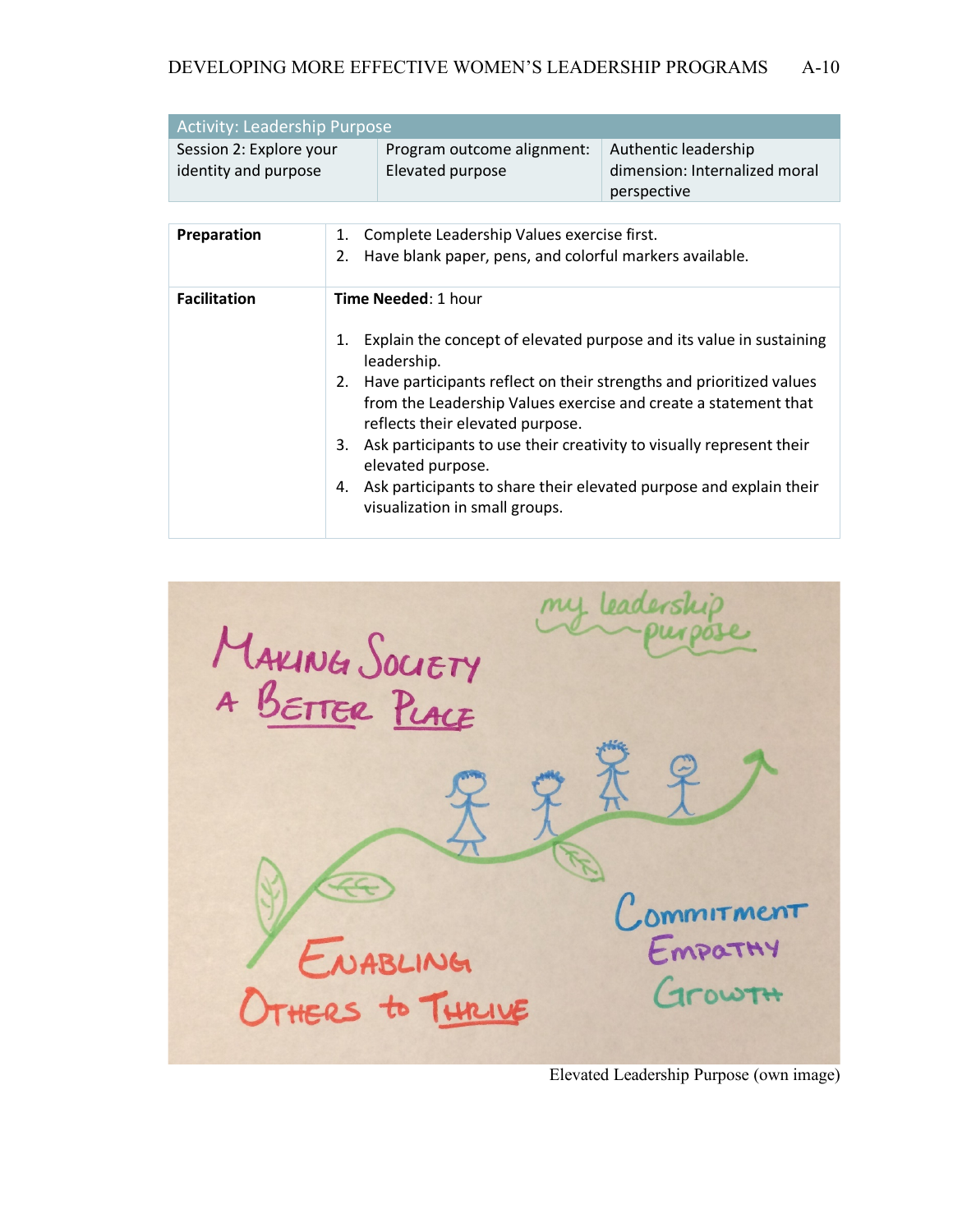| <b>Activity: Personal User Manual</b> |                            |                            |  |
|---------------------------------------|----------------------------|----------------------------|--|
| Session 2: Explore your               | Program outcome alignment: | Authentic leadership       |  |
| identity and purpose                  | Leadership identity        | dimension: Self-awareness, |  |
|                                       |                            | Relational transparency    |  |

| Preparation         | 1. Read the activity guidelines at<br>https://www.linkedin.com/pulse/20130129140453-201849-five-<br>steps-to-create-a-personal-user-manual/<br>Prepare printed copies of the question prompts from the link<br>2.<br>above for each participant.<br>Have pens available.<br>3.<br>This activity will be done in parts across multiple sessions.<br>4.<br>Part 1 includes only step 1 and 2.<br>а.<br>Part 2 includes more depth on step 2, and step 3. Both to be<br>b.<br>worked on between sessions.<br>c. Part 3 includes step 4 and should be done in one of the last<br>sessions of this program.                                      |
|---------------------|---------------------------------------------------------------------------------------------------------------------------------------------------------------------------------------------------------------------------------------------------------------------------------------------------------------------------------------------------------------------------------------------------------------------------------------------------------------------------------------------------------------------------------------------------------------------------------------------------------------------------------------------|
| <b>Facilitation</b> | Time Needed: 1 hour                                                                                                                                                                                                                                                                                                                                                                                                                                                                                                                                                                                                                         |
|                     | Part 1:<br>1. Explain the activity using the article above as a guide.<br>Allow participants time to fill out the question prompts for step #1<br>2.<br>and use what resources are available to them in the moment to<br>begin step #2.<br>Explain that they will work more on step #2 between sessions<br>3.<br>when they have access to the other information that step suggests<br>using.<br>Explain that they are to use the time between this and future<br>4.<br>sessions to work on part 2 of this activity (steps #2 and #3)<br>Part 2: Between sessions<br>5. Complete steps #2 and #3<br>Part 3: See activity guide in Session 4. |

### **Personal User Manual prompts**

- What is your style?
- When do you like people to approach you and how?
- What do you value?
- How do you like people to communicate with you?
- How do you make decisions?
- How can people help you?
- What will you not tolerate in others?

Hurst, A. (2013, January 29). Five steps to create a personal user manual. Retrieved from https://www.linkedin.com/pulse/20130129140453-201849-five-steps-to-create-a-personal-usermanual/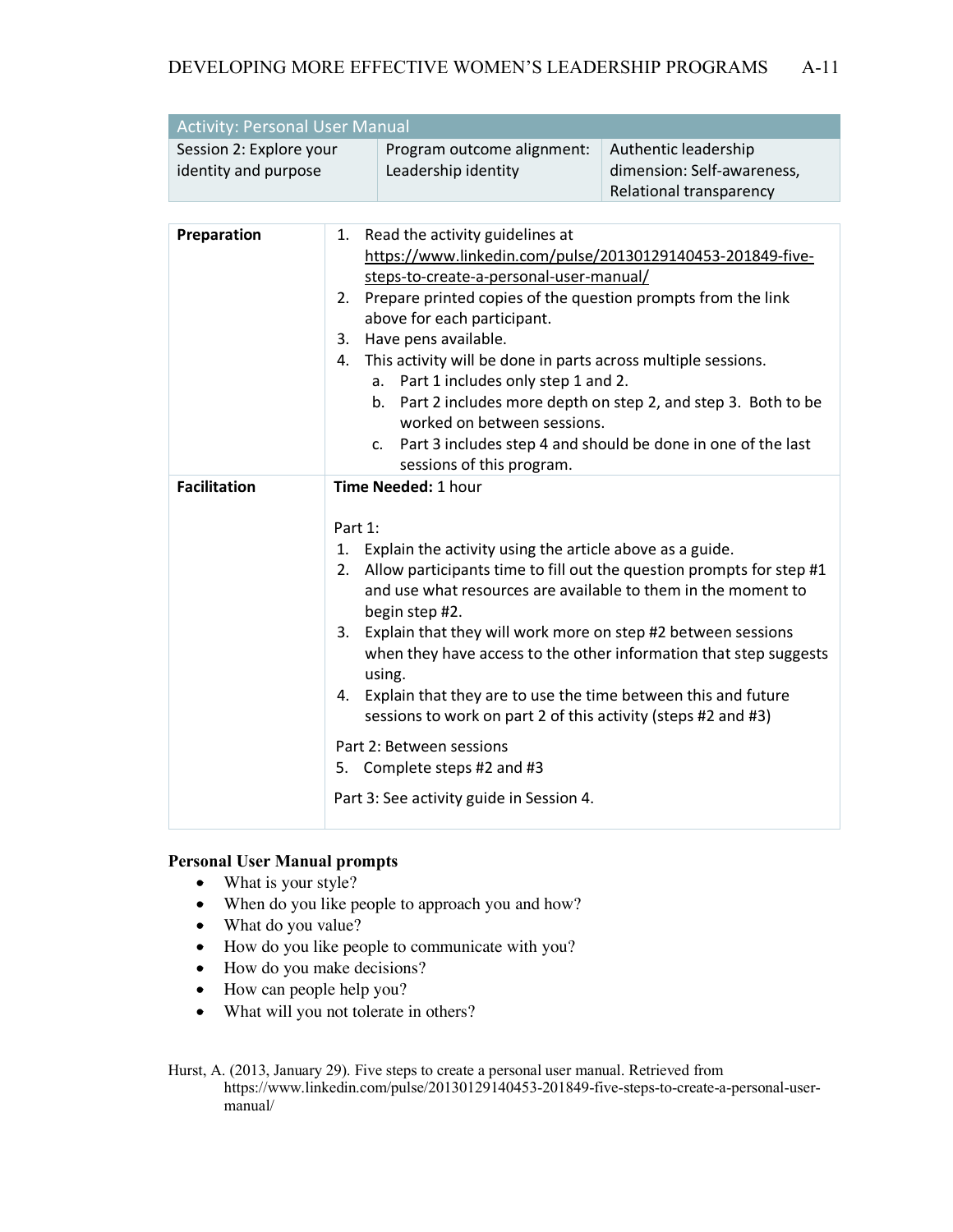## Session 3.1: Engaging for Impact

| <b>Purpose</b>                                                 | Discover how you are seen by others and the implications for your<br>$\bullet$<br>leadership style and sense of identity. Develop strategies for<br>interpreting and acting on feedback.<br>Learn the value of your network and discover the connections needed to<br>$\bullet$<br>achieve your leadership purpose. |
|----------------------------------------------------------------|---------------------------------------------------------------------------------------------------------------------------------------------------------------------------------------------------------------------------------------------------------------------------------------------------------------------|
| <b>Principles</b>                                              | Authenticity builds trusting relationships.<br>$\bullet$<br>Trusting relationships are essential for achieving leadership goals and<br>$\bullet$<br>purpose.                                                                                                                                                        |
|                                                                |                                                                                                                                                                                                                                                                                                                     |
| <b>Participant</b><br><b>Pre-Work</b>                          | Read: "How to Revive a Tiered Network" and complete part 1 of the<br>$\bullet$<br>accompanying network audit (Ibarra, 2015)                                                                                                                                                                                         |
| <b>Optional &amp;</b><br><b>Additional</b><br><b>Resources</b> | Article: "Damned if You Do; Doomed if You Don't" (Catalyst, 2007)<br>$\bullet$<br>Article: "How Leaders Create and Use Networks" (Ibarra & Hunter, 2007)<br>$\bullet$                                                                                                                                               |

### Session Outline

- Welcome
- Session goals and outcomes
- Activity: Review and refine leadership purpose statement
- Activity: Reflection and discussion of 360º Feedback
- Presentation: Discuss the value of networks
- Activity: Evaluate the quality of your network

### Activity Guides

- $360^\circ$  evaluation Part 1
- Network Audit Part 1
- Network Audit Part 2

Catalyst. (2007, July 15). *Damned if you do, damned if you don't*. Retrieved from https://www.catalyst.org/knowledge/double-bind

- Ibarra, H. (2015, Feb 3). How to revive a tired network. *Harvard business review.* Retrieved from https://herminiaibarra.com/how-to-revive-a-tired-network/
- Ibarra, H., & Hunter, M. L. (2007, January). How leaders create and use networks. *Harvard Business Review.* Retrieved from https://hbr.org/2007/01/how-leaders-create-and-use-networks

SelfStir Limited. (n.d.) Retrieved from https://www.selfstir.com/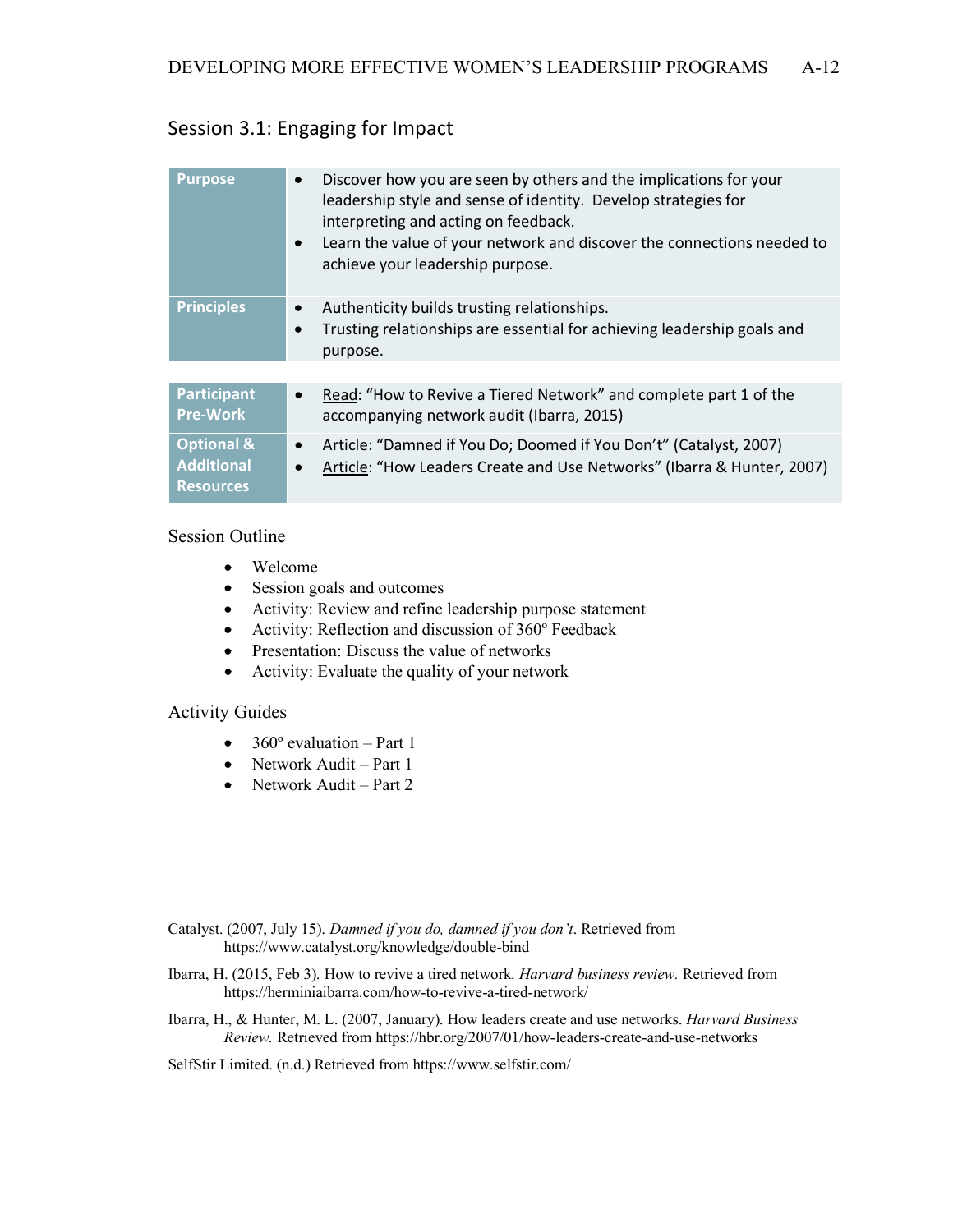| Activity: 360º Feedback - Part 1    |                                                   |                                                                                  |  |
|-------------------------------------|---------------------------------------------------|----------------------------------------------------------------------------------|--|
| Session 3.1: Engaging for<br>impact | Program outcome alignment:<br>Leadership identity | Authentic leadership<br>dimension: Self-awareness,<br><b>Balanced processing</b> |  |

| Preparation         | Familiarize yourself with the tool at www.selfstir.com.<br>1.<br>This activity will be done in two parts:<br>2.<br>Part 1: Introduce the tool & set up the survey.<br>a <sub>z</sub><br>b. Part 2: Interpret survey results (in the next session so time is<br>allowed to obtain feedback).<br>3. Participants will need computer access.                                                                                                                                                                                                           |
|---------------------|-----------------------------------------------------------------------------------------------------------------------------------------------------------------------------------------------------------------------------------------------------------------------------------------------------------------------------------------------------------------------------------------------------------------------------------------------------------------------------------------------------------------------------------------------------|
| <b>Facilitation</b> | <b>Time Needed: 30 min</b><br>Introduce the tool at www.selfstir.com.<br>1.<br>Assist participants in setting up an account.<br>2.<br>Advise participants in selecting appropriate survey questions.<br>3.<br>Choose questions that create a survey no longer than 15 min.<br>a.<br>b. Select a well-rounded set of categories.<br>Be careful not to insert your own bias by selecting only<br>C.<br>categories you think you perform well in $-$ select categories<br>that are important to being a leader.<br>Identify a variety of raters.<br>4. |

### **1. Select Competencies – choose 5 to 7 (\*recommended)**

Core Competencies

- Accountability / Responsibility
- Adaptability / Flexibility
- Compassion / Empathy
- Self-Awareness
- Personal Integrity Inspiring Trust \*
- Openness
- Positive Attitude
- Humility

I lead myself

- Engagement
- Influence Without Authority
- Learning Orientation
- Collaboration
- Future Outlook

I lead people

- Authenticity
- Building Effective Teams
- Communication \*
- Empowerment
- Developing Others
- Motivating Others

I lead an organization

- Achievement \*
- Consultative Decision Making
- Vision & Purpose
- Wisdom

### **2. Identify Raters in Four Categories:** Peers, Managers, Direct reports, Others

Note: The Inspiring Women program does not specifically endorse www.selfstir.com, it is one free tool available that offers flexibility to customize a 360º survey. For corporate settings it is recommended to work with an HR professional to identify an appropriate survey.

SelfStir Limited. (n.d.) Retrieved from https://www.selfstir.com/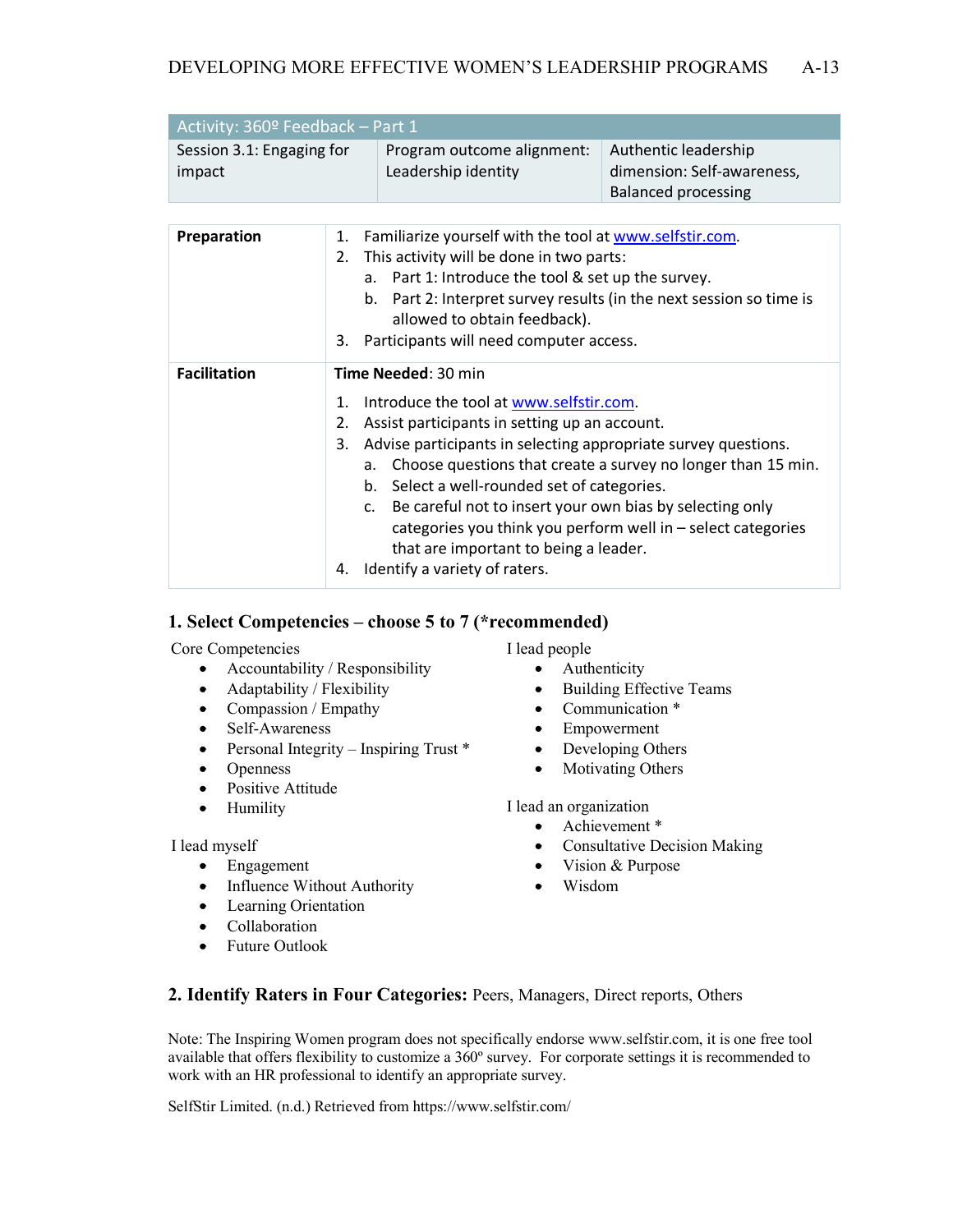| Activity: Network Audit – Part 1    |                                                |                                                                                       |  |
|-------------------------------------|------------------------------------------------|---------------------------------------------------------------------------------------|--|
| Session 3.1: Engaging for<br>impact | Program outcome alignment:<br>Elevated purpose | Authentic leadership<br>dimension: Relational<br>transparency, Balanced<br>processing |  |

| <b>Preparation</b>  | Prepare handouts to complete the first step of the network audit<br>1.<br>as described at https://herminiaibarra.com/how-to-revive-a-tired-<br>network/ (example provided below).<br>Participants have read "How to Revive a Tiered Network" in<br>2.<br>advance.                                                                                                                                                                                         |
|---------------------|-----------------------------------------------------------------------------------------------------------------------------------------------------------------------------------------------------------------------------------------------------------------------------------------------------------------------------------------------------------------------------------------------------------------------------------------------------------|
| <b>Facilitation</b> | <b>Time Needed: 1 hour</b><br>Review the definition of a network as stated in the article above.<br>$1_{-}$<br>Ask participants to write down the names of up to 10 people in<br>2.<br>their existing network. Ask them to resist putting down names of<br>people who should be in their network but are not yet.<br>Answer the prompts about network strengths and weaknesses.<br>3.<br>Discuss the strength and weakness prompts in small groups.<br>4. |

## **Network Audit – Part 1**

"Think of up to ten people with whom you have discussed important work matters over the past few months (you are not required to come up with ten). You might have sought them out for advice, to bounce ideas off them, to help you evaluate opportunities, or to help you strategize important moves. Don't worry about who they should be. Only name people to whom you have actually turned for this help recently" (Ibarra, 2015).

List the names up to 10 people



Activity continued on next page.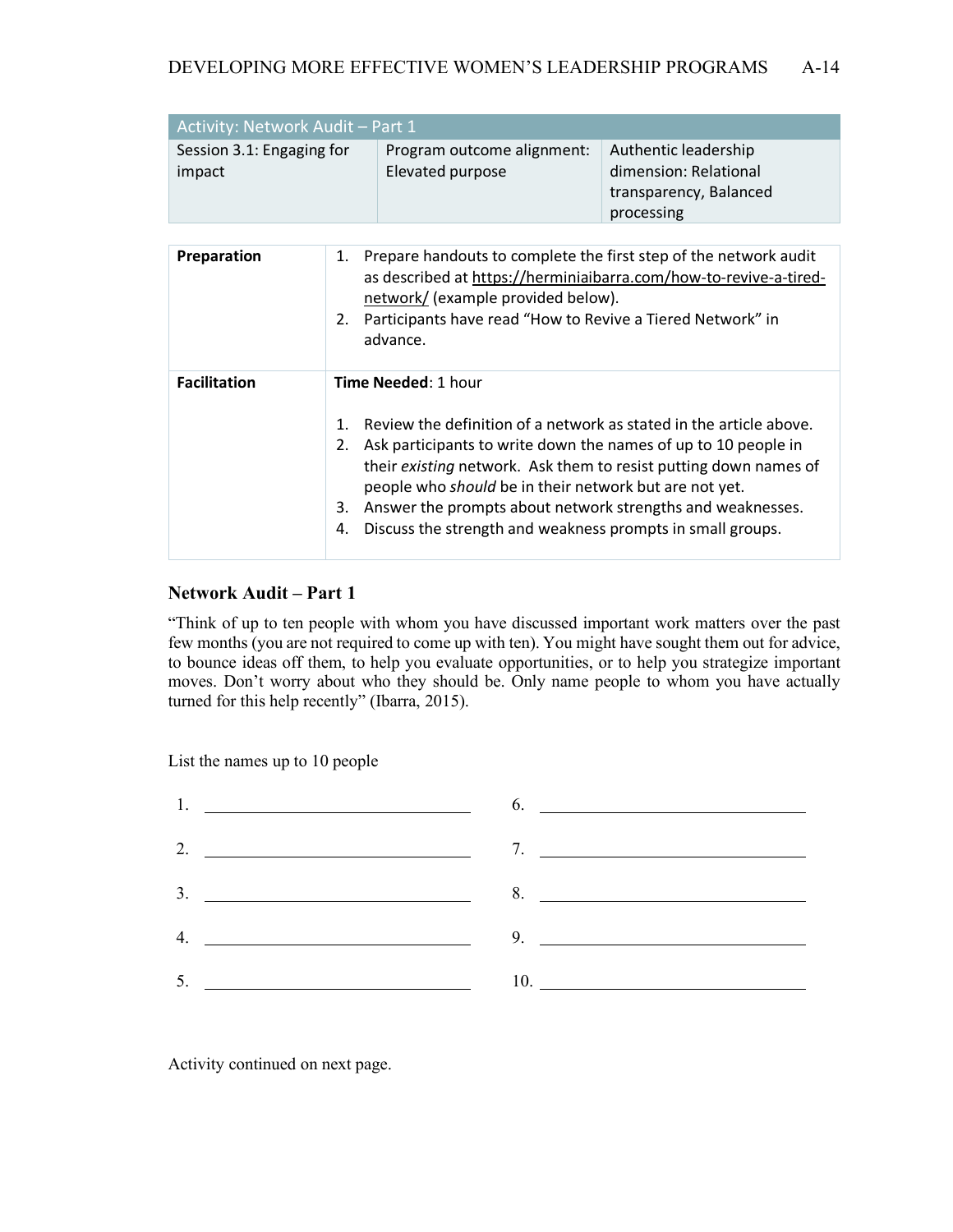## Activity: Network Audit – Part 1 cont.

The strengths of my network are:

| ī. |  |  |
|----|--|--|
| 2. |  |  |
| 3. |  |  |
|    |  |  |

The weaknesses of my network are:

Ibarra, H. (2015, Feb 3). How to revive a tired network. *Harvard business review.* Retrieved from https://herminiaibarra.com/how-to-revive-a-tired-network/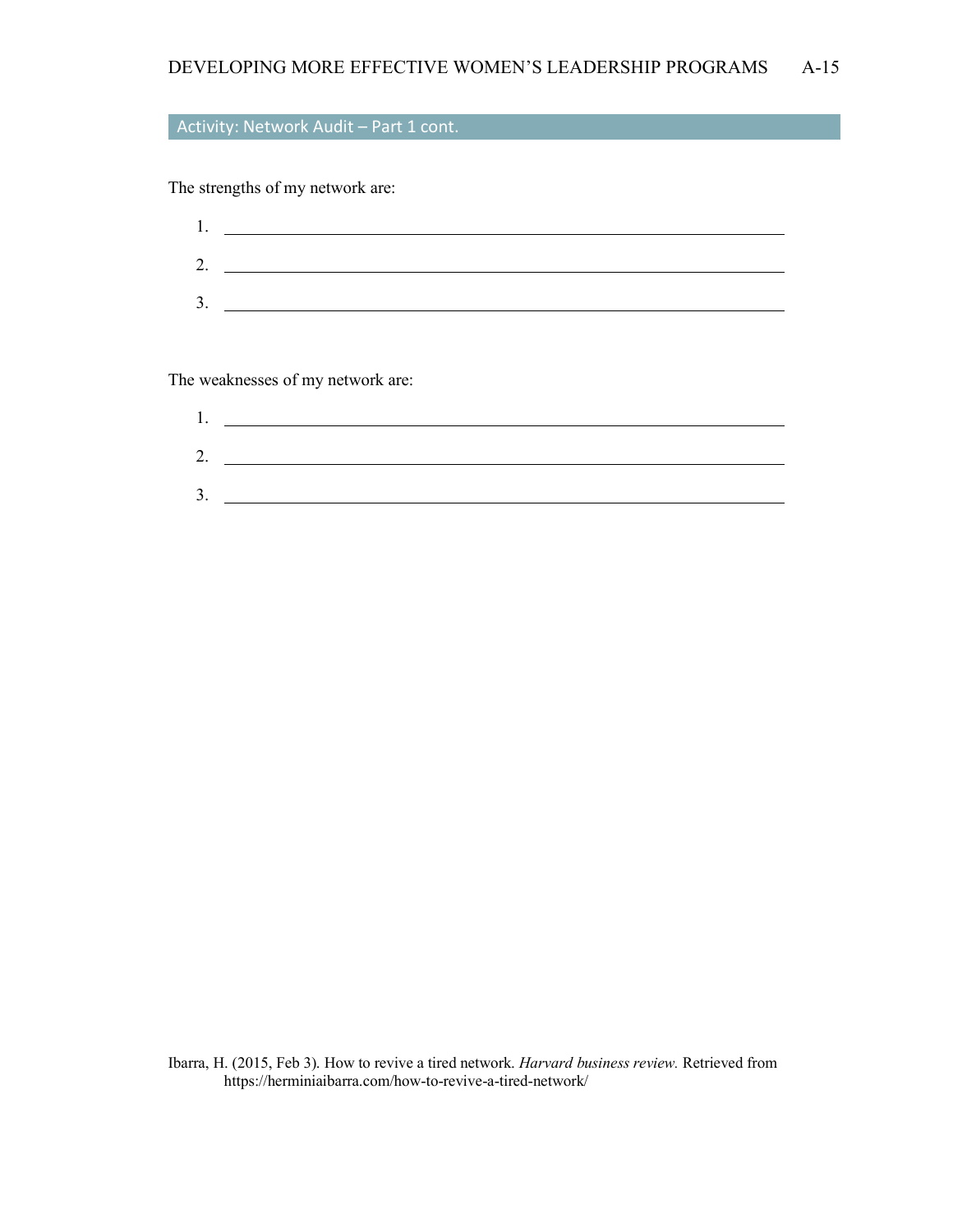| <b>Activity: Network Audit - Part 2</b> |                            |                        |  |
|-----------------------------------------|----------------------------|------------------------|--|
| Session 3.1: Engaging for               | Program outcome alignment: | Authentic leadership   |  |
| impact                                  | Elevated purpose           | dimension: Relational  |  |
|                                         |                            | transparency, Balanced |  |
|                                         |                            | processing             |  |

| Preparation         | Be prepared to summarize the remainder of "How to Revive a<br>1.<br>Tiered Network" (Ibarra, 2015).<br>Prepare a grid to complete the remainder of the network<br>2.<br>assessment (see example below).                                                                                                                                                                                                                                                                                                                                                                                                                                                                                                                                                                                                                                                                                                                                                                                         |
|---------------------|-------------------------------------------------------------------------------------------------------------------------------------------------------------------------------------------------------------------------------------------------------------------------------------------------------------------------------------------------------------------------------------------------------------------------------------------------------------------------------------------------------------------------------------------------------------------------------------------------------------------------------------------------------------------------------------------------------------------------------------------------------------------------------------------------------------------------------------------------------------------------------------------------------------------------------------------------------------------------------------------------|
| <b>Facilitation</b> | <b>Time Needed: 2 hours</b>                                                                                                                                                                                                                                                                                                                                                                                                                                                                                                                                                                                                                                                                                                                                                                                                                                                                                                                                                                     |
|                     | Summarize the main points in the remainder of "How to Revive a<br>1.<br>Tiered Network" (Ibarra, 2015).<br>On the list of 10 names from Part 1, ask participants to mark:<br>2.<br>External and internal to the organization.<br>а.<br>b. Within or outside participant's specialty or department.<br>Senior, peer, and junior contacts (in relation to their own<br>C.<br>position).<br>Visualize the network density in a grid with the same names across<br>3.<br>10 columns and down 10 rows. Mark who knows each other.<br>4. Explain that extremes of either highly inbred networks or highly<br>disconnected networks is not necessarily optimal. Sufficient<br>diversity and connections to move your elevated purpose forward<br>are desirable.<br>Invite participants to discuss their network results, the concepts<br>5.<br>from the article, and ways they wish to improve their networks.<br>Complete the "Making Your Network Future Facing" exercise from<br>6.<br>the article. |

## **Network Density**

|          | Person 1 | Person 2 | Person 3 | Person 4 | Person 5 |
|----------|----------|----------|----------|----------|----------|
| Person 1 |          | X        |          | x        | X        |
| Person 2 |          |          |          | x        |          |
| Person 3 |          |          |          |          |          |
| Peron 4  |          |          |          |          | x        |
| Person 5 |          |          |          |          |          |

Activity continued on next page.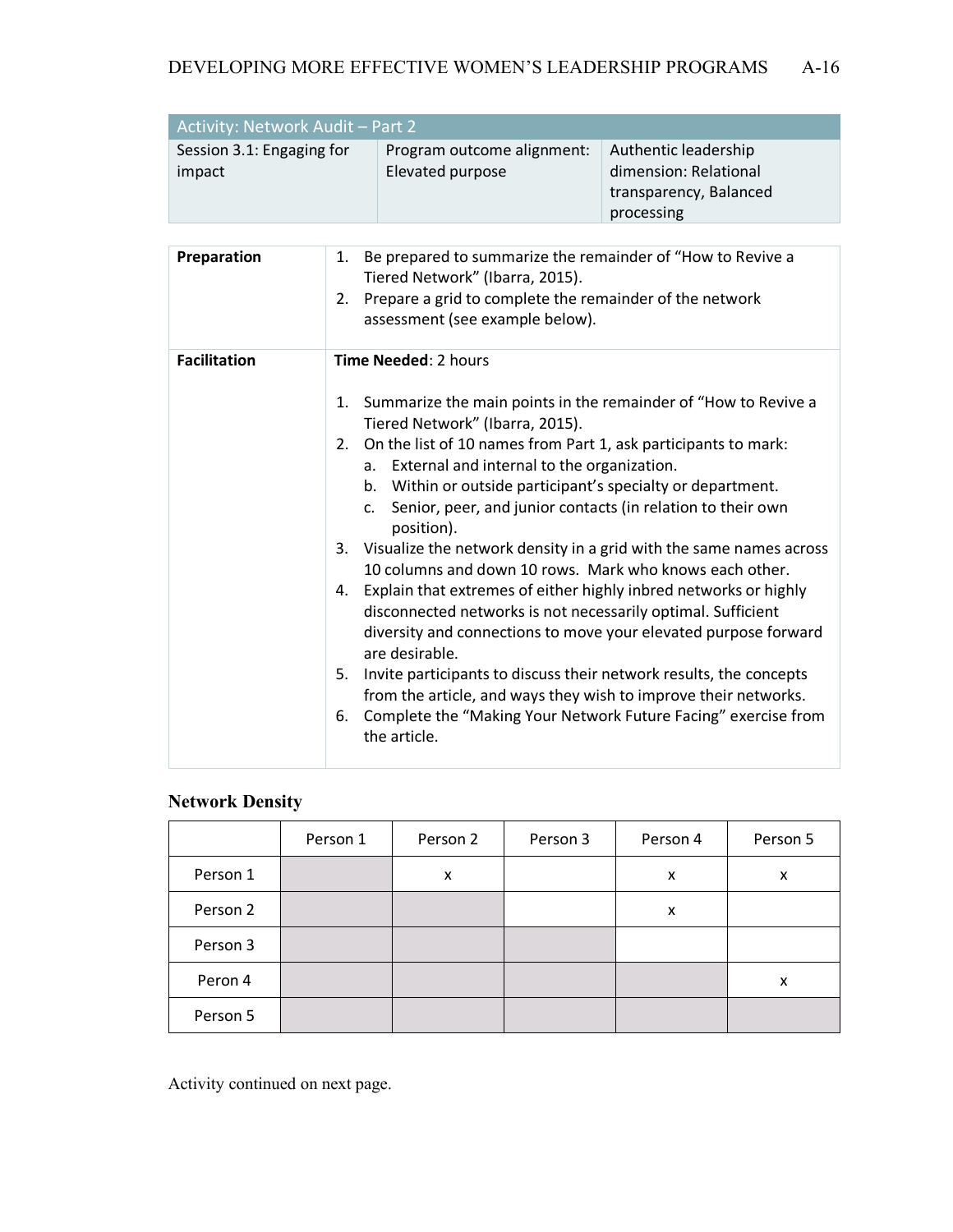## Activity: Network Audit – Part 2 cont.

### **Making your network future facing**

- 1. Identify 20 to 25 key people with whom you wish to build or maintain a connection.
- 2. Categorize them by role, level, internal/external, or other relevant category, it is ok to categorize the same person in multiple categories.
- 3. In each category select three to five people with whom you want to build or maintain a connection.
- 4. Decide how frequently you will connect with them and for what purpose.

Ibarra, H. (2015, Feb 3). How to revive a tired network. *Harvard business review.* Retrieved from https://herminiaibarra.com/how-to-revive-a-tired-network/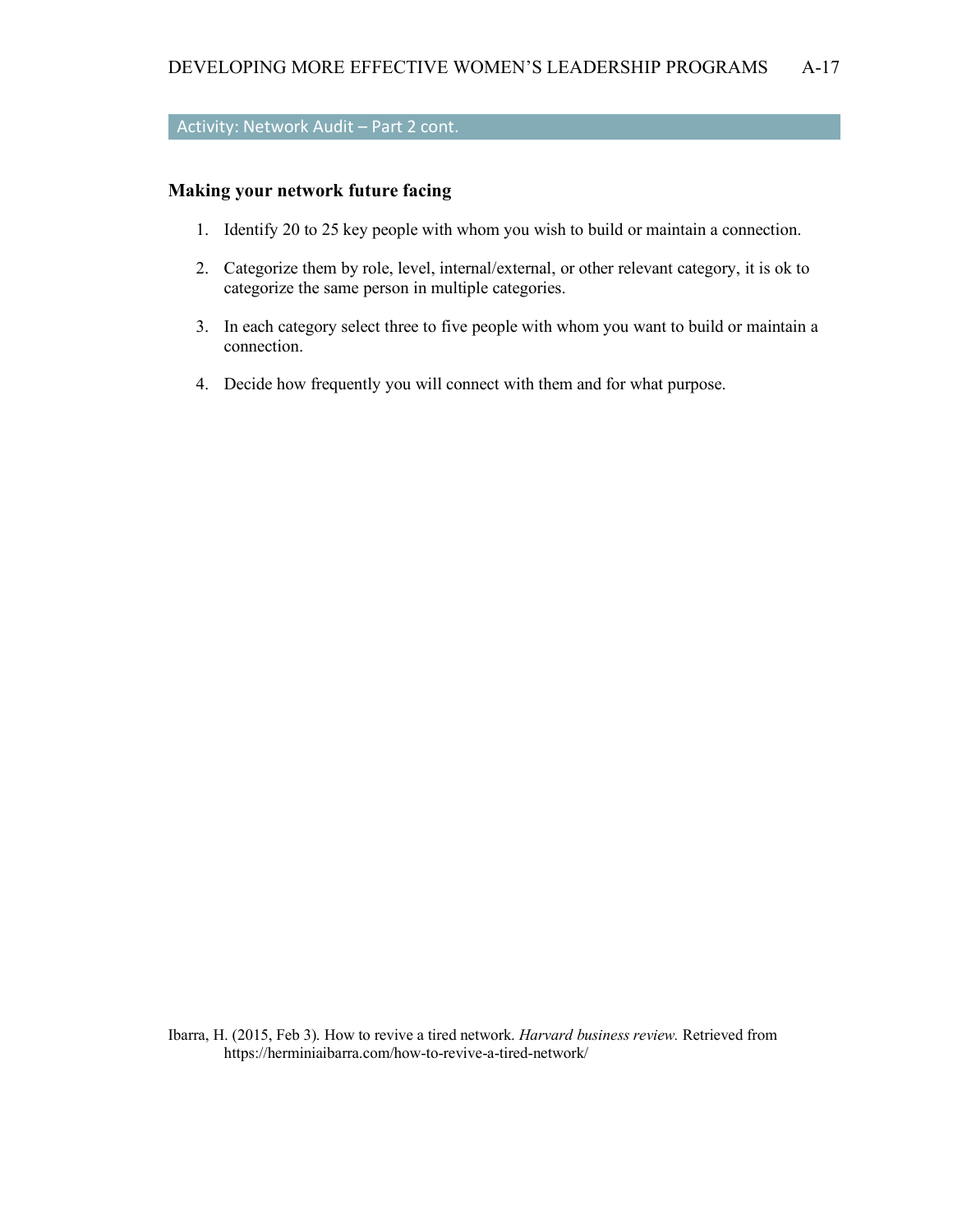## Session 3.2: Additional Skills for Impact

| <b>Purpose</b>                                                 | Enhance your ability to authentically act on your leadership purpose via<br>$\bullet$<br>your network by practicing skills of explaining, and inclusive decision<br>making.                                           |
|----------------------------------------------------------------|-----------------------------------------------------------------------------------------------------------------------------------------------------------------------------------------------------------------------|
| <b>Principles</b>                                              | Authenticity builds trusting relationships.<br>$\bullet$<br>Trusting relationships are essential for achieving leadership goals and<br>$\bullet$<br>purpose.                                                          |
|                                                                |                                                                                                                                                                                                                       |
| <b>Participant</b><br><b>Pre-Work</b>                          | Complete 360º Feedback and optionally review results<br>$\bullet$<br>Read: "Women and the Vision Thing" (Ibarra & Obodaru, 2009)<br>$\bullet$                                                                         |
| <b>Optional &amp;</b><br><b>Additional</b><br><b>Resources</b> | Book: The Art of Explanation: Making Your Ideas, Products, and Services<br>$\bullet$<br>Easier to Understand (LeFever, 2013)<br>Book: Facilitator's Guide to Participatory Decision-Making (Kaner, 2014)<br>$\bullet$ |

### Session Outline

- Welcome
- Session goals and outcomes
- Activity: Build explanation skills sharing your purpose, leading change
- Presentation: Giving and receiving feedback skills
- Presentation: Adaptive conflict and inclusive decision making: Understanding the process of participatory decision making

### Activity Guides

- $360^\circ$  Feedback Part 2
- Practice explaining your purpose

- Ibarra, H., & Obodaru O. (2009, January). Women and the vision thing. *Harvard Business Review.* Retrieved from https://hbr.org/2009/01/women-and-the-vision-thing
- Kaner, S. (2014). *Facilitators guide to participatory decision-making.* San Francisco: Jossey-Bass.
- LeFever, L. (2013). *The art of explanation: Making your ideas, products, and services easier to understand*. New Jersey: Wiley.
- LeFever, L. (2012). The long lost art of explanation. *Ignite Seattle Conference.* Retrieved from https://www.youtube.com/watch?v=NZ5SgT77gKg

SelfStir Limited. (n.d.) Retrieved from https://www.selfstir.com/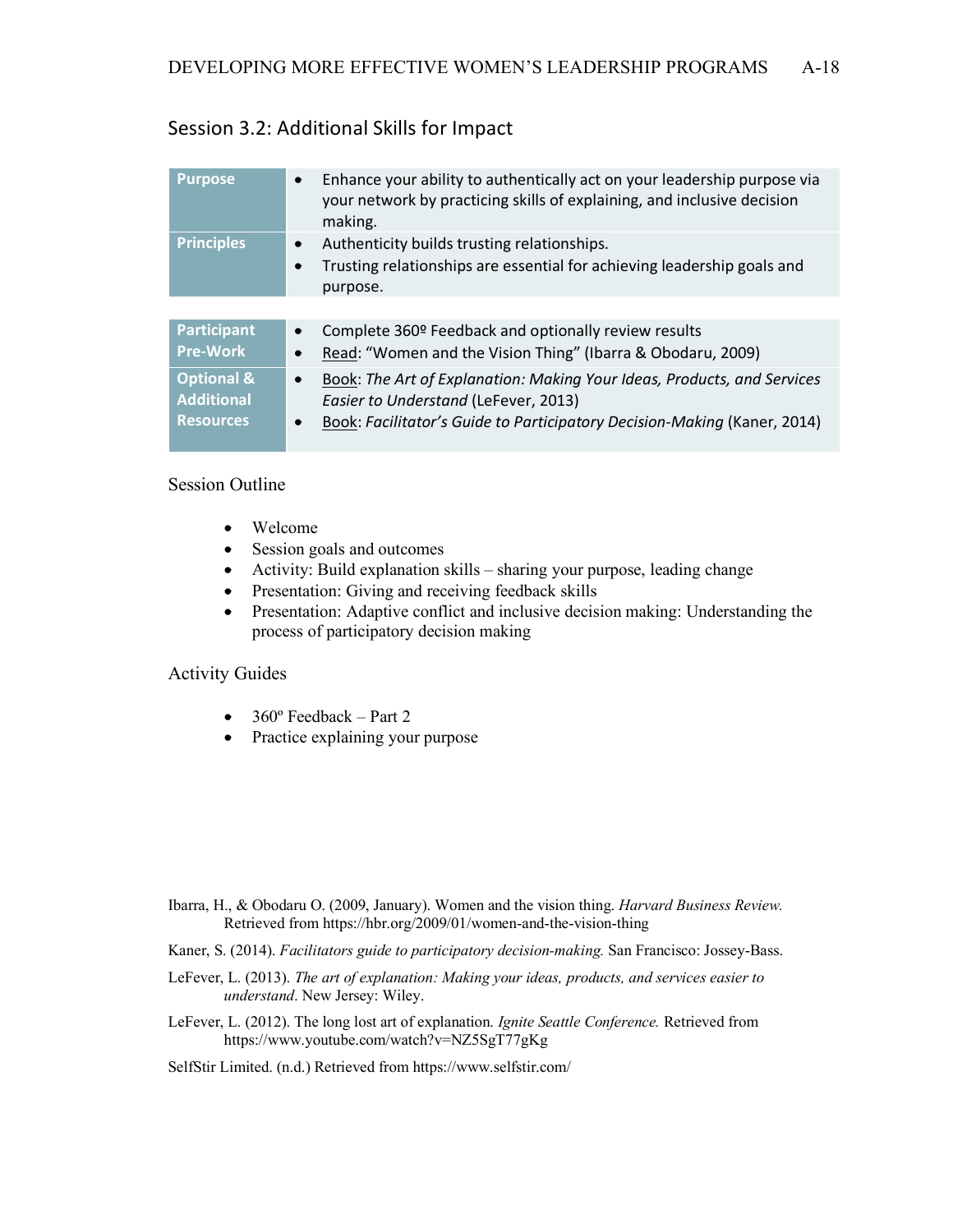| Activity: 360º Feedback - Part 2 (to be completed several weeks after Part 1) |                                                                                                  |                                                                                                                                                                                     |                                                                                  |
|-------------------------------------------------------------------------------|--------------------------------------------------------------------------------------------------|-------------------------------------------------------------------------------------------------------------------------------------------------------------------------------------|----------------------------------------------------------------------------------|
| Session 3.1: Engaging for<br>impact                                           |                                                                                                  | Program outcome alignment:<br>Leadership identity                                                                                                                                   | Authentic leadership<br>dimension: Self-awareness,<br><b>Balanced processing</b> |
|                                                                               |                                                                                                  |                                                                                                                                                                                     |                                                                                  |
| Preparation                                                                   | 1.<br>2.<br>3.                                                                                   | Participants should have completed the 360 <sup>o</sup> survey they set up in<br>Part 1.<br>Prepare a slide with the powerful questions.<br>Participants will need computer access. |                                                                                  |
|                                                                               |                                                                                                  |                                                                                                                                                                                     |                                                                                  |
|                                                                               |                                                                                                  | <b>Powerful Questions:</b>                                                                                                                                                          |                                                                                  |
|                                                                               |                                                                                                  | In reviewing the feedback, what did you learn about yourself?                                                                                                                       |                                                                                  |
|                                                                               | ٠                                                                                                | What feedback surprised you?                                                                                                                                                        |                                                                                  |
|                                                                               | ٠                                                                                                | In light of second-generation gender bias and the double-bind, do                                                                                                                   |                                                                                  |
|                                                                               |                                                                                                  | you interpret your feedback differently?                                                                                                                                            |                                                                                  |
| <b>Facilitation</b>                                                           |                                                                                                  | Time Needed: 1 hour                                                                                                                                                                 |                                                                                  |
|                                                                               | 1.                                                                                               | from their survey.                                                                                                                                                                  | If participants have not already, invite them to generate the report             |
|                                                                               |                                                                                                  | 2. Allow time to review the report.                                                                                                                                                 |                                                                                  |
|                                                                               | 3.                                                                                               | Display the slide of powerful questions and invite participants to<br>gather in small group to explore the powerful questions.                                                      |                                                                                  |
|                                                                               | 4. Are there any connections participants made with the article<br>"Women and the Vision Thing"? |                                                                                                                                                                                     |                                                                                  |

Note: The Inspiring Women program does not specifically endorse www.selfstir.com, it is one free tool available that offers flexibility to customize a 360º survey. For corporate settings it is recommended to work with an HR professional to identify an appropriate survey.

SelfStir Limited. (n.d.) Retrieved from https://www.selfstir.com/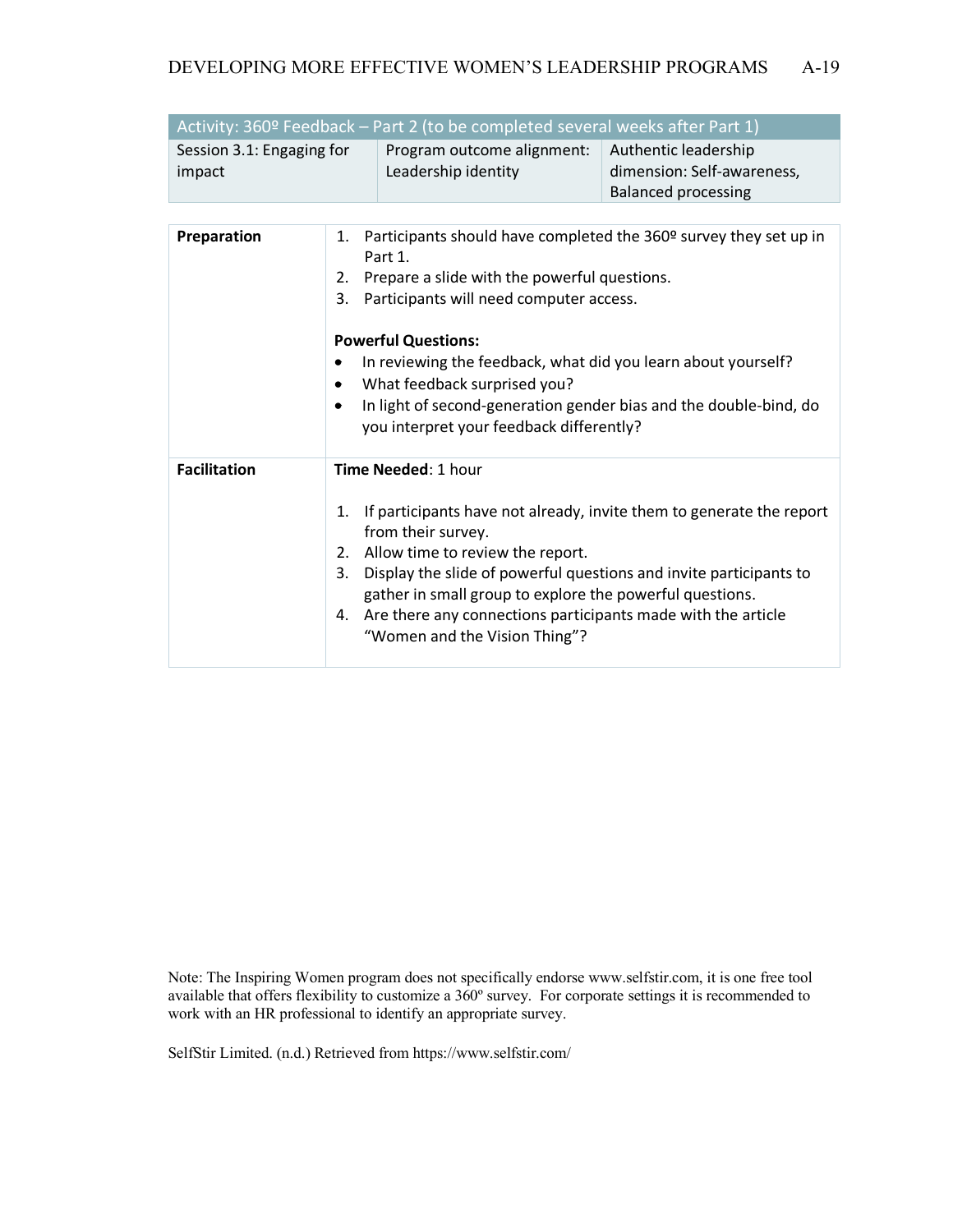| <b>Activity: Practice Explaining Your Purpose</b> |                            |                       |  |
|---------------------------------------------------|----------------------------|-----------------------|--|
| Session 3.2: Additional                           | Program outcome alignment: | Authentic Leadership  |  |
| skills for impact                                 | Enhanced leadership skills | dimension: Relational |  |
|                                                   |                            | transparency          |  |

| <b>Preparation</b>  | 1. Prepare a slide that summarizes the components of an explanation<br>from the video "The Long Lost Art of Explanation" (Lee LeFever,<br>2012).<br>Prepare a handout like the one illustrated below.<br>2.<br>Have a copy of the hand out for each participant.<br>3.<br>Have pens available.<br>4.                               |
|---------------------|------------------------------------------------------------------------------------------------------------------------------------------------------------------------------------------------------------------------------------------------------------------------------------------------------------------------------------|
| <b>Facilitation</b> | <b>Time Needed: 1 hour</b>                                                                                                                                                                                                                                                                                                         |
|                     | 1. Watch video: "The Long Lost Art of Explanation" (Lee LeFever,<br>2012) https://www.youtube.com/watch?v=NZ5SgT77gKg<br>Invite participants to draft ways to explain their elevated purpose<br>2.<br>using the video's framework.<br>Have participants practice explaining their purpose out loud to<br>3.<br>other participants. |

## **Building an Explanation**

Invitation to care

Build context

Tell stories

Make connections

LeFever, L. (2012). The long lost art of explanation. *Ignite Seattle Conference.* Retrieved from https://www.youtube.com/watch?v=NZ5SgT77gKg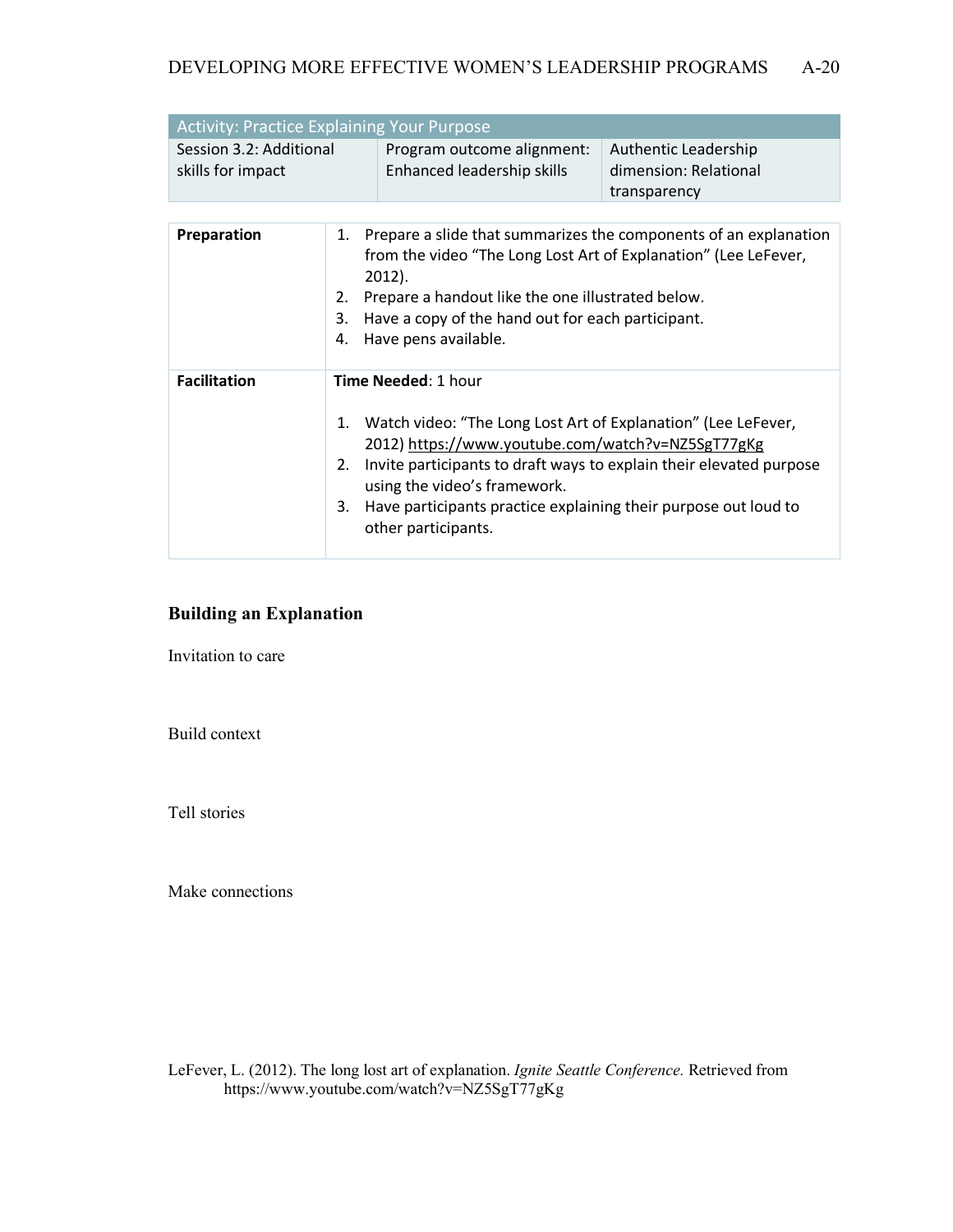## Session 4: Your Next Step Forward

| <b>Purpose</b>                                                 | Integrate the learnings of the program by refining and articulating<br>leadership identity and elevated purpose.<br>Understand how to move forward in your career by exploring self-limiting<br>behaviors and creating a professional development plan. |
|----------------------------------------------------------------|---------------------------------------------------------------------------------------------------------------------------------------------------------------------------------------------------------------------------------------------------------|
| <b>Principles</b>                                              | The skills and behaviors that created success in the past may not be the<br>$\bullet$<br>same ones that will create success in the future.                                                                                                              |
|                                                                |                                                                                                                                                                                                                                                         |
| <b>Participant</b><br><b>Pre-Work</b>                          | Read: How Women Rise (Helgesen & Goldsmith, 2018)<br>Read: "Managing Yourself: Stop Holding Yourself Back" (Morriss & Frei,<br>$\bullet$<br>2011)<br>Read: "Breakthrough Bargaining" (Kolb & Williams, 2000)<br>$\bullet$                               |
| <b>Optional &amp;</b><br><b>Additional</b><br><b>Resources</b> | Article: "Why Women Still Can't Have It All," The Atlantic (Slaughter, 2014)<br>$\bullet$<br>Book: Her Place at the Table (Kolb, Williams, & Frohlinger, 2010)                                                                                          |

### Session Outline

- Welcome
- Session goals and outcomes
- Activity: Review and refine your leadership purpose statement
- Activity: Review and finish your Personal User Manual
- Book discussion: *How Women Rise*, reflect on self-limiting behaviors and new behaviors to adopt
- Activity: Create a professional development plan

### Activity Guides

- Personal User Manual revisited
- Book discussion: *How Women Rise*
- Article discussion: "Breakthrough Bargaining"
- Professional development plan
- Helgesen, S., & Goldsmith, M. (2018). *How women rise: Break the 12 habits holding you back from your next raise, promotion, or job.* New York: Hachette Books.
- Kolb, D., & Williams, J. (2000). Breakthrough bargaining. *Harvard Business Review.* Retrieved from https://hbr.org/2001/02/breakthrough-bargaining
- Kolb, D., Williams, J., & Frohlinger, C. (2010). *Her Place at the Table: A Woman's Guide to Negotiating Five Key Challenges to Leadership Success.* San Francisco: Jossey-Bass.
- Morriss, A., Ely, R., & Frei, F. (2011, January-February). Managing yourself: Stop holding yourself back. *Harvard Business Review.* Retrieved from https://hbr.org/2011/01/managing-yourself-stopholding-yourself-back
- Slaughter, A. M. (2012, July/August). Why women still can't have it all. *The Atlantic.* Retrieved from https://www.theatlantic.com/magazine/archive/2012/07/why-women-still-cant-have-it-all/309020/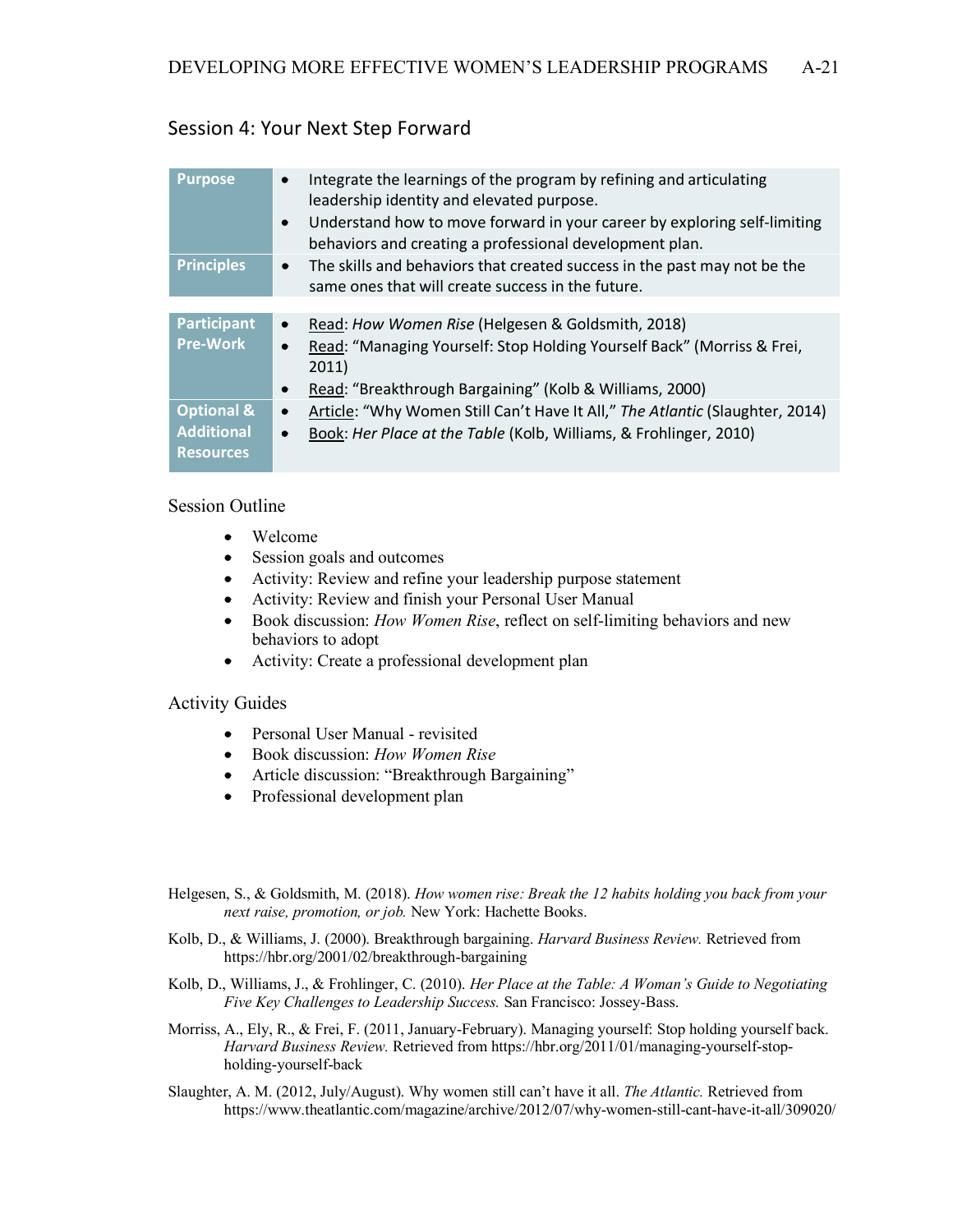| <b>Activity: Personal User Manual - Part 3</b> |                            |                            |  |
|------------------------------------------------|----------------------------|----------------------------|--|
| Session 4: Your next step                      | Program outcome alignment: | Authentic leadership       |  |
| forward                                        | Leadership identity        | dimension: Self-awareness, |  |
|                                                |                            | Relational transparency    |  |

| <b>Preparation</b><br>1. Read the activity guidelines at<br>https://www.linkedin.com/pulse/20130129140453-201849-five-<br>steps-to-create-a-personal-user-manual/<br>2. Parts 1 and 2 of this activity have been completed (see Session 2<br>activity guides).<br>a. Part 1 includes only step 1 and 2.<br>b. Part 2 includes more depth on step 2, and step 3. Both to be<br>worked on between sessions.<br>c. Part 3 includes step 4 and should be done in one of the later,<br>or last, session of this program.<br><b>Facilitation</b><br><b>Time Needed: 1 hour</b><br>Part 1 & Part 2: previously completed |  |
|-------------------------------------------------------------------------------------------------------------------------------------------------------------------------------------------------------------------------------------------------------------------------------------------------------------------------------------------------------------------------------------------------------------------------------------------------------------------------------------------------------------------------------------------------------------------------------------------------------------------|--|
|                                                                                                                                                                                                                                                                                                                                                                                                                                                                                                                                                                                                                   |  |
| Part $3:$<br>Re-introduce the user manual, and ask participants to reflect on<br>1.<br>what they have learned about themselves through the program<br>and through journaling.<br>2. Revise and finalize their personal user manual.                                                                                                                                                                                                                                                                                                                                                                               |  |

### **Personal User Manual prompts**

- What is your style?
- When do you like people to approach you and how?
- What do you value?
- How do you like people to communicate with you?
- How do you make decisions?
- How can people help you?
- What will you not tolerate in others?

Based on input from colleagues and your own self-reflection during the course of this program, refine and finalize a Personal User Manual that can be shared with others.

Hurst, A. (2013, January 29). Five steps to create a personal user manual. Retrieved from https://www.linkedin.com/pulse/20130129140453-201849-five-steps-to-create-a-personal-usermanual/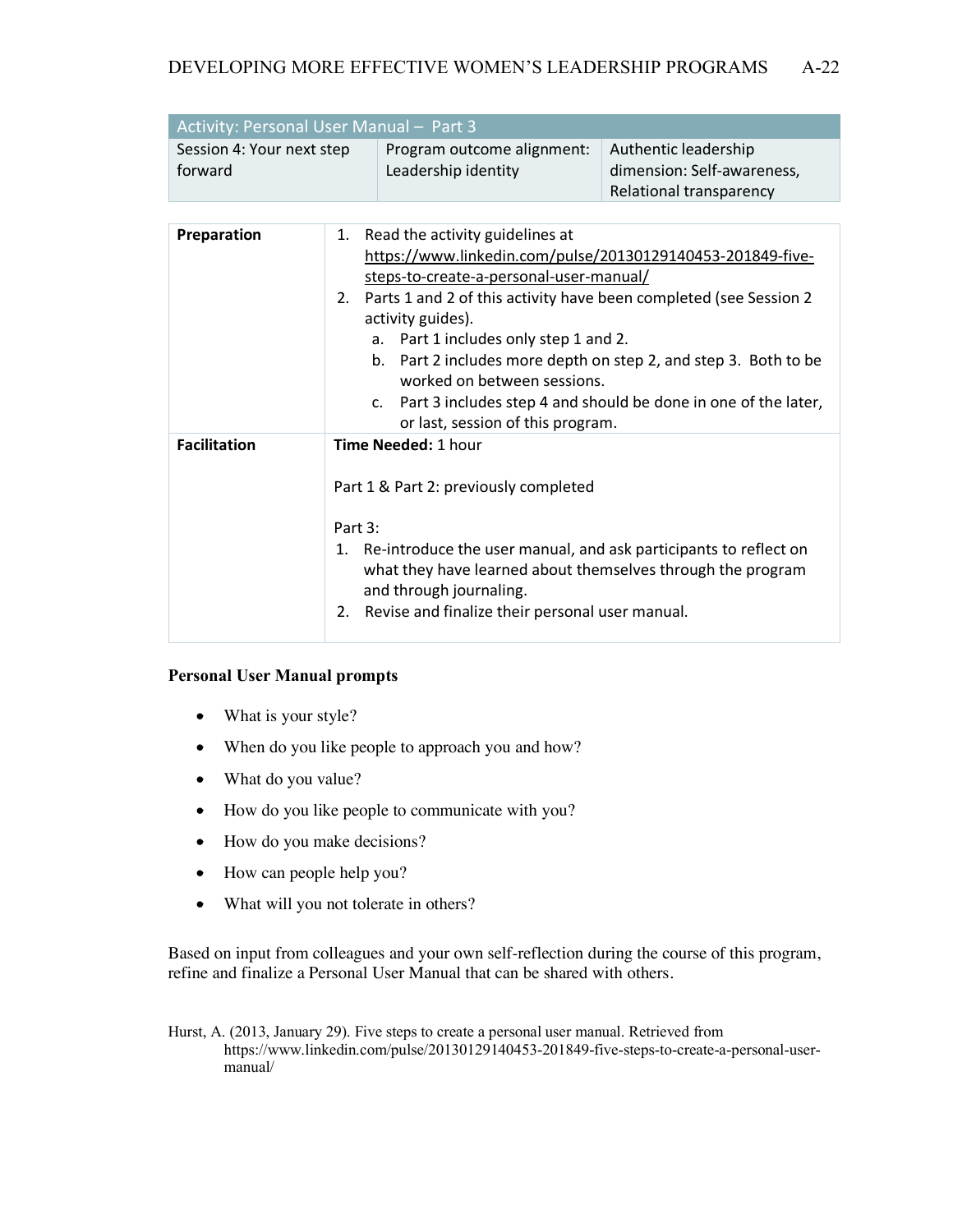| <b>Activity: Book Discussion How Women Rise</b> |                            |                                                                                  |                                                   |  |
|-------------------------------------------------|----------------------------|----------------------------------------------------------------------------------|---------------------------------------------------|--|
| Session 4: Your next step<br>forward            |                            | Program outcome alignment:<br>Leadership identity,<br>Enhanced leadership skills | Authentic Leadership<br>dimension: Self-awareness |  |
|                                                 |                            |                                                                                  |                                                   |  |
| Preparation                                     | 1.                         |                                                                                  | Participants have read How Women Rise in advance. |  |
|                                                 | 2.                         | Prepare a handout like the one illustrated below.                                |                                                   |  |
|                                                 | 3.                         | Prepare a slide with powerful questions.                                         |                                                   |  |
|                                                 | 4.                         | Have a copy of the hand out for each participant.                                |                                                   |  |
| 5.                                              |                            | Have pens available.                                                             |                                                   |  |
|                                                 |                            |                                                                                  |                                                   |  |
|                                                 | <b>Powerful Questions:</b> |                                                                                  |                                                   |  |
|                                                 |                            | In reading the book, what did you learn about yourself?                          |                                                   |  |
|                                                 | ٠                          | How might a limiting behavior have helped you in the past?                       |                                                   |  |
|                                                 | ٠                          | How do you think new behaviors might benefit you?                                |                                                   |  |
|                                                 |                            |                                                                                  |                                                   |  |
| <b>Facilitation</b>                             | Time Needed: 1 hour        |                                                                                  |                                                   |  |
|                                                 |                            |                                                                                  |                                                   |  |
|                                                 | 1.                         | Invite participants to individually reflect on the handout's                     |                                                   |  |
|                                                 | questions.                 |                                                                                  |                                                   |  |
|                                                 | 2.                         | Display the slide of powerful questions and invite participants to               |                                                   |  |
|                                                 |                            | gather in small groups to discuss their responses and explore the                |                                                   |  |
|                                                 |                            | powerful questions.                                                              |                                                   |  |
|                                                 |                            |                                                                                  |                                                   |  |

### **Book Discussion:** *How Women Rise*

What limiting behaviors do you see in yourself?

What solutions resonated with you?

What might you do differently in the future?

Helgesen, S., & Goldsmith, M. (2018). *How women rise: Break the 12 habits holding you back from your next raise, promotion, or job.* New York: Hachette Books.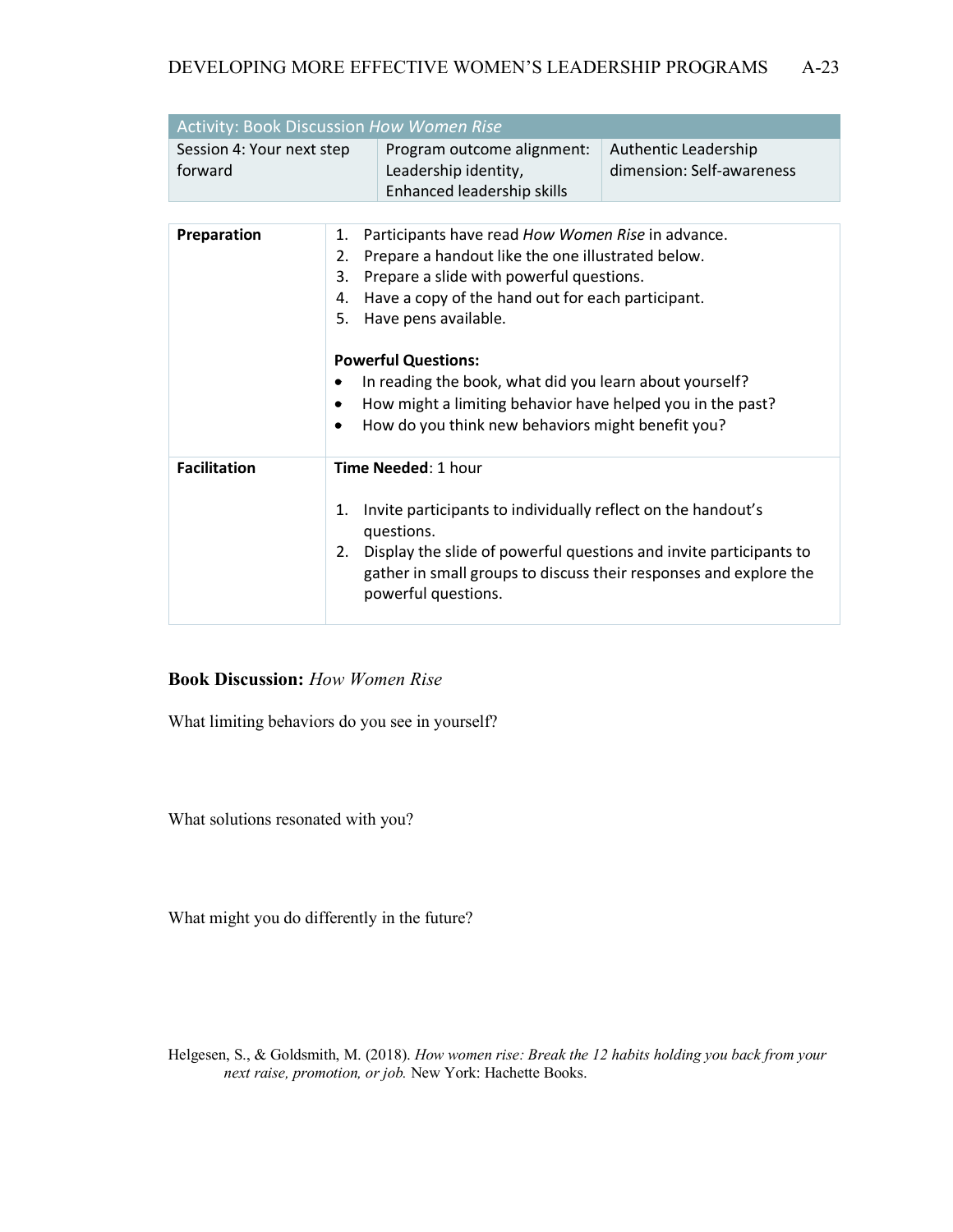| Activity: Article Discussion "Breakthrough Bargaining" |                            |                        |  |
|--------------------------------------------------------|----------------------------|------------------------|--|
| Session 4: Your next step                              | Program outcome alignment: | Authentic Leadership   |  |
| forward                                                | Enhanced leadership skills | dimension: Relational  |  |
|                                                        |                            | transparency, Balanced |  |
|                                                        |                            | processing             |  |

| Preparation         | 1. Participants have read "Breakthrough Bargaining" in advance.<br>Prepare a handout like the one illustrated below.<br>2.<br>Have a copy of the hand out for each participant.<br>3.<br>Have pens available.<br>4. |  |  |
|---------------------|---------------------------------------------------------------------------------------------------------------------------------------------------------------------------------------------------------------------|--|--|
| <b>Facilitation</b> | <b>Time Needed: 1 hour</b>                                                                                                                                                                                          |  |  |
|                     | Invite participants to individually reflect on the handout's<br>1.<br>questions.<br>Invite participants to gather in small groups to discuss their<br>2.<br>responses.                                              |  |  |

**Article Discussion:** "Breakthrough Bargaining"

Which negotiation moves do you rely on most? What makes them comfortable?

Which negotiation moves to you avoid and why?

Do these ideas make you consider a negotiation you've had recently, or one you will have soon, in a different way? How would you approach it now?

Kolb, D., & Williams, J. (2000). Breakthrough bargaining. *Harvard Business Review.* Retrieved from https://hbr.org/2001/02/breakthrough-bargaining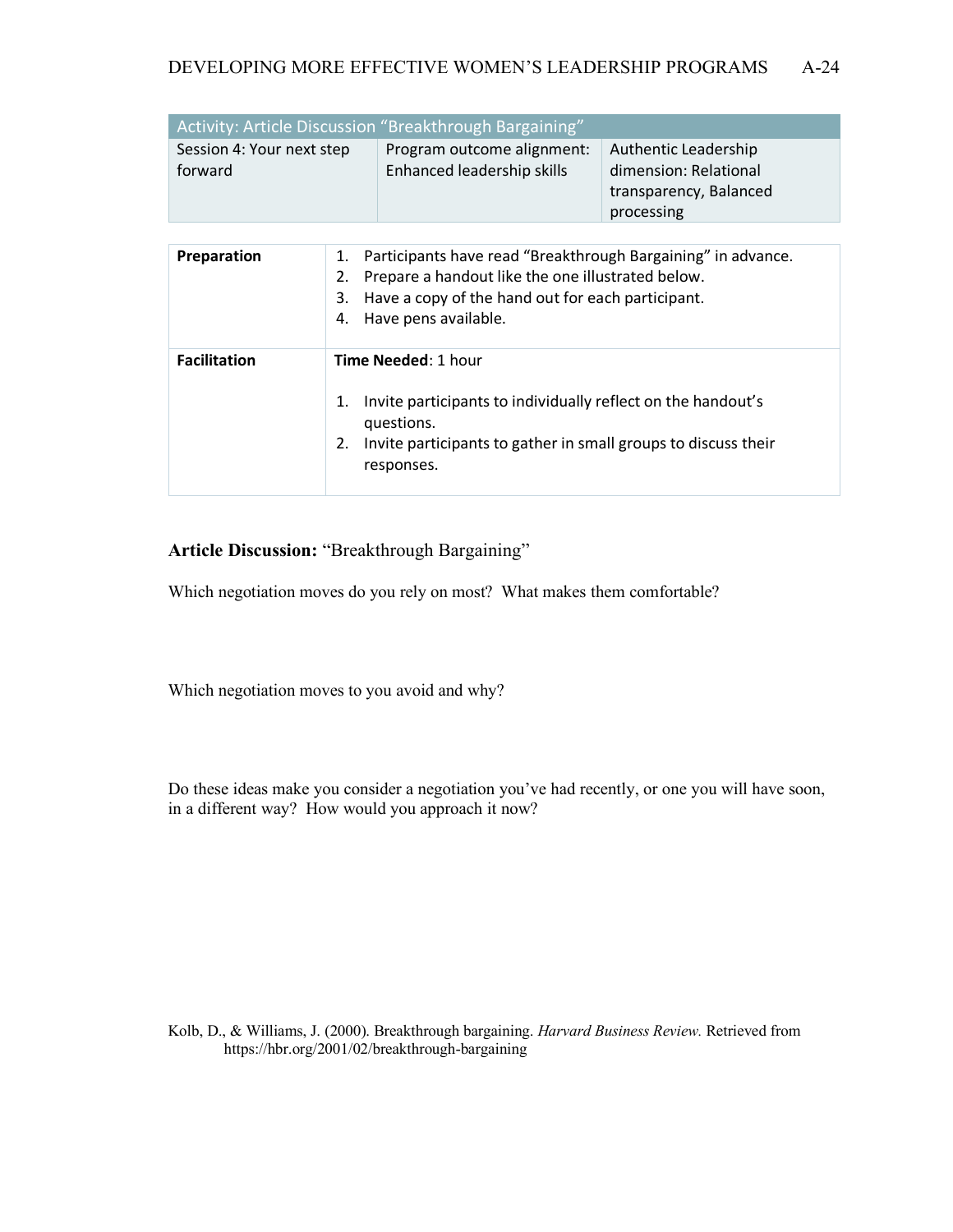| <b>Activity: Professional Development Plan</b> |                            |                                                                                                                                                                                                                                                                                                                                                                                                                                                                                                                                   |                                                                               |
|------------------------------------------------|----------------------------|-----------------------------------------------------------------------------------------------------------------------------------------------------------------------------------------------------------------------------------------------------------------------------------------------------------------------------------------------------------------------------------------------------------------------------------------------------------------------------------------------------------------------------------|-------------------------------------------------------------------------------|
| Session 4: Your next step<br>forward           |                            | Program outcome alignment:<br>Elevated purpose, Enhanced<br>leadership skills                                                                                                                                                                                                                                                                                                                                                                                                                                                     | Authentic Leadership<br>dimension: Self-awareness,<br>Relational transparency |
|                                                |                            |                                                                                                                                                                                                                                                                                                                                                                                                                                                                                                                                   |                                                                               |
| Preparation                                    | 1.<br>2.<br>4.<br>5.<br>6. | Participants have read "Stop Holding Yourself Back" (Morriss et al.,<br>$2011$ ).<br>Prepare a short presentation on the value and components of<br>professional development plans.<br>3. Prepare a summary slide to help participants reflect holistically on<br>their program experience.<br>Program summary: strengths, values, identity, goals,<br>purpose, network, desired new behaviors.<br>Prepare a handout like the one illustrated below.<br>Have a copy of the hand out for each participant.<br>Have pens available. |                                                                               |
| <b>Facilitation</b>                            | 2.<br>3.<br>4.             | <b>Time Needed: 2 hour</b><br>1. Explain that participants will reflect on the entirety of the program<br>and develop a professional development plan.<br>Describe the value and basic components of a professional<br>development plan.<br>Using the insights from "Stop Holding Yourself Back" and<br>participant's elevated purpose, develop a plan for the next six<br>months.<br>Share plans in small groups.                                                                                                                |                                                                               |

### **Professional Development Plan**

- 1. List as many goals and stretch goals as you can think of for the next six months.
- 2. Choose one or two goals to focus on.
- 3. List the skills and people you need to achieve your goal(s).
- 4. List the possible barriers (organizational and personal) to achieving your goal(s).
- 5. List the ways your strengths may help you overcome those barriers.
- 6. List the first steps and when you will do them.
- Morriss, A., Ely, R., & Frei, F. (2011, January-February). Managing yourself: Stop holding yourself back. *Harvard Business Review.* Retrieved from https://hbr.org/2011/01/managing-yourself-stopholding-yourself-back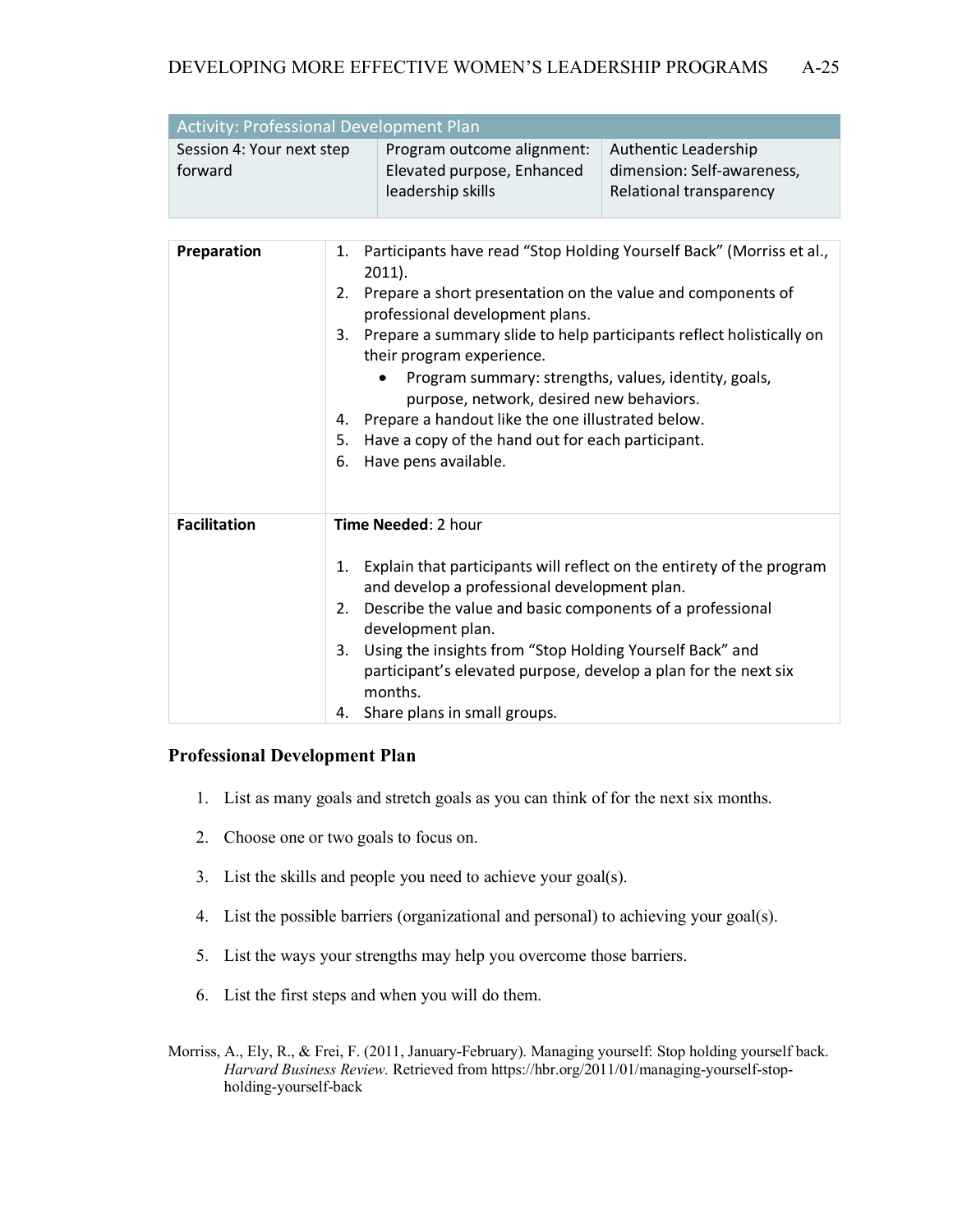## Additional Resources

Recommended by Ely et al., (2011)

| <b>Negotiation</b><br><b>Case Study</b>                       | Caitlin's Challenge<br>$\bullet$<br>https://www.pon.harvard.edu/shop/caitlins-challenge/                                                                                                                                                                  |
|---------------------------------------------------------------|-----------------------------------------------------------------------------------------------------------------------------------------------------------------------------------------------------------------------------------------------------------|
| <b>Negotiation</b><br><b>Training</b>                         | Harvard Law School Program on Negotiation<br>$\bullet$<br>https://www.pon.harvard.edu/                                                                                                                                                                    |
| <b>Leading</b><br><b>Change</b><br>Case<br><b>Studies</b>     | Charlotte Beers at Ogilvy & Mather<br>$\bullet$<br>https://www.hbs.edu/faculty/Pages/item.aspx?num=16642<br>Vivienne Cox at BP Alternative Energy<br>$\bullet$<br>https://hbr.org/product/vivienne-cox-at-bp-alternative-energy/INS354-<br><b>PDF-ENG</b> |
|                                                               |                                                                                                                                                                                                                                                           |
| <b>Career</b><br><b>Transitions</b><br>Case<br><b>Studies</b> | <b>Margaret Thatcher</b><br>$\bullet$<br>https://hbr.org/product/margaret-thatcher/497018-PDF-ENG<br>Pat Fili-Krushel<br>$\bullet$                                                                                                                        |
|                                                               | https://www.hbs.edu/faculty/Pages/item.aspx?num=36405<br>Cathy Benko<br>https://www.hbs.edu/faculty/Pages/item.aspx?num=33577                                                                                                                             |

- Ibarra, H., & Hunter, M. (2007, October 29). Vivienne Cox at BP Alternative Energy*.* [Case]. Harvard Business Review. Retrieved from https://hbr.org/product/vivienne-cox-at-bp-alternativeenergy/INS354-PDF-ENG
- Ibarra, H., & Sackley, N. (2011, September). Charlotte Beers at Ogilvy & Mather Worldwide (A). Harvard Business School Case 495-031. Retrieved from https://www.hbs.edu/faculty/Pages/item.aspx?num=16642
- Ibarra, H., & Suesse, J. (1996, November 5). Margaret Thatcher*.* [Case]. Harvard Business Review. Retrieved from https://hbr.org/product/margaret-thatcher/497018-PDF-ENG
- Kolb, D. (2015). Caitlin's Challenge*.* [Case]. Harvard Law School. Retrieved from https://www.hbs.edu/faculty/Pages/item.aspx?num=33577
- McGinn, K., Kolb, D., & Hammer C. (2018, September). Traversing a career path: Pat Fili-Krushel (A). Harvard Business School Case 909-009. Retrieved from https://www.hbs.edu/faculty/Pages/item.aspx?num=36405
- McGinn, K., Kolb, D., & Hammer C. (2018, November). Cathy Benko: WINning at Deloitte (A). Harvard Business School Case 907-026. Retrieved from https://www.hbs.edu/faculty/Pages/item.aspx?num=33577